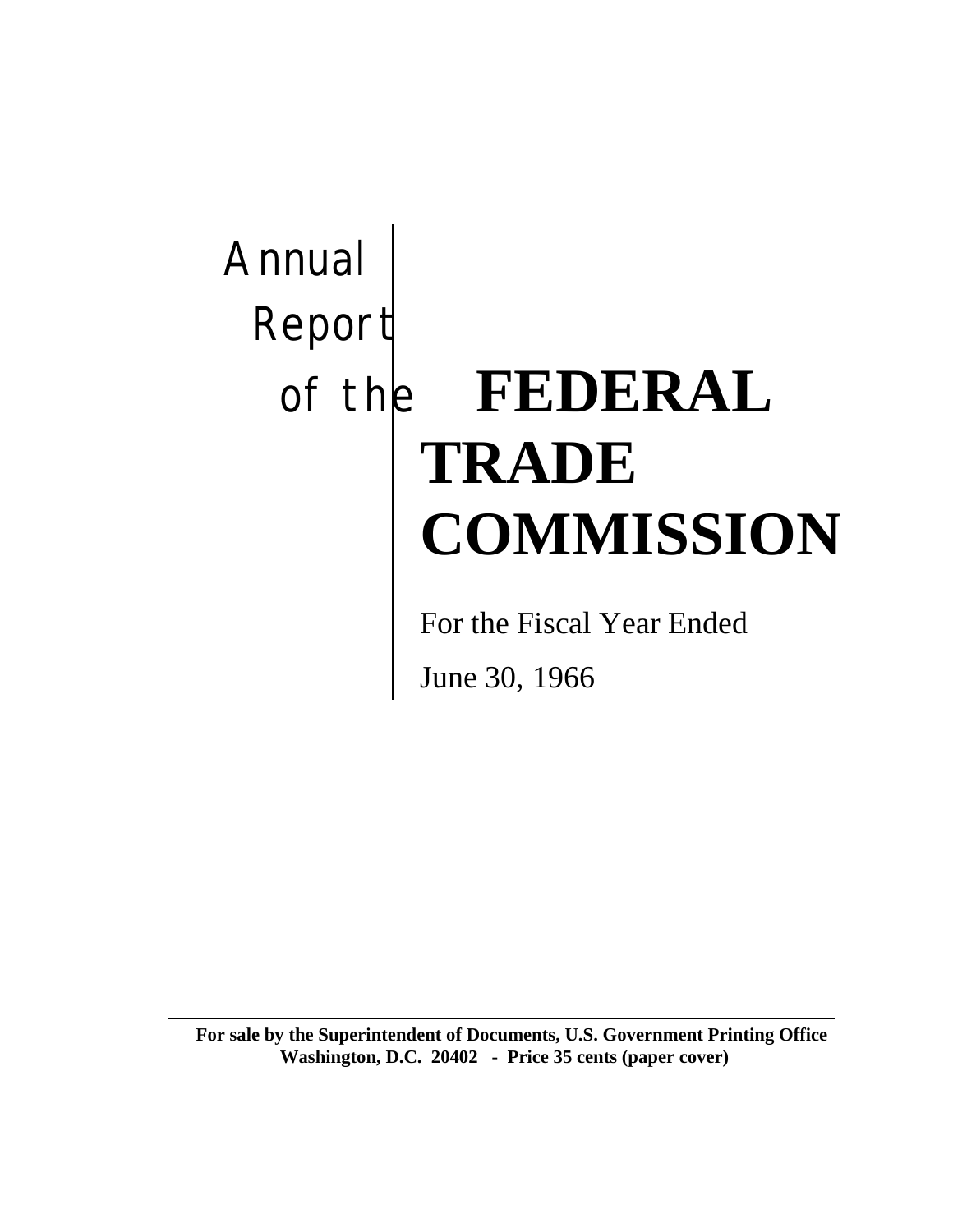# Federal Trade Commission

PAUL RAND DIXON, Chairman PHILIP ELMAN, Commissioner EVERETTE MACINTYRE, Commissioner JOHN R. REILLY, Jr., Commissioner MARY GARDINER JONES, Commissioner

JOHN V. BUFFINGTON, Assistant to Chairman

JOSEPH W. SHEA, Secretary

PHILIP R. LAYTON, Program Review Officer

JOHN N. WHEELOCK, Executive Director FRANK C. HALE, Deputy Executive Director JAMES McI. HENDERSON, General Counsel EDWARD CREEL, Director of Hearing Examiners CHARLES A. SWEENY, Director, Bureau of Deceptive Practices WILLARD F. MUELLER, Director, Bureau of Economics SAMUEL L. WILLIAMS, Director, Bureau of Field Operations CHALMERS B. YARLEY, Director, Bureau of Industry Guidance JOSEPH E. SHEEHY, Director, Bureau of Restraint of Trade HENRY D. STRINGER, Director, Bureau of Textiles and Furs WILLIAM P. GLENDENING, Comptroller JOHN A. DELANEY, Director, Office of Administration WILLIAM F. JIBB, Director, Office of Information

ii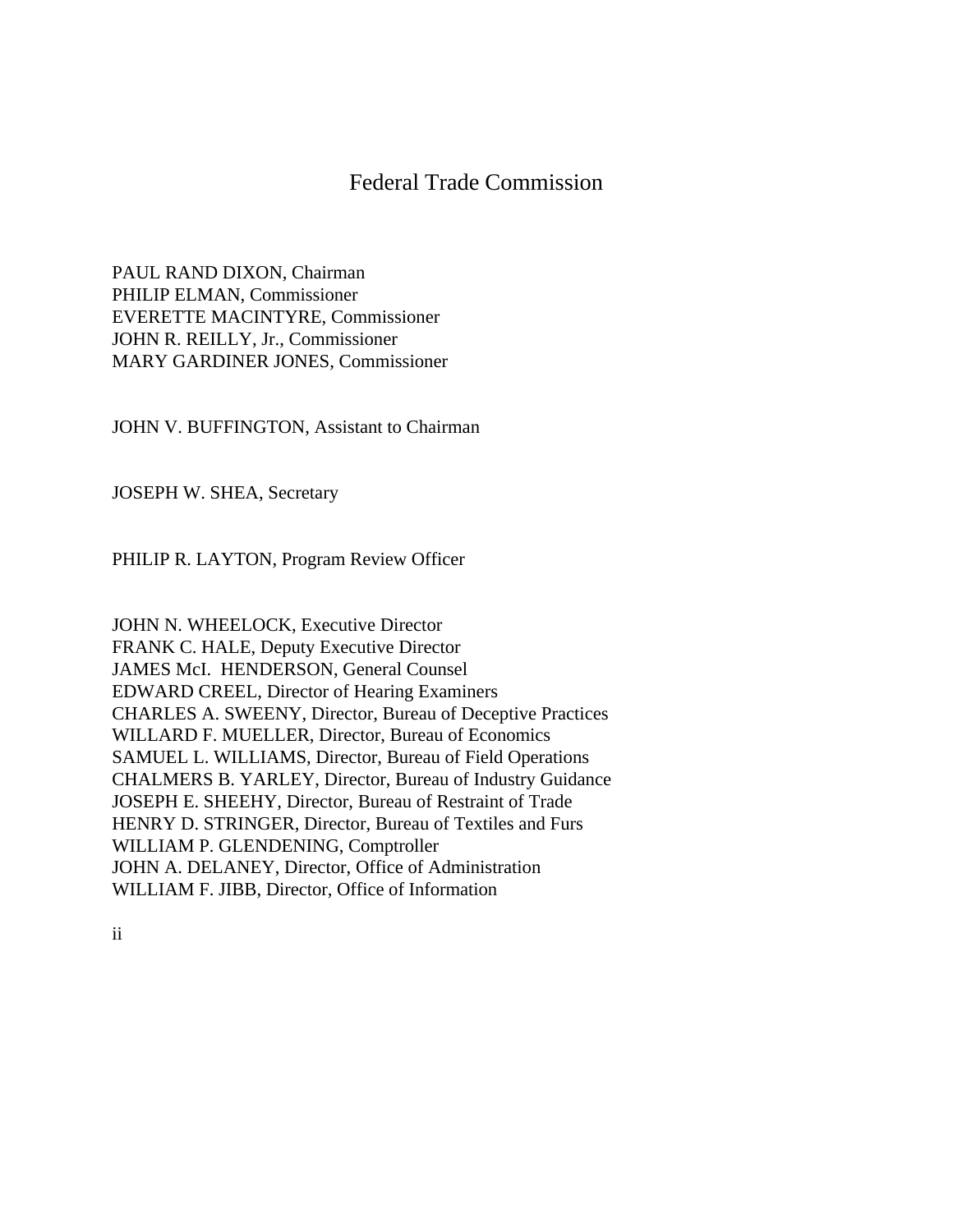## ERRATUM

FEDERAL TRADE COMMISSION 1966 ANNUAL REPORT

PAGE 41, LINE 20 should read:

"in 1965 exported \$1,138,491,571.16 In American products to foreign"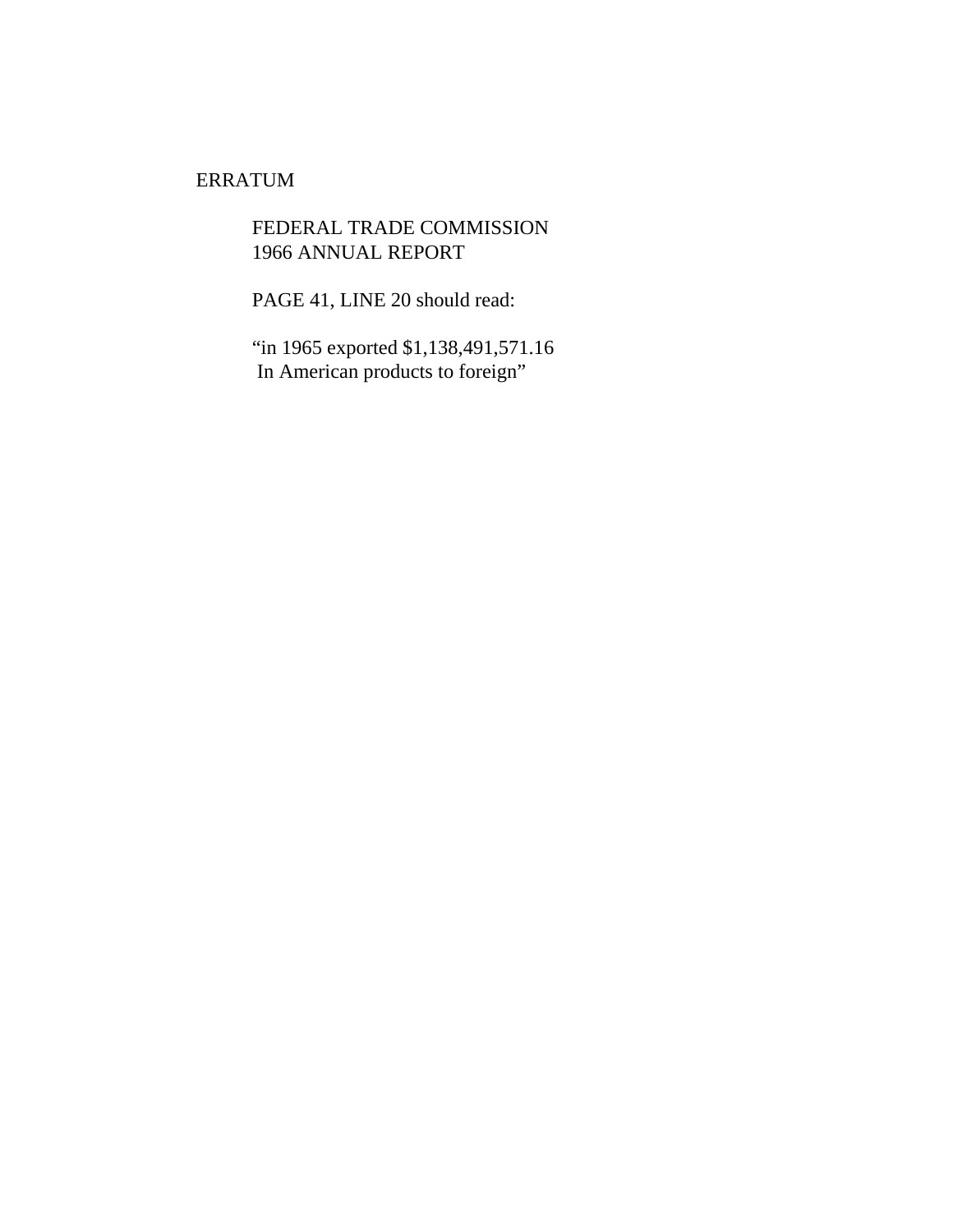#### EXECUTIVE OFFICES OF THE FEDERAL TRADE COMMISSION

Pennsylvania Avenue at Sixth Street Northwest Washington, D.C. 20580

Field Offices

| 30 Church Street, New York, N.Y. 10007       | Room 10511, U.S. Courthouse Building, 515       |
|----------------------------------------------|-------------------------------------------------|
| Room 486, U.S. Courthouse and Federal Office | Rusk Avenue, Houston, Tex. 77061                |
| Building, 219 South Dearborn Street,         | Room 511, U.S. Courthouse, Seattle, Wash.       |
| Chicago, Ill. 60604                          | 98104                                           |
| 450 Golden Gate Avenue, Box 36005, San       | Room 1128, Standard Building, Cleveland, Ohio   |
| Francisco, Calif. 94102                      | 44113                                           |
| Room 1212, 215 West Seventh Street, Los      | Room 2806, Federal Office Building, 911         |
| Angeles, Calif. 90014                        | WalnutStreet, Kansas City, Mo. 64106            |
| John Fitzgerald Kennedy Federal Office       | Room 915, Forsyth Building, 86 Forsyth Street,  |
| Building, Government Center, Boston, Mass.   | Atlanta, Ga. 30303                              |
| 02203                                        | Anderson Building, 450 West Broad Street, Falls |
| Room 1000, Masonic Temple Building, 333 St.  | Church, Va. 22046                               |
| Charles Street, New Orleans, La. 70130       |                                                 |

Field Stations for Textiles and Furs in Addition to the Above Branch Offices

| Room 907, 208 North Broadway, St. Louis, Mo. |
|----------------------------------------------|
| 63102                                        |
| Room 405, Thomas Building, 1314 Wood         |
| Street, Dallas, Tex. 75202                   |
| Room 204, Cutter Building, 327 North Tryon   |
| Street, Charlotte, N.C. 28202                |
| Room 231, U.S. Courthouse, Portland, Oreg.   |
| 97205                                        |

53 Long Lane, Upper Darby, Pa. 19082 18013 Federal Building, 1961 Stout Street, Denver, Colo. 80202 Room 1631, New Federal Building, 51 SouthwestFirst Avenue, Miami, Fla. 33130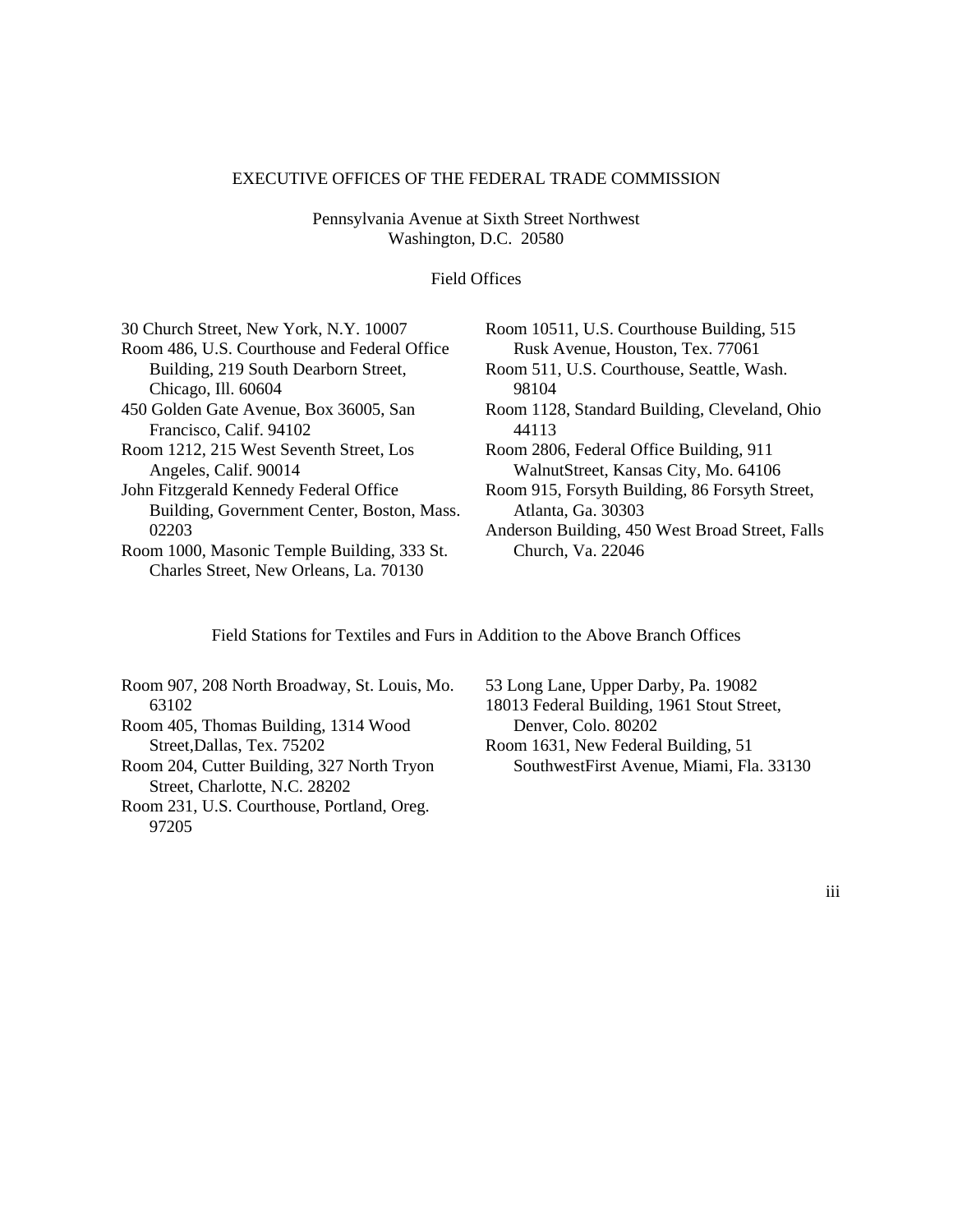## Letter of Transmittal

FEDERAL TRADE COMMISSION, Washington, D.C.

To the Congress of the United States:

It is a pleasure to transmit herewith the Fifty-second Annual Report of the Federal Trade Commission, covering its accomplishments during the fiscal year ended June 30, 1966.

By direction of the Commission.

PAUL RAND DIXON, Chairman

THE PRESIDENT OF THE SENATE. THE SPEAKER OF THE HOUSE OF REPRESENTATIVES.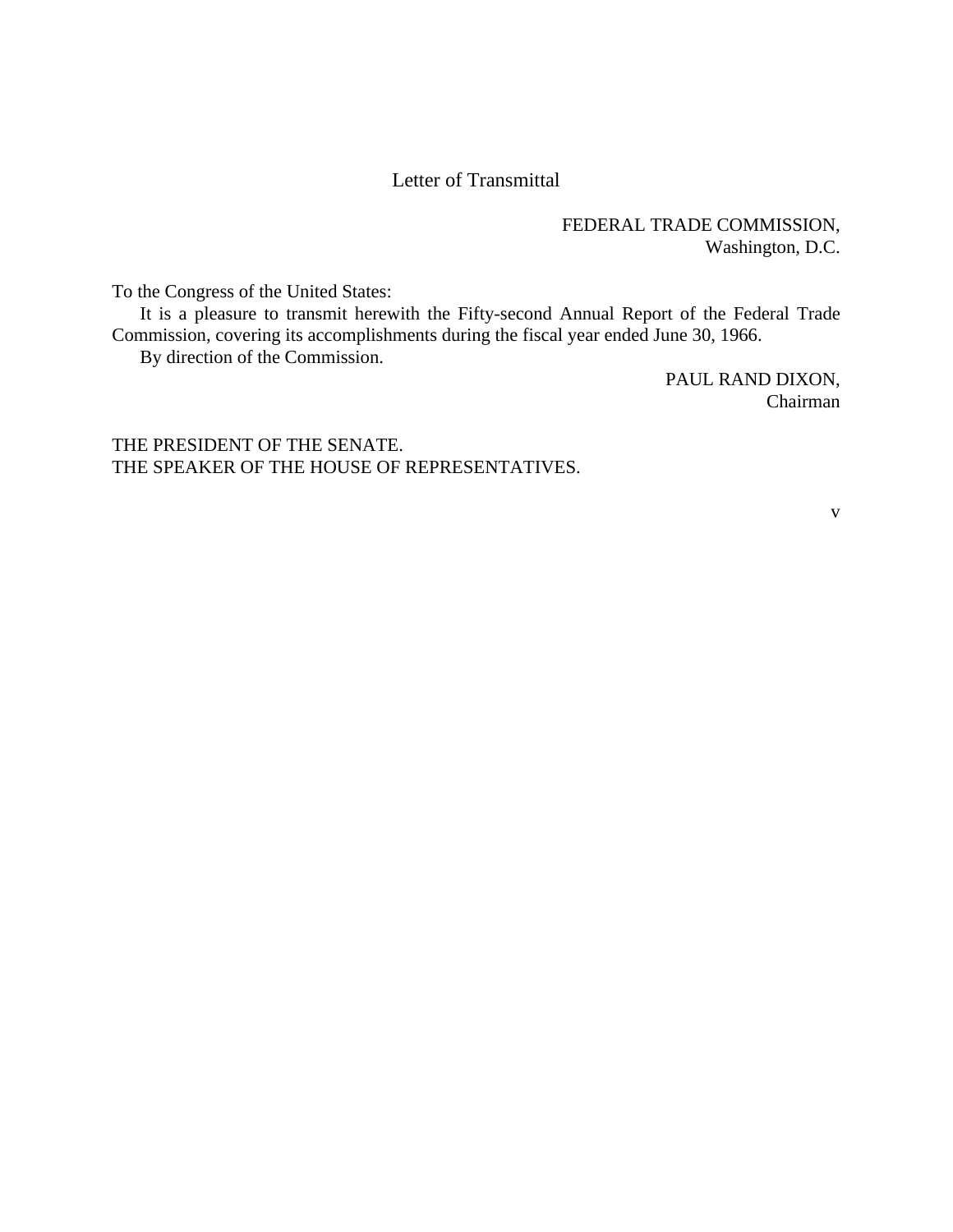# TABLE OF CONTENTS

| Chapter        |                                                                               | Page |
|----------------|-------------------------------------------------------------------------------|------|
| L.             |                                                                               |      |
| Π.             |                                                                               |      |
| III.           |                                                                               |      |
| IV.            |                                                                               |      |
| V.             |                                                                               |      |
| VI.            |                                                                               |      |
| VII.           |                                                                               |      |
| VIII.          |                                                                               |      |
| IX.            |                                                                               |      |
| X.             |                                                                               |      |
| $\mathbf{X}$ . |                                                                               |      |
|                |                                                                               |      |
|                |                                                                               |      |
|                | Appendix (C) Bureau of Textiles and Furs Civil Penalty and Criminal Cases  81 |      |
|                |                                                                               |      |
|                |                                                                               |      |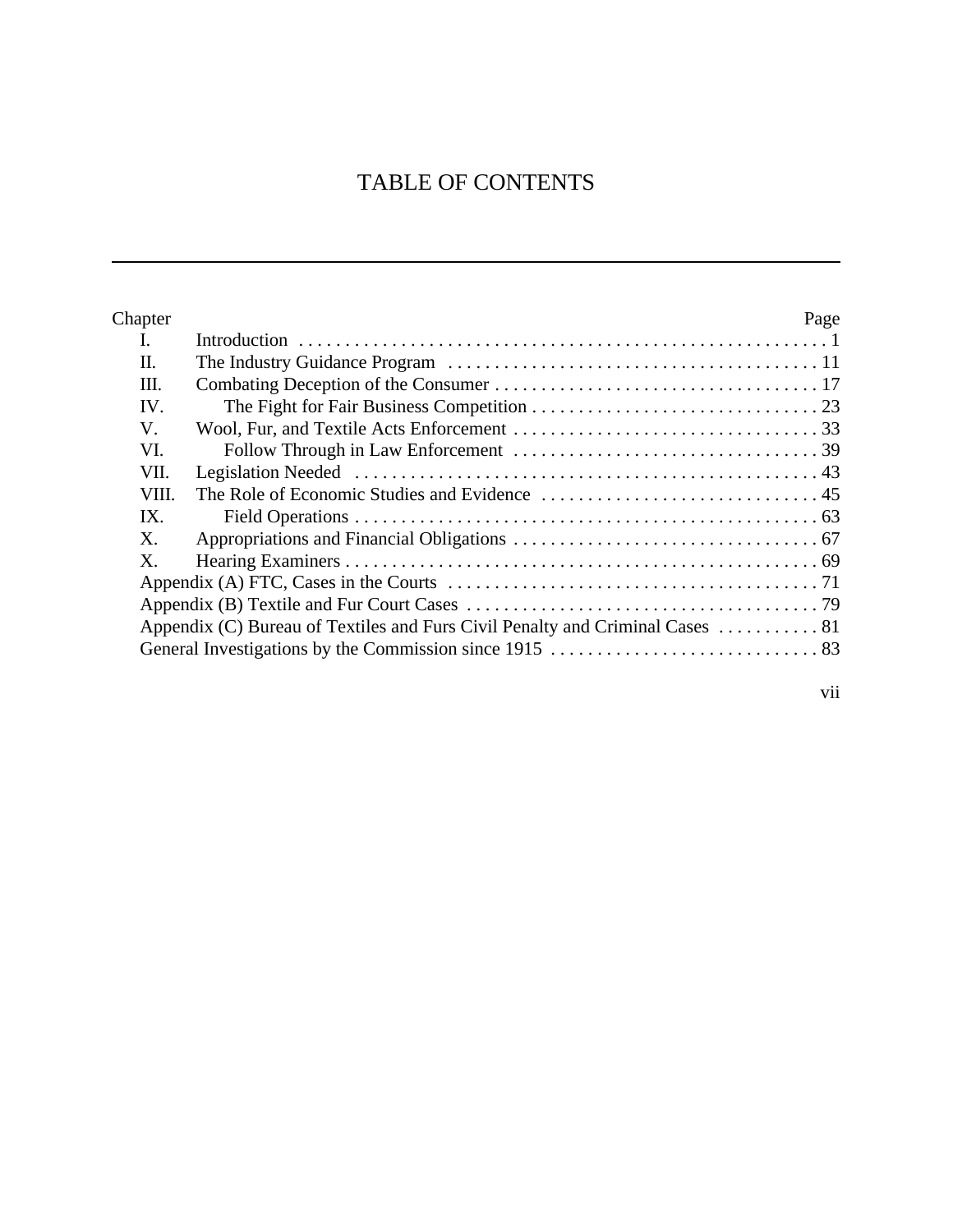## INTRODUCTION

Fiscal 1966 witnessed the growing success of the Federal Trade Commission's recent policy to provide more guidance to American businessmen on how to comply with the trade laws as a happy alternative to a patternless attack on violators.

By tackling areas of illegality on as broad a scale and as quickly as the Commission's resources permitted, it was possible to take advantage of the willingness of most businessmen to compete fairly provided their competitors did likewise. Offering explicit interpretation of the laws' requirements and the means for simultaneous abandonment of illegal practices, the FTC provided leadership to the reputable majority and thereby was able to narrow its target for formal corrective action to defiant and persistent violators.

One of the year's highlights was the adoption of Tire Advertising and Labeling Guides, which provide, among other things, that tire marketers and automobile manufacturers should inform consumers concerning tire load-carrying capacity and related inflation pressures to assist them in selecting the proper and safe tire for the use intended. They also contain specific provisions on the subject of plies and ply ratings, cord materials, and racing claims. Further, the guides cover various types of deceptive advertising claims for price reductions and savings, as well as deceptive guarantee representations. They further provide that guarantee adjustments be made on the basis of a price which realistically reflects the actual selling price of the tire, instead of an artificial, inflated price that, in the past, has given a purchaser less than the represented value of his guarantee.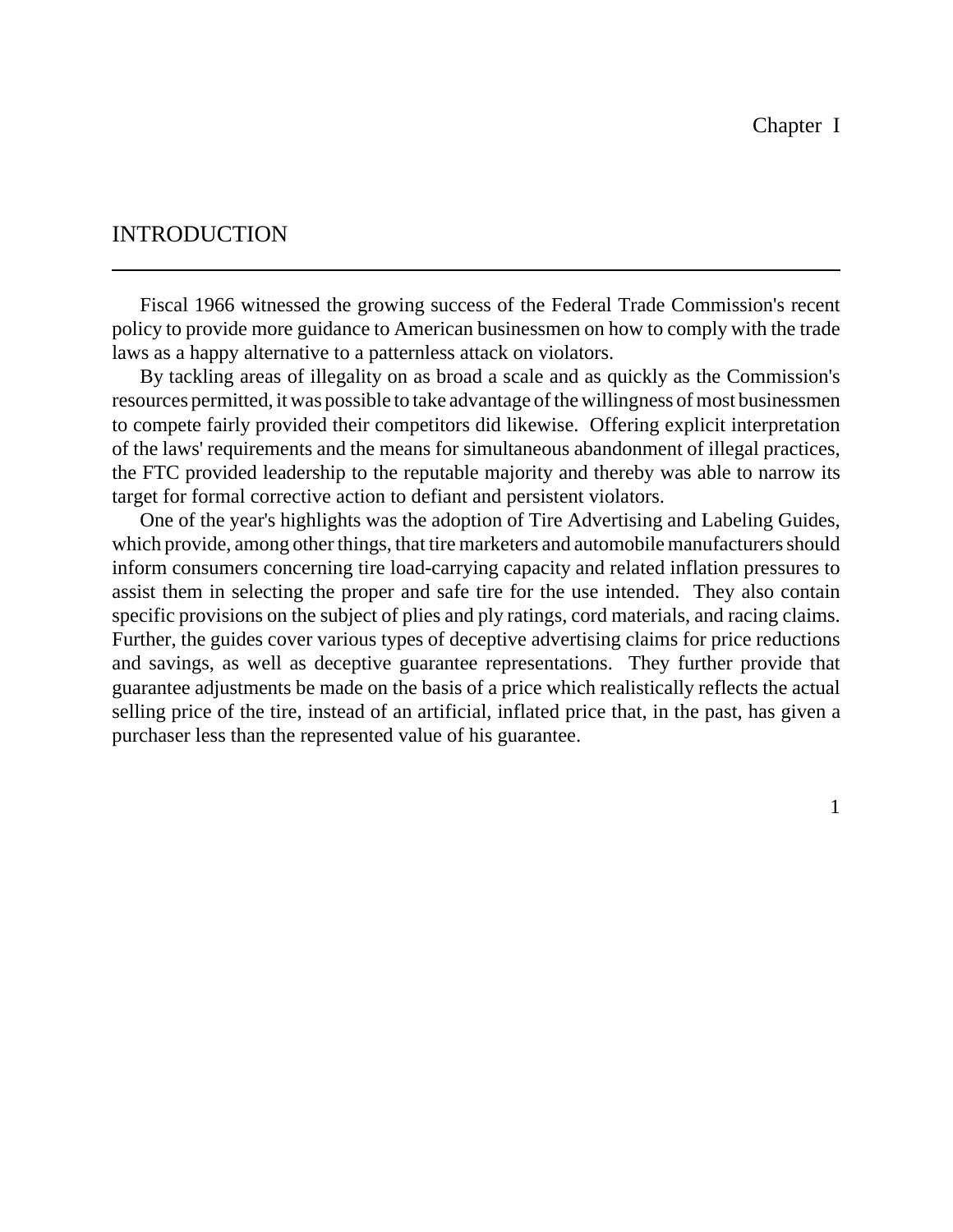To pursue the twin objectives of guidance and enforcement required an appropriation of \$13,500,000 to support the work of an 1,145-man staff.

Increased emphasis was given the investigation and correction of practices which victimize consumers, particularly those of low income and the elderly. During the year, 785 deceptive practice cases (excluding compliance cases) were disposed of as compared with 743 during fiscal 1965. This faster handling was all the more necessary in view of a mounting workload. The FTC received 45 percent more complaints of deception from consumers and competitors than during the previous year. In addition, the Commission's voluntary guidance program required backstopping by formal casework; thus, as the law's requirements were better illuminated by guides and rules, businessmen and the public became more aware of FTC's role in combating deception and invited its attention to law violations by their competitors. Adding still more to the workload have been compliance checks by the Commission's staff on how well its industry guides are being observed. For example, it made a nationwide surveyof compliance with its Guides Against Deceptive Pricing and discovered a substantial number of violations. High priority has been given their correction.

In the important field of food and drug advertising where false or misleading claims exact a particularly heavy toll on the infirm and the elderly and on families trying to live within tight budgets, the FTC handled approximately 1,200 applications for complaint during the year and initiated 180 investigations. Among the special targets were questionable claims for vitamin and iron preparations, medicated lozenges, hemorrhoid preparations, analgesics, arthritis and rheumatism preparations, weight reducers, and meat products and freezer plans.

Another area of concentrated effort was the correction of false advertising and improper selling practices in the \$15 billion home improvement field. Some 60 investigations were initiated during the fiscal year, aimed at such evils as misrepresentation of the cost and character of residential siding, roofing, windows, paint, etc., and false assurances that benefits can be gained by permitting use of homes as "models."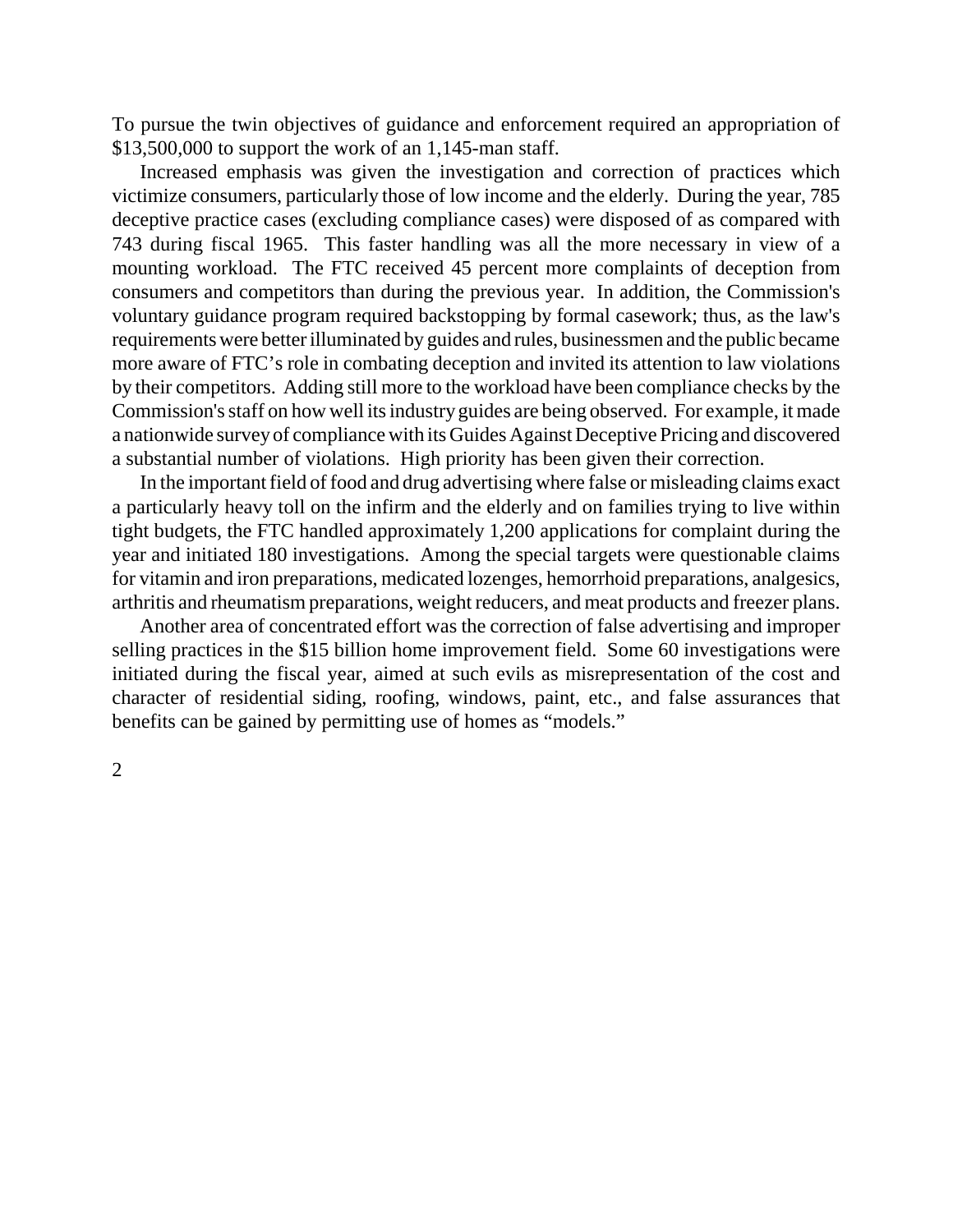The fiscal year also found FTC moving strongly in another broad field of consumers' protection, namely in their purchase of textiles and furs. To assure that these were properly labeled called for increasing the number of inspections of manufacturing, wholesaling and retailing establishments from last year's 11,413 to 12,625 during fiscal 1966. The number of products spot checked increased substantially, due in part to greater concentration on larger retailers and manufacturers, particularly hosiery manufacturers.

The year produced a sharp increase over fiscal 1965—from 1,790 to 2,614—in informal assurances of voluntary compliance that instances of improper labeling, invoicing and advertising of textiles and furs would be corrected. Significantly, a lower percentage of deficiencies in relation to products inspected was noted; this reflects the effectiveness of FTC's educational efforts. It was necessary, however, to initiate 160 new investigations looking to the issuance of formal cease and desist orders. Fifty such orders were issued, as well as 51 formal complaints. And for the first time, more formal cases (79) were opened under the comparatively new Textile Act than under the Wool, the Fur, or the Flammable Fabrics Acts—a pattern very likely to continue.

In enforcing the Fur Act, emphasis was laid on halting deceptive pricing and recordkeeping, and by the year's end, violations appeared to have decreased. Attention also was paid to manufacturers of fur-trim coats and suits inadequately labeled.

More dramatic action came during the spring of 1966 when the FTC moved with speed and force to stop the sale of highly flammable sweaters, certain imported rayon and metallic cloth intended for use in ladies' skirts, and silk dress material found to be dangerously flammable.

Important as was the Commission's direct protection of consumers by halting business practices that would dupe them, an even greater effort in terms of money and manpower was made to stop monopolistic schemes which would deprive the American people of the benefits of fair competition in the marketplace.

With increasing effectiveness, FTC continued to encourage the business community to comply with the antimonopoly laws while persuading those businesses already violating them to halt the vio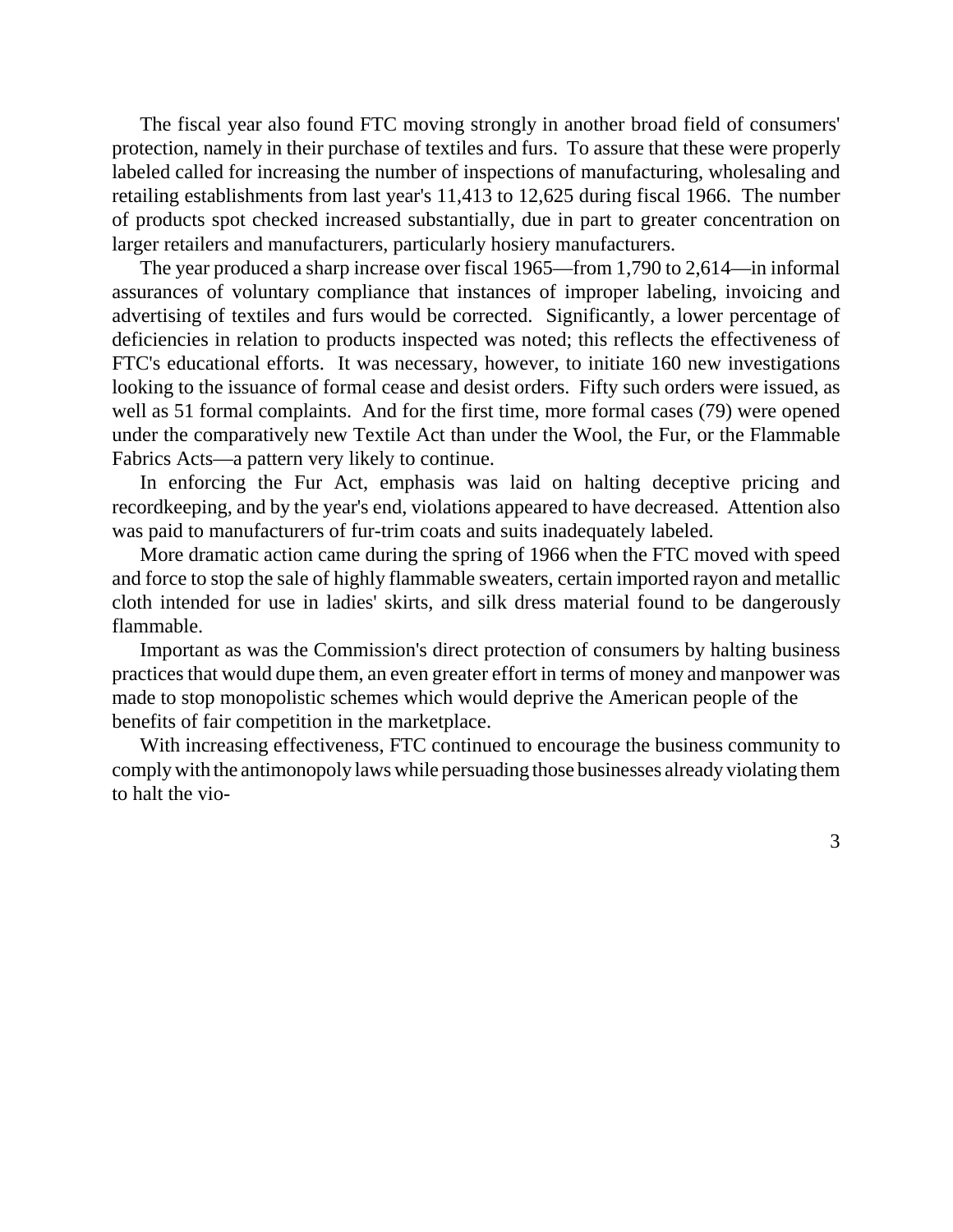lations immediately and without litigation. Thus was the FTC better able to concentrate its fire on the indifferent and the defiant.

During fiscal 1966, the FTC received 1,450 applications for complaint from businessmen and the public, and 249 formal investigationsinvolving trade restraints were initiated. Nearly 500 investigations were completed. The FTC issued 94 antimonopoly complaints and 94 orders to cease and desist.

The principal area of difficulty involved discriminatory practices prohibited by the Robinson-Patman Amendment to the Clayton Act. A total of 375 such cases were disposed of by informal action during the year, while 72 formal complaints were issued. Sixty-seven cases were concluded by consent orders, and seven more were issued in contested cases. Significant, too, is the fact that 39 cases were disposed of on the basis of the proposed respondent's assurance of voluntary compliance with the law, thus eliminating the need for costly and time-consuming investigations and proceedings.

A milestone was passed when 55 additional wearing apparel manufacturers signed consent cease and desist orders. These, together with previously issued consent orders to become effective on the same date, resulted in over 300 manufacturers of men's, women's, and children's wearing apparel being henceforth required to make their advertising and promotional allowances available to all competing customers on proportionally equal terms.

Another significant action was the Commission's launching of an educational and advisoryprogramlooking toward proper cooperative advertising and promotional allowance programs in the hardback and soft prestige paperback book publishing industry. Reaction of the American Book Publishers Council was most favorable, and many publishers, after consultation with FTC staff members, adopted advertising and promotional allowance programs available to all customers on a nondiscriminatory basis. Voluntary compliance efforts will continue to be pressed, but if they fail, enforcement procedures will be undertaken.

In enforcing the general trade restraint provision of the FTC Act, the Commission launched 107 investigations during the fiscal year, bringing to 254 the number pending at the years end. These represented active inquiries into the practices of 110 different industries and their segments. The illegalities challenged included refusal to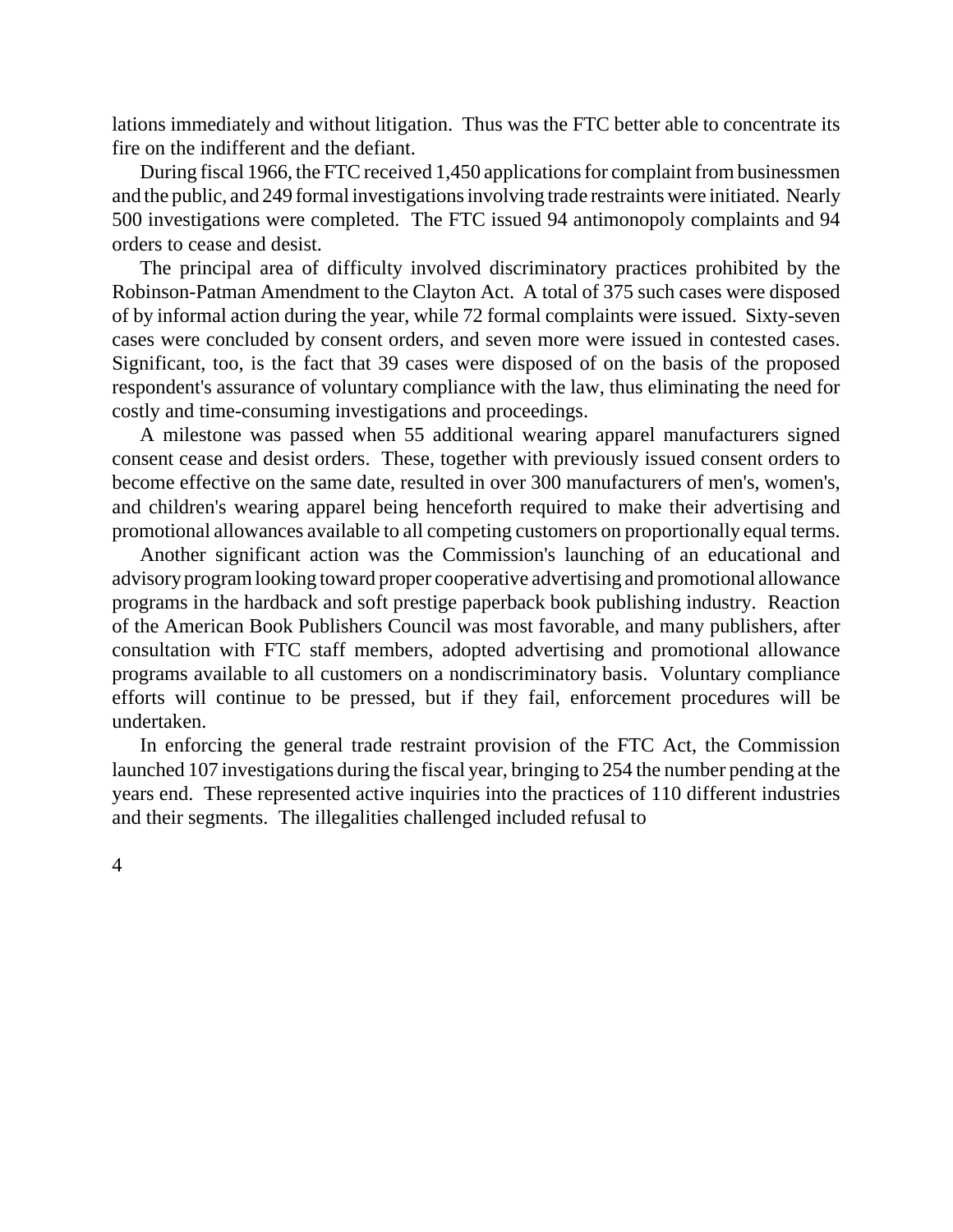deal with certain customers, price fixing, boycotts, tie-in sales, and other trade restraints. And in line with the current policy of promoting voluntary compliance, it was possible to settle seven of the cases without resorting to litigation.

In enforcing the Celler-Kefauver Anti-Merger Act, the FTC made a dual effort: First, to provide businessmen with guidance on the requirements of the act so as to avoid, if possible, the need for litigation; and, second, to concentrate its efforts to do the most good, principally in industries where competition still had vigor. During fiscal 1966, the FTC initiated 52 and disposed of 39 informal cases, while it brought 12 formal complaints and issued the same number of orders to cease and desist.

Continuing its efforts to halt concentration in the dairy industry, the Commission issued a divestiture order against Beatrice Foods Co. and prohibited future acquisitions by the company. And in the Commission's effort to arrest a trend toward vertical integration in the cement industry, it issued consent orders against three companies: Texas Industries, Inc., Lone Star Cement Corp., and Ideal Cement Co. Additional cases are pending.

In the food retailing industry, FTC found that certain acquisitions by National Tea Co. violated the antimerger law and prohibited the company from making any acquisitionsin the food retailing field for 10 years withoutCommission approval. It also issued an order against Consolidated Foods Corp. requiring substantial divestiture of grocery store acquisitions. This order was unique in providing that divestiture could be by outright sale or the assets to be divested could be transferred to a new corporation the stock of which could be sold to the public through an underwriter.

Three consent orders were issued in a move to arrest a developing merger trend in the department store industry. The main thrust of the orders was to prohibit future acquisitions for a specified period of years without FTC approval.

In defending Commission decisions appealed to the courts by respondents, the General Counsel handled 112 cases. Litigation was completed in 46 of these, of which 20 were restraint of trade matters and 12 involved deceptive business practices. The others involved other matters, such as suits against the Commission for declaratory judgment or injunction.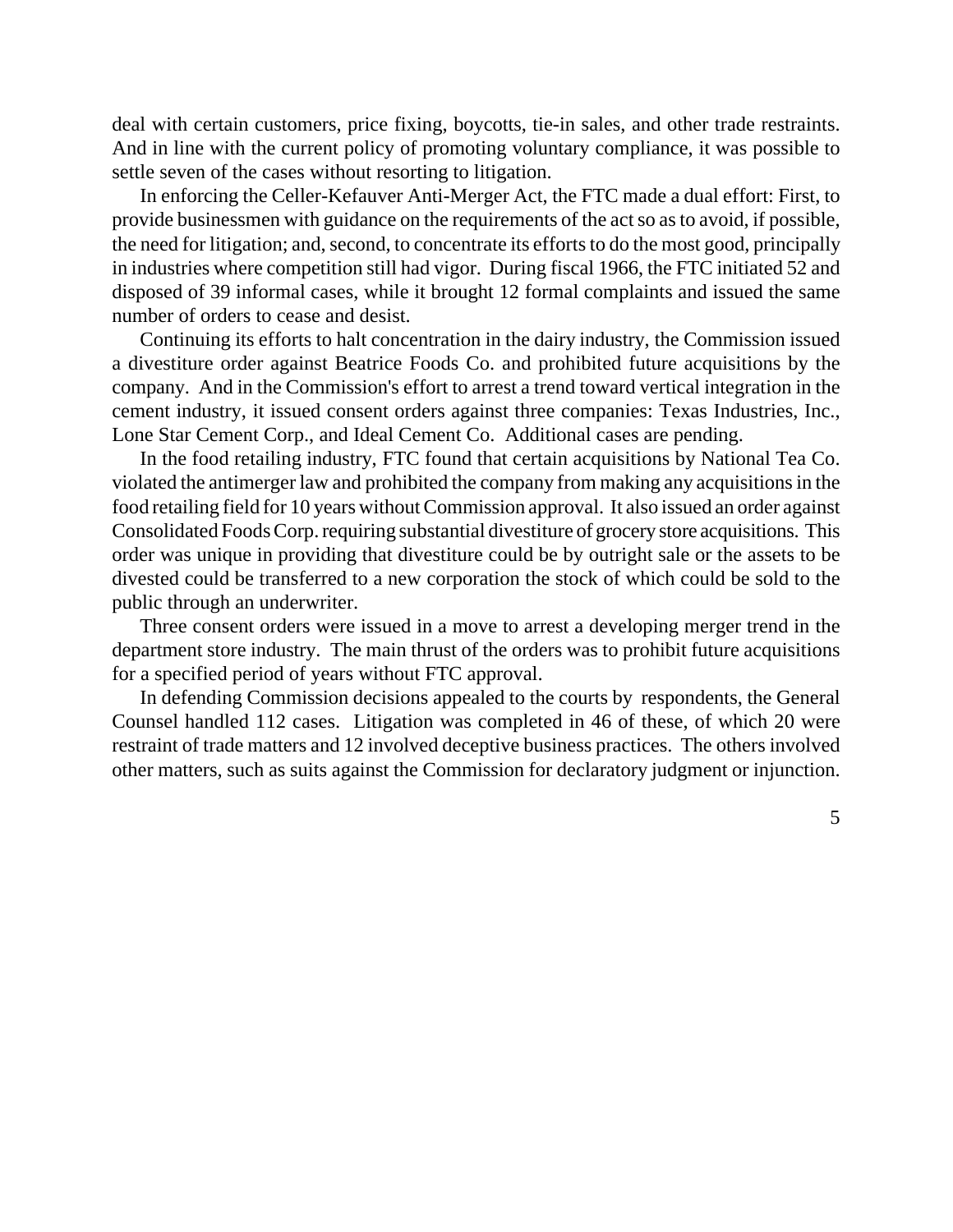However, what made fiscal 1966 a standout year from the standpoint of the General Counsel's function were two accomplishments: The FTC obtained Supreme Court confirmation of its right to seek an injunction from the appellate courts to prevent actions of respondents which would nullify an FTC order; and also from the Supreme Court confirmation of a criminal contempt jail sentence of 6 months' imprisonment for the president of a respondent company for violation of an FTC cease-and-desist order.

The Division of Consent Orders(which functions under the General Counsel), processes the great majority of FTC formal enforcement proceedings, and during the fiscal year forwarded to the Commission 124 executed agreements containing consent orders. Forty-one matters were resubmitted to the Commission for consideration when negotiations failed to produce agreement. The work of this division is particularly valuable in affording a means whereby the law is enforced and business is not required to endure expensive, timeconsuming and market-disrupting litigation.

A promising beginning was made by the newly established Office of Federal-State Cooperation. Not only were the States referring an increasing number of complaints of interstate character to it (about 1 a day), but the Commission referred 37 complaints to the States for their investigation and enforcement. The Office also proposed new uniform State laws dealing with three areas of unfair practice to the Council on State Governments Committee on Suggested State Legislation.

While the Commission's enforcement bureaus were tackling law violations on whatever scale was most appropriate to the problem, the Bureau of Industry Guidance was making a companion effort to obtain compliance with the law by illuminating its requirements. Through issuance of rules and guides, as well as advisory opinions, theCommission was able to take fullest advantage of the willingness of most businessmen to keep their practices fair not only to consumers but to competitors.

Revised trade practice rules for the \$3 billion cosmetic and toilet preparations industry also were promulgated, with particular attention given to the deceptive use of names suggesting foreign origin for preparations made wholly or in part in the United States. The revised rules also dealt with discriminatory and deceptive pricing.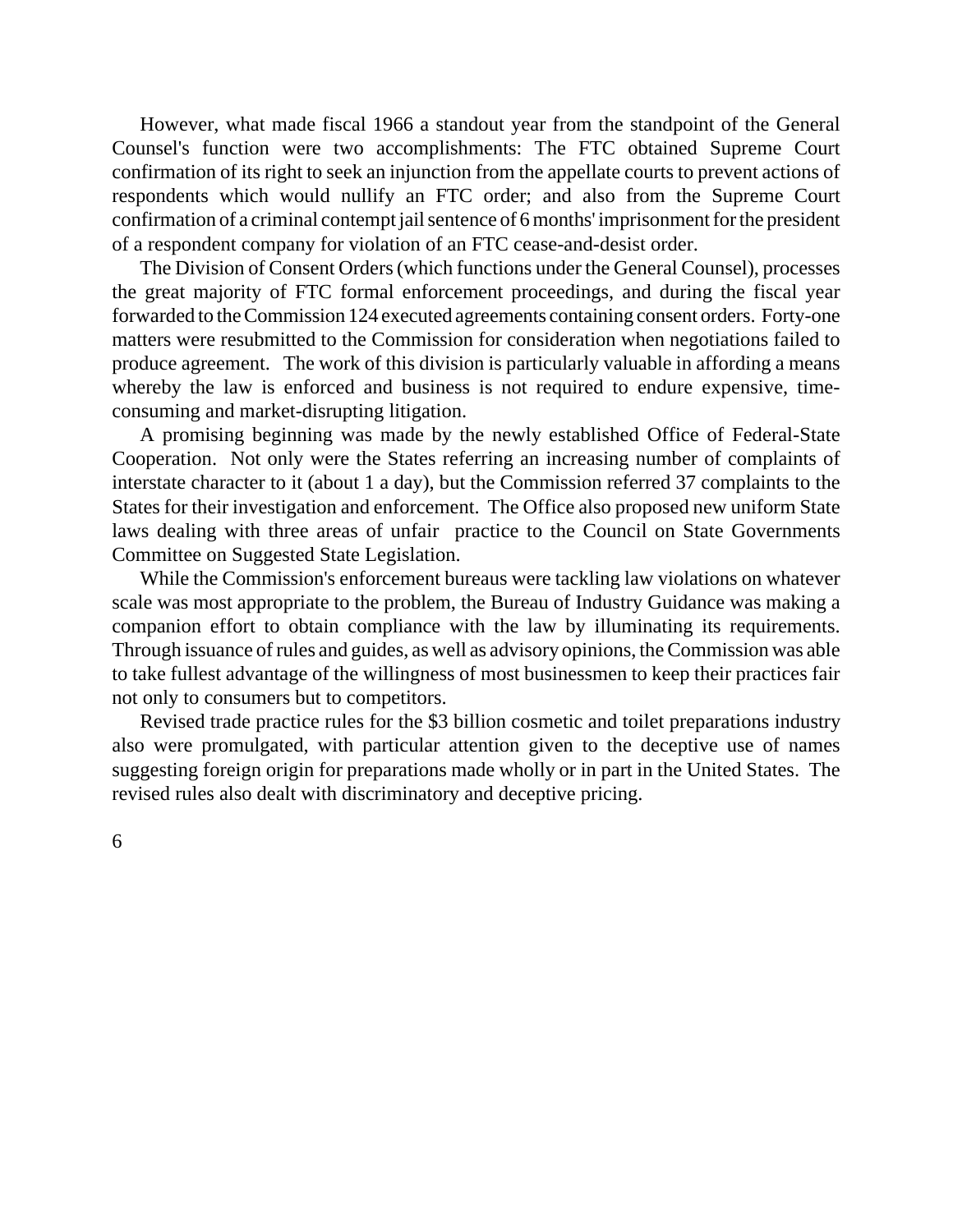Other rulemaking proceedings were being advanced as the fiscal year ended. These included revisions of rules for the watch case industry, and the beauty and barber equipment and supplies industry, and a public hearing on the practices of firms publishing toy catalogs.

Whether guidance was being ignored was a matter of deep concern to the Commission, hence compliance surveys were undertaken in several industries. The 400 rule and guidance compliance matters disposed of on the basis of assurances that the practices in question had been discontinued was an increase of 41 percent over fiscal 1965.

Important work was accomplished in promulgating Trade Regulation Rules. Of great public interest was one aimed at deception in describing the size of pictures shown by television receiving sets. The new rule provides that when size representations are made, they must be in terms of the actual size of the viewable picture area measured on a single plane basis. The rule, which becomes effective January 1, 1967, will affect size representations made for the 11 million TV sets sold annually.

A public hearing has been scheduled on a proposed rule of perhaps even greater significance inasmuch as it is the first Trade Regulation Rule proceeding dealing with advertising and promotional allowances under the Robinson-Patman Act. The proposed rule concerns these matters as they apply to the men's and boys' tailored clothing industry, involving 450 firms having annual sales exceeding \$1 billion.

In addition to preliminary work on several other possible rules, the Bureau of Industry Guidance also participated with other FTC bureaus in public hearings on alleged discriminatory pricing practices in the marketing of gasoline, and alleged unlawful mergers and acquisitions in the cement industry.

Surveys were nearly completed during fiscal 1966 to determine the extent of compliance with certain Trade Regulation Rules already issued. Results thus far indicate a high degree of compliance.

Businessmen continued to make ever greater use of advisory opinions. A total of 210 new requests for opinions were received during the year, of which 46 were provided formally by the Commission and 54 were handled satisfactorily at staff level. In all, 217 matters were disposed of, with 41 pending at the fiscal year's end. A useful service developed during the year was making public digests of these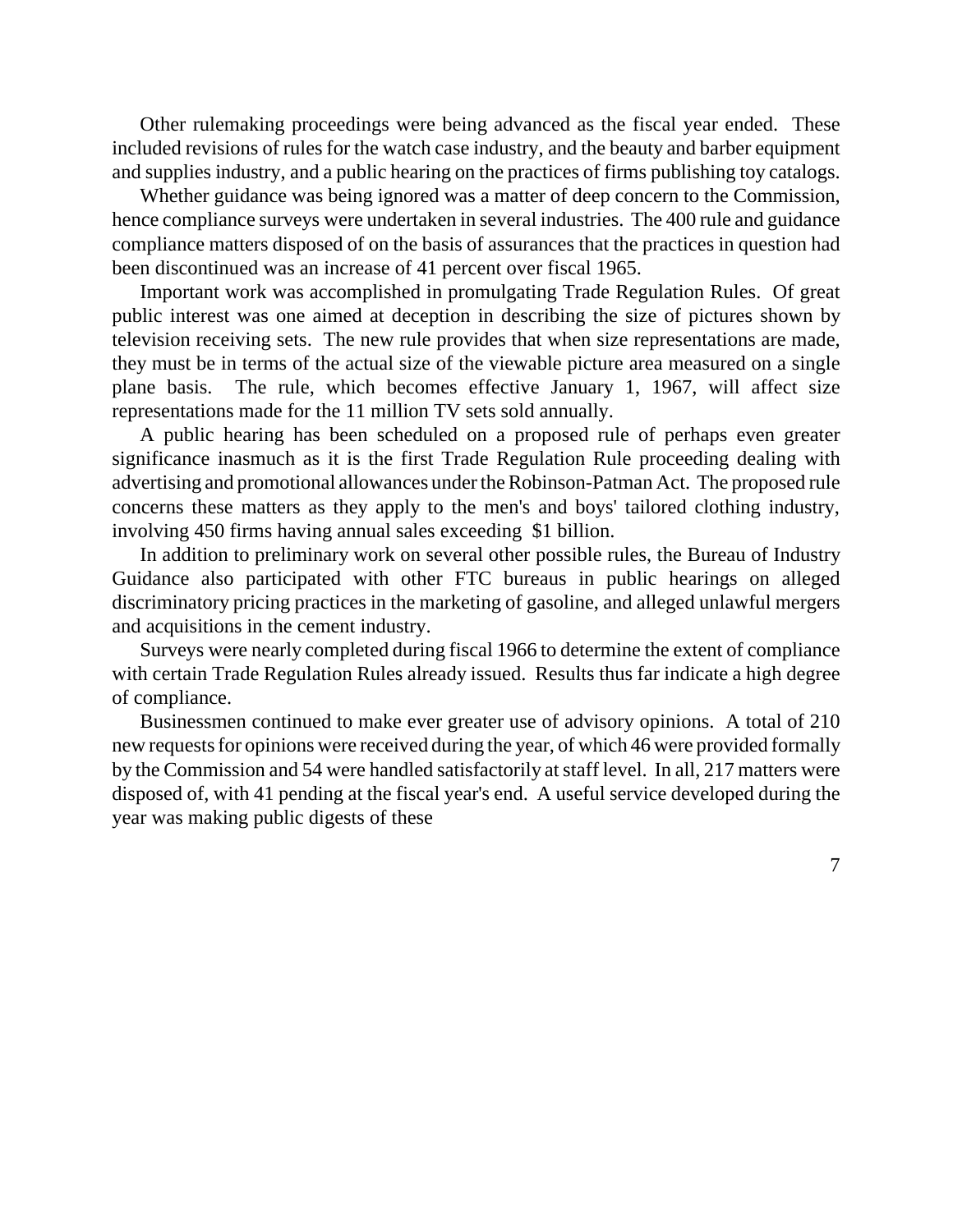advisory opinions whenever possible without disclosure of the identity of the requesting parties. Even more important, these digests have been instrumental in persuading many businessmen not to embark upon actions when it became plain the FTC regarded them as illegal.

The FTC's field staff played an increasingly important role during the fiscal year. Not only did it complete investigations in 1,079 matters, but it disposed of 124 of them through the use of voluntary compliance procedures at the investigative stage as soon as it became apparent that the law had been violated. In addition, 31 cases were settled through the initiation by field attorneys of consent procedures, thereby removing the need for protracted and expensive adversary proceedings. However, as this greater utility of the field staff became apparent, its reward was more work, with the result that its caseload holdover at the end of 1965 was 568 and the caseload holdover at the end of 1966 was 726 or an increase of 27 percent. This was due primarily to an increase of referrals and a decrease in the number of attorneys. Referrals to the field staff from the FTC bureaus increased from 1,013 cases in fiscal 1965 to 1,237 in fiscal 1966.

In addition, the field staff was called upon to conduct special inquiries, including one into the use of unfair and deceptive practices whereby the poorest financially were being subjected to excessive charges and credit terms. In this work, the staff cooperated with the Office of Economic Opportunity and its legal aid centers. Another major investigation sought information on whether certain mail order insurance companies were misrepresenting in advertising designed to reach parents of servicemen that their insurance had some connection with the insurance program of the armed services. Still another major investigation sought information on whether FTC's Guides Against Deceptive Advertising were being heeded. More than 200 reports were submitted by the field offices, and from these, 116 full-scale investigations were ordered.

The field staff also began a survey in 12 metropolitan centers to determine whether the advertising of reductions in price and savings claims in the sale of automobile tires complied with FTC's Tire Advertising Guides. This survey was begun during the last 60 days of the fiscal year and will be continued into fiscal 1967.

An important innovation in the work of the 155 attorneys assigned to field offices was their assignment to fill a much more active role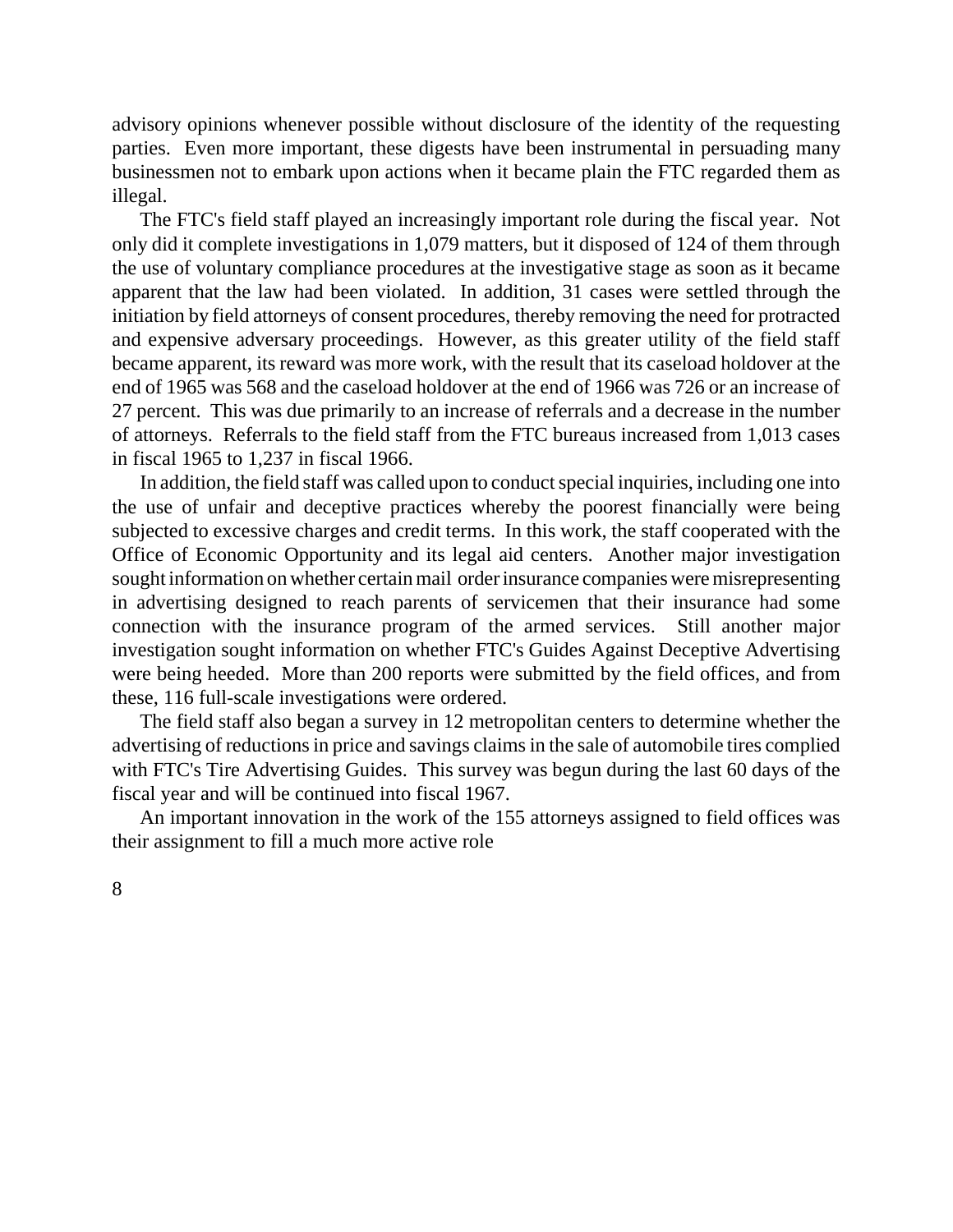educating businessmen, consumers, and the general public respecting the laws administered by FTC, and to aid them in availing themselves of the laws' protection. Speakers were supplied to college classes, consumer groups, bar associations, trade groups, etc. The field staff also undertook to establish a closer and more useful relationship with offices of State attorneys general, local law enforcement officers, Better Business Bureaus, Chambers of Commerce, and other private and public organizations concerned with proper business conduct.

In the field of economics, the FTC not only undertook to backstop its adversary actions with vital information, but it also stood back from case work in order to make a broader assessment of economic problems facing the Nation.

Its Bureau of Economics completed five major reports, as well as making substantial progress on other industry studies. It also completed its annual report on merger activity.

Its five reports (covered in more detail in this annual report) dealt with the manufacture and distribution of automotive tires, mergers and vertical integration in the cement industry, cents-off promotion in the coffee industry, a report on food retailing, and a report on food manufacturing.

The Division of Economic Evidence concentrated its efforts on corporate mergers, examining in depth those that appeared to present a significant threat to competition. Of 600 mergers reviewed, more than 60 were studied in depth during the fiscal year. Among the industries in which merger activity was most active and given most study were grocery products, textiles, plastics, machinery, automotive parts, apparel, chemicals, papers, department stores, and grocery retailing.

In broadest outline the foregoing describes the accomplishments of the FTC in fiscal 1966. It differs from many previous annual reports in that there neither is nor can be a juxtaposition of accomplishment statistics that reveal how the FTC is serving an ever more useful purpose. Statistics simply don't tell the true story. The Commission's purpose is not to bring an even greater number of adversary actions; its function is essentially one of guidance. And whatever can be done to persuade American business to heed that guidance is infinitely more important than to exhibit proudly the futile scalps of the too few.

238-586 0–67—2 9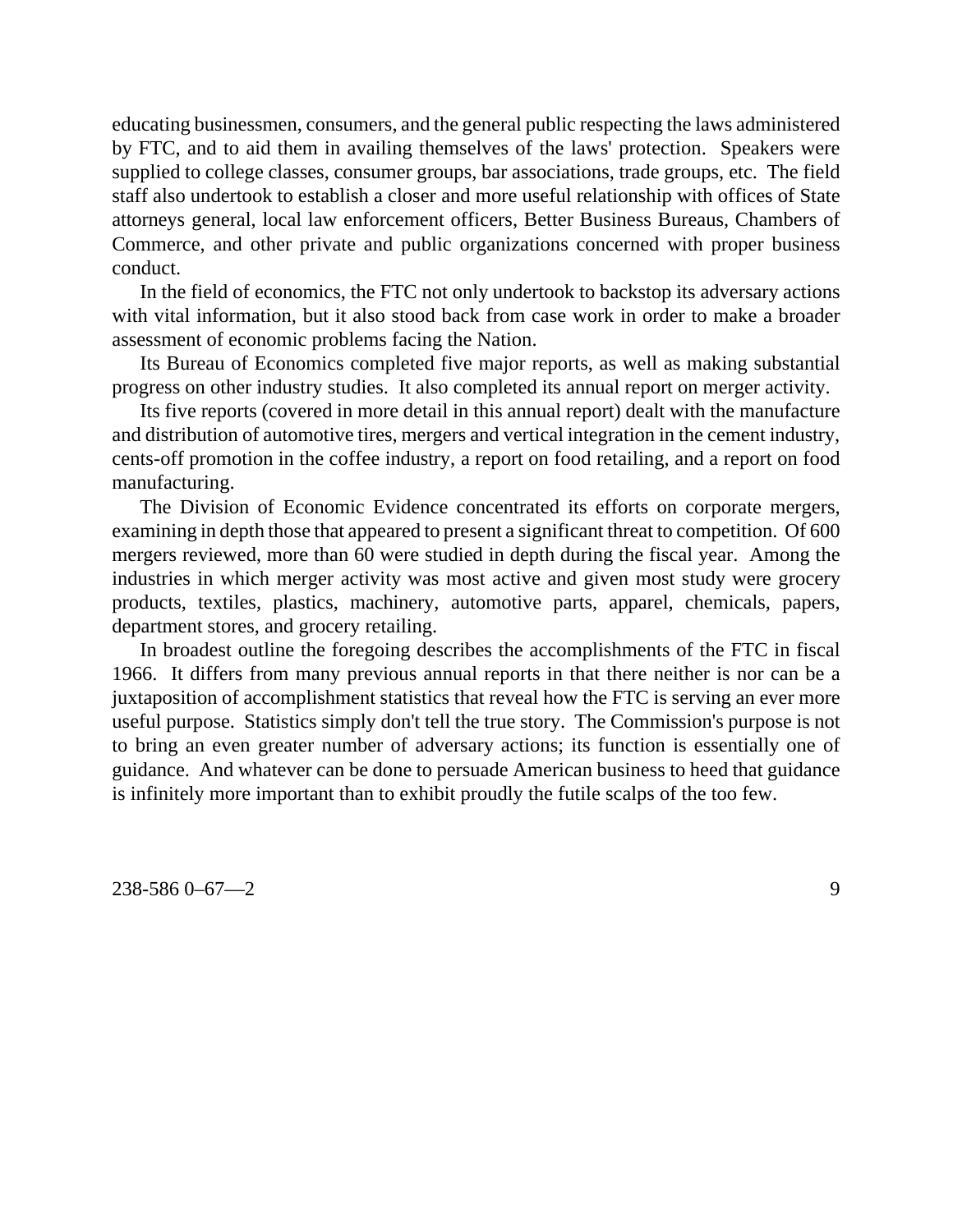## PHOTOGRAPH - -- SEE IMAGE

The FTC held four public hearings during fiscal 1966 dealing with: "cents off" pricing in the coffee industry; vertical integrations in the cement industry; foreign origin of watches and related parts; and foreign origin of radios, TV's, phonographs, and home entertainment products. The above picture is a typical scene when persons appear before the Commission at the public hearings to express their views.

10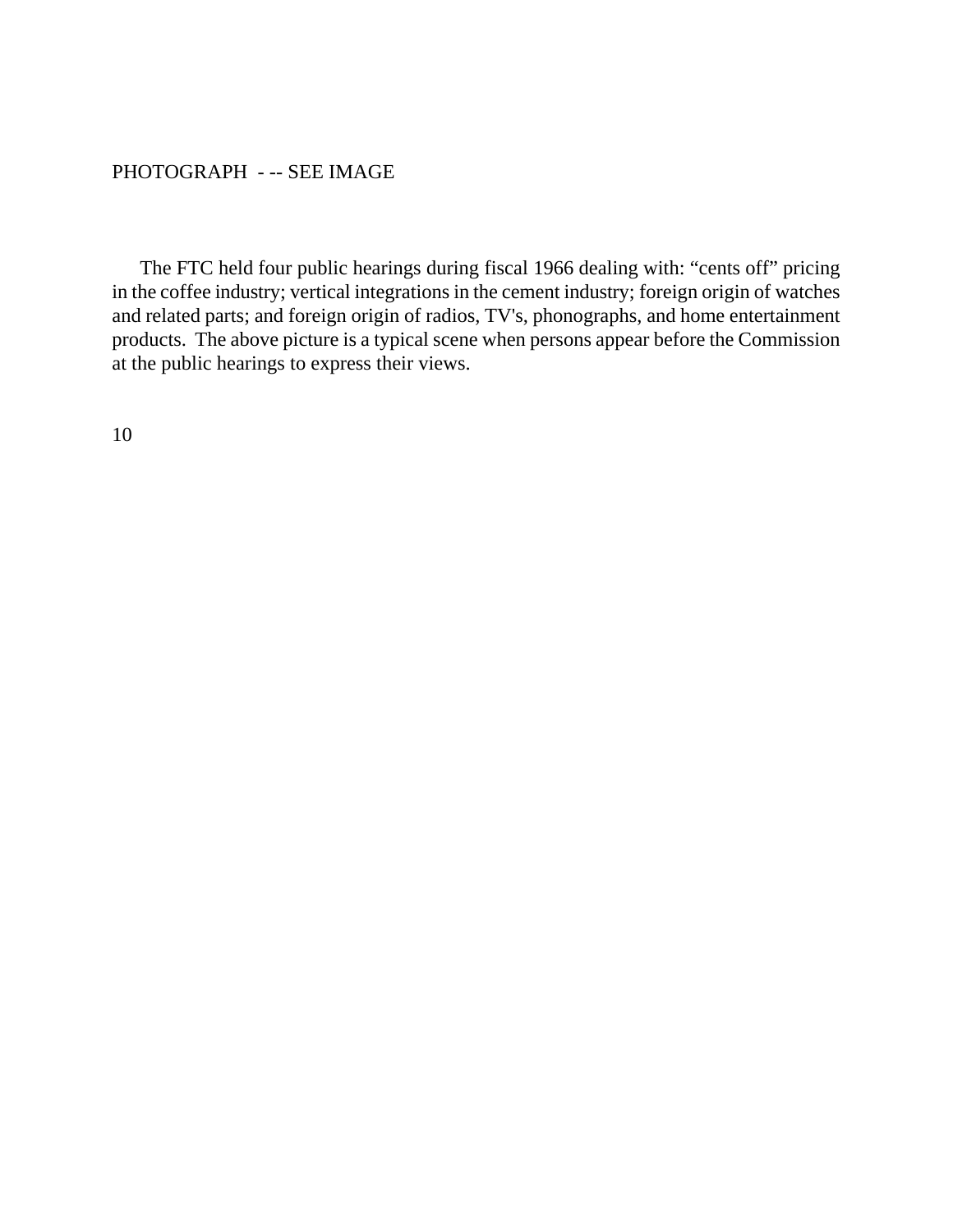# THE INDUSTRY GUIDANCE PROGRAM

The industryguidance program achieved a high level of overall effectiveness. This was the result of a balanced program for furnishing advice to businessmen, coupled with a hard hitting compliance program which showed a sharp increase in the number of law violations stopped. While compliance activity was intensified, important results were also produced in other areas of the work. New rules and guides, as well as advisory opinions, dealt with problems of the utmost significance to both the consuming public and the business community.

#### Trade Practice Rules and Guides

Tire Advertising and Labeling Guides were adopted after public hearings were held before the full Commission. The guides are comprehensive and deal with a variety of tire marketing practices considered to be unfair or deceptive. Because of the nature of the practices involved and the large segment of the public affected, the Commission regards these guides as affording consumer protection in an area in which it is vitally needed.

In the area of tire safety the guides provide, among other things, that tire marketers and automobile manufacturers inform consumers concerning tire load-carrying capacity and related inflation pressures to assist them in selecting the proper and safe tire for the use intended. They also contain specific provisions on the subjects of plies and ply ratings, cord materials, and racing claims.

The guides also deal specifically with various types of deceptive advertising claims of price reductions and savings, as well as deceptive guarantee representations. They further provide that guarantee adjustments should be made on the basis of a price which realistically reflects the actual selling price of the tire. Adjustment of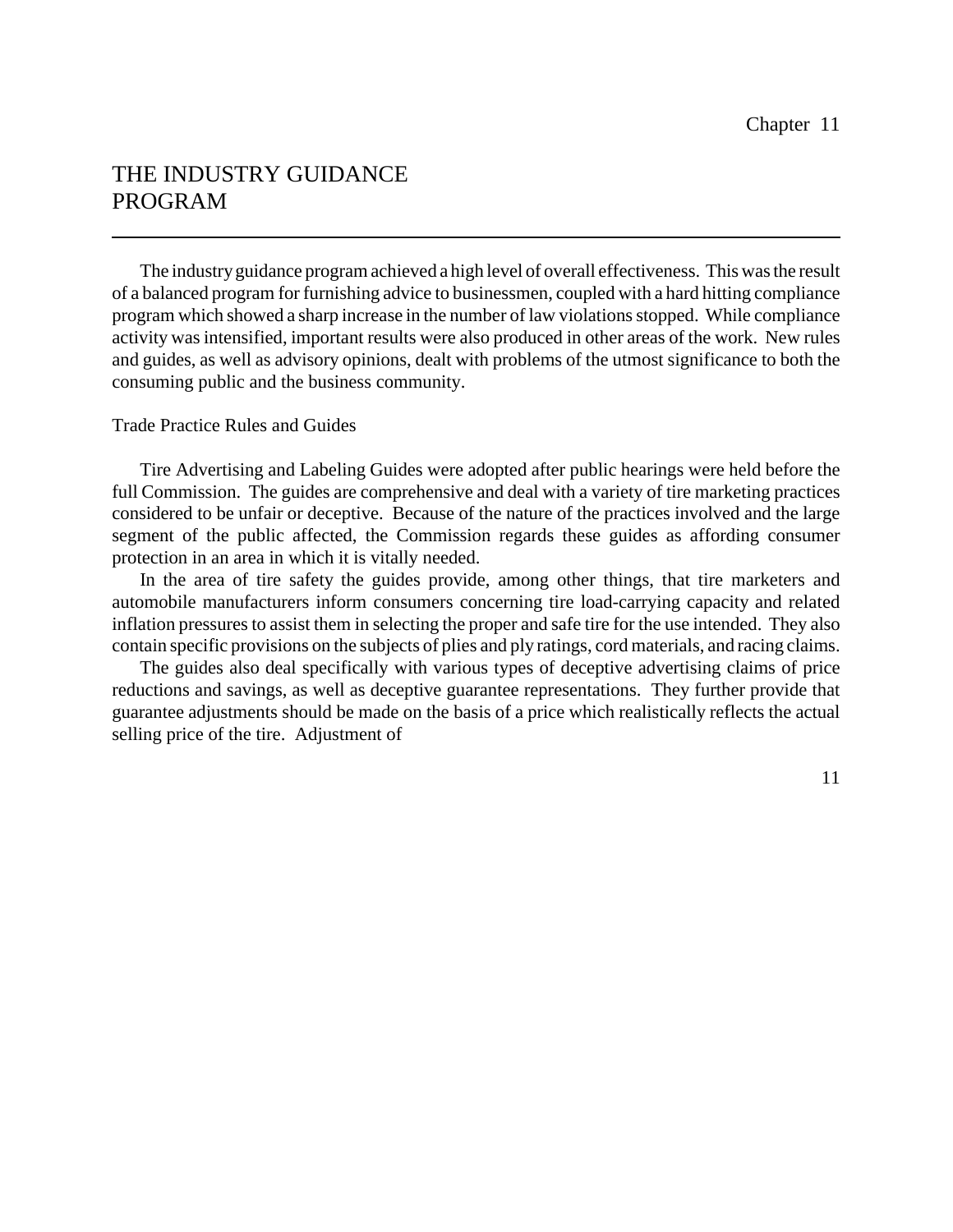guarantees on the basis of an artificial, inflated price had in the past resulted in the purchaser receiving less than the represented value of his guarantee.

The new Tire Guides are regarded as an important step in the long history of Commission actions directed at deceptive practices employed in the marketing of automobile tires.

Revised trade practice rules for the \$3 billion cosmetic and toilet preparations industry also were issued. In revising these rules particular attention was given to the problem concerning the deceptive use of names suggesting foreign origin for various cosmetic and toilet preparations wholly or in part of domestic manufacture. The new rule provides for these names to be accompanied by a clear disclosure that the product was made, compounded, mixed, blended, or diluted in the United States. Among other subjects dealt with in the revised rules are discriminatory and deceptive pricing, inducing breach of contract, and use of lottery schemes.

The trade practice rules for the optical products, and residential aluminum siding industries also underwent some revision to bring them into conformity with current legal requirements.

Other rulemaking proceedings looking toward the promulgation of new rules or the revision of old rules were advanced and in various stages of completion at the close of the fiscal period. Public hearings were held or scheduled on proposed revisions of the rules for the watchcase industry and the use of such terms as "waterproof," "shockproof," "nonmagnetic," and similar designations as applied to watches, watchcases, and watch movements, as well as a public hearing on the subject of failing to disclose the foreign origin of these and related products. A public hearing was also held on the practices of firms publishing toy catalogs. A trade practice conference was conducted for the iron pipe fittings and unions industry, and informal conferences held with representatives of several industries looking toward the initiation of new proceedings or the revision of existing rules or guides. The rules for the lime and multicolored printers of transparent and transluscent materials

were rescinded.

The compliance program to insure compliance with existing rules and guides continued to show increasingly effective results. New compliance surveys were initiated under the trade practice rules for the household furniture industry and the luggage and related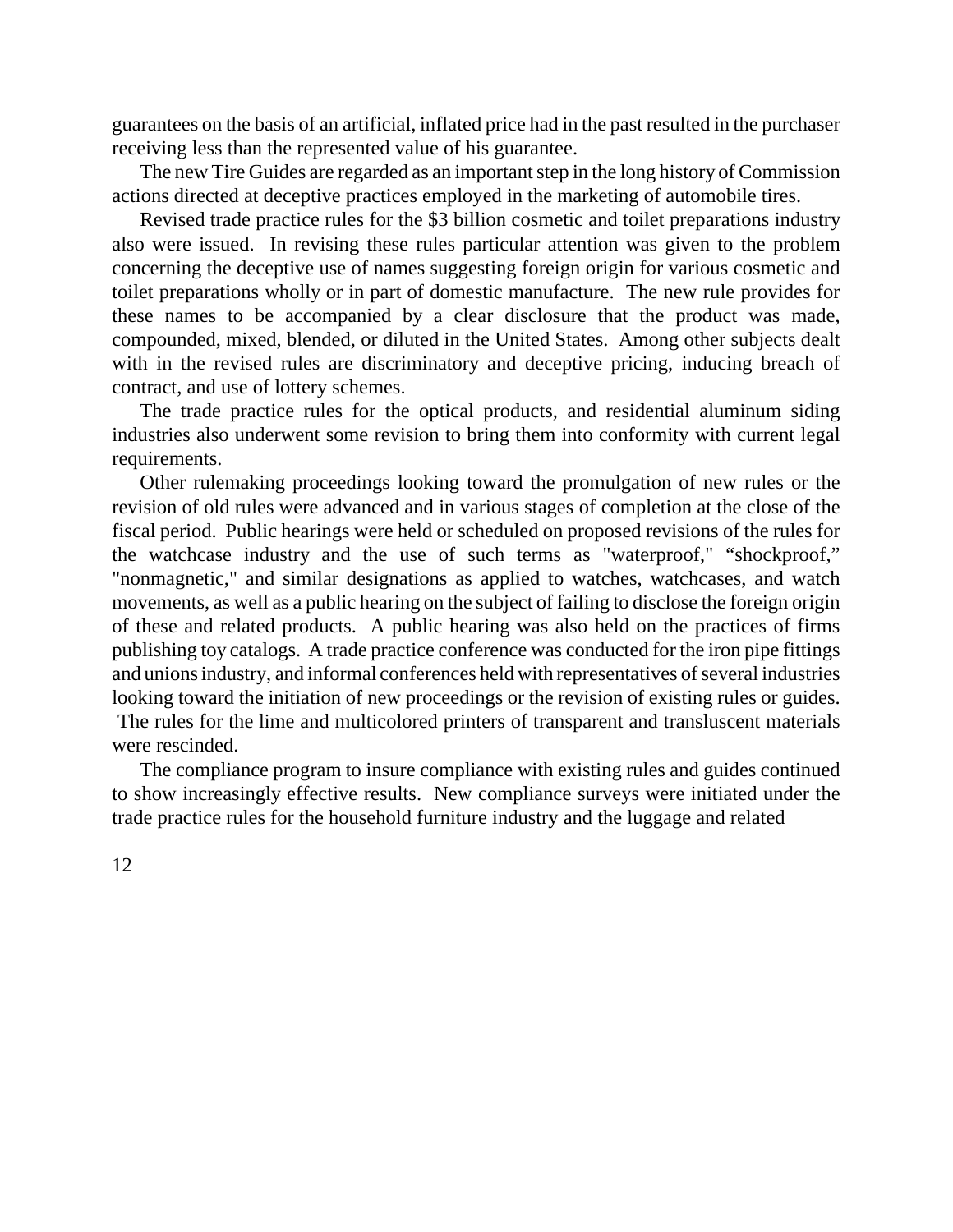products industry and the Guides Against Debt Collection Deception. Similar surveys were initiated under the Guides Against Deceptive Advertising of Guarantees as applicable to dishwashers, washing machines, clothes driers, high intensity lamps, roofing materials, and hi-fi components. The survey previously undertaken under the Guides for Shoe Content Labeling and Advertising was nearly completed at the end of the year.

The number of rule and guide compliance matters disposed of on the basis of assurances that the practices in question had been discontinued increased by 41 percent over the preceding fiscal year. During the year the Bureau disposed of 400 matters in this manner as compared with 283 the preceding year. Many of these voluntary corrections resulted from the several compliance surveys previously initiated. For example, 202 matters involving practices questioned under the shoe guides were disposed of on the basis of appropriate assurances that the practices had been discontinued. At the close of the fiscal year, 389 matters were pending and receiving attention under the rule and guide compliance program.

More than 1,300 interpretations of rules and guides were given businessmen seeking advice as to the application of particular provisions to their business practices.

#### Trade Regulation Rules

A trade regulation rule dealing with deceptive representations as to the size of television pictures was promulgated. Based on information developed in this rulemaking proceeding the Commission concluded that the public was deceived when the size of the pictures shown by television receiving sets was represented in terms of the overall dimensions which are invariably larger than the dimensions of the actual picture. The rule provides that when size representations are made they must be in terms of the actualsize of the viewable picture area measured on a single-plane basis. The rule, which becomes effective January 1, 1967, will affect size representations made for the 11 million television sets sold annually having an aggregate value of almost \$2 billion.

A public hearing has been scheduled on a proposed trade regulation rule concerning the granting of advertising and promotional allowances by members of the men's and boys' tailored clothing in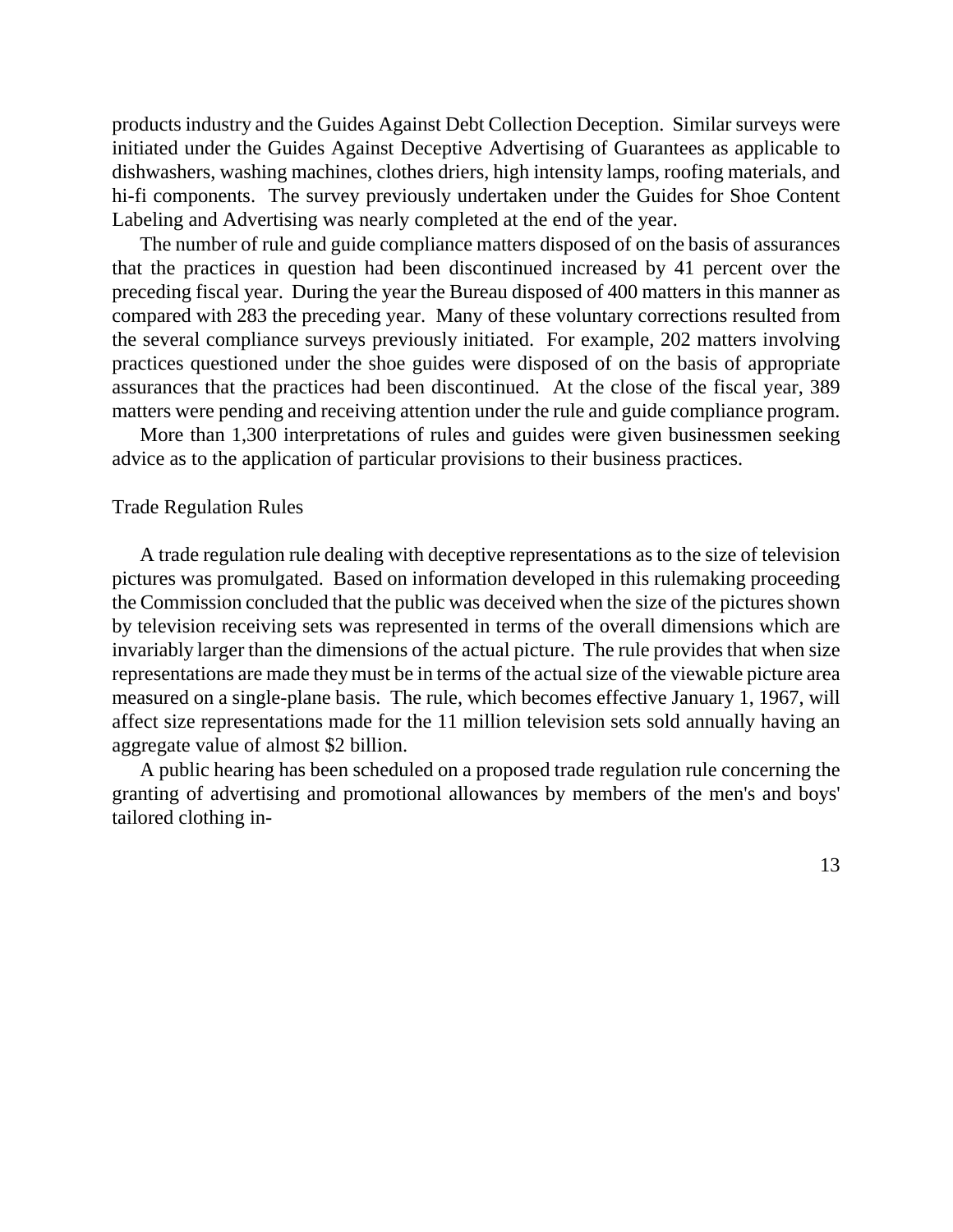dustry. This industry comprises some 450 firms whose aggregate sales amount to well over \$1 billion. The proposed rule would presume advertising and promotional allowances to be unlawful unless made available on proportionally equal terms to all the seller's competing customers pursuant to and in accordance with all the terms and conditions of a written plan he has supplied to them.

This is the first trade regulation rule proceeding dealing with the subject of advertising and promotional allowances under the Robinson-Patman Act.

A public hearing was held on the question of disclosure of the foreign origin of radios, televisions, phonographs, tape recorders, and their components. The Bureau of Industry Guidance also participated with other Bureaus of the Commission in public hearings held in two important areas: Alleged discriminatory pricing practices in the marketing of gasoline, and alleged unlawful mergers and acquisitions in the cement industry.

Surveys conducted to determine the manner of compliance with the following trade regulation rules were nearly completed at the end of the fiscal year: Advertising and labeling of sleeping bags asto size; deceptive use of "leakproof" and other terms as descriptive of dry cell batteries; deception as to nonprismatic and partially prismatic instruments being prismatic binoculars; deceptive advertising and labeling as to size of tablecloths; and deceptive advertising and labeling of previously used lubricating oil. The results of these surveys show widespread compliance with the requirements of the rules. It is estimated that approximately 90 percent of the manufacturers of these products were engaged in unlawful practices prior to the promulgation of the rules. As a result of the rule promulgation and the interpreting and counseling work which followed, these practices in all known instances were brought into conformity with the rule provisions. While the full impact of the rules cannot be evaluated with complete certainty, the number and value of the products to which the labeling and advertising provisions of the rules apply afford some indication in this regard. Approximately 1,200 million dry cell batteries valued roughly at \$200 million were sold to consumers by hardware and drug stores as well as other retail outlets; 2,100,000 sleeping bags worth approximately \$22,700,000 were sold by retail establishments; approximately 4 million tablecloths and re-

14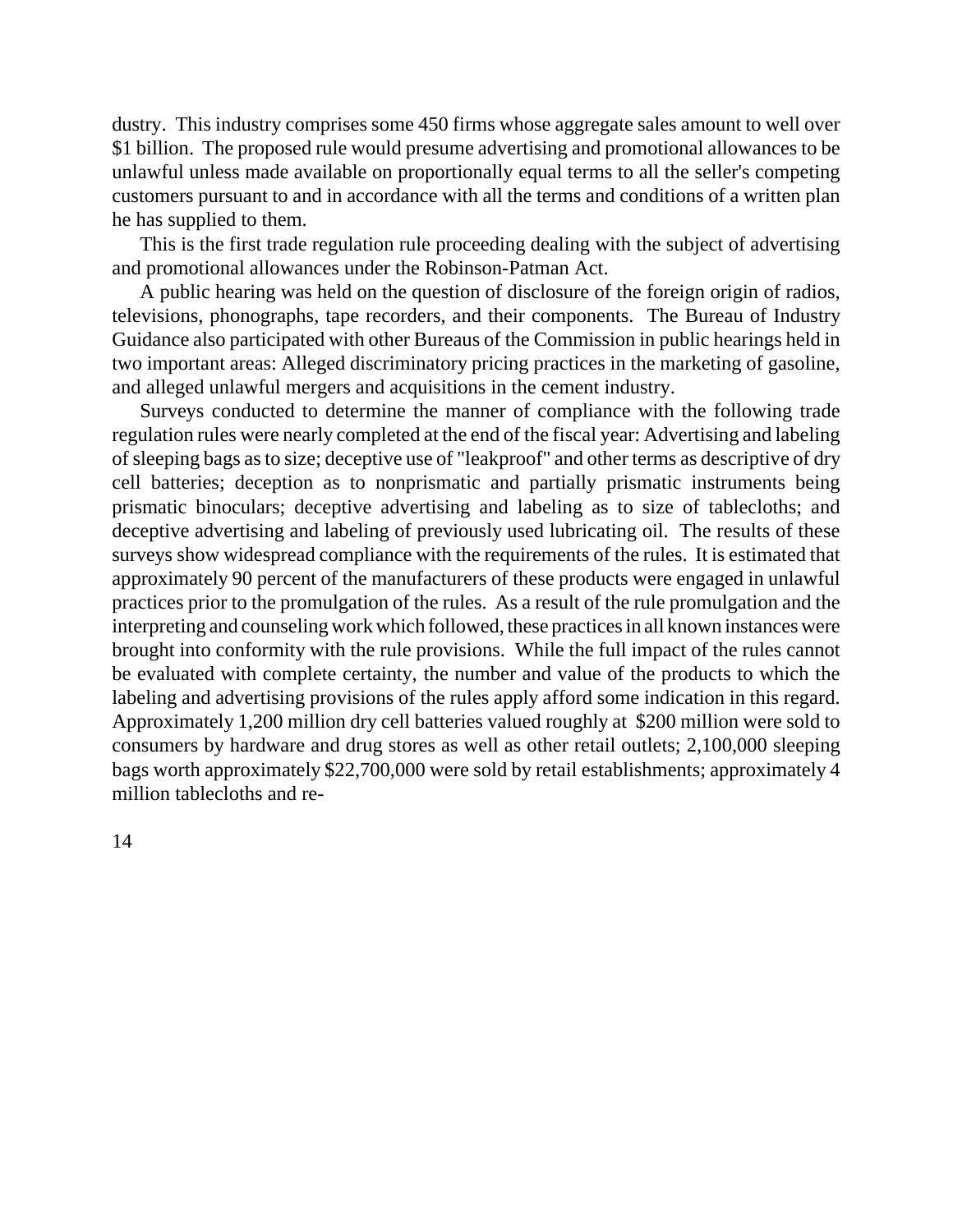lated articles worth \$40 million were sold to the public; 150 million gallons of reclaimed used oil worth \$20 million were distributed, and an estimated 5,200,000 binoculars and field glasses worth approximately \$16 million were sold through sporting goods stores, department stores, and similar establishments.

#### Advisory Opinions

The work of the Division of AdvisoryOpinions hasshown a consistent pattern of year-toyear increase since its inception in June 1962. Fiscal 1966 saw a continuation of this pattern with a further increase both in the number of requests received and in work output. Two hundred ten new requests for opinions were received during the year, of which 46 were the subject of formal advisory opinions by the Commission and 54 were disposed of by staff level opinions where that method of treatment appeared to be more appropriate. In all, 217 matters were disposed of byCommission orstaff action. Forty-one matters were pending for disposition at the close of the year.

The substance of the advisory opinions requested and rendered during the year continued to reflect the most sensitive areas of trade regulation enforcement as well as to raise complex and novel points of law. For instance, franchising is becoming an increasingly prevalent form of doing business and various forms of franchise agreements have been the subject of several lawsuits by the antitrust enforcement agencies. This has generated a number of requests for opinions concerning the legality of contemplated franchise agreements and has resulted in several Commission opinions where such did not conflict with pending litigation.

So-called tripartite promotional arrangements involving various forms of in-store promotions devised by independent middlemen and financed by large groups of suppliers continued to constitute the single largest category of opinions requested.

Questions involving the disclosure of the origin of products imported in whole or in part from foreign countries were the subject of several new opinions, as were a number of inquiries concerning the sale of merchandise by means of lotteries or games of chance. Additionally, the requests called upon the Commission to rule upon the legality of arrangements for advertising in toy catalogs, the payment of brokerage under the Robinson-Patman Act, the formation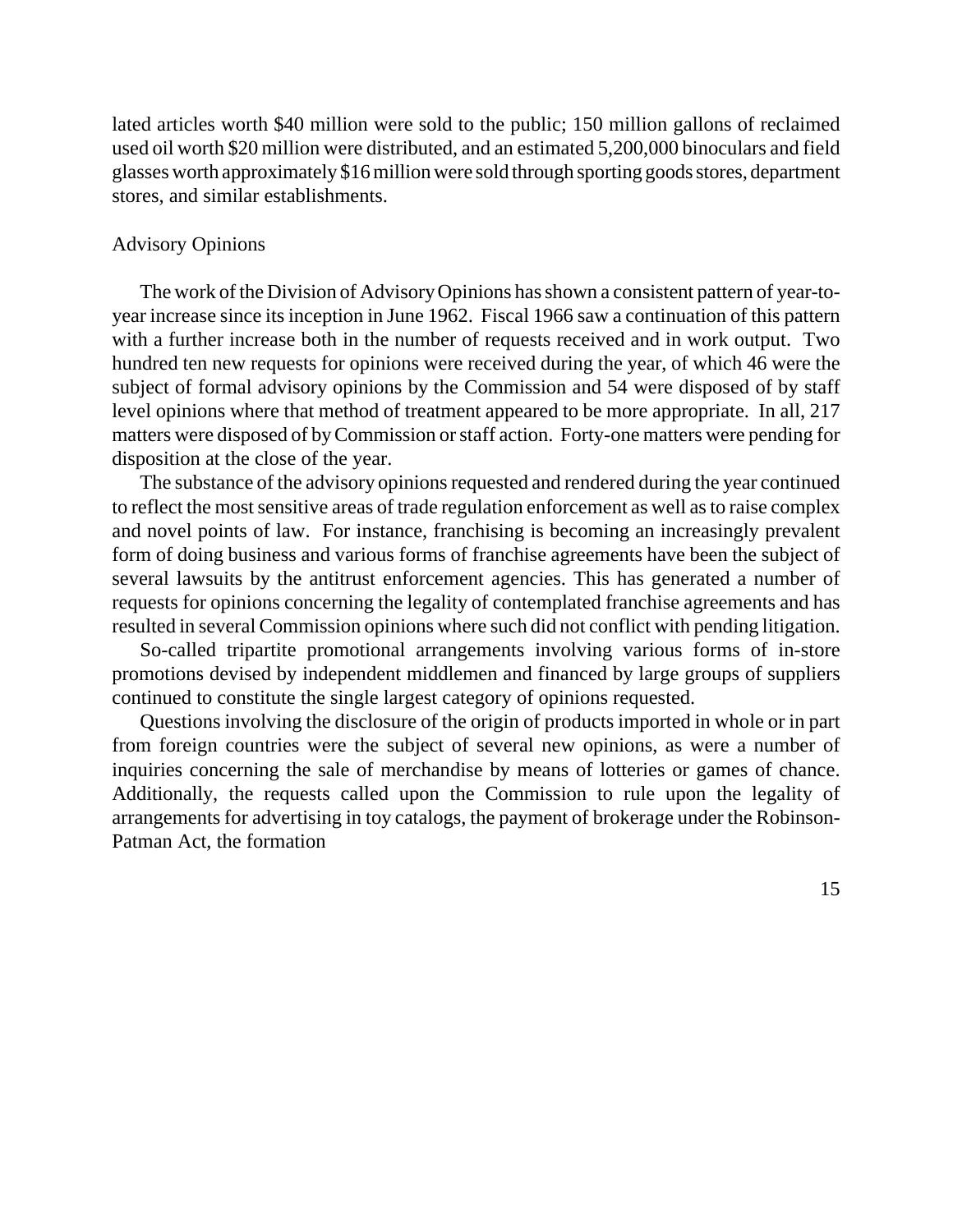and proposed operation of an agricultural cooperative, the formation of an export trade association and, as always in view of the continuing concern with the growing economic concentration in American industry, a number of premerger clearance requests.

One of the highlights during the year was the implementation of an earlier Commission decision to make public digests of its advisory opinions wherever possible without disclosure of the identity of the requesting parties. This step was taken in response to urgent requests from businessmen, the trade press and members of the bar and after the Commission had concluded that the legal guidance contained in its opinions should be made available to the business community in general rather than just to the individuals who had requested them.

Since this step entailed publication of all possible advisory opinionsto date, the staff has been engaged not only in the preparation of digests of current opinions as they are prepared, but also in the publication of digests of earlier opinions rendered since the inception of the program. The total number of digests which had been made public by the end of the year reached 68 with the remainder scheduled for release early in fiscal 1967, at which time publication of these digests will be on a current basis.

Many businessmen have advised that the publication of these digests has been instrumental in persuading them not to embark upon proposed courses of action which they might otherwise have pursued had not they been made aware of the fact that the Commission regarded the practices as illegal.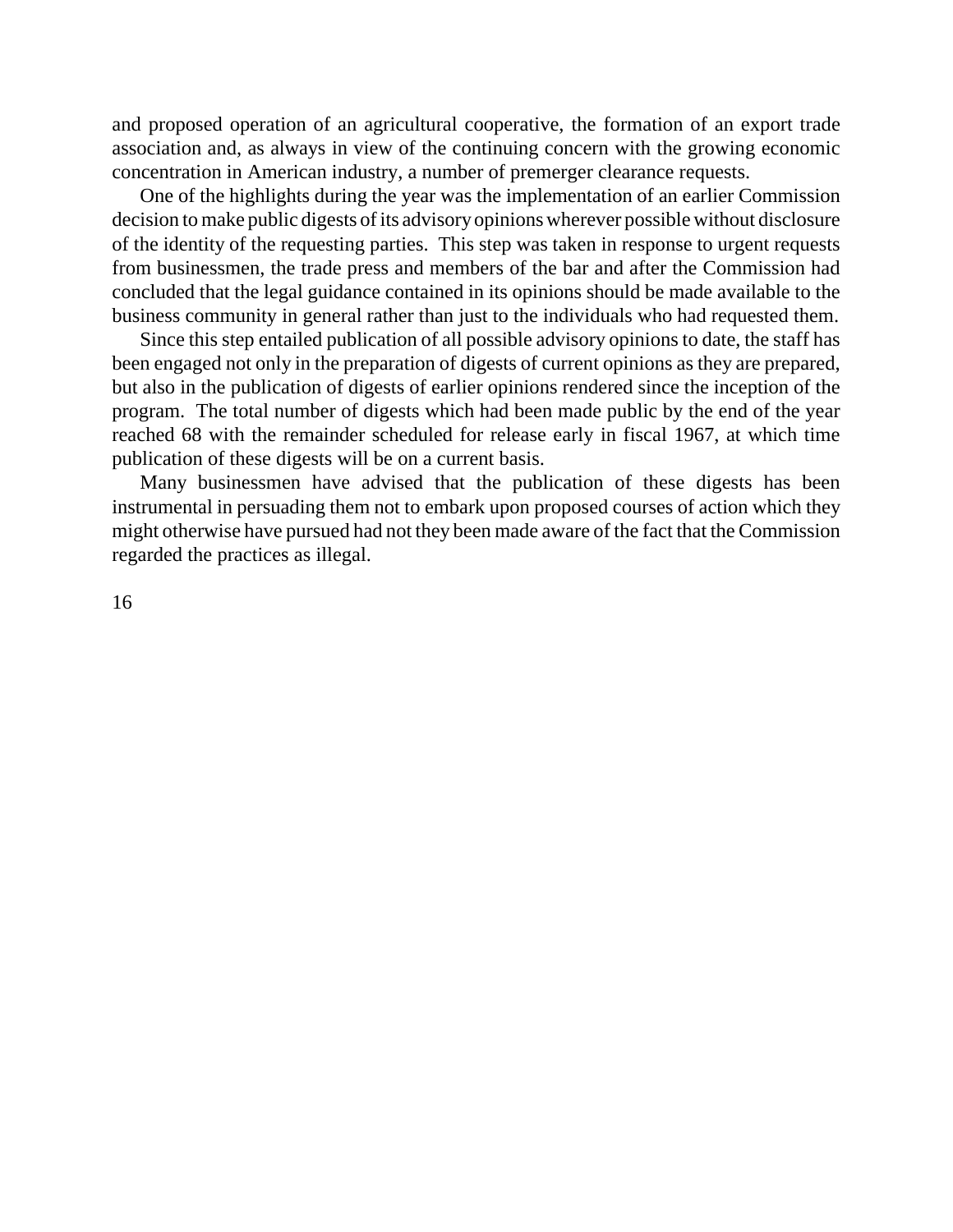# COMBATING DECEPTION OF THE CONSUMER

It is difficult to overestimate the importance of the Commission's continuing attack on false advertising and trickery in the selling of products and services. While such chicanery is still very much the exception in business ethics, it is an exception that can get out of hand; also, that there is not more of it is small comfort to its victims.

The enemies of our system of free enterprise are quick to seize upon our problems of dishonesty and cheating to smear America's image before the rest of the world. Communist propaganda denouncing capitalism can be trusted to magnify most triumphantly the same evils that the FTC is attacking.

During fiscal 1966, the Commission received 45 percent more complaints of deception from consumers and competitors than during the previous year. The reason is not certain; either there was an increase in deception, or, and more likely, consumers and businessmen, having become increasingly aware of FTC's purpose and capacity, turned to it for help.

For the Commission's limited staff to cope with the volume of deceptive practice work confronting it, requires careful planning so that sufficient effort will be expended on those matters reflecting the highest degree of public interest. After investigation establishes the character and extent of a problem, an attempt is first made to accomplish correction by informally educating an industry as to what is illegal and alerting the public on how to avoid being victimized.

The Bureau of Deceptive Practices backstops the guidance approach by searching out any who choose not to reform voluntarily, and seeks to enforce compliance by compulsory proceedings. For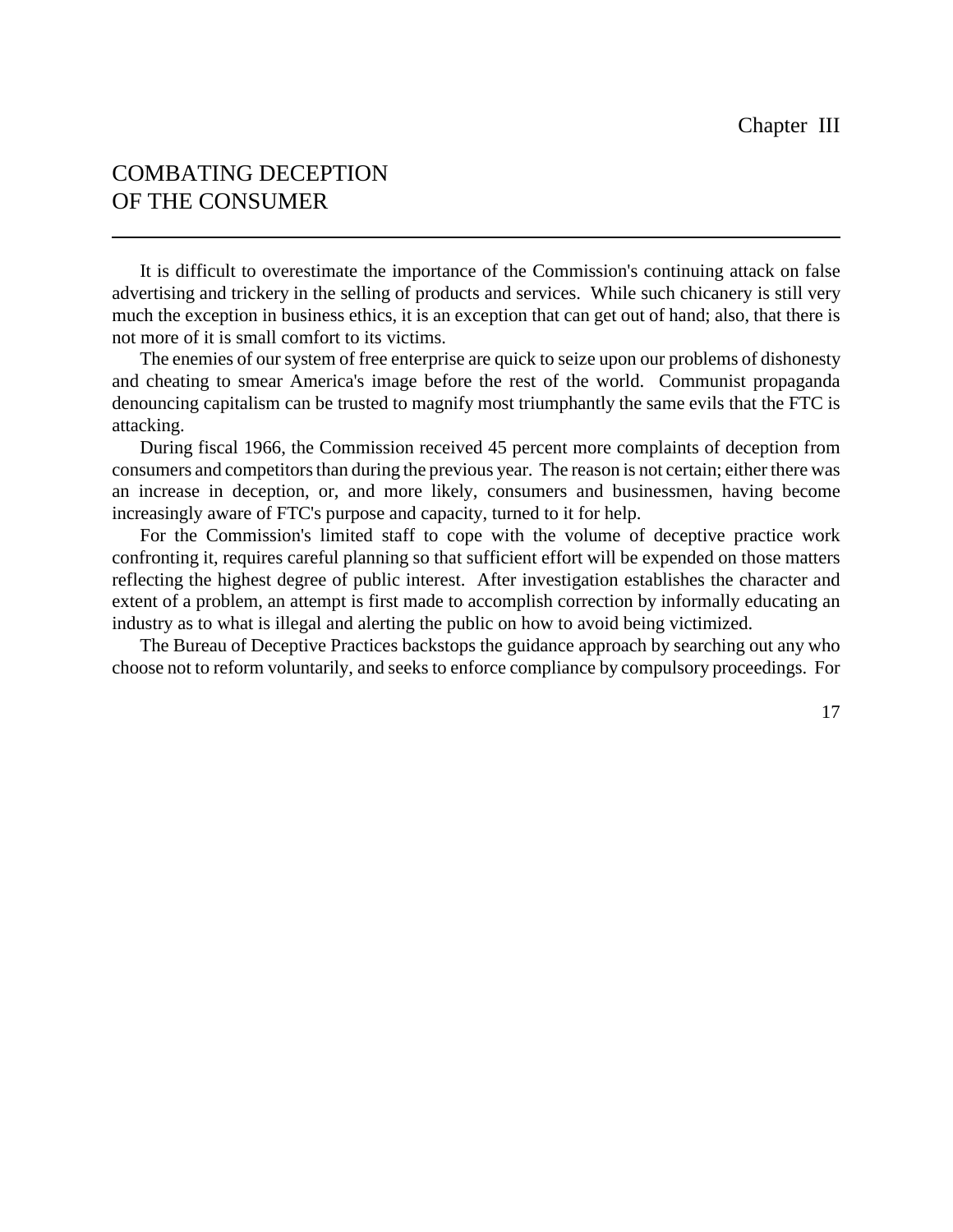example, the Commission promulgated a set of "Guides Against Deceptive Pricing." These laid down the ground rules for truthfully using, in advertising, such words and phrases as "list" price," "regularly," "reduced," "comparable value," "special sale," "two-for-one sale," "½ price," and many more.

During this year, the staff has conducted a nationwide survey of pricing practices to determine how well these guides are being observed. A substantial number of apparent questionable practices were detected. Complete investigations, and appropriate further action, in these matters are being accorded high priority in order that consumers may be protected against false representations of significant savings.

An investigation was conducted to determine whether consumers were being misled by the use of "cents-off" pricing in the coffee industry. In many instances, the purported savings represented by the "cents-off" claims were illusory because the "cents-off" price had become the regular selling price. At the fiscal year's end, the project had not been concluded, but a moratorium on the use of this type of practice requested by the Commission resulted in the problem being substantially alleviated.

Another problemtackled on an industrywide basis was the practice of wholesalers of tents and other canvas products who furnished to retailers catalogs containing fictitious retail prices. The retailers used them in making sales to consumers at prices substantially below the catalog prices, thus misleading the purchaser into thinking he was getting a special bargain.

The fiscal year also found the FTC taking a close look at franchising programs operating in various sections of the country. These programs have been developed for a wide range of products and services, and the investment required ranges from a few hundred dollars to manythousands. While many offer legitimate opportunities to investors, others misrepresent the amount to be invested, the time and effort which must be devoted to the business, the probable earnings, the market for the services or product, and the assistance furnished by the franchiser.

Housing, being one of the necessities of life, is given a high priority in FTC, and attention is accorded sales of home improvements, reported to be a \$15 billion market. Products include residential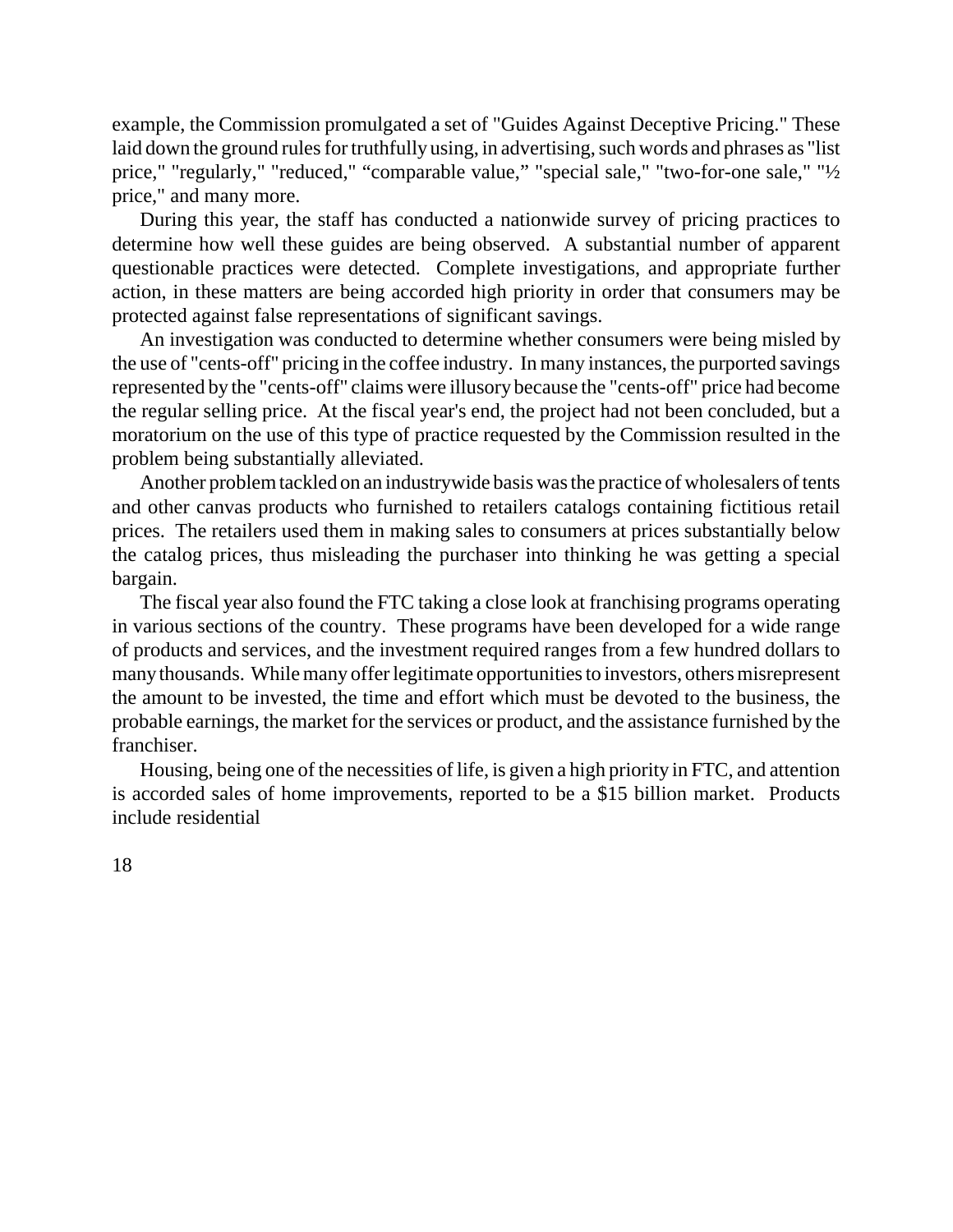siding, roofing, windows, etc. Experience indicates that there are always some entrepreneurs who engage in deceptive practices to induce homeowners to purchase their products. Therefore, the practices of the members of the industry require continuing consideration from fiscal year to fiscal year, particularly since the identity of the "members" keeps changing. Some of the deceptive practices relate to false savings claims, bait and switch tactics, deceptive guarantees and the use of the "model" home pitch by which the purchaser is to receive a bonus if the showing of his home results in a sale. This "bonus" potential does not materialize for the purchaser. In fiscal 1966, 60 investigations were initiated.

Economy-minded housewives sewing for themselves and their families deserve protection in making their once-in-a-lifetime purchase of a sewing machine. The Bureau of Deceptive Practices has observed highly questionable tactics being employed by some retailers. A cabinet is offered "free" with the purchase of a sewing machine to "selected" consumers, when it appears that the price for the machine is that usually charged for the combination. Representations that persons have been specially selected to receive such an offer frequently are false--anyone is welcome to buy on such terms. "Bait-and-switch" tactics are employed. A machine is advertised in glowing terms, at an attractive price. When the customer is disappointed in her examination of the machine, an effort is made to induce her to buy a model substantially more expensive.

The Commission has jurisdiction over mail order sales of health, accident and life insurance when the companies are not registered in the States where they are doing business so as to be regulated by that State. Practices by some of the companies include misrepresentation of the coverage provided, terms and conditions of sale and renewability, and a variety of others. Action to stop such practices was initiated in several cases during the year and the investigation is continuing.

Retailers located in the District of Columbia are subject to the Federal Trade Commission Act even though they do not do business across State lines, as is required elsewhere. An intensive pilot program has been initiated in Washington to eliminate consumer deception and demonstrate what can be accomplished by concerted effort in other cities. Several inquiries have been completed and a sub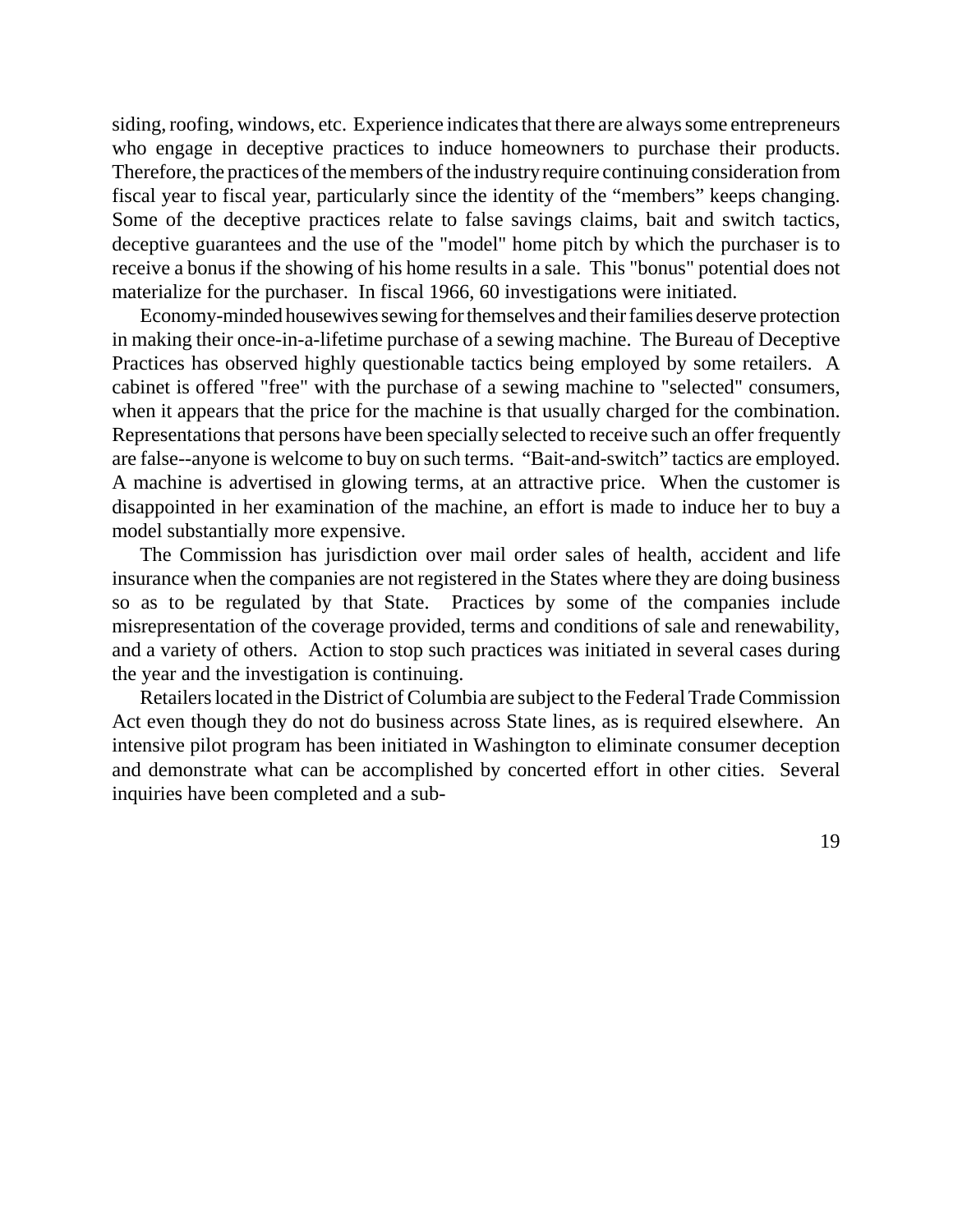stantial number of others are being expedited. The charges under investigation include a wide range of deceptive practices and are expected to support numerous corrective actions.

Matters having an impact upon the public health are accorded high priority attention. The advertising of vitamin and mineral preparations to prevent and treat a variety of such common, vague symptoms as tiredness, fatigue, loss of energy and "feeling old," is especially attractive to a large share of the population, especially to older persons. It is to be expected that sales of such products arc estimated to be in the neighborhood of \$200 million, and advertising expenditures \$15 million, annually.

The Commission has a dual role to play in connection with the advertising and sale of cigarettes. It is charged with responsibility for the prevention of unfair methods of competition and unfair and deceptive practices, as in the case of other products. Congress has also directed the submission of periodic reports concerning (a) the effectiveness of cigarette labeling, (b) current practices and methods of cigarette advertising and promotion, and (c) such recommendations for legislation as it may deem appropriate.

The Bureau of Deceptive Practices is maintaining liaison with the Department of Health, Education, and Welfare, and other knowledgeable agencies in and out of Government, in order to meet these responsibilities. All advertising and promotional practices are being carefully analyzed. To assist in developing additional highly important data, such as the tar and nicotine content, the Commission has authorized the establishment of a cigarette smoking laboratory.

During the fiscal year, a number of investigations (industrywide and covering national sales) were started relating to whether toys were being so packaged as to create a false impression of the size or quantity of the contents. After completion of this project, it is anticipated that the packaging of other commodities will be considered where there is information indicating "slack filling." This is not only misleading to consumers but is unfair to competitors who are not "slack filling" their packages.

#### Division of Compliance

This Division hasthe continuing responsibility of obtaining and maintaining compliance with cease and desist orders issued to prevent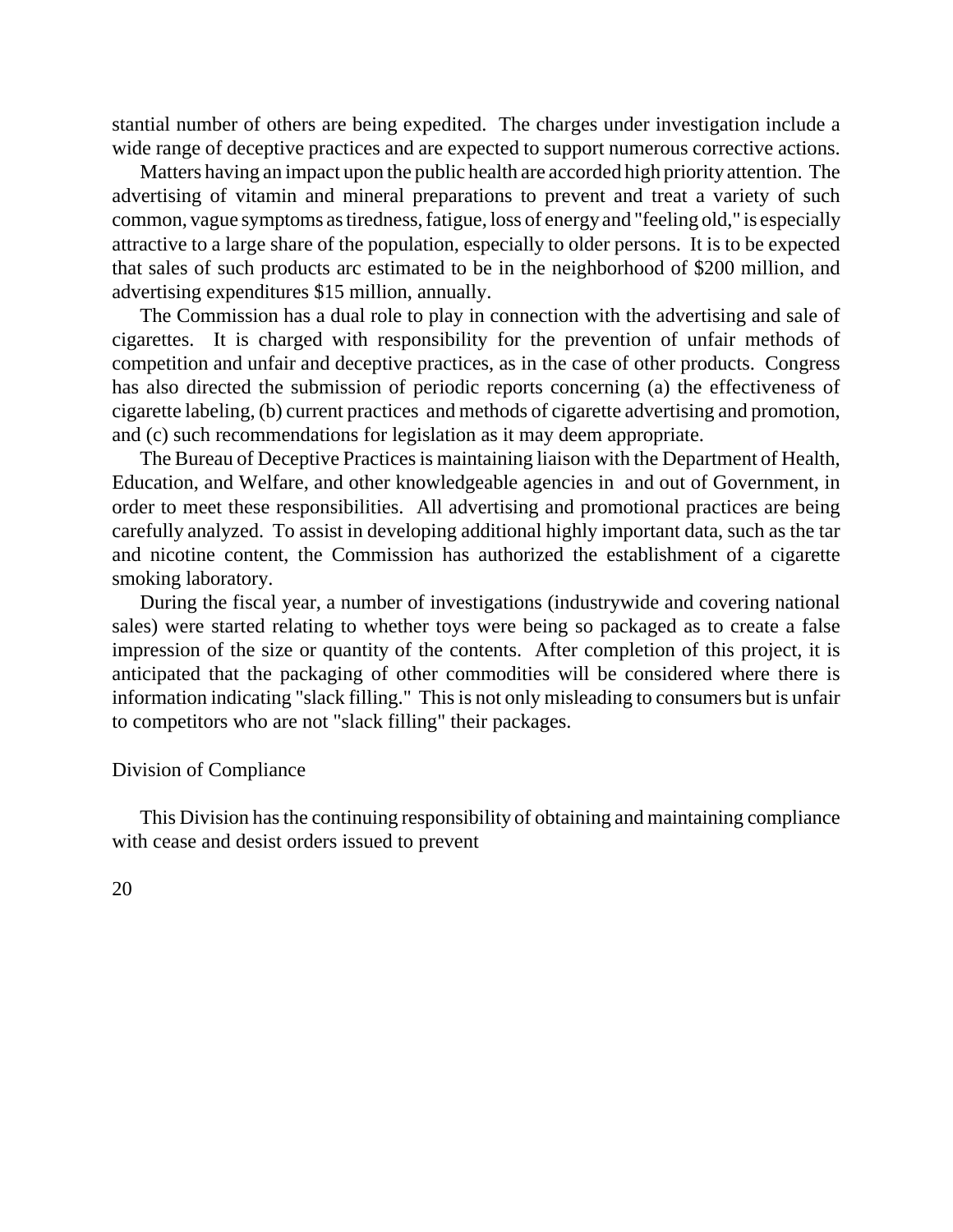false and deceptive trade practices under sections 5 and 12 of the Federal Trade Commission Act.

Newly issued orders require each respondent to submit a written report supported by relevant documentary material demonstrating the manner and form of compliance with the order. Conferences with respondents and their attorneys are frequently required, together with considerable followup correspondence. In many cases the Commission, on the recommendation of the Division, directs that reports be augmented by supplemental reports or investigations.

Frequently, respondents request prior Commission clearance as to whether proposed advertising and other promotional programs accord with requirements of the Commission's orders. Under the Commission rule pertaining to compliance matters, any respondent subject to an order may request and receive advice from the Commission as to whether a proposed course of action will constitute compliance.

The following are examples of civil penalty cases concluded during fiscal 1966:

Vitasafe Corporation, et al.—The order in this case prohibits the respondents from falsely representing that merchandise is offered free; from shipping and attempting to collect for unordered merchandise, and for refusing to cancel orders for undelivered merchandise. Judgment in the amount of \$18,000 and a permanent injunction was entered in the U.S. District Court for the Southern District of New York. This is the first litigated penalty case where a permanent injunction commanding obedience to a Commission order was obtained.

AmericanaCorporation, et al. The order in this case prohibits respondents from fictitious pricing and engaging in other deceptive acts or practices in connection with the interstate sale of sets of encyclopedias. Judgment in the amount of \$100,000 was entered in the U.S. District Court for the District of Maryland.

## Comparative Workload, Fiscal Years 1965 and 1966

A comparison of the statistics regarding the Division's caseload during fiscal 1965 and 1966 is as follows: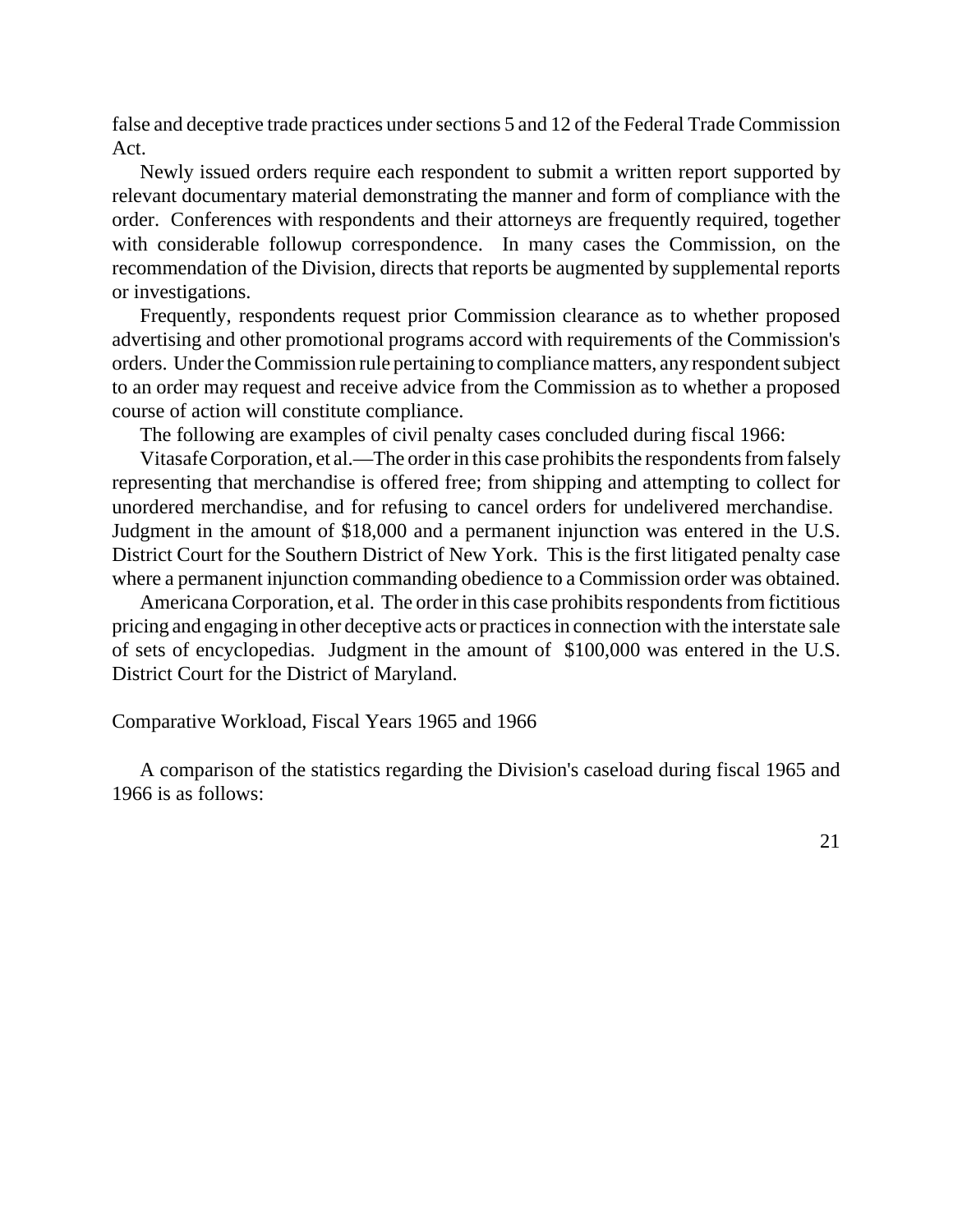| 1965 | 1966 |
|------|------|
| 447  | 418  |
| 293  | 475  |
| 740  | 893  |
| 322  | 556  |
| 418  | 337  |

## Division of Scientific Opinions

Within the Bureau of Deceptive Practices, this Division provides medical and scientific advice to all operating Bureaus. Its assistance is helpful, for example, to the Bureau of Industry Guidance in the development of guides and Trade Regulation Rules, as well as advisory opinions, when technical advice is appropriate. The greater amount of the time of this staff, however, is devoted to the development of scientific evidence necessary to a conclusion as to whether issuance of a formal complaint by the Commission is warranted, and to the presentation of pertinent evidence during ensuing litigation.

A statistical summary of the Division's work during the year follows:

The subject matter of the written opinions was as follows: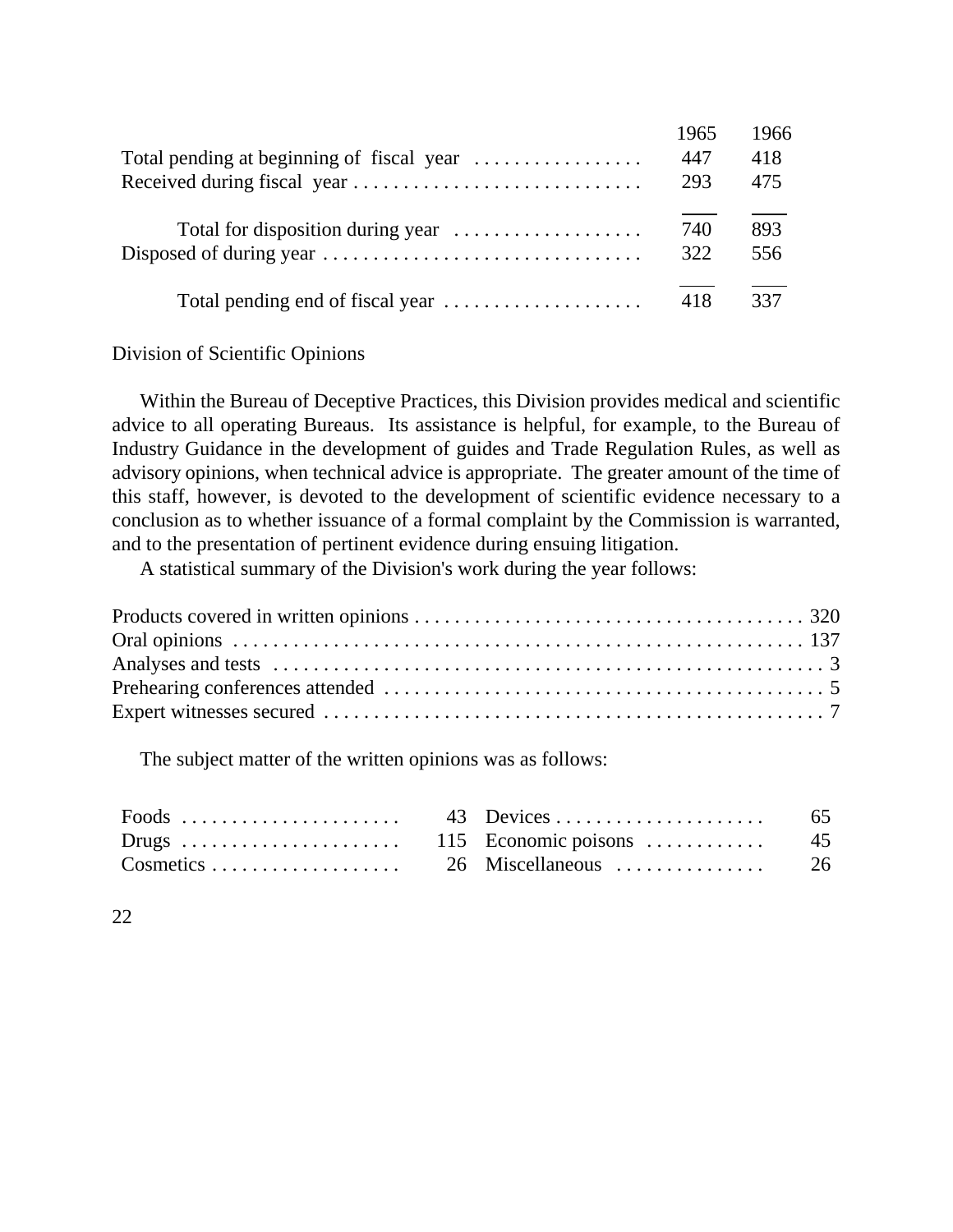# THE FIGHT FOR FAIR BUSINESS COMPETITION

To enforce the law against unfair trade practices by which monopolistic power is gained is one of the Commission's most important responsibilities.

With increasing effectiveness, the Commission has continued its emphasis to encourage the business community to comply with the law and by persuading those in violation of it to halt the violation. Hard-core violators, however, became subject to formal action.

In the area of antimonopoly, the Commission's responsibilities arise from enforcement of section 5 of the Federal Trade Commission Act and four sections of the Clayton Act, including section 2, as amended by the Robinson-Patman Act. The basic idea behind both the FTC and Clayton Acts was to prevent the development of monopolistic empires founded upon unfair methods of competition and discriminatory pricing battles. Such a development would eventually exact a cruel price from consumers for the goods and services they need.

During fiscal 1966, the Commission's Bureau of Restraint of Trade received 1,450 applications for complaint from businessmen and the public. Those applications which appeared to have merit and over which the Commission had jurisdiction were entered for investigation. Two hundred and forty-nine formal investigations involving restraint of trade were initiated, and 492 formal investigations were completed. The Commission issued 94 antimonopoly complaints. The Commission issued 94 orders to cease and desist, 83 of which were consent settled and 11 obtained in contested cases. Three consent orders were obtained subsequent to issuance of formal complaints.

A substantial portion of the Commission's investigations and proceedings in the restraint of trade field involve discriminatory prac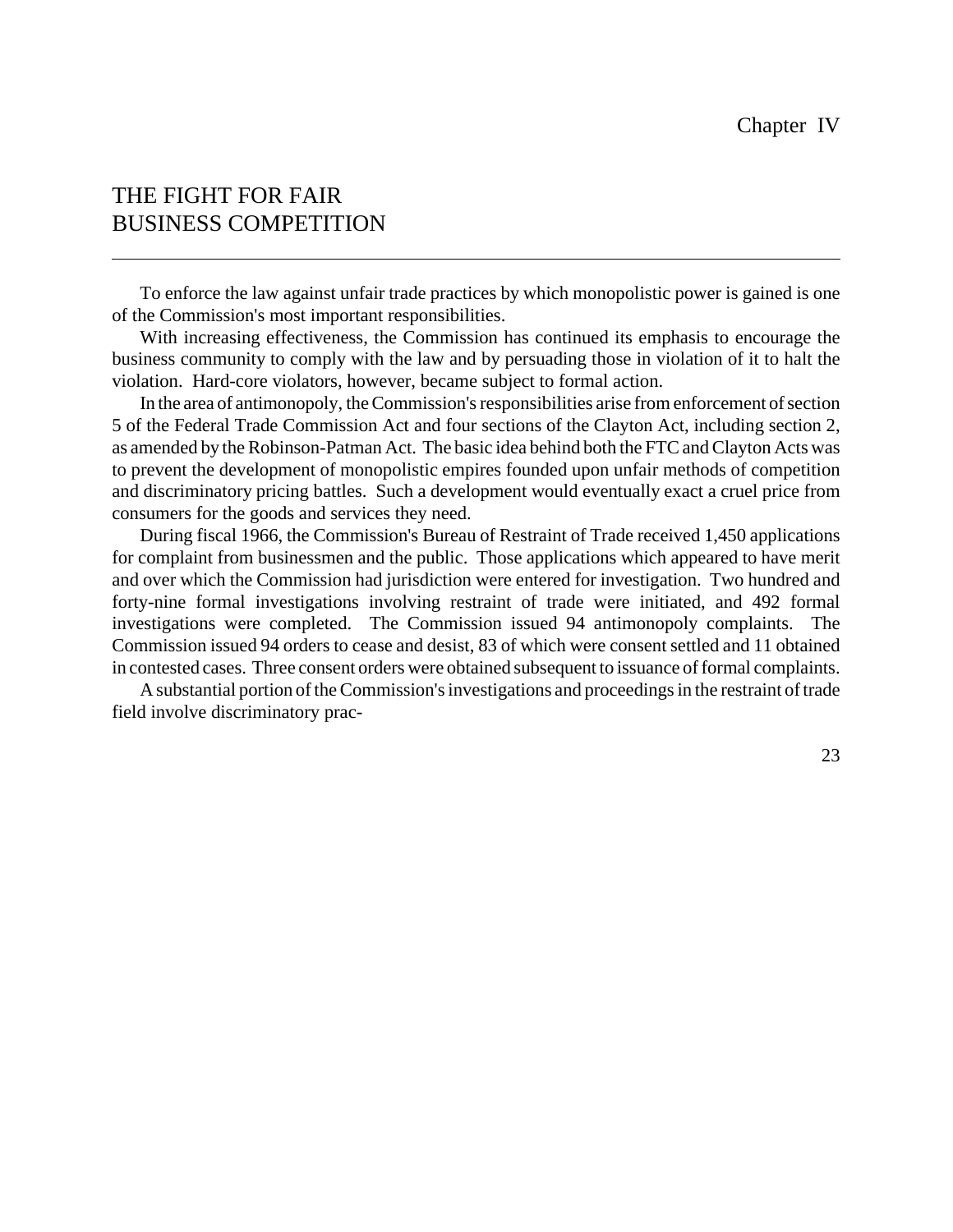tices prohibited by the Robinson-Patman Amendment to the Clayton Act. The extent of the Commission's enforcement activity in this area is reflected by the following summary of the Division of Discriminatory Practices' casework in the fiscal year.

Informal cases:

| Formal cases: |
|---------------|
|               |
|               |
|               |
|               |
|               |

Continued emphasis was given to securing voluntary compliance with the Robinson-Patman Act in single and in group cases without resorting to costly and time-consuming investigations and proceedings. Disposition was made of a total of 39 cases involving violations of the act on the basis of the proposed respondent's assurance of voluntary compliance, i.e., that the illegal practices had been discontinued and will not be resumed in the future.

By means of a press release, the Commission inaugurated an educational and advisory program in a major attack on widespread violations of section 2(d) in the hardback and soft prestige paperback book publishing industry. To encourage industry cooperation in this endeavor, the Commission made the staff of this Division available to publishers for advice and guidance in the formulation of cooperative advertising and promotional allowance programs which meet the requirements of the act.

The Commission also promised that no action would be taken against the publishers for past violations. The American Book Publishers Council enthusiastically endorsed this program and under its auspices members of the staff explained to over 150 publishers the requirements of section  $2(d)$  of the act. A large number of publishers, after consultation with members of the staff, adopted advertising and promotional allowance programs which are available to all customers on a nondiscriminatory basis. The Commission's efforts toward achieving industrywide compliance in the publishing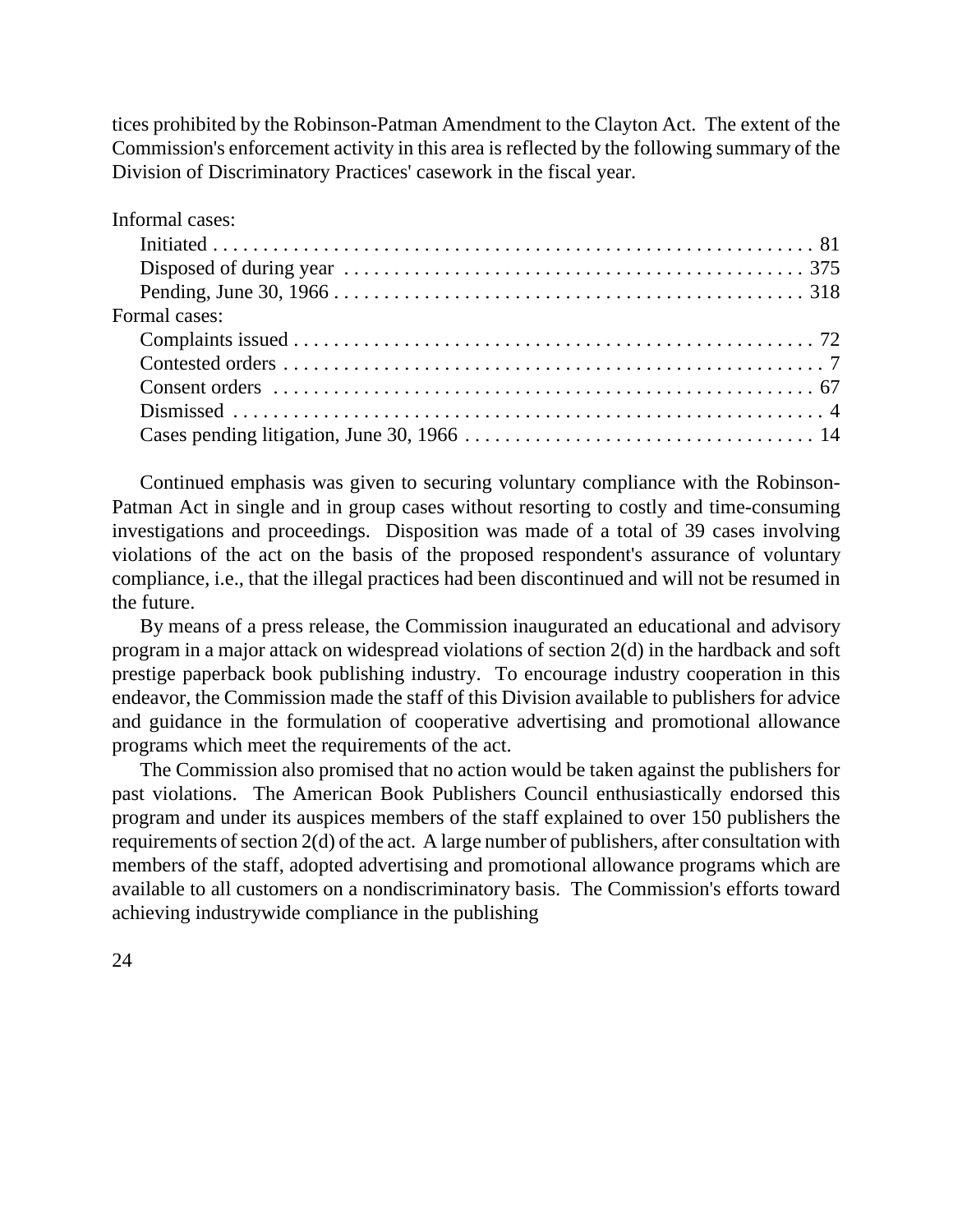industry will continue by persuasion and voluntary compliance, and by enforcement procedures, if necessary.

Consent cease and desist orders were negotiated with 55 additional wearing apparel manufacturers and these orders, together with previously issued consent orders against other manufacturers, were made effective on the same date. As a result, over 300 manufacturers of men's, women's, and children's wearing apparel are now required to make their advertising and promotional allowances available to all competing customers on proportionally equal terms.

Consent orders were issued against two automotive jobber buying groups and their affiliated jobbers, Norcal Distributors, Inc. et al. (C-1062) and Evergreen Warehouse Distributors, Inc. (C-1070), prohibiting the respondents from knowingly inducing or receiving discriminatory prices in the purchase of automotive replacement parts from suppliers in violation of section 2(f) of the act.

A consent order prohibiting violation of section 5 of the FTC Act, through inducing or receiving discriminatory advertising and promotional allowances from suppliers was issued against Peck & Peck (C-1068), a retailer of wearing apparel and accessories, with 66 stores in different sections of the country. A consent order was issued against 30 wholesale jewelry concerns, Robert Carp, Inc. et al. (C-1023), enjoining violation of section 5 of the FTC Act, through knowingly inducing and receiving discriminatory advertising allowances from jewelry suppliers.

In contested cases, a cease and desist order was issued against Dean Milk Company (D-8032), prohibiting it from discriminating in price in the sale of fluid milk and dairy products in violation of section 2(a) of the act. William H. Rorer, Inc. (D-8599), a manufacturer of pharmaceutical products, was the subject of a cease and desist order which prohibits the company from discriminating in price in favor of drug chains and against independent druggists in violation of section 2(a) of the act. A cease and desist order prohibits Clairol, Inc. (D-8647), a manufacturer of hair coloring products, from discriminating between purchasers of its products in the payment of advertising and promotional allowances in violation of section 2(d) of the act.

Pending cases in litigation are as follows: In Associated Merchandising Corporation (D-8651), a wholly-owned subsidiary and 15 member department stores are charged with knowingly inducing

238-586 0–67—3 25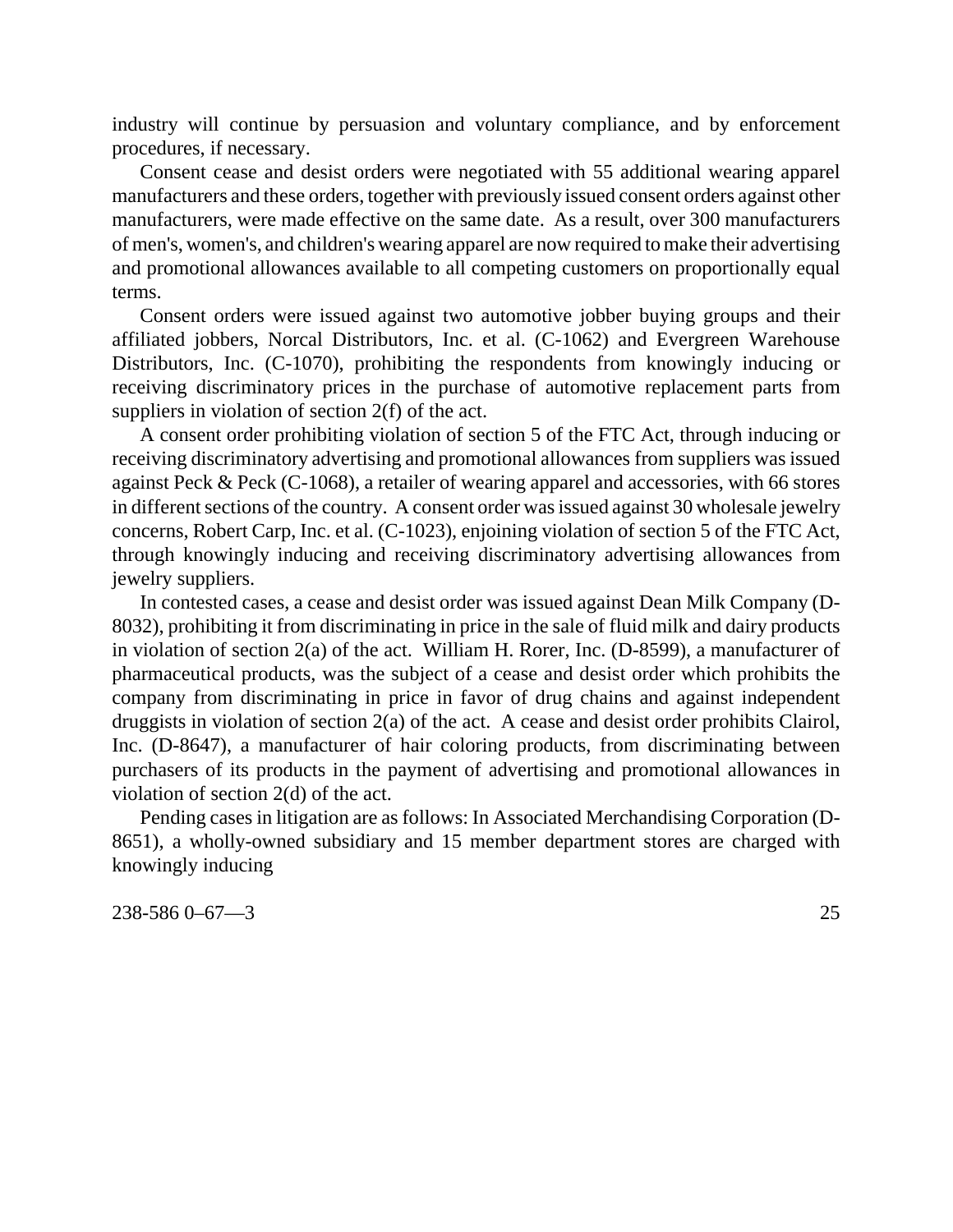and receiving discriminatory prices from suppliers of merchandise in violation of section  $2(f)$ of the act. In Beatrice Foods Co., Inc. (D-8663), respondent is charged with selling fluid milk and dairy products to the Kroger Company at lower discriminatory prices in violation of section 2(a) of the act, and the Kroger Company is charged with inducing and receiving discriminatory prices in connection with such purchases in violation of section  $2(f)$  of the act. In Best & Co., Inc. (D-8669), a large retailer of wearing apparel and accessories is charged with knowingly inducing and receiving discriminatory advertising and promotional allowances from suppliers in violation of section 5 of the Federal Trade Commission Act. In Suburban Propane Gas Corporation (D-8672), the world'slargest independent distributor of liquid petroleum gas is charged with inducing and receiving discriminatory prices in the purchase of this product from suppliers in violation of section 2(f) of the act.

In the enforcement of the general trade restraint provision contained in section 5 of the Federal Trade Commission Act, relating to unfair methods of competition or unfair acts or practices, the Commission's attainments not only included the prohibition of restrictive practices by enforcement procedures, but also added emphasis on securing assurances of voluntary compliance and amicable adjustment of incipient violations of section 5 of the Federal Trade Commission Act.

The extent of the Commission's enforcement activity in this area is reflected by the following summary of the Division of General Trade Restraint's casework in fiscal 1966.

The 107 investigations initiated in the fiscal year, and the total of 254 investigations pending as of June 30, 1966, represented active inquiries in 110 different industries or segments thereof.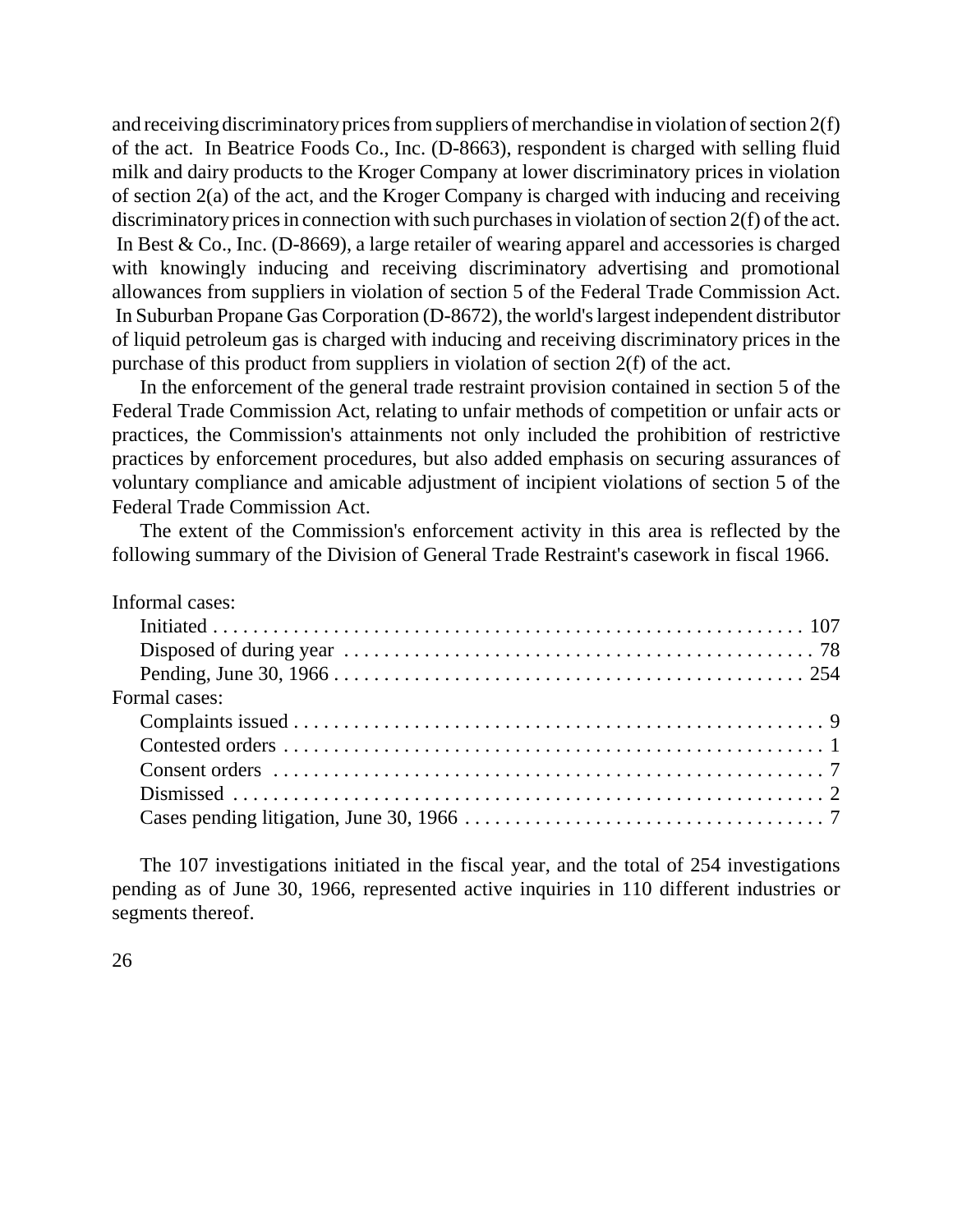In conformity with the Commission's policy renewed emphasis was made in promoting voluntary compliance with section 5 of the Federal Trade Commission Act. As a result, numerous serious violations of law in several significant areas of the economy were halted without resorting to litigation. Assurances of voluntary compliance from 24 different companies were received and accepted as dispositive of the violations.

Seven matters were concluded by assurances of voluntary compliance. These matters involved price fixing, boycotts, tie-in sales and other forms of unfair acts and practices.

In furtherance of the Commission efforts at coping with violations in their incipiency, the Division of General Trade Restraints used itssmall business procedure in 111 new letters of complaints and arranged for satisfactory conclusions in approximately 45 of such matters. On July 1, 1965, there were 37 small business matters pending, and on July 1, 1966, there were 31 matters pending.

Of the several matters involving the issuance of cease and desist orders, a consent agreement was obtained in Armstrong Cork Company (C-1010) together with an order requiring Armstrong to cease and desist from conspiring to fix the resale price of its flooring and from discriminating in price between and among its distributors. Another consent proceeding involving price fixing was Freeman Shoe Corp. (C-1007). The order precludes both vertical and horizontal price fixing.

In PowernailCompany (C-1038), a manufacturer of floor nailing equipment was ordered to cease and desist from using a resale price maintenance scheme in the sale of its products. The respondent was further required to reinstate all dealers refused distribution of Powernail's product because of their failure to conform to the resale price maintenance plan. Similarly, in Nutri-Bio Corp. (C-1056) respondents were required to cease and desist from establishing and promoting a resale price maintenance plan.

In the complaint in Paillard, Inc. (C-914), the Commission charged violation of section 5 of the Federal Trade Commission Act through the use of illegal price fixing agreements in the sale of its Bolex still cameras to its franchised dealers throughout the United States. More specifically, the Commission charged that although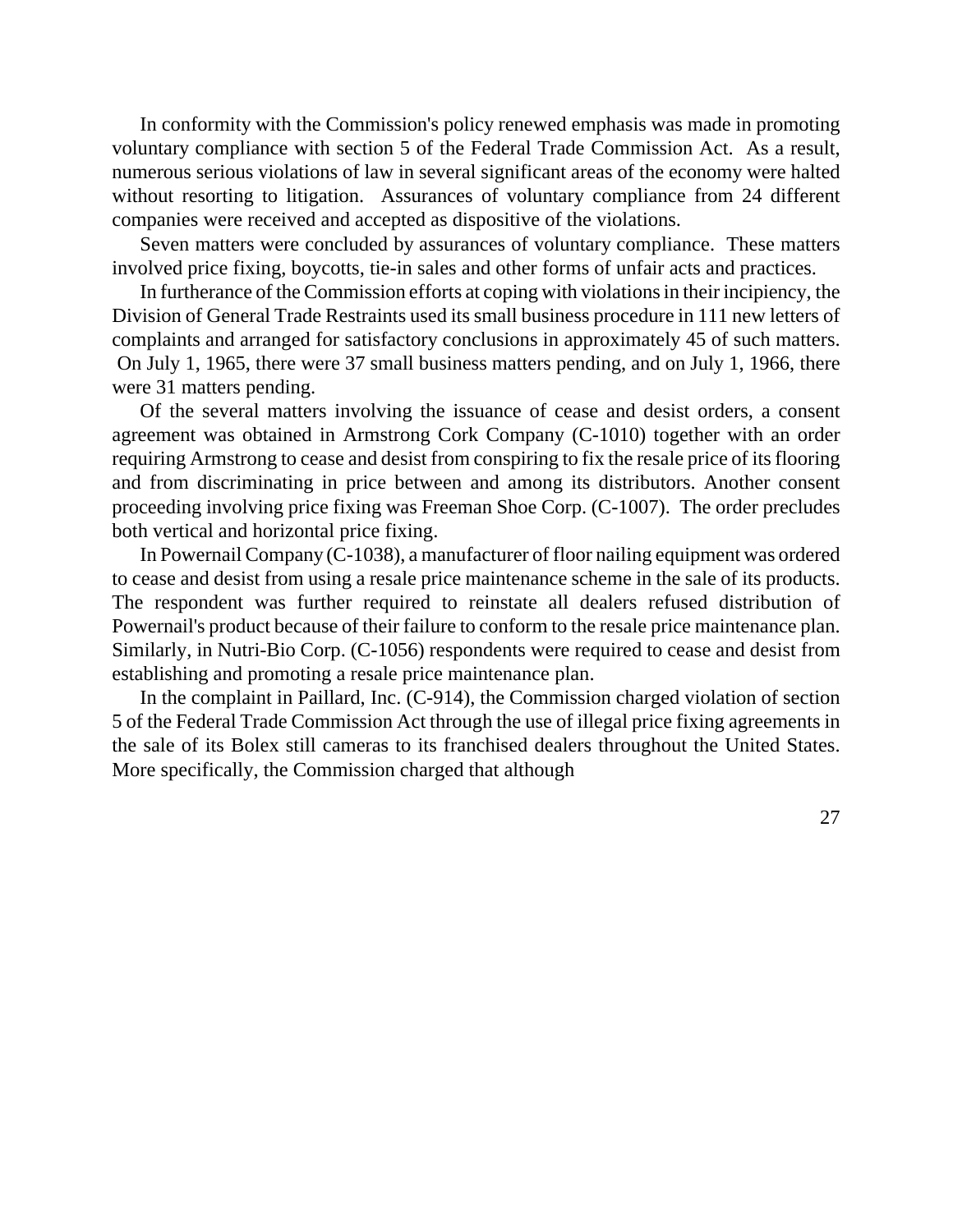respondent's franchise agreements contained a disclaimer for non-fair-trade States, respondent had continued to enforce, or attempt to enforce, the price maintenance articles of the agreements in all States. Additionally, the Commission charged, inter alia, that respondent policed its dealers and distributors for price adherence, and cajoled or urged its dealers by letter in an effort to maintain the suggested list prices. An agreed-upon order now precludes these activities. Respondent in Fairchild Graphic Equipment, Inc. (C-1013), in leasing an engraving machine known as Scan-A-Graver was requiring the lessees to buy the unpatented plastic engraving plater from Fairchild. Respondent also used other techniques to force the purchase of its products and to discourage the use of competitors' products. An agreement was entered into whereby these practices were halted.

At the close of the year, three formal matters were in litigation. The first of these was the Sperry and Hutchinson Corp. (D. 8671). The complaint charged, essentially, that S. & H. individually and in conspiracy with others was fixing the rates at which trading stamps were being dispensed by retailers; and further that S. & H. was preventing trading stamp exchanges from openly redeeming stamps. The second such matter is Henderson Tobacco Market Board of Trade, Inc. (D. 8684). The complaint charged the Henderson Tobacco Market Board of Trade, Inc., and certain of its warehouse members with restricting competition in the purchase, sale and distribution of flue-cured tobacco in the Henderson, North Carolina market. The third formal matter involves Balfour Co. (D. 8435), wherein the respondent is charged with maintaining a monopoly in the fraternity jewelry field, attempting to monopolize in the high school ring field, and other unfair methods of competition.

In exercising its responsibilities for enforcement of the Celler-Kefauver Anti-Merger Act, the Commission has allocated a major portion of its resources to competitive and more sensitive industries. At the same time, it has sought to provide businessmen with guidance as to the requirements of the act so as to avoid, wherever possible, the necessity for litigation.

The extent of the Commission's enforcement activity in this area is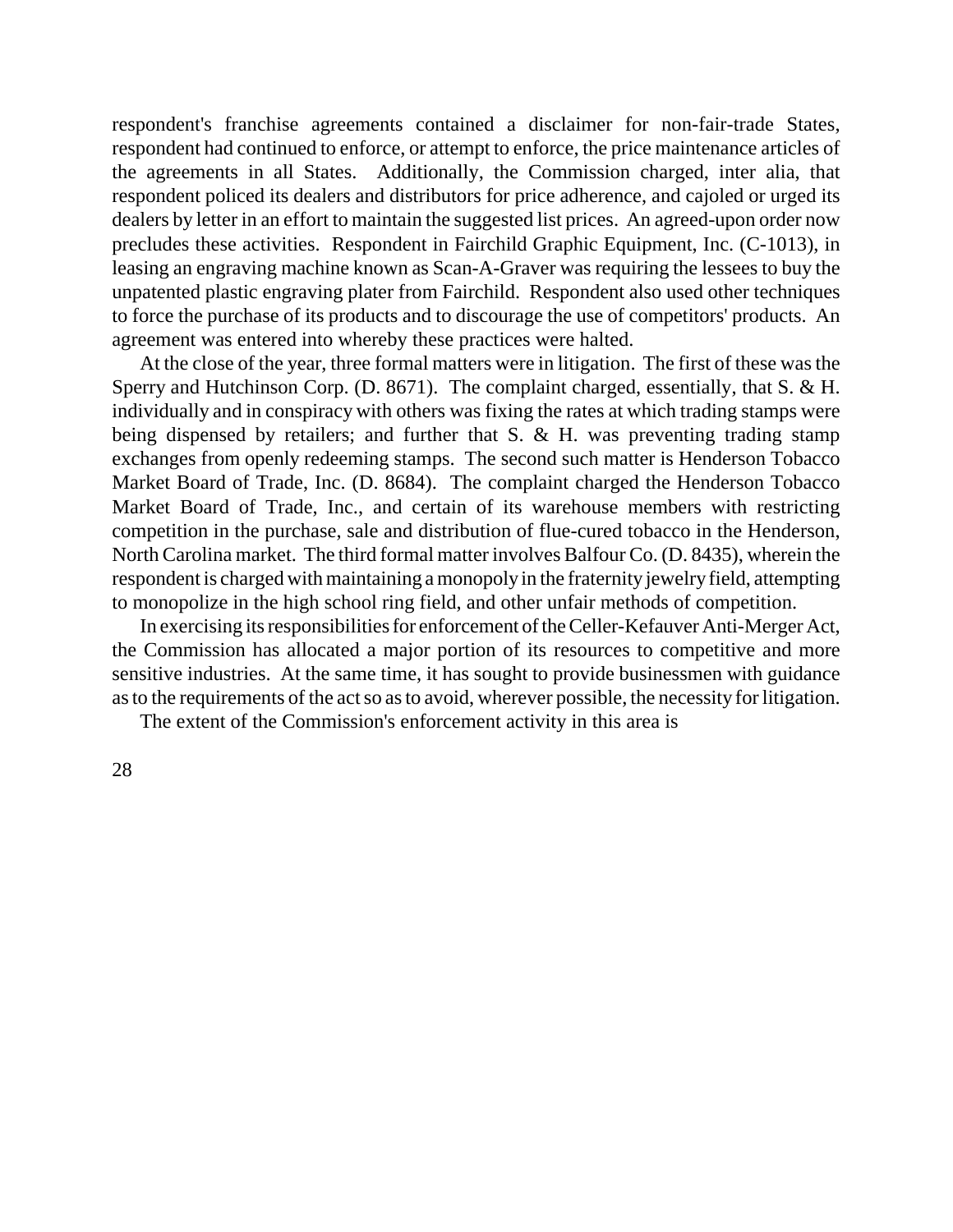reflected by the following summary of the Division of Mergers' casework in the fiscal year.

| Informal cases: |
|-----------------|
|                 |
|                 |
|                 |
| Formal cases:   |
|                 |
|                 |
|                 |
|                 |
|                 |

In the dairy industry, a fourth major case, Beatrice Foods Co. (D. 6653), resulted in a Commission order of divestiture and a 10-year prohibition against future acquisitions, and is now on appeal in the Court of Appeals. A novel victory was gained in a new dairy case, Dean Foods Co. (D. 8674), when the Commission sought a preliminary injunction under the All Writs Act, 28 U.S.C. 1651. Although denied in the Court of Appeals, the Commission's right to seek such injunctions was upheld by the Supreme Court of the United States on June 13, 1966. This opens the door in appropriate instances where irreparable injury may result, for similar petitions in the future and overcomes a persistent weakness in the Commission's ability to effectively enforce the antimerger statute.

In dealing with the present trend toward vertical integration in the cement industry, the Commission accepted consent orders against Texas Industries, Inc. (D. 8656), Lone Star Cement Corp. (C-1075), and Ideal Cement Co. (D. 8678). The hearing examiner's dismissal of cases against National Portland Cement Co. (D. 8654) and U.S. Steel Corp. (D. 8655) have been appealed to the Commission. An active enforcement policy continues, with an additional two complaints being issued against Lehigh Portland Cement Company (D. 8680) and Marquette Cement Manufacturing CO. (D. 8685).

In the food retailing industry, the Commission determined that a series of acquisitions by National Tea Co. (D. 7453) violated section 7 of the Clayton Act, and the company was enjoined for 10 years from making any acquisitions in the food retailing field without prior Commission approval. In a second case, Consolidated Foods Corp. (C-1024), a consent order was entered in which substantial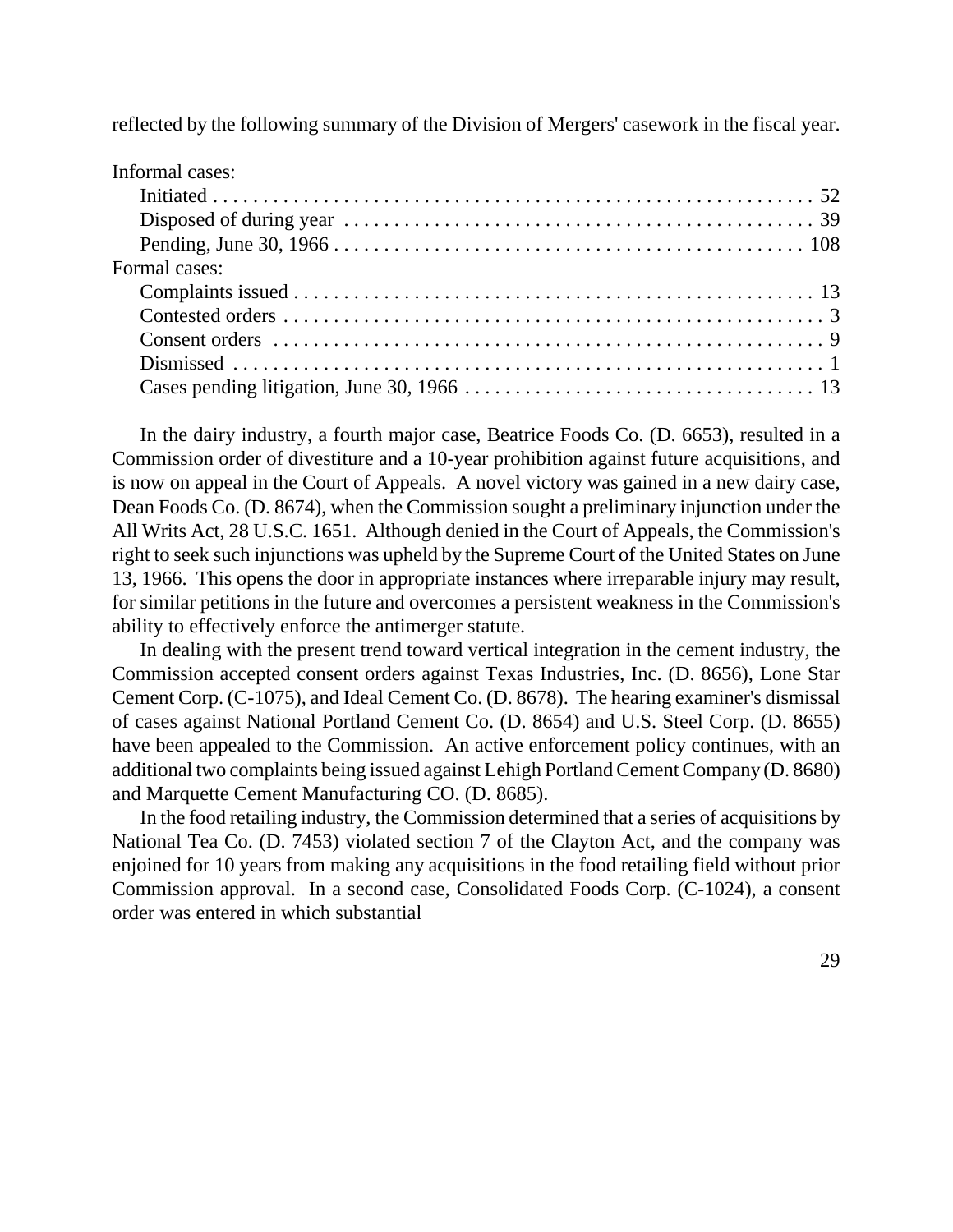grocery store divestitures were required. This order was unique in providing that divestiture may be accomplished by outright sale or by the transfer of the assets to be divested to a new corporation the stock of which could be spun off by being sold to the public through an underwriter.

A major case in the paper industry, St. Regis Paper Co. (C-917), was terminated with the acceptance of a consent order involving substantial divestiture and a 10-year prohibition upon future acquisitions.

In the department store industry the Commission entered consent orders in three major cases: Federated Department Stores, Inc. (C-981), Allied Stores Corp. (C-1001), and Broadway-Hale Stores, Inc. (C-1057). The main thrust of these orders involves prohibitions of future acquisitions for a specified term of years, in the absence of prior Commission approval.

Developments in other significant merger cases included a Commission decision and order against General Foods Corp. (D. 8600) which requires divestiture of The S.O.S. Co. and Endicott-Johnson Corp. (C-1009) in which a consent order was entered which prohibits any acquisitions for 20 years involving the manufacturing or selling of shoes without prior Commission approval.

In the vending industry, a complaint was issued against The Seeburg Corp. (D. 8682) which challenges a major acquisition in the vending machine manufacturing business.

In two major merger cases pending in courts of appeal, Fruehauf Trailer Company (D. 6608) and Inland Container Corp. (D. 7993), these companies agreed to modified orders which were accepted by the Commission terminating pending appeals in these cases.

The special program instituted during fiscal 1965 involving enforcement of section 8 of the Clayton Act, relating to interlocking directorates, was concluded this year. As a result of this activity, a number of such interlocks were voluntarily terminated.

The Compliance Division effectuates and maintains compliance with all of the final orders in the restraint of trade area as issued by the Commission. During the year, this Division succeeded in effecting compliance with over 100 final orders in the restraint of trade area. The Division was instrumental in effecting divestiture of over 35 plants and facilities to some 22 buyers resulting from final orders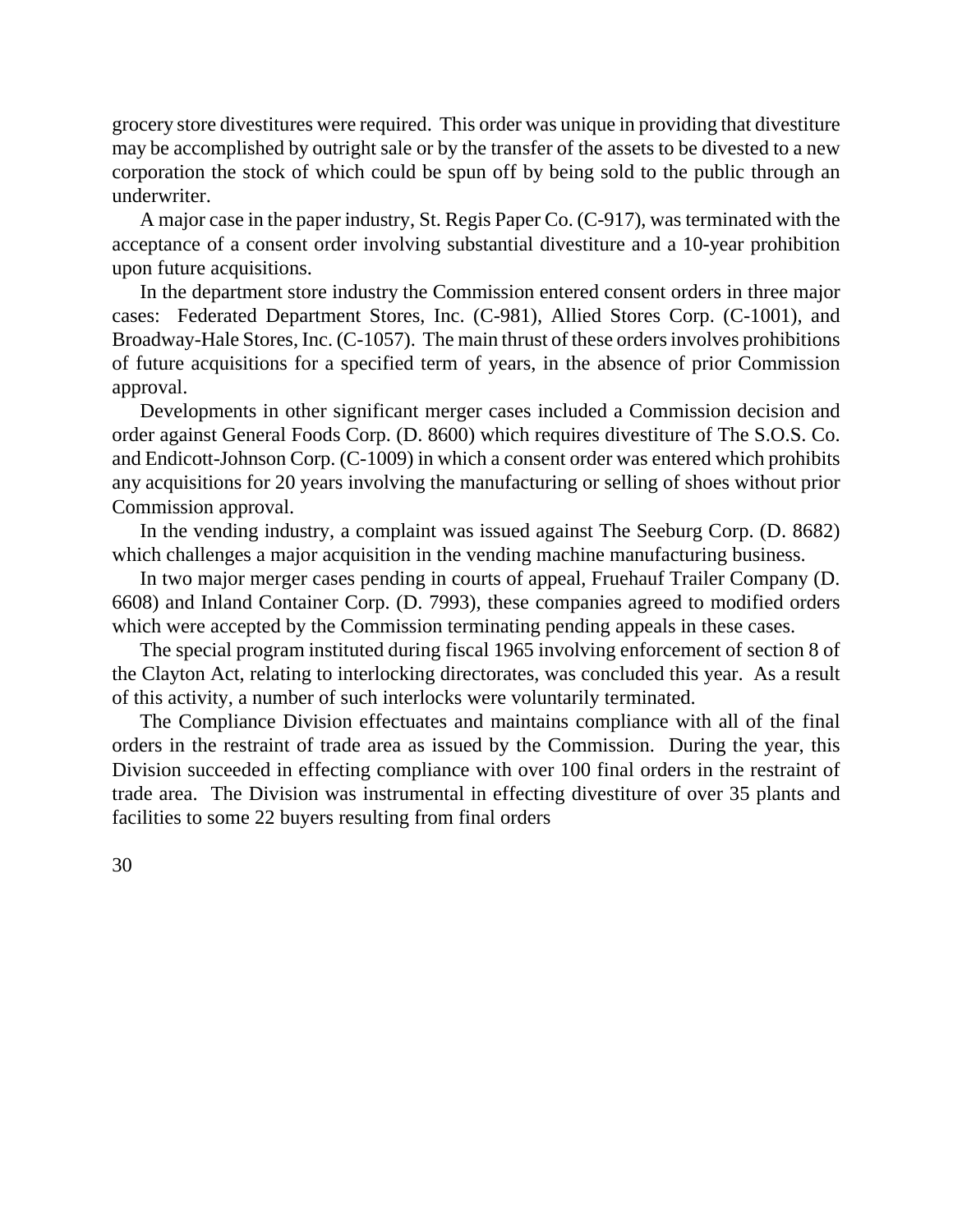issued as a result of proceedings under section 7 of the Clayton Act, as amended. These divestitures not only reestablish competition in the affected industries and market, but many resulted in the establishment of new and vigorous business enterprises. Civil penalties in excess of \$70,000 were collected.

In fiscal 1966, the Compliance Division processed a total of 258 complaints of violations of orders, public inquiries, requests for advisory opinions (pertaining to compliance matters, as provided for by the Commission's Rules), requests for informal advice from respondents and miscellaneous actions. During the year, there were 79 active investigations, some of which may necessitate institution of civil penalty proceedings.

The following is a summary of the Division's caseload:

The Division of Accounting, during the year, continued to utilize electronic data processing (EDP) equipment in the preparation of tabulations needed as evidence of price discrimination at a considerable saving in man power. In addition, the utilization of EDP provided extensive and more effective cost data in cases involving the sale of products at prices below cost.

The tabulation and computation of rates of return showing the profitableness of identical companies in selected manufacturing industries for the calendar year 1964 was published during the past fiscal year. The financial data contained in this report was utilized by other Government agencies and by industry in studies of various companies and industries.

During the past fiscal year, the Commission, under provisions of the Packers and Stockyards Act, as amended September 2, 1958 (7 U.S.C. 226, 227), continued its liaison with the U.S. Department of Agriculture. Pursuant to provisions of this statute, and in order to avoid unnecessary duplications of effort by the two agencies, the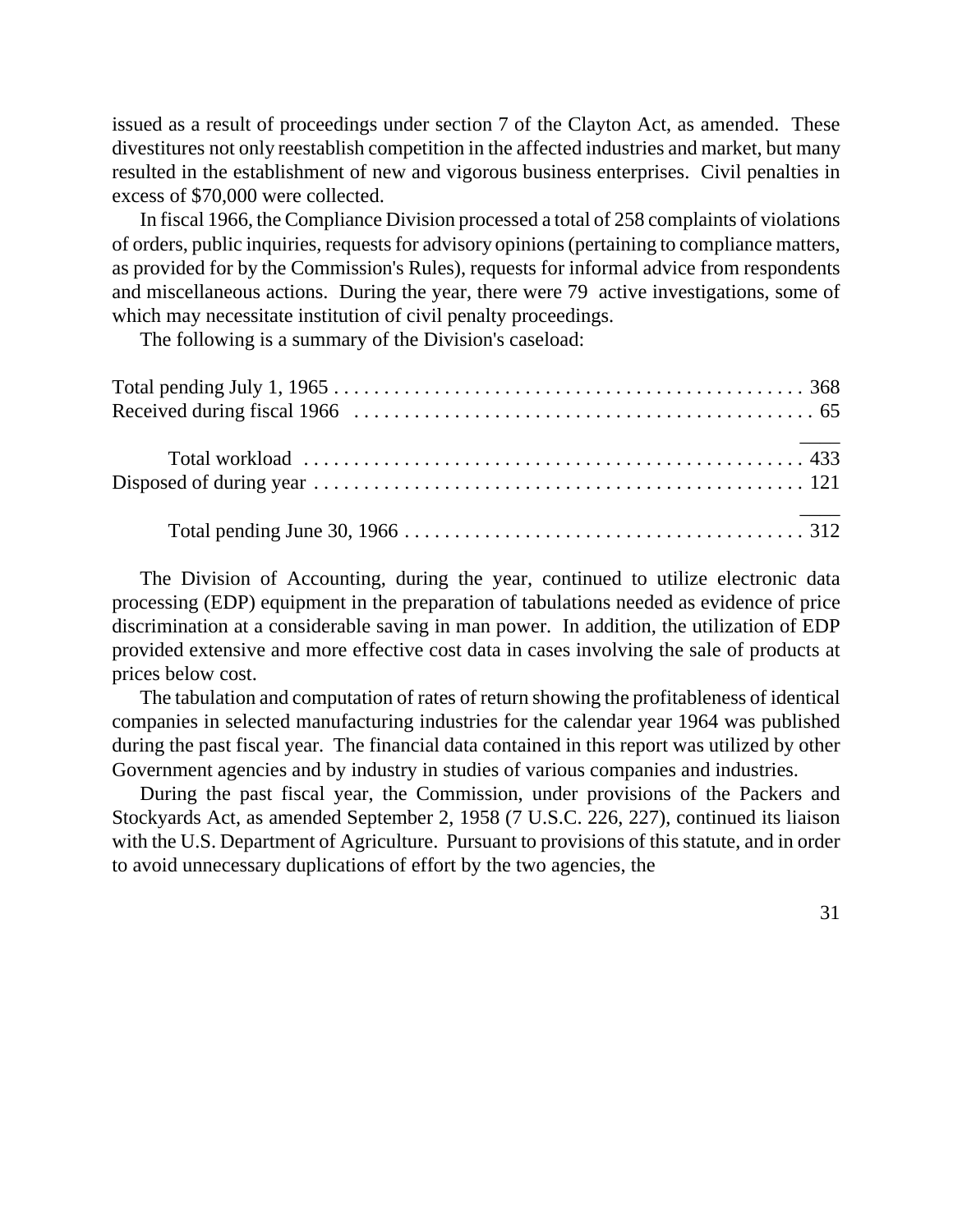Commission notified the Department that theCommission intended to conduct investigations of certain practices involving meats in six separate matters. And, the Department, in turn, notified the Commission on one separate matter.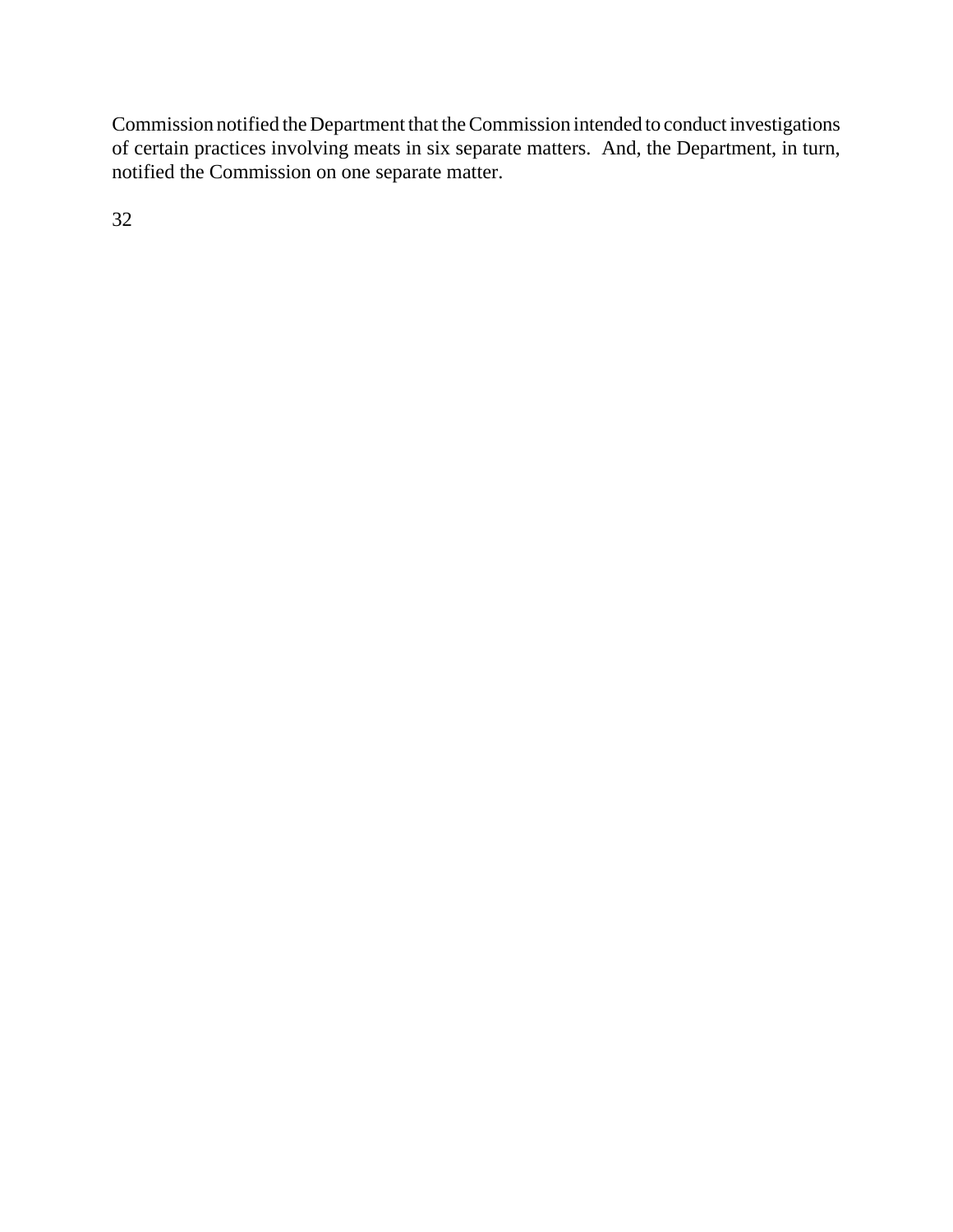# WOOL, FUR, TEXTILE, AND FLAMMABLE FABRICS ACTS ENFORCEMENT

Protection of consumers in their purchases of textiles, woolens, furs, and from wearing apparel that might be dangerously flammable was achieved during fiscal 1966 by a combination of energetic inspection and by gaining a remarkable degree of cooperation from the industries producing the products. Success of the education program for these industries was apparent from the fact that legal action had to be resorted to in relatively few instances where the deception appeared to be deliberate or cooperation was refused.

During the year, the number of inspections made by the Textile and Fur Bureau's Division of Regulation and covering manufacturing, wholesaling, and retailing establishments increased over fiscal 1965 from 11,413 to 12,625. The number of products spot checked was substantially greater due in part to increased inspection activity, and also because of FTC's greater concentration on larger retailers and manufacturers, particularly those making hosiery and rugs.

More emphasis was placed in administrative correction of labeling, invoicing, and advertising deficiencies, and it was reflected in the fact that the number of informal assurances of discontinuance increased from 1,790 in fiscal 1965 to 2,614 in fiscal 1966.

A total of 404 formal cases was handled during fiscal 1966. There were 243 on the docket at the beginning of the year, and 160 new investigations were initiated.

Only 39 flammable fabrics cases were initiated this year as opposed to 117 such cases in 1965. In 1964 and 1965 many flammable fabrics cases were opened against manufacturers as a result of the Joycette-Chori cases in 1964. Affidavits of voluntary compliance were obtained from the customer respondents of these firms and the cases closed. A few of these cases were opened early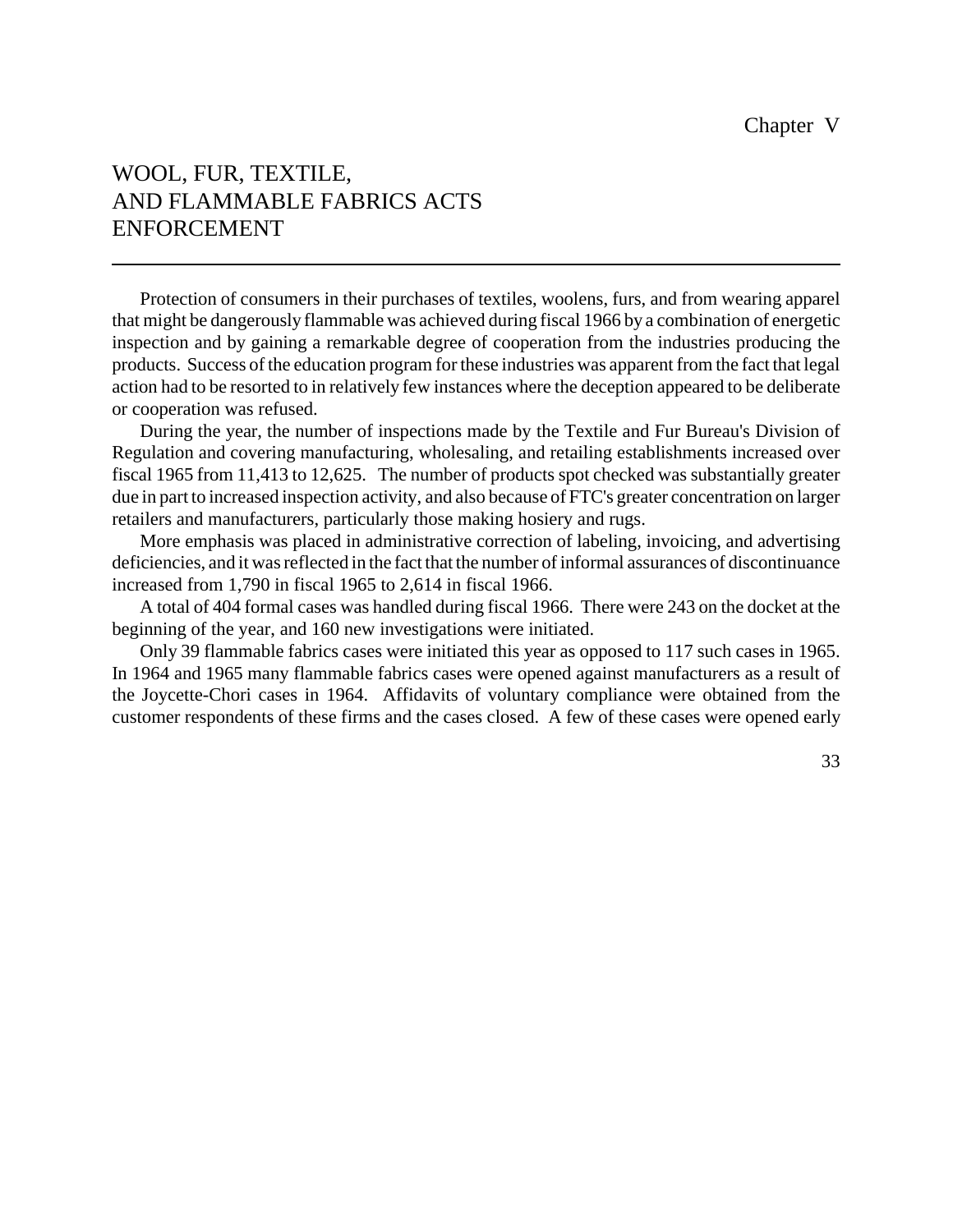## 3 PHOTOGRAPHS - SEE IMAGE

In fiscal 1966 the Bureau of Textiles and Furs of the FTC made 12,625 inspections on the manufacturing, wholesaling, and retailing level. At top an FTC investigator is checking the textile products labeling requirement in a retail store. Middle photo shows an investigator checking the manufacturing operation of nylon hose to make certain the completed article is properly labeled as to the contents. Bottom photo shows an investigator checking labels on furs in a vault. It is the usual practice of furriers to keep their more valuable furs in a vault and to display only a few of them in the store at a time.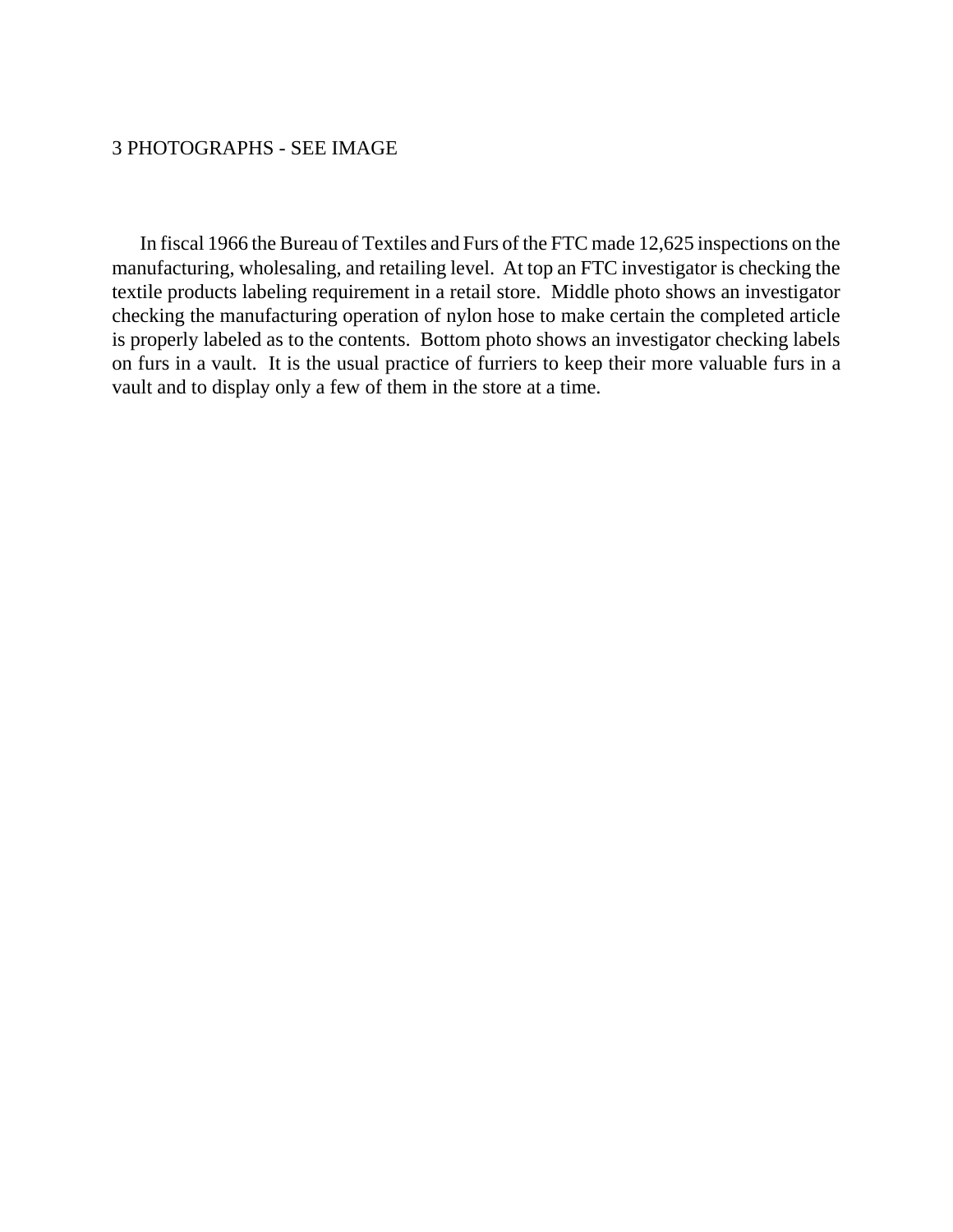in fiscal 1966 but, since the maximum effect had been achieved, emphasis on the program was decreased during the year.

Forty-two recommendations for complaint were forwarded to the Commission. Fifty cease and desist orders were issued and 56 complaints were approved for issuance. One hundred and sixty-five cases were recommended for closing during the year. Excluding flammable fabrics cases, this represents a 5-percent increase over the preceding year.

Of considerable interest is the distribution of cases as to the four acts administered by the FTC. The following table shows the distribution of cases in 1962 as compared with 1966:

| Act               | July 1, 1962 |                     | July 1, 1966 |                     |
|-------------------|--------------|---------------------|--------------|---------------------|
|                   | Number       | Percent<br>of total | Number       | Percent<br>of total |
| $Wool$            | 30           | 14.9                | 70           | 32.9                |
| Fur               | 118          | 58.1                | 52           | 24.4                |
| Textile           | 28           | 13.7                | 79           | 37.1                |
| Flammable fabrics | 27           | 13.3                | 12           | 5.6                 |
| Total $\ldots$    | 203          | 100.0               | 213          | 100.0               |
|                   |              |                     |              |                     |

The number of cases opened under the Textile Act, which is the newest act administered by the FTC, now comprises the largest block of cases on the docket. It is expected that this pattern will continue in the future.

The Division of Enforcement continued its efforts during the year to prevent the misbranding of wool products, with 62 cases on the docket at the beginning of the fiscal year and 37 new cases added during this period. Eighteen cease and desist orders were issued under the Wool Act. Two cases were docketed for trial, and 24 closing recommendations were made. A substantial number of these cases involved the misbranding of imported wool products, such as mohair and wool sweaters and hand-knitting yams, and two such cases involving imported mohair sweaters have been docketed for trial, R. H. Macy  $& Co., Inc. (D.$ 8650), and Sportempos, Inc. (D. 8683).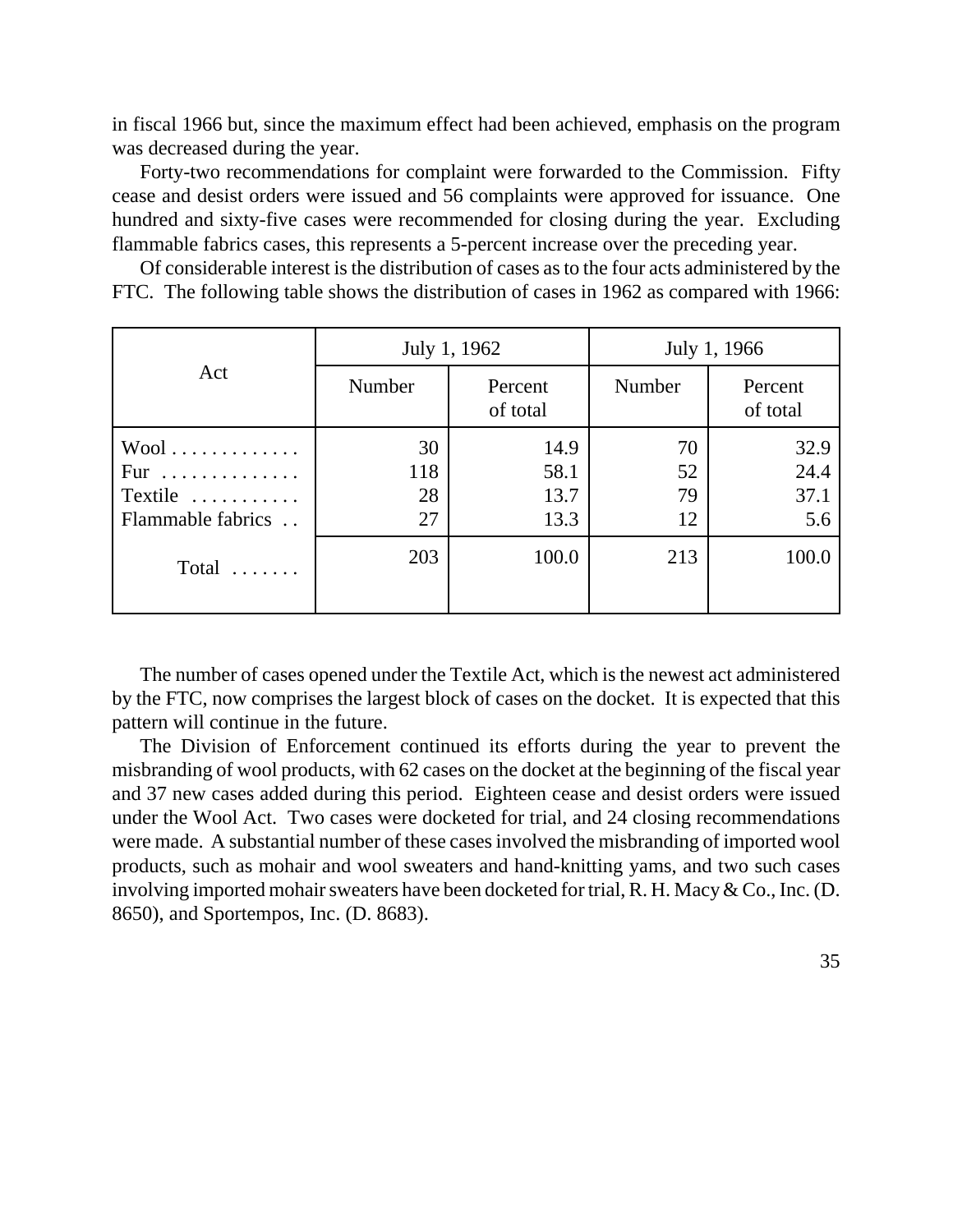Continued surveillance of furriers in this country at all levels of manufacture and distribution has been maintained during the past year. A total of 102 formal fur cases has been considered during this period. Emphasis has been directed particularly at false and deceptive pricing and recordkeeping and, as a result, violations in these categories appear to have decreased considerably.

Attention continues to be paid to manufacturers of fur-trim coats and suits. It has been necessary to proceed formally against a number of these concerns; however, it is hoped that such action will result in bringing the fur-trim industry into compliance with the act.

The number of formal textile cases considered by the Division of Enforcement has increased during the past year from 85 to 109 as it continued to be apparent that many firms, although having been repeatedly advised regarding the requirements of the act, have obviously indicated they do not intend to voluntarily comply with it. This is particularly true with regard to the advertising aspects of the Textile Act and several cases have been opened against department stores for falsely and deceptively advertising the content of textile fiber products.

In fiscal 1965 complaints were received that woolen braided rugs were being imported from the Orient and labeled as 100 percent wool, whereas the wool content was substantially less and the rugs contain considerable amount of other fibers. Wool floor coverings are exempt from the Wool Act, but they are included under the Textile Act.

An investigation was conducted to determine to what extent importers of tubular and braided rugs have been failing to properly label their products and to consider the feasibility of obtaining industrywide compliance. The investigation revealed that there was little doubt that many firms engaged in marketing these rugs were aware that their merchandise was misbranded. It also revealed that other importers were properly labeling their products. The survey showed that the fiber content of the floor coverings can be controlled and the Japanese producers have informally assured the Commission that steps are being taken to have the subject rugs comply with the Textile Act in all respects. To date some 25 firms have been checked and investigations have been initiated against 11.

It is also to be noted that the Commission laboratory which operates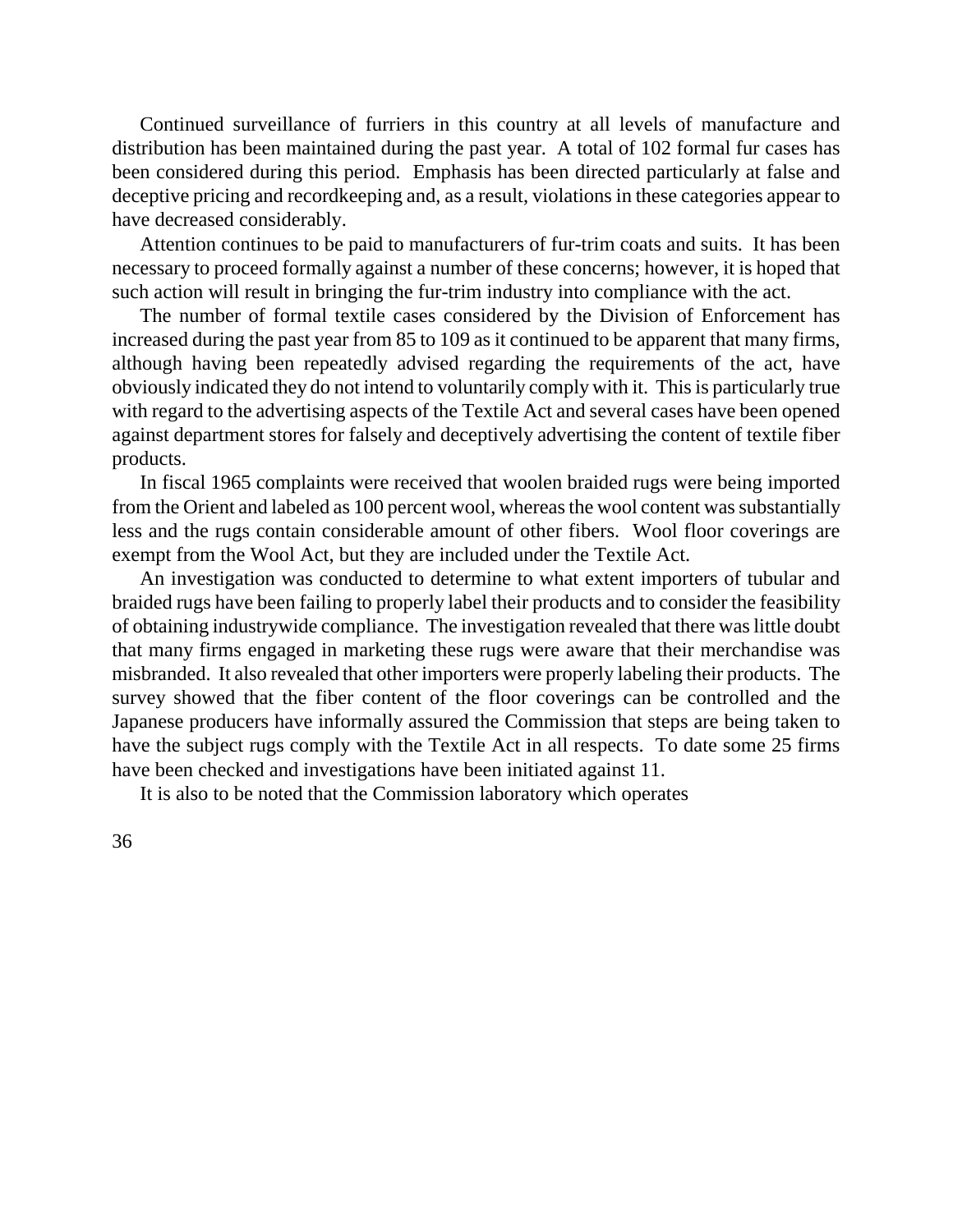as a part of the Division of Enforcement was successful in developing a method of separating acrylic fibers from various other fibers. This factor has been instrumental in allowing the Division to proceed with several cases involving products containing this fiber.

In April of 1966 a complaint was received that certain sweaters manufactured by Leeds Manufacturing Co., a New York corporation, might be dangerously flammable. An investigation confirmed that the sweaters were in fact dangerously flammable, and nationwide television and radio news programs so informed the public. One of the sweaters burned during a broadcast as a demonstration was completely consumed in 43 seconds.

A temporary restraining order was obtained in the U.S. district court in New York on April 22, 1966, and this order was enlarged into a preliminary injunction on April 28, 1966. The offending sweater manufacturer was put under an order by the Commission on May 16, as was the distributor of the fabric on June 27, 1966. Action is also being taken against the manufacturer of the fabric from which the sweaters were produced.

In the spring of 1966, dangerously flammable imported rayon and metallic cloth intended for use in ladies' skirts, blouses, and dresses was found in New York. Action by the FTC together with the cooperation of the distributor, resulted in the fabric being taken off the market. All but less than 100 yards out of 2,600 yards of the dangerously flammable fabric was recovered from the shops to which it had been distributed.

The Compliance Section of the Division of Enforcement commenced the year with 110 compliance cases on its docket. During the year, 99 cases were added to the calendar (51 new orders assigned for procurement of satisfactory compliance reports and 48 matters reopened for compliance investigation and processing). Of this total assignment of 209 cases, 104 were completed.

Continued emphasis has been placed on counseling respondents. Chainstore operators have been encouraged to submit for review and comment drafts of instructions to store and department managers regarding compliance with orders. Respondents who use promotional catalogs, found particularly in the growing number of cases brought under the Textile Act, are encouraged to submit proofs of revised catalogs prior to final printing.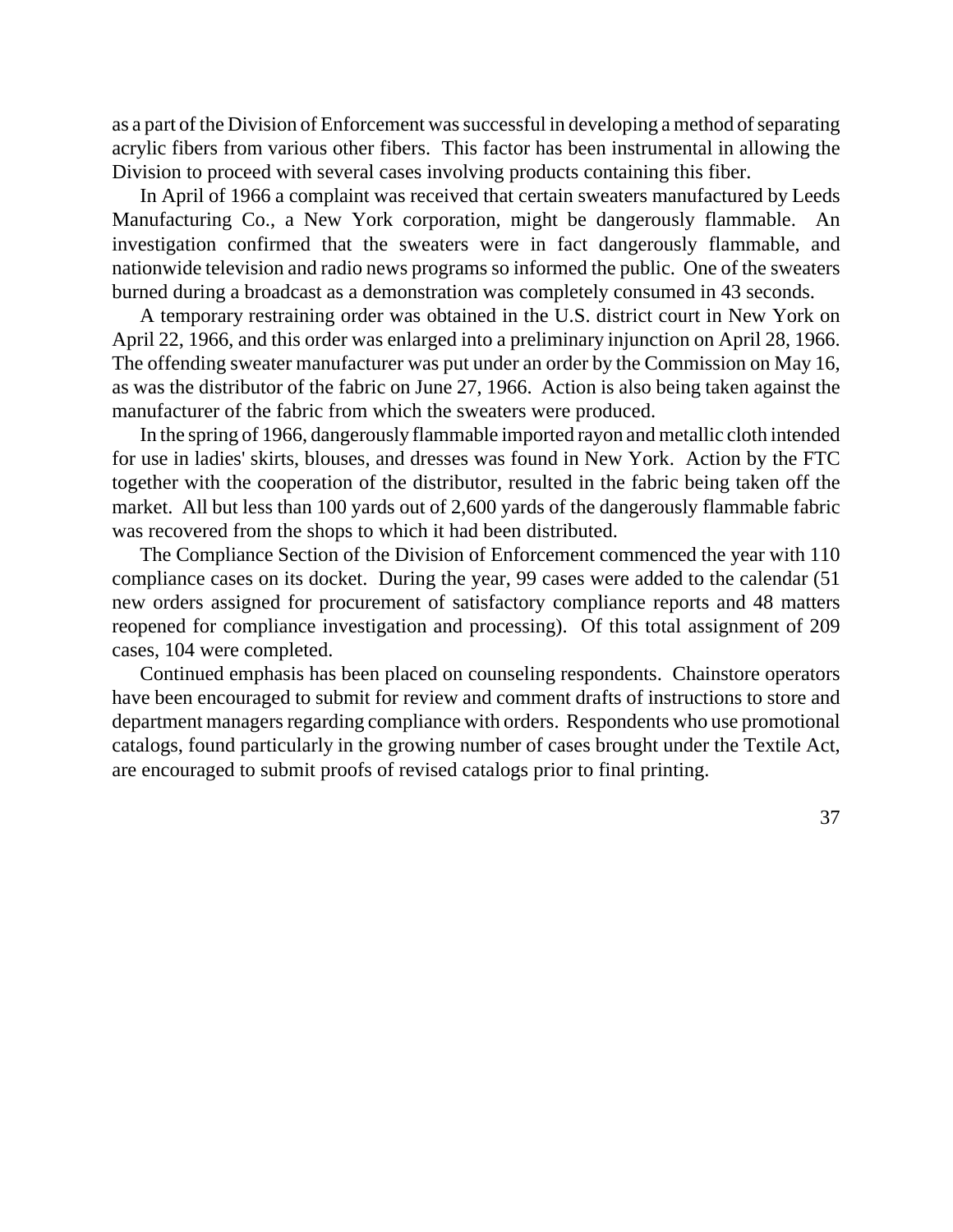The first two civil penalty cases involving violations of orders under the Flammable Fabrics Act were certified to the Attorney General.

PHOTOGRAPH - SEE IMAGE

The FTC maintains a laboratory to test textiles, furs, wool and the flammability of products. This is a view of part of the laboratory. The employee is about to light a piece of material to test its flammability.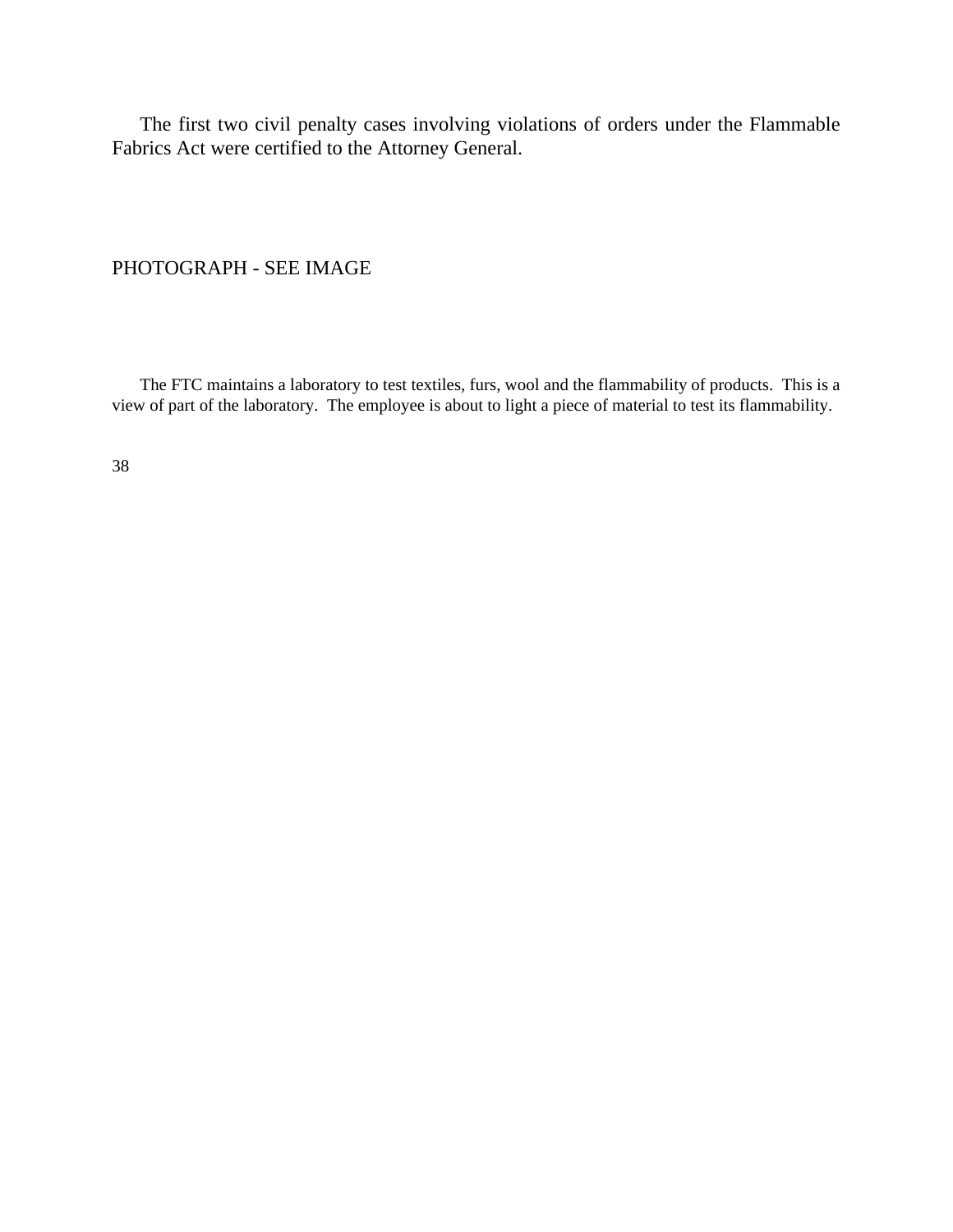# FOLLOW THROUGH IN LAW ENFORCEMENT

The General Counsel's work in fiscal 1966 reflected the changing patterns of Commission effort. Greater emphasis appeared in antitrust law enforcement, while some decrease of emphasis showed in the antideceptive practice area. Consonant with the greater financial importance of antitrust cases, a larger number of extraordinary remedies to forestall Commission action was sought in the district courts of the United States. Legislative matters decreased in number, as is usual during the second session of a Congress, while investigative process clearances increased. There was a continuing increase in the work of the General Counsel's Division of Export Trade. The new Office of Federal-State Cooperation, established this year within the General Counsel's Office, was fully operational from the day it opened its doors for business.

Court proceedings which involve the Federal TradeCommission arise in a number of ways. Any individual or company against which the FTC has issued an order to cease and desist may petition a U.S. court of appeals to review and set aside the order. The FTC may apply in a U.S. district court for enforcement of a subpena, or may request the Attorney General to institute civil proceedings to compel the filing of a special or annual report ordered by the Commission and to recover forfeitures for failure to comply with the Commission's order. Disobedience to a court's decree enforcing a Commission order or subpena may be punished by the court as a contempt of the court. Collateral suits challenging the Commission's jurisdiction or methods of procedure may be brought under certain circumstances in U.S. district courts. The Commission's interests in these collateral matters are presented and defended by the Department of Justice with the full assistance of the General Counsel. It is the practice of the Justice Department to refer these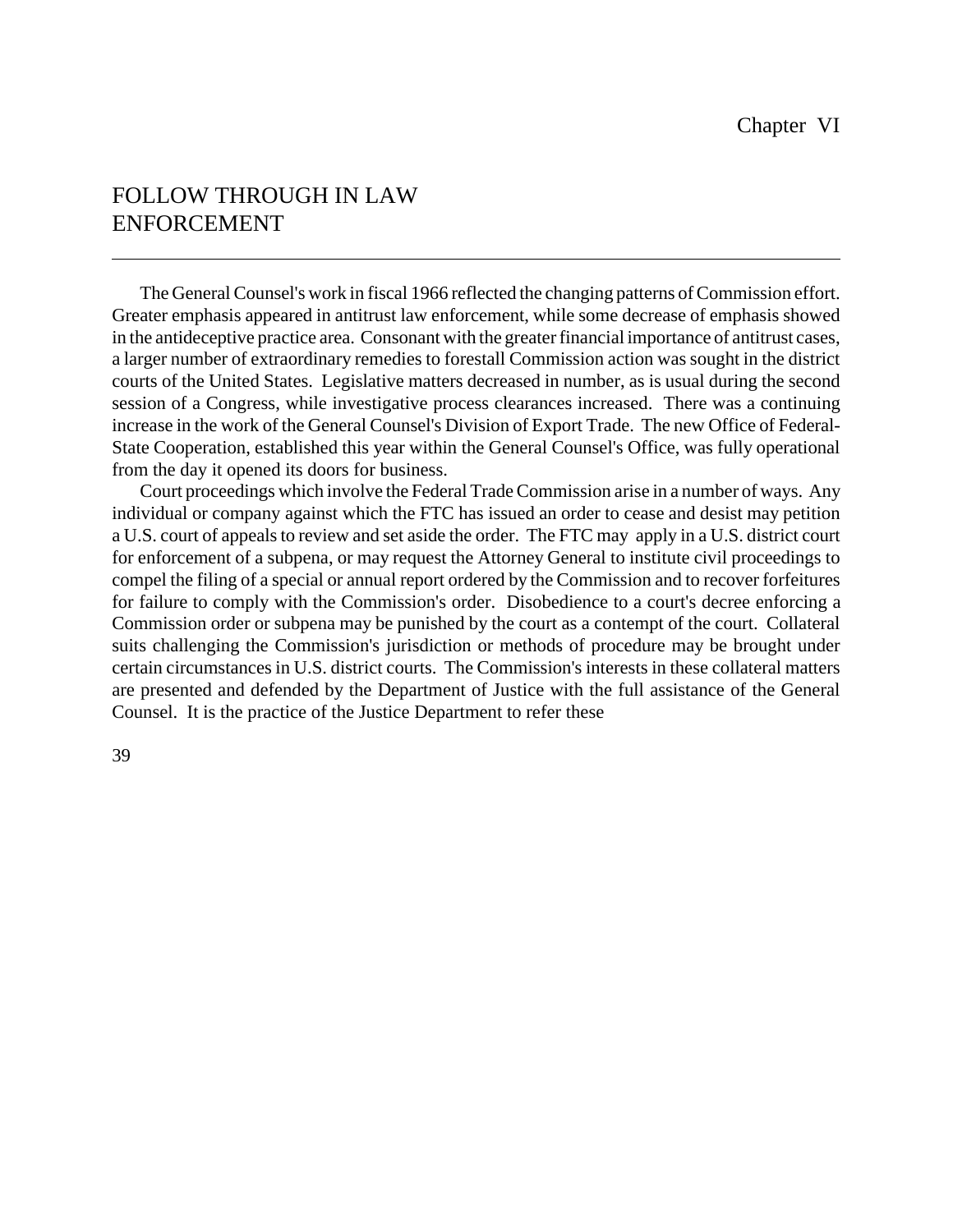matters to the local U.S. attorney who in turn accepts the services of the General Counsel to actually handle these matters.

In fiscal 1966, the General Counsel, through the Division of Appeals, handled 112 cases. Litigation was completed in 46 of these, of which 20 were restraint of trade matters; 12 involved deceptive business practices; 1 concerned the Commission's subpena powers; and 13 were extraordinary matters such as suits against the Commission for declaratory judgment or injunction. Included in the latter category this year were three requests by courts for the Commission to file amicus curiae briefs, and one proceeding by the Commission for temporary injunction under the Flammable Fabrics Act.

Two most unusual accomplishments make this fiscal year historical in the General Counsel's Office: theCommission through the office of the Solicitor General and the General Counsel's Office obtained from the Supreme Court confirmation of its right to seek an injunction from the appellate courts to prevent actions of respondents which would nullify a Commission order, and a court order sustaining the Commission, see Dean Foods Co. (D. 8674); also the Commission obtained from the Supreme Court confirmation of the criminal contempt jail sentence of 6 months' imprisonment for the president of a respondent company for violation of a Commission cease and desist order, Holland Furnace (D. 6203). The importance of the first of these two accomplishments cannot be truly evaluated, it must be tested in the coming years of Federal Trade Commission law enforcement.

(The status of the more important court cases at the year's end is outlined in app. A of this report.)

The Division of Consent Orders, which processes the great majority of the FTC formal enforcement proceedings, supervises the negotiation of consent orders to be entered in appropriate cases. A total of 124 executed agreements containing consent orders was forwarded to the Commission for its consideration in fiscal 1966; 41 matters were resubmitted to the Commission for consideration when negotiations failed to produce agreement; and 311 review, interim report and special assignment matters were completed. The Division of Consent Orders uniquely serves the interest of the public and the business community by affording a means whereby the law is enforced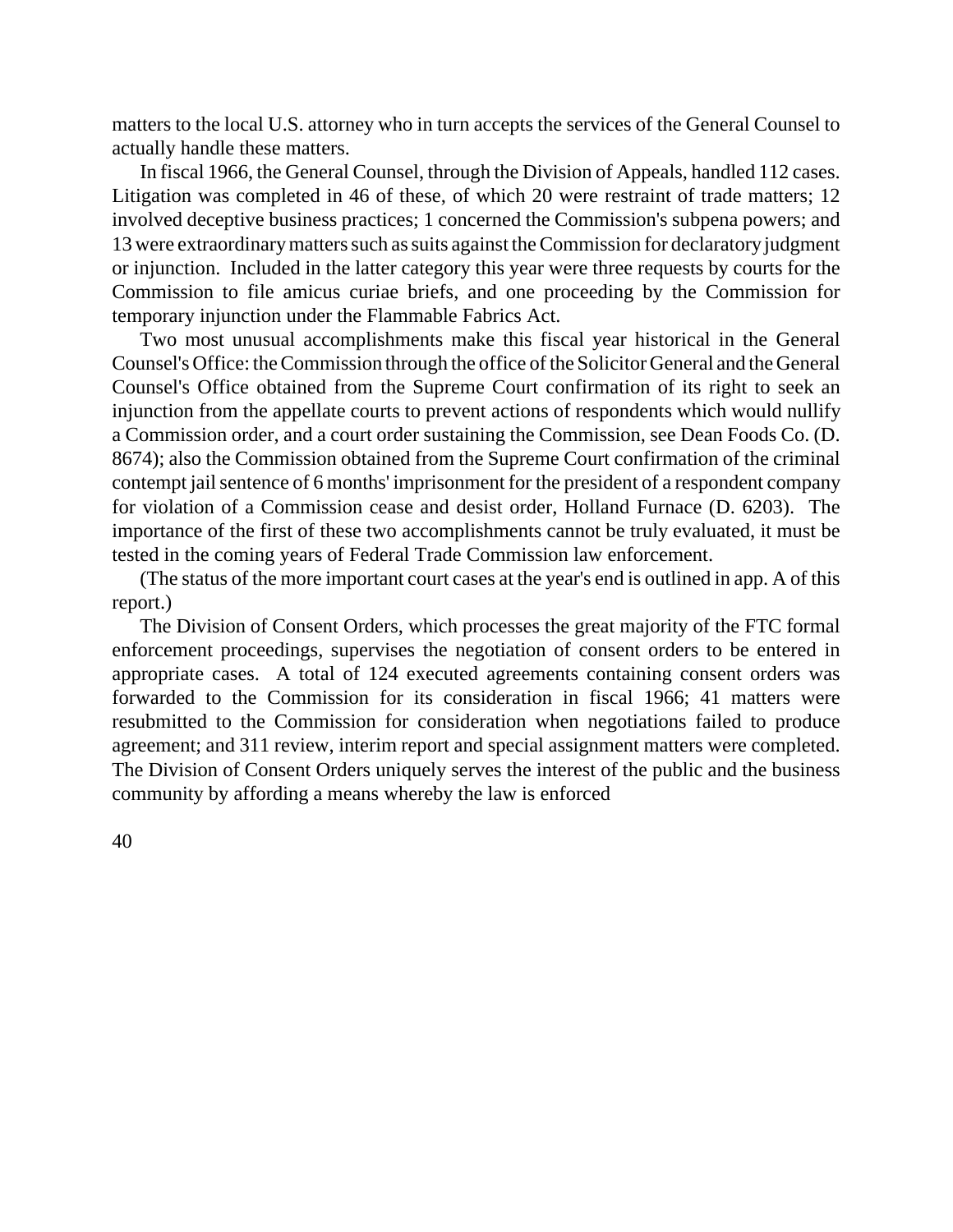and business is not required to engage in expensive, time-consuming, market-disrupting litigation.

The General Counsel's Division of Export Trade supervises administration of the Webb-Pomerene (Export Trade) Act (15 U.S.C. 61-65) for the Commission, performs necessary investigative functions in connection with the Commission's general authority under section 6(h) of the Federal Trade Commission Act to inquire into foreign trade conditions, coordinates the Commission's jurisdiction over foreign commerce, advises other offices of the Commission on export trade, and serves as liaison with other Government agencies having complementary jurisdiction over foreign trade.

The 1918 Webb-Pomerene Act, entitled "An act to promote export trade, and for other purposes," qualifiedly exempts registered American associations from the provisions of the Sherman Act of 1890 and the Federal Trade Commission and Clayton Acts of 1914 insofar as their activities relate solely to export trade. Under the provisions of this act, associations are permitted to fix prices and quotas, pool products for shipment, and establish terms and conditions of sales to foreign markets. Thirty-two registered associations in 1965 exported \$1,138,491.16 in American products to foreign markets.

With the acceleration of the Commission's industry guidance programs, and with the development of procedures for handling vastly increased caseloads, the General Counsel has assigned, on a selective basis, members of his staff to assist the operating bureaus in their conduct of rulemaking proceedings, preparation of subpenas and orders to file special reports, and the development of special procedures to handle special situations. As an indication of the volume of this work, though not as definitive of its nature or importance, the Assistant General Counsel for VoluntaryCompliance reviewed for content and efficacy, and prepared opinions concerning, 21 resolutions authorizing use of compulsory process, on which 72 subpenas duces tecum were issued; seven subpenas testificandum, 51 orders to file special reports (general), 44 special orders (Economic Quarterly Financial Reporting Program), and 28 notices of default filed preliminarily to enforcement action.

The newly established Office of Federal-State Cooperation within the General Counsel's Office opened its doors with such ready accept-

238-586 0–67—4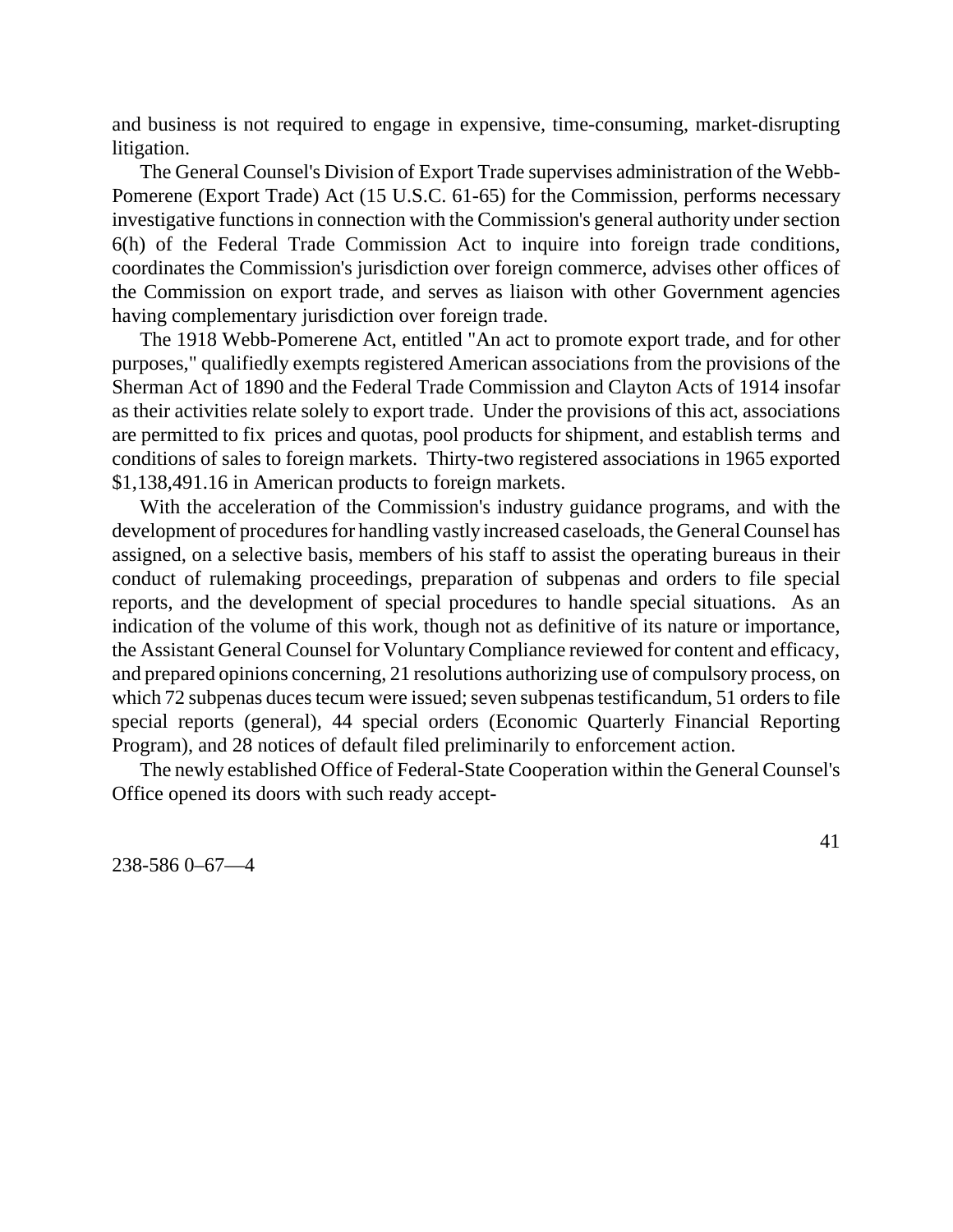ance by State officials that in the last quarter of fiscal 1966 complaints of unfair practices were being received at a rate approximately equal to 1 a day, and in return the Commission referred to the States approximately 37 complaints for their investigation and enforcement in cooperation with the interstate enforcement efforts of the Commission. The Office also proposed new uniform State laws for enactment to the Council on State Governments Committee on Suggested State Legislation to cover three areas of unfair practice, and the Assistant General Counsel in charge of the office appeared before the Legislative Council of Kansas to discuss proposed legislation. The Office dispensed some 6,000 pieces of informational literature to consumer groups during the year.

The General Counsel's Division of Legislation furnished advice and comment to the Commission on 36 bills which were pending in Congress, and on 17 draft bills submitted to the Bureau of the Budget by other governmental agencies, and on 5 enrolled bills pending Presidential signature or veto. Frequent conferences with Members of the Congress and with representatives of executive agencies have been held to assist the preparation of legislation and the presentation of views of the Commission and its members or representatives before legislative committees. The final days of this Congress mark a decrease in the volume of legislation requiring comment. The process begins again with the inauguration of the new Congress and introduction of new legislation in its first session in January 1967.

From the experience of the Commission in its daily administration of the law and from studies made in the General Counsel's Office, it appears that certain additional legislation is needed.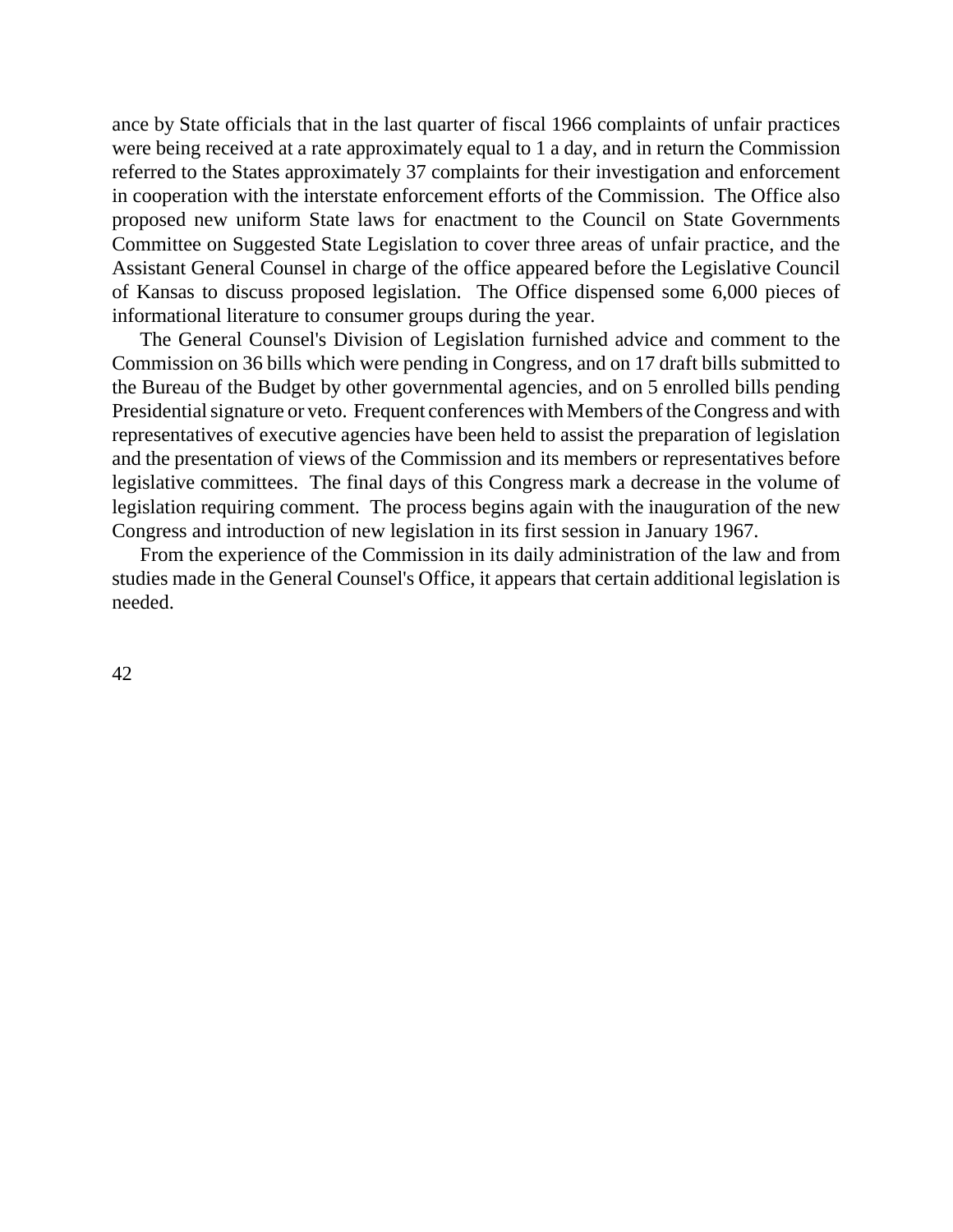## LEGISLATION NEEDED

The Commission has urged the enactment of laws which would:

1. Amend section 7 of the Clayton Act (15 U.S.C. 18) by requiring proper notice to the Federal TradeCommission and other appropriate agencies of proposed mergers of corporations of significant size, at least one of which is engaged in interstate commerce.

2. Amend section 2(e) of the Wool Products Labeling Act (15 U.S.C. 68(e)), which defines a wool product, so that it will read as follows:

The term "wool product" means (1) any fibers or fibrous materials, including fibers or fibrous materials reclaimed from other products, which are, contain, or in any way are represented as containing wool, reprocessed wool, or reused wool, and (2) any yarn, fabrics or other product containing or made in whole or in part of such fibers or fibrous materials.

3. Amend section 2(d) of the Flammable Fabrics Act (15 U.S.C. 1191(d)) so as to include blankets which are dangerously flammable.

4. Amend section 5(a) of the Clayton Act (15 U.S.C. 16(a)) so as to include a final order of the Federal Trade Commission; that is, amend section 5(a) to read:

A final judgment, decree or final order to cease and desist of the Federal Trade Commission heretofore or hereafter rendered in any civil or criminal proceeding brought by or on behalf of the United States under the antitrust laws to the effect that a defendant or respondent has violated said laws shall be prima facie evidence against such defendant or respondent in any action or proceeding brought by any other party against such defendant or respondent under said laws or by the United States under section 4A, as to all matters respecting which said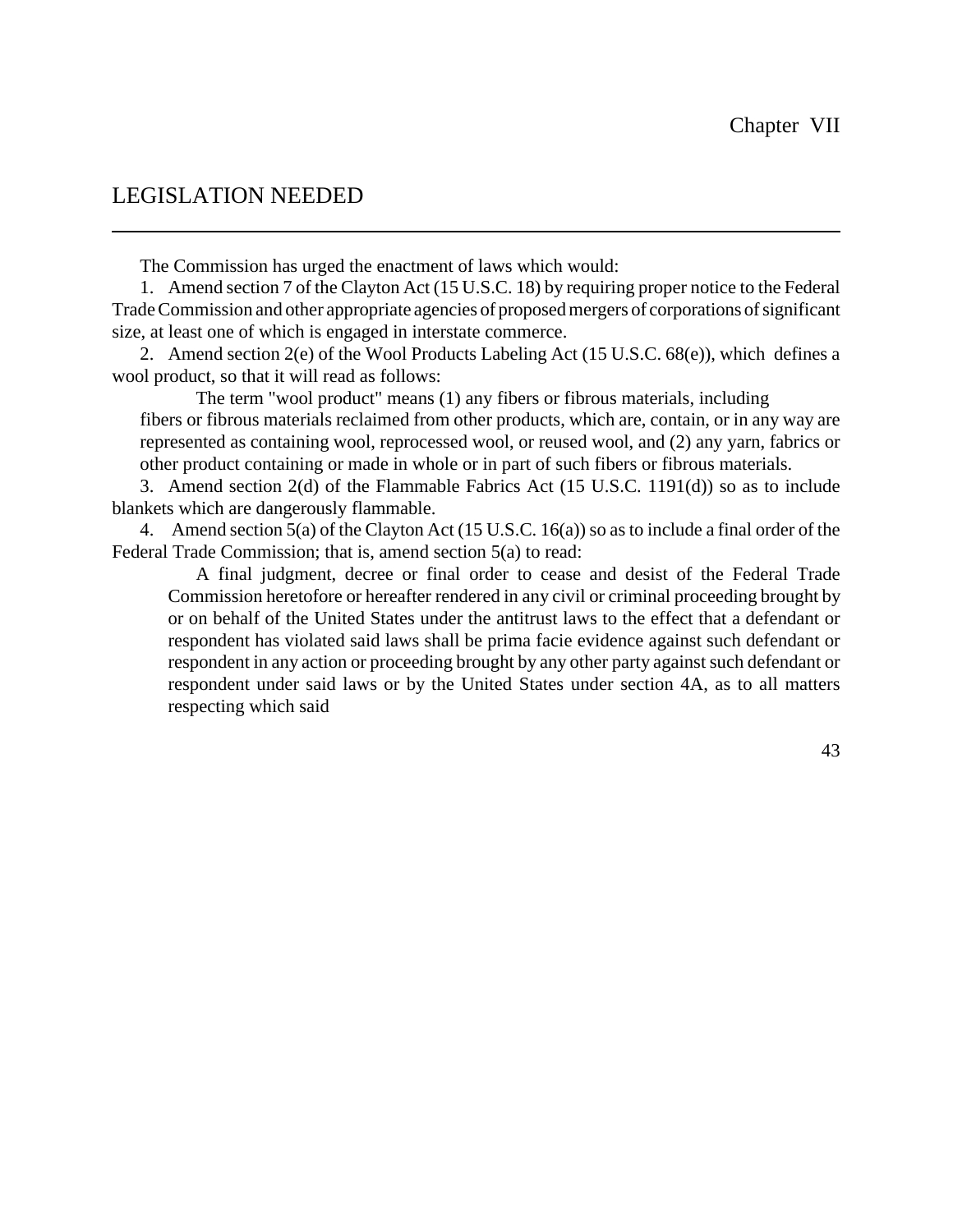judgment, decree or order would be an estoppel as between the parties thereto: Provided, That this section shall not apply to consent judgments, decrees or orders entered before any testimony has been taken or to judgments or decrees entered in actions under section 4A.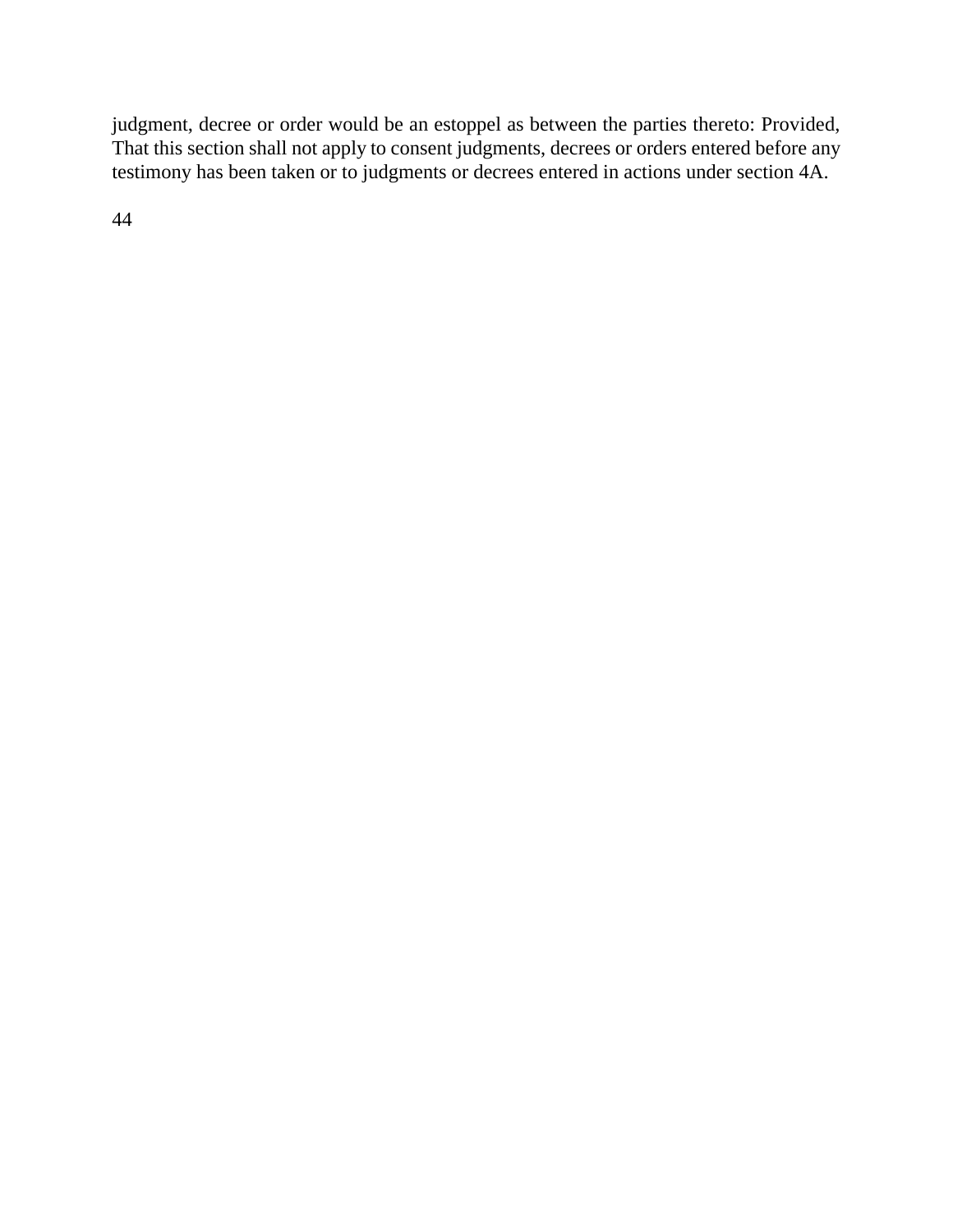# THE ROLE OF ECONOMIC STUDIES AND EVIDENCE

The Bureau of Economics investigates and analyzes economic phenomena, particularly the structure, conduct, and performance of industrial corporations, and provides economic assistance needed for the Commission's law enforcement efforts.

The Bureau is divided into three Divisions: Industry Analysis, Economic Evidence, and Financial Statistics. The Division of Industry Analysis has two basic responsibilities: (1) It undertakes a wide variety of special projects to assist the Commission in the planning and performance of Commission activities, and (2) it conducts formal economic studies or investigations at the request of the President, the Congress, or the Commission. The Division of Economic Evidence is primarily responsible for providing economic assistance to FTC's staff in connection with the investigation and trial of legal cases. The Division of Financial Statistics collects and prepares, in cooperation with the Securities and Exchange Commission, a Quarterly Financial Report covering various manufacturing industries.

#### Industry Analysis

In fiscal 1966, the Division of Industry Analysis completed five major reports covering a variety of different industries and, in addition, made substantial progress on a number of other industry studies. It also completed its annual report on merger activity. Following are the highlights of the completed studies and reports.

The Manufacture and Distribution of Automotive Tires.—This report analyzes recent important changes in the structure and behavior of the automotive tire industry. Emphasis is placed upon the effects of recent mergers and acquisitions upon the structure of the industry and possible effects upon future competitive behavior. Since 1961, a series of acquisitions of retail and wholesale tire distributors by leading tire manufacturers has taken place. In addition, three of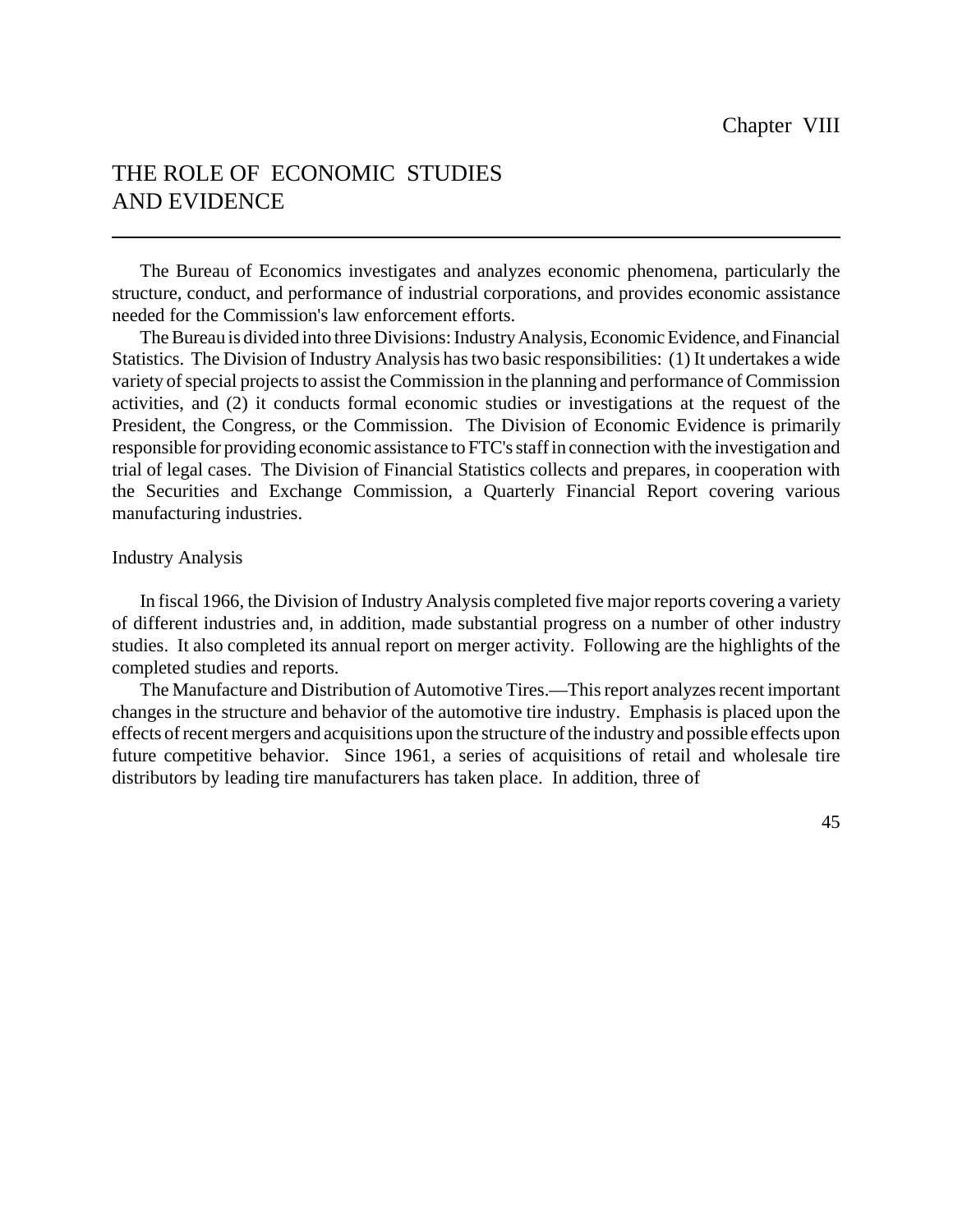the small- to medium-sized tire producers have themselves been acquired by their larger competitors.

The report points out that the tire industry is among the most highly concentrated in our economy. In 1958, for example, the four leading companies accounted for 88 percent of value of shipments of tires. As a result of mergers and exits from the industry, the number of remaining companies manufacturing tires declined from 23 in 1945 to 14 in 1965.

The primary reason for the high degree of concentration appears to lie in the field of distribution. Through time large tire producers have built up strong brands, extensive distribution networks of franchised dealers, and company-owned stores. In the early years of the industry, leading tire manufacturers gained an advantage through their position as suppliers of original equipment tires to the automobile industry and, as production of automobiles expanded, these companies were able to trade upon the reputation to build strong distribution networks for sale of replacement tires.

Tire manufacturers sell in two major and distinct markets: Original equipment sales to automobile manufacturing companies, and replacement sales to car and truck owners. The replacement market, which accounts for about two-thirds of all tire sales, is served by a variety of distribution outlets. These include not only traditional independent tire dealers, but also gasoline service stations, chain and mail-orders stores, and leased departments in department stores.

The report points out that in recent years, important changes have taken place in the pattern of replacement tire distribution. The most significant of these has been the decline in sales through independent tire dealers, and the growth of distributor or private-label sales by large oil companies and chainstores (fig. 1). In addition, new channels of distribution, such as leased departments have grown in importance. These changes have altered the relationship between tire manufacturers and their customers. Large oil companies and chains who individually purchase millions of dollars worth of tires a year have much greater bargaining power than small independent dealers. The growth in sales by such large distributors has tended to restrict the exercise of market power by major tire companies.

Despite the concentrated structure of tire manufacturing, profit rates in the postwar period have been lower than those of some other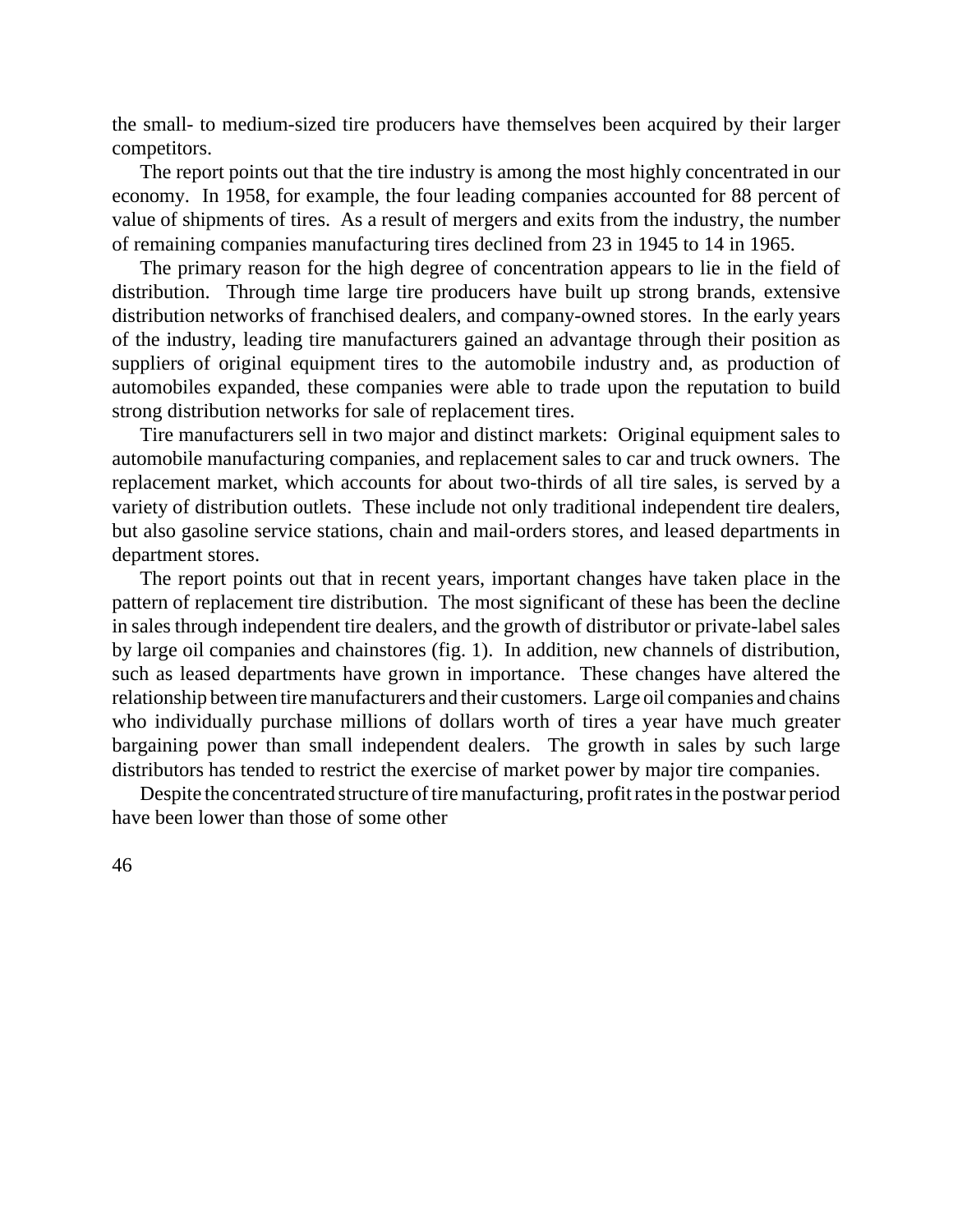## Figure 1 PERCENT OF REPLACEMENT MARKET TIRE SALES BY PRIMARY CHANNEL OF DISTRIBUTION 1929-1941 AND l946-1964

### GRAPHIC - SEE IMAGE

highly concentrated industries. In recent years profits have been near those of all manufacturing. It appears that changes in the structure of distribution has limited leading firms in the industry from developing the type of stable, market sharing pattern found in many such highly concentrated oligopolistic industries.

The report points out, however, that recent acquisitions, both vertical and horizontal, may have seriously eroded competitive elements in the industry. The gradual disappearance of the competitive fringe of smaller tire manufacturers and the acquisition of distribution outlets by major tire producers may lead to a lessening of competition in the future. In view of the already highly concentrated structure of the industry, further horizontal or vertical acquisitions (except of small individual dealers) almost certainly could cause a further deterioration in the competitive behavior of the industry.

Mergers and Vertical Integration in the Cement Industry.--This report reviews recent developments in the cement and ready-mixed concrete industries with particular reference to the merger movement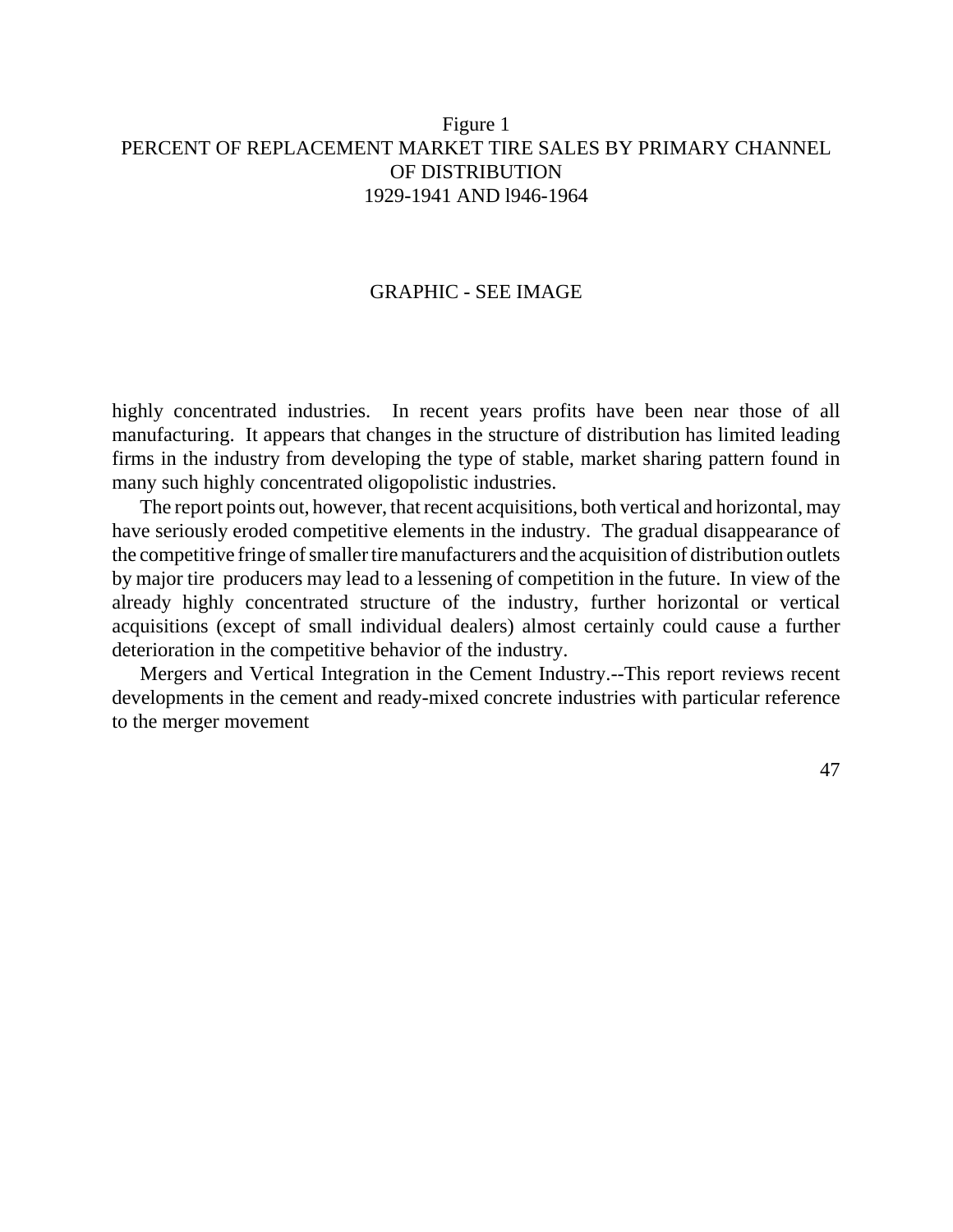which has brought about a large degree of vertical integration between the two industries. The cement industry at the beginning of the 1960's was virtually free of such integration. Since 1960, however, approximately 40 ready-mixed and concrete products companies had been acquired by leading cement companies, while several large ready-mixed companies had entered into the manufacture of cement.

The cement industry has undergone a number of dramatic developments in recent years. In the immediate postwar years cement production responded to the sharp increase in construction demands, but capacityexpanded slowly. Beginning in the mid-1950's, when the rate of cement capacity utilization reached an alltime peak of 94 percent, the industry began to expand capacity rapidly, so rapidly in fact that for the next decade capacity rose at about double the rate of production.

Despite the growth in output and capacity, the number of cement companies decreased from 72 to 48 between 1946 and 1966. Since 1950, the number has declined by one-fourth, despite the entrance of 13 new companies. The reduction in the number of firms was the result of acquisitions made by the 12 largest companies in the industry. As a result of these acquisitions the 12 largest companies in the industry increased their share of industry capacity from 58.6 percent in 1950 to 61.5 percent in 1964. During the same period the share of industry capacity accounted for by the 8 largest increased slightly and that of the 4 largest cement producers declined, but the share controlled by the 20 largest firms increased from 72.9 percent to 83 percent (fig. 2).

A number of important changes have occurred in cement distribution. At the end of World War 11 cement was shipped primarily (71 percent) in bags, while currently most cement is shipped in bulk. The change from bag to bulk shipments has resulted in a reduction in packaging costs and handling charges through the introduction and use of mechanical loading and unloading equipment.

A significant change in the method of transportation accompanied the increase in bulk cement shipments. For some years prior to 1950, 80 percent or more of all cement shipments were made by rail. Since 1950, there has been a substantial shift from rail to truck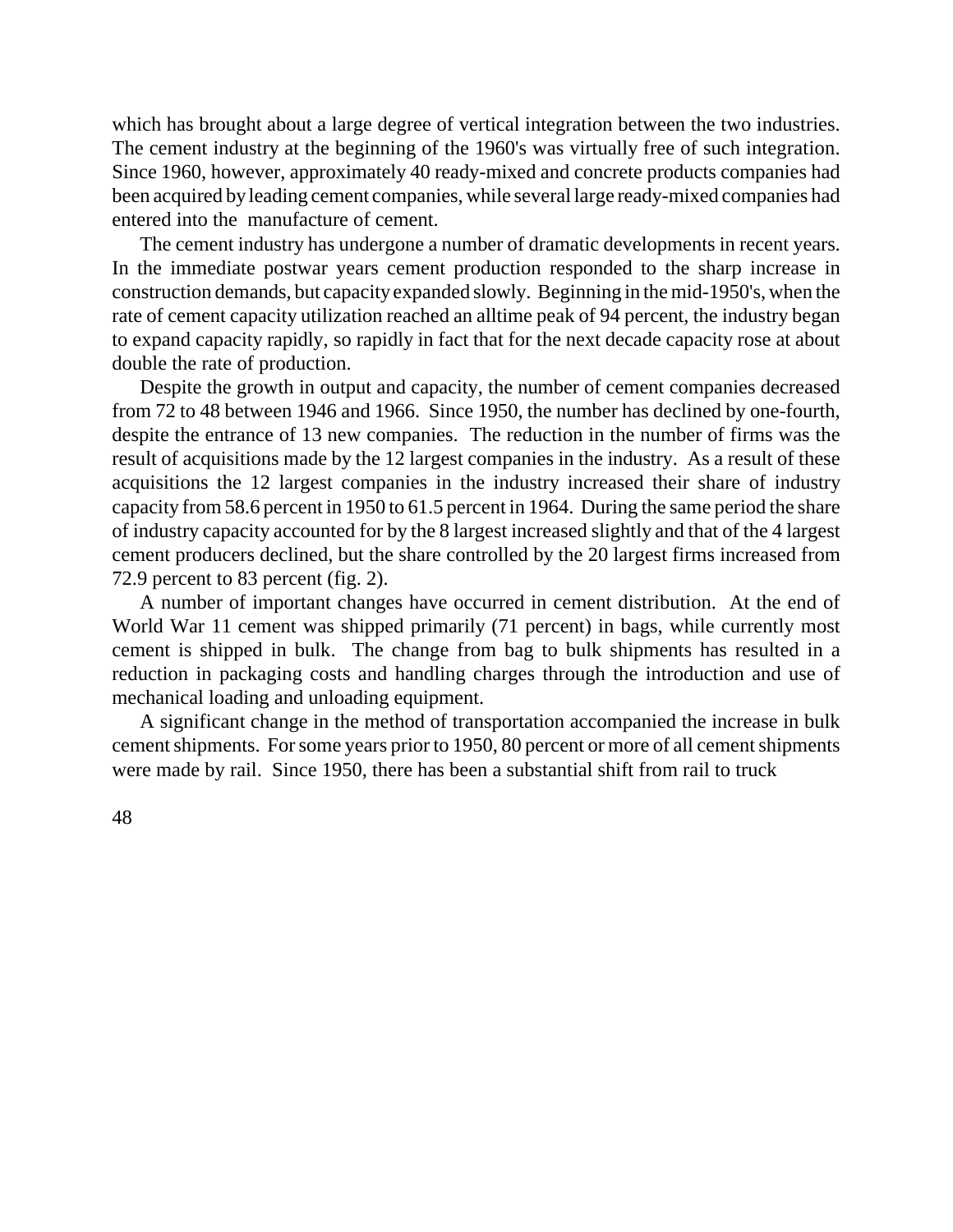#### Figure 2

#### CAPACITY CONCENTRATION IN THE PORTLAND CEMENT INDUSTRY 1950 AND 1964

#### GRAPHIC - SEE IMAGE

delivery; the share of cement shipped by truck has almost quadrupled, from about 17 percent to 64 percent. One of the most notable developments, particularly since 1960, has been the increased use of secondary distribution terminals. By 1964 there were 234 cement distribution terminals in operation, 70 percent of which were established after 1959.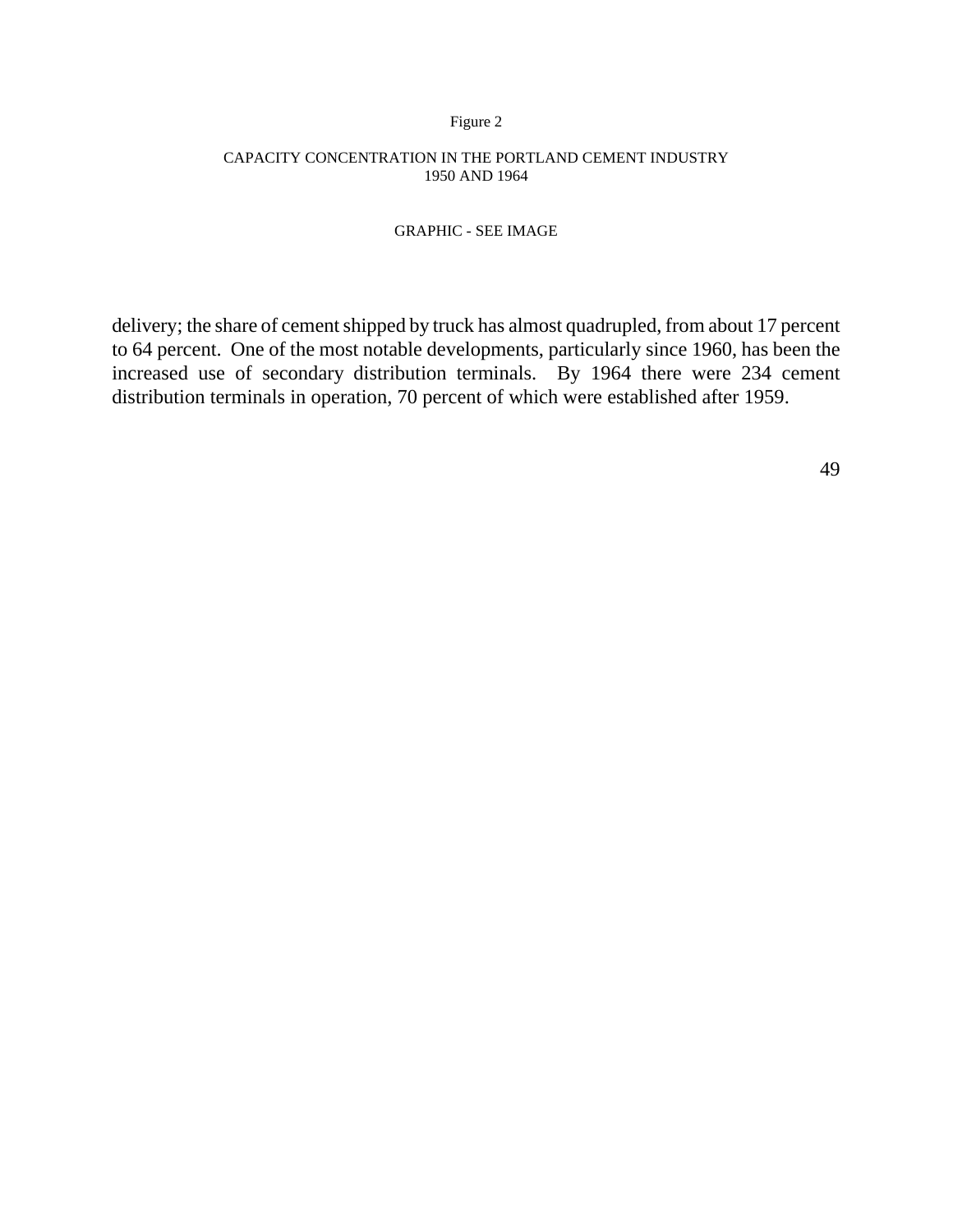Still another major change in the distribution of portland cement has been the appearance of an important new class of cement customers. Prior to World War II, cement was sold primarilyto contractors directlyorto buildingmaterials wholesalers who subsequently resold to contractors. Since the end of World War II, the use of specialized processors of concrete has become increasingly prevalent. Ready-mixed concrete and concrete products manufacturers accounted for about 73 percent of portland cement purchases in 1964.

In the late 1950's, many portland cement producers began to move, through mergers, into the ready-mixed concrete industry. While this movement began slowly, it accelerated sharply in the early 1960's. Whereas in 1956 there were only 2 portland cement producers with ready-mixed and other concrete products production, today there are 19; included are 3 companies which have integrated backward into cement production through the construction of new portland cement producing facilities.

The forward movement by cement producers into concrete manufacture is with one exception a product of merger activity and about 80 percent of these acquisitions have occurred since 1960. The report points out that forward acquisitions have occurred in a relatively small number of metropolitan areas. However, the number of acquisitions (equal to about 1 percent of all ready-mixed companies) belies their economic importance. In 1964 shipments of portland cement to these integrated concrete facilities were equal to about 10 percent of grey portland cement shipments to all ready-mixed producers.

The report shows that vertical forward acquisitions of large ready-mixed manufacturers do more than merely temporarily disrupt accessto cement markets by unintegrated suppliers. Such mergers tend to deprive other suppliers of economical access to the affected markets. A frequent response of disadvantaged firms is to engage in defensive mergers of their own, thereby triggering other mergers. In this context unrestrained merger activity may freeze some suppliers out of a major segment of the market, and shrink the size of the open market for cement. Several adverse competitive effects may flow from this. The number of effective competitors seeking to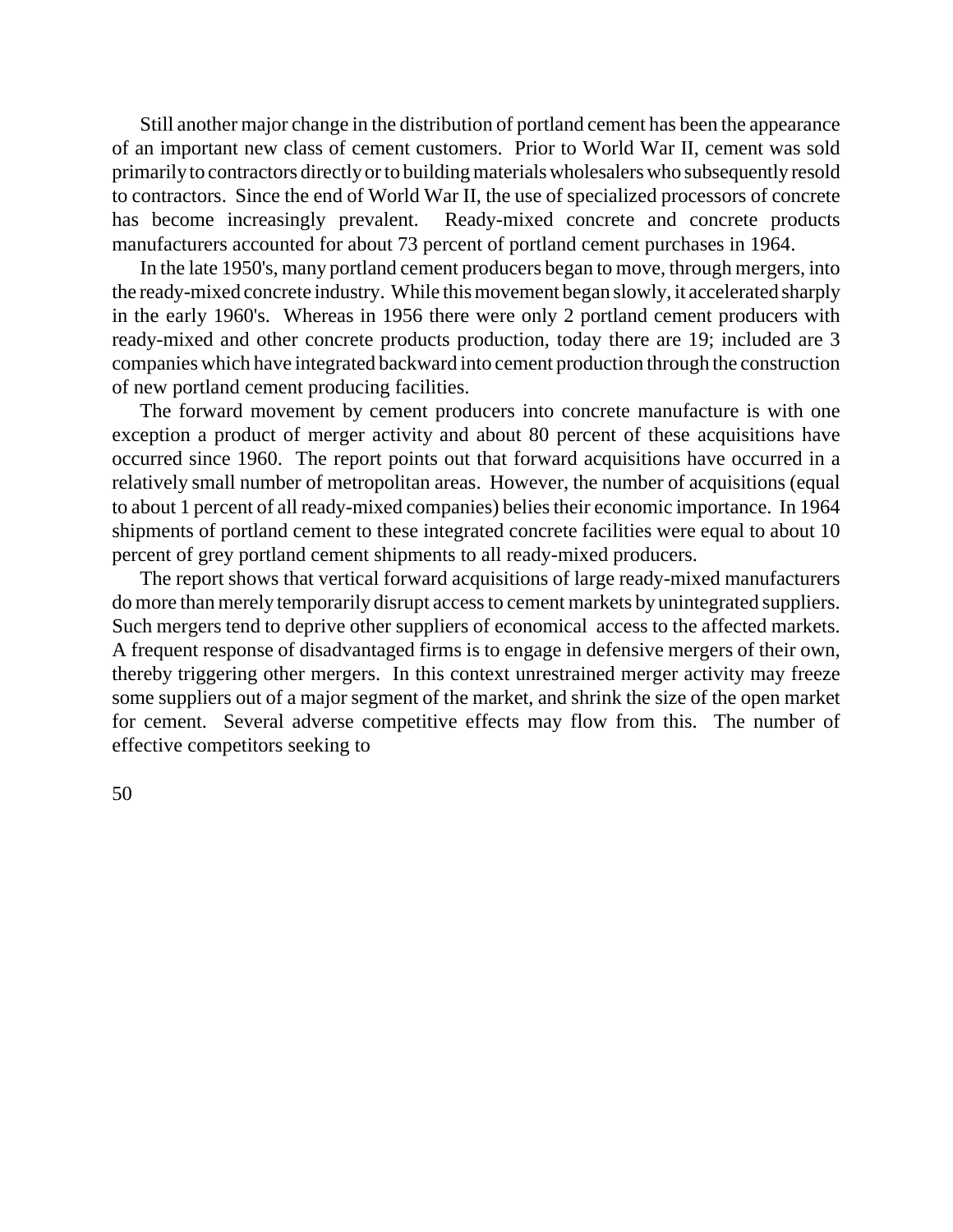supply particular markets may be diminished, thereby reducing the intensity of competition. Moreover, the remaining smaller, unintegrated cement consumers may find suppliers less willing to engage in aggressive rivalry in serving their needs.

Cents-Off Promotion in the Coffee Industry.—This report, which placed particular emphasis on the use of cents-off promotions in the marketing of regular and instant coffee in 1964 and 1965, was submitted into the record of the Commission's hearing on deceptive price labeling in the coffee industry. The report points out that the coffee industry is an important element of the food industry group, with value of shipments amounting to nearly \$2 billion in 1964. The industry itself is composed of two distinct subindustries--regular and instant, with the latter subindustry containing a much smaller number of firms than the former. Not more than 20 of the 261 companies in the coffee industry in 1963 were engaged in the processing of instant coffee.

The coffee industry utilizes a varietyof promotional devices, the most important of which is the cents-off sales. The cents-off sale is not novel; it has been employed in several industries, normally for relatively short periods of time to introduce new products or to enter new marketing areas. But in the coffee industry cents-off sales have become an integral part of the industry's merchandising approach. Based on a sample of firms<sup>1</sup> 45 percent of regular coffee sales, and about 70 percent of instant coffee sales in 1965 were made on some type of cents-off basis.

The report shows that in 1964 and 1965, there was a very rapid growth in this type of promotion. Among a dozen producers of regular coffee, one sold all of its coffee on a centsoff basis in both years; only two producers, both retail food chains, sold all of their coffee at "list" prices. The remaining firms substantially increased such promotions, in terms of both frequency and in size of cents-off discounts in this period. Overall, cents-off sales of regular coffee by the firms in the sample rose from 31 percent of their total sales in 1964 to 45 percent in 1965.

\_\_\_\_\_\_\_\_

<sup>&</sup>lt;sup>1</sup>It is estimated that these firms account for between 65 and 70 percent of total regular coffee sales and between 75 and 80 percent of instant coffee sales.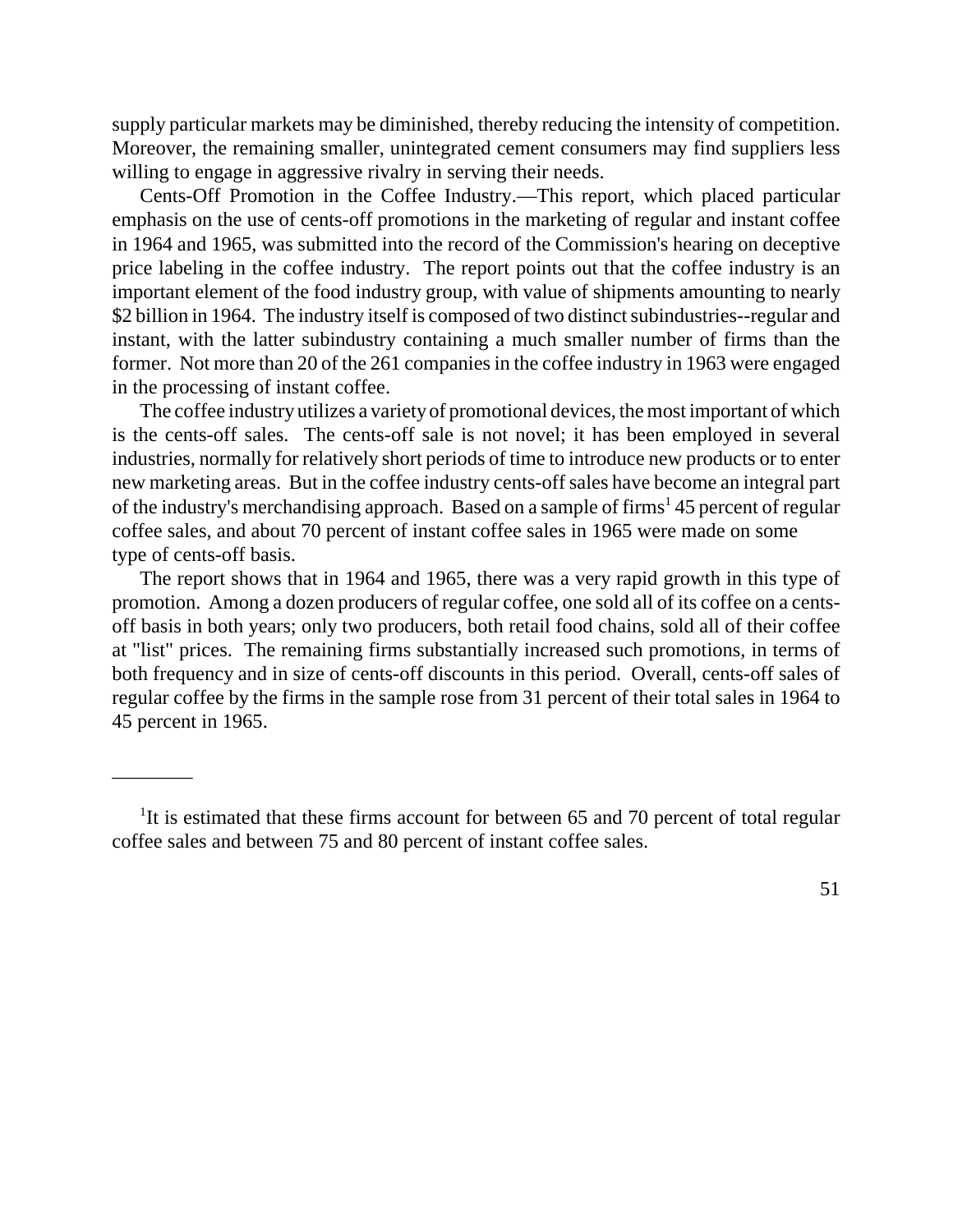Of the 12 instant coffee producers included in the report, only 3 companies (all retail food chains) made less than half of their sales on a cents-off basis in 1965. Three companies sold their entire output at cents-off, and three more sold over 97 percent on this basis in 1965. Also, there is some variation in cents-off sales by size of firm. In the regular coffee market, the four largest roasters sold a larger proportion of their production on a cents-off basisthan did five medium- and small-sized firms, while the three food chains mademinimal use of this type of promotion in either 1964 or 1965. In the instant market, on the other hand, the medium- and small-sized firms sold 99 percent of their output in 1965 at cents-off, while the four largest coffee companies sold 74 percent on this basis. It should be noted, however, that these 5 smaller firms accounted for less than 4 percent of the instant coffee sales of the 12 companies in the sample. The chain store group sold only 3 percent of their output in centsoff promotions.

Industry sources estimate that as recently as 1961, only 30 percent of regular coffee was sold at cents-off; the corresponding figure for the sample firms in 1965 had risen to 45 percent. Five years ago it is estimated that two-thirds of the instant coffee was sold at centsoff list price; this figure increased for the respondent firms to nearly three-fourths of the instant coffee sold in 1965. This study suggests strongly that cents-off pricing has moved beyond the promotional stage and has become a regular and integral part of the coffee industry pricing structure.

Reports for the National Commission on Food Marketing.--During fiscal 1966, the Commission staff prepared and submitted two studies to the National Commission on Food Marketing: Report On Food Retailing: Market Structure and Competitive Behavior, and Report on Food Manufacturing. These reports provide analyses of the market structure, conduct and performance in the food retailing and food manufacturing industries.

Report on Food Retailing.--This report showed that the 70 largest corporate chains and cooperative and voluntary groups increased their share of total food store sales from 31.7 percent in 1948 to 51.4 percent in 1963 (fig. 3). With respect to vertical integration, the report concluded that backward integration into food manufacturing was about four times as great as forward integration into grocery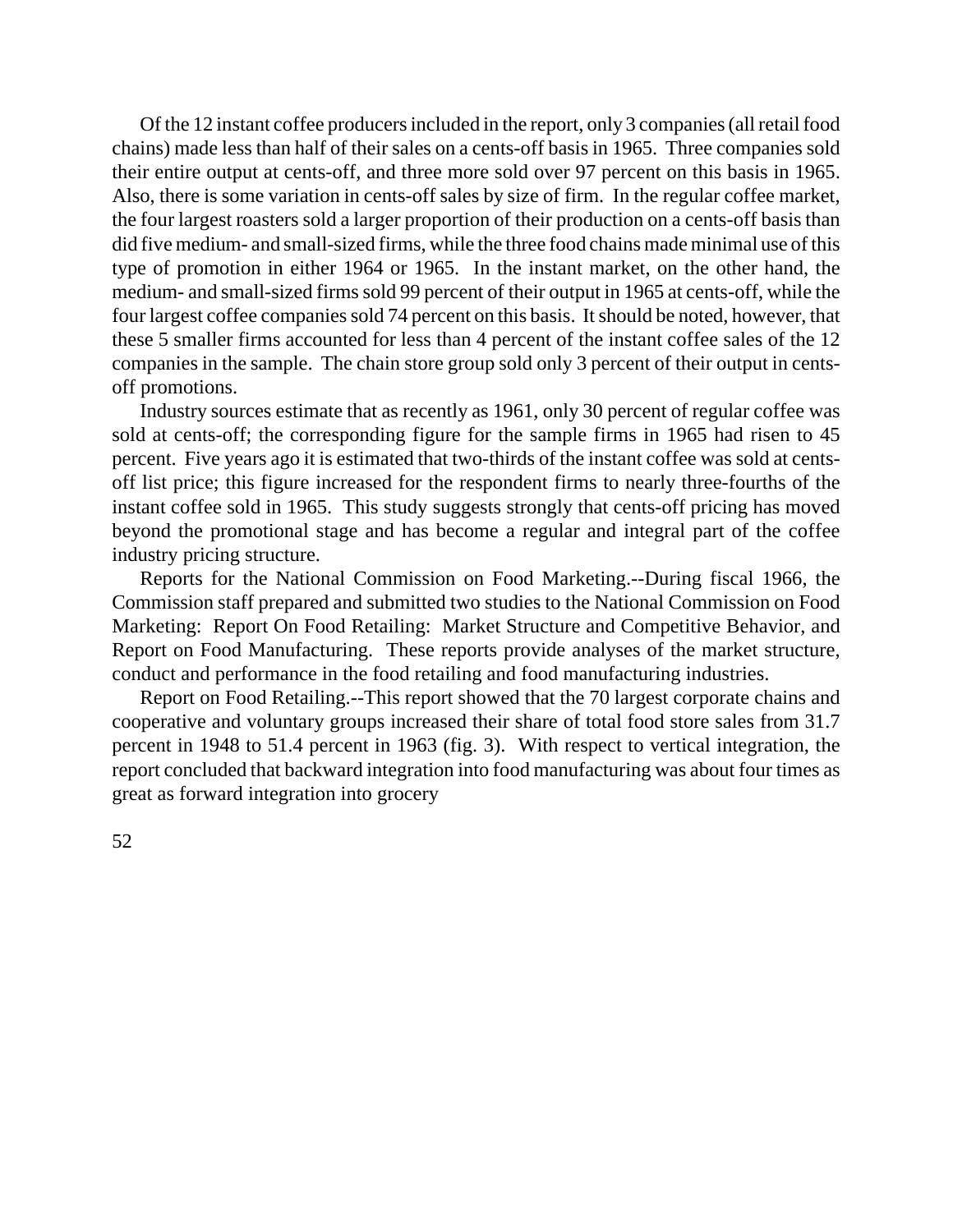retailing and that food retailers tend to integrate into the more concentrated food manufacturing industries in order to share in these oligopolistic profits and/or to enhance their own profits by eliminating the high costs of achieving product differentiation. With respect

Figure 3. PARTICIPATION IN FOOD RETAILING BY 40 LARGEST CHAINS, 15 LARGEST COOPERATIVE GROUP AND 15 LARGEST VOLUNTARY GROUPS, 1948,1954,1958, AND 1963

GRAPHIC - SEE IMAGE

Source: Federal Trade Commission.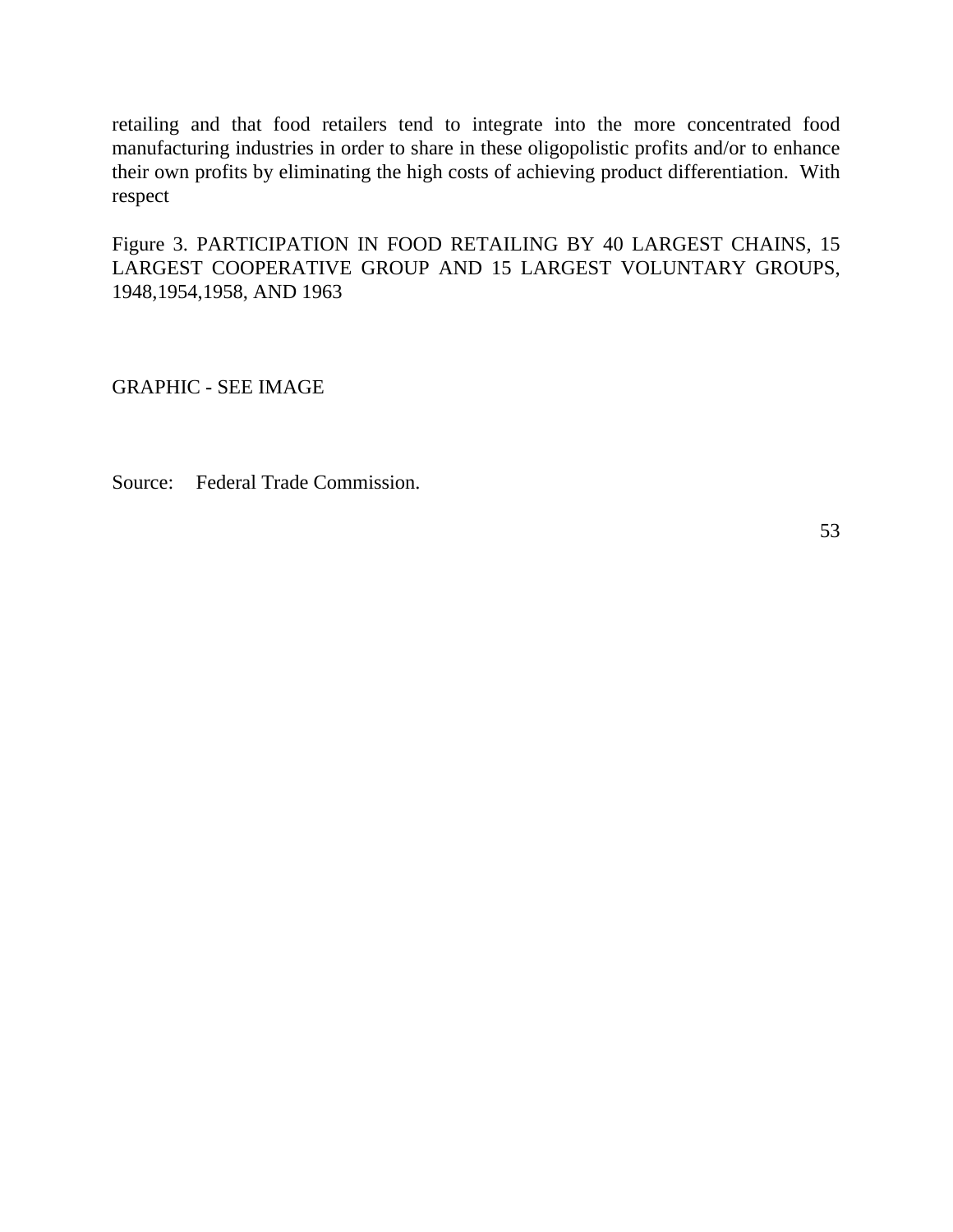to firm conglomeration, the report observed that when companies such as large retail food chains operate across many different product markets or geographic markets they are less subject to the competitive discipline of any one market.

Market conduct analysis emphasized the competitive tactics of large conglomerate retail food chains. The report identified through case studies a number of competitive tactics employed by large retailers such as subsidized expansion, price wars, and reciprocal relationships with manufacturers, and concluded, with respect to the effectiveness of the conglomerate's competitive strategy, that the mere presence in a market of large chains capable of engaging in selective price cutting and subsidized expansion may serve as barriers to entry as well as a disciplining influence on existing firms.

The report noted that the 20 largest chains have led the current merger movement in food retailing by acquiring 225 firms with combined sales of \$3.3 billion or 70 percent of the sales of all acquisitions made by chains during the 1949-64 period (fig. 4), and that mergersin the food retailing industry generally during the

Figure 4. RETAIL ACQUISITIONS BY GROCERY CHAINS, 1949-1964

GRAPHIC - SEE IMAGE

Source: Federal Trade Commission.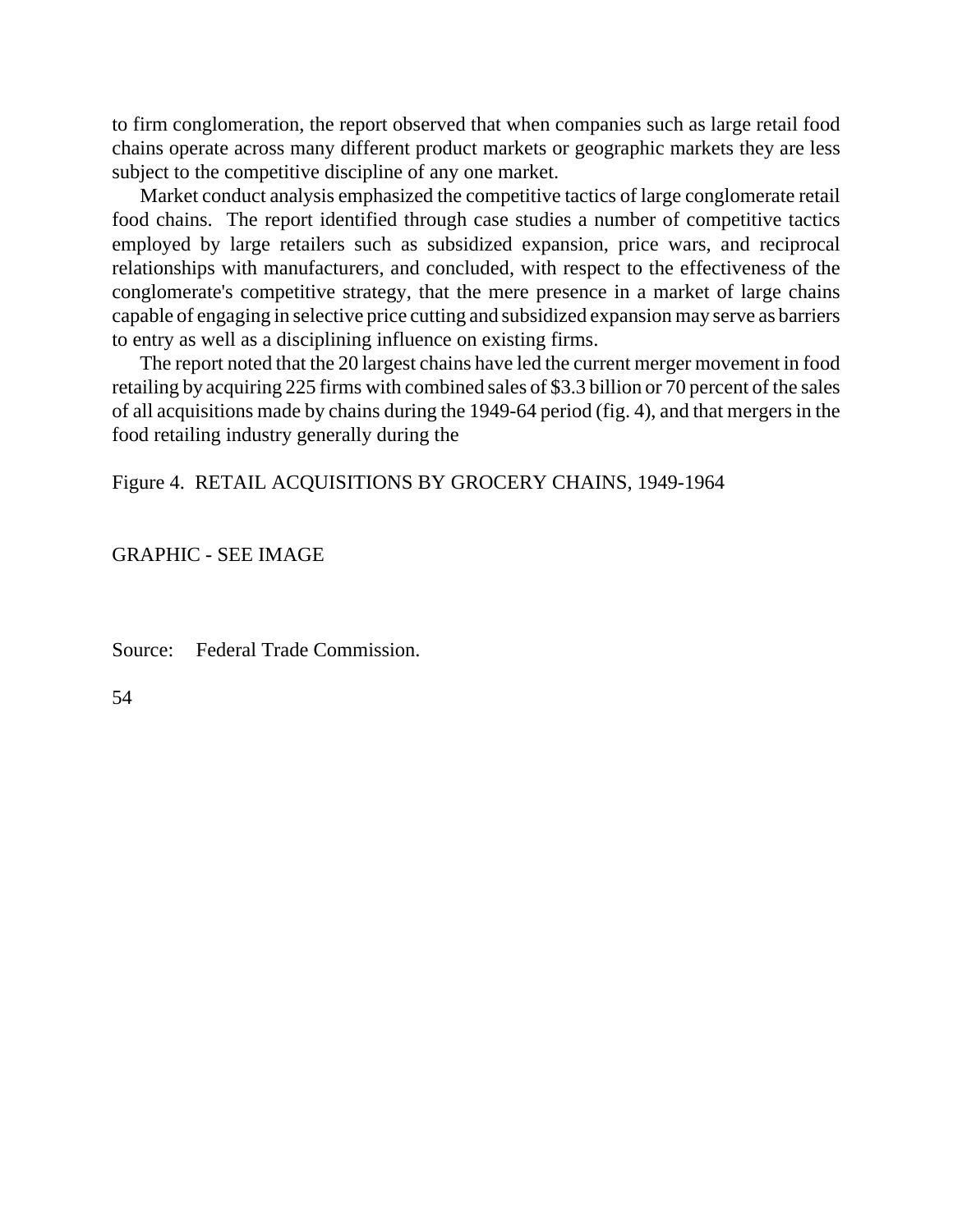1949-64 period have been and are increasingly of the "market extension" variety.

Of primary significance, according to the report, was the finding that "today the gross margins of the largest retailers are not only higher than they were during the early 1950's, but they are higher than they were in the 1920's, when practically all retailers operated very small stores." And of future significance for the conduct and performance of food retailing, the report concluded, is the erection of formidable barriers to entry associated with vertical integration, firm conglomeration, advertising, and price discrimination.

Report on Food Manufacturing--This report describes in detail the structure and behavior of the food manufacturing industries and points out that as a group these industries produce about a third of consumer purchases of products and are the largest industrial employer. However, despite a rapid rate of growth of about 7 percent a year in recent years, the number of food manufacturing companies has declined sharply, from over 40,000 at the beginning of the postwar period to about 30,000 today. The rate of decline is increasing. It was over twice as great in the last third of the postwar period than in the first two-thirds.

Concomitant with the decline in number of companies has been an increase in concentration, both overall and in individual product areas. The significant increase in overall concentration has led to a condition where a very substantial amount of food manufacturing activity is in the hands of only a few companies. The 50 largest accounted for nearly 50 percent of food manufacturing activity assets in 1964 (up from 41 percent in the early 1950's), they accounted for 61 percent of total profits (up from 53 percent in 1957), nearly two-thirds of total advertising, 80 percent of magazine advertising, and nearly 90 percent of network TV advertising.

The data clearly show that the large firms control the bulk of the industry's assets and profits. For example, as of the fourth quarter of 1964, 41 of the largest food manufacturing companies, excluding alcoholic beverage companies, accounted for 47.9 percent of the industry's assets and 54.1 percent of the profits after taxes. In contrast, companies with assets of less than \$5 million (30,842 firms) accounted for 27.8 percent of total assets and 17.7 percent of industry profits after taxes (see fig. 5).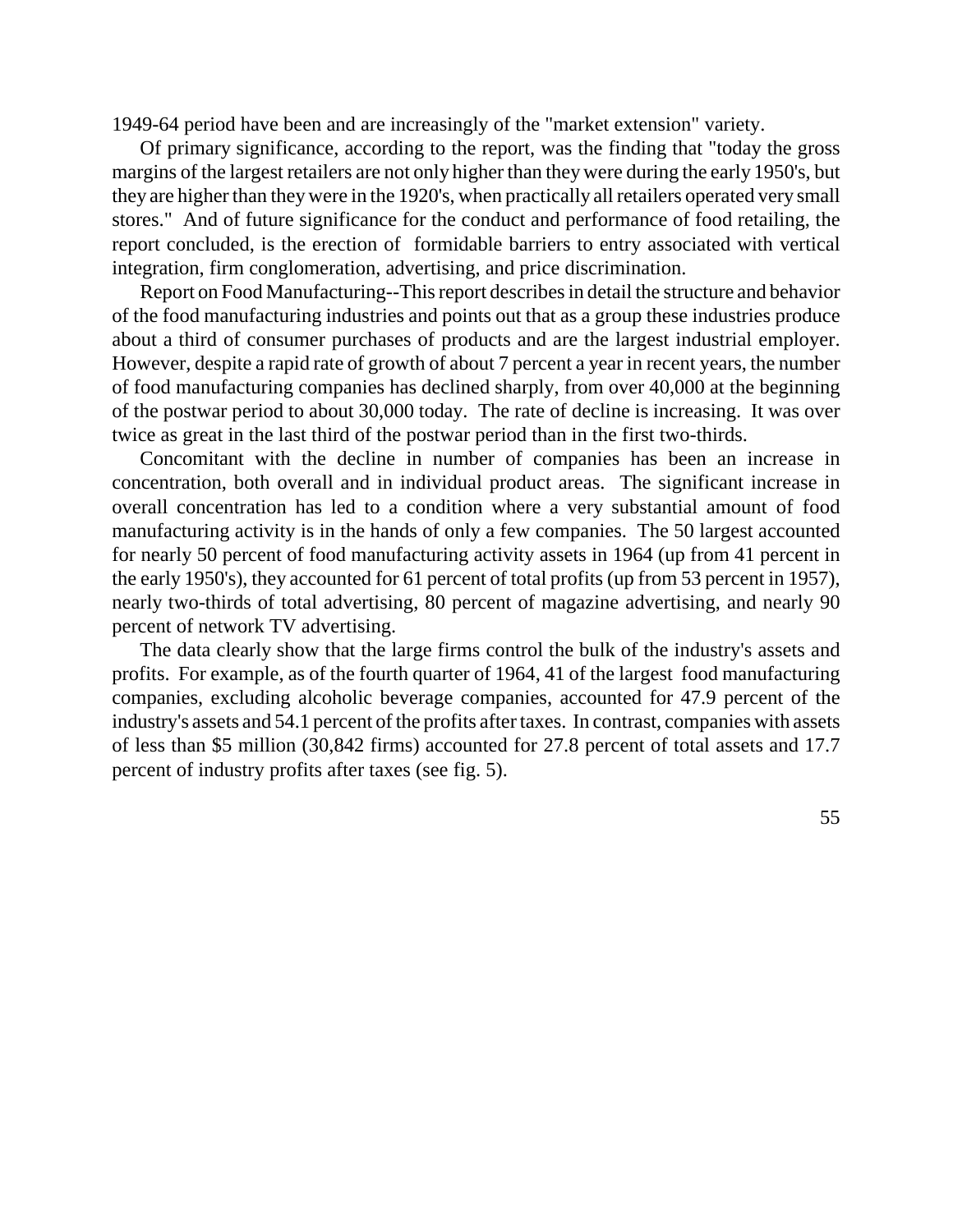The increase in overall concentration reflects the conglomerate growth trend of the largest companies. Conglomerate diversification by the largest companies, accomplished almost entirely through mergers and acquisitions, has led to these companies being the important producers in nearly all individual food product industries. Just 50 large food manufacturers occupied 70 percent of the top 4 positions of all of the individual food product industries in 1963. The percentage of top positions occupied by the largest companies is higher in the larger and more concentrated of the individual product areas, and it has increased substantially since 1954. In 1963, the 100 largest food manufacturers controlled 4 or more of the 8 top positions in 70 percent of 116 food product classes; this was up from 50 percent in 1954.

Figure 5. DISTRIBUTION OF ASSETS AND PROFITS AFTER TAXES, BY ASSET SIZE, ALL FOOD MANUFACTURING COMPANIES, EXCEPT ALCOHOLIC BEVERAGES: FOURTH QUARTERS, 1964 (PERCENT OF TOTAL)

GRAPHIC - SEE IMAGE

Source: Federal Trade Commission.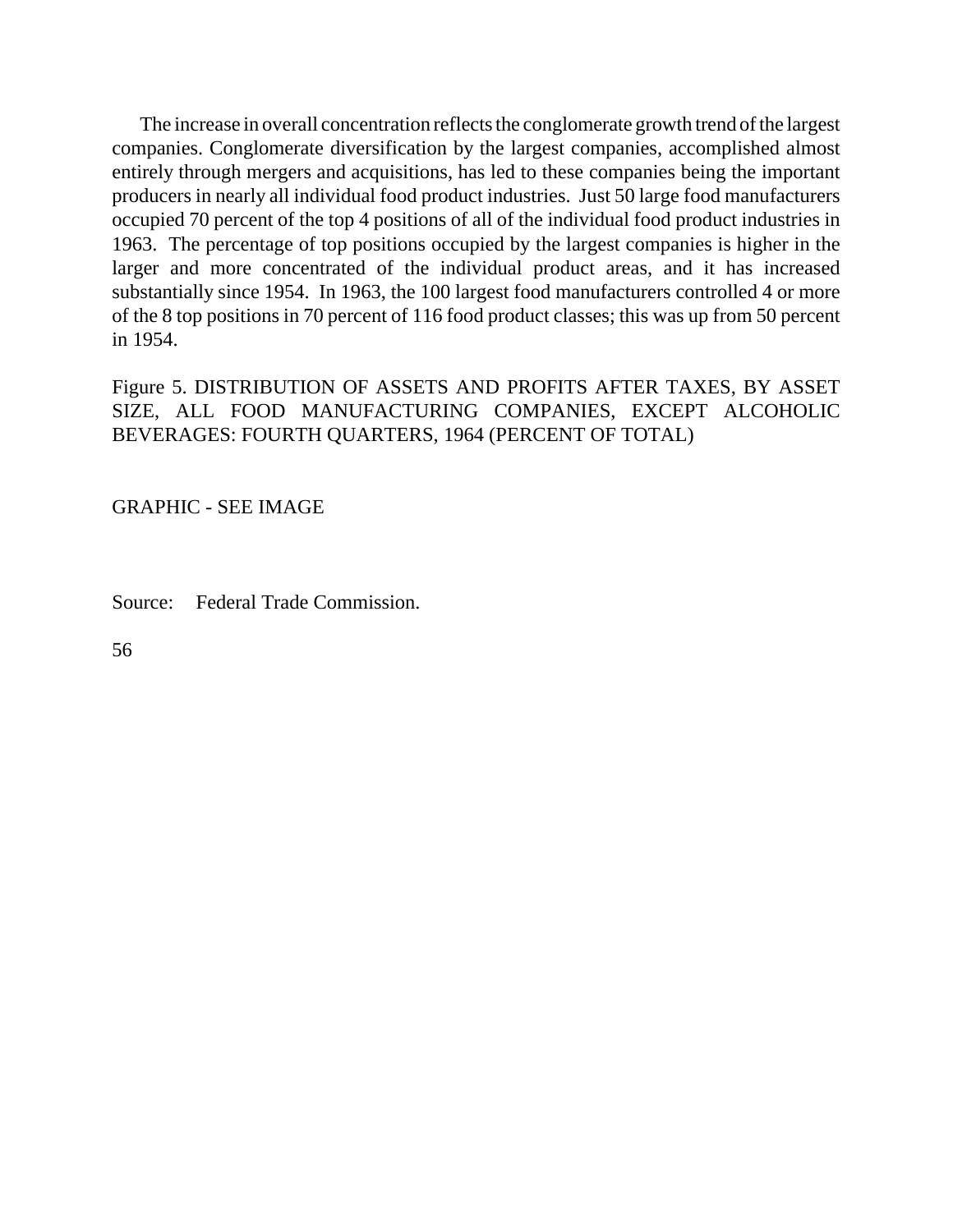Concentration in individual food product industries is high and has increased over the postwar period. At the 20 firm level, concentration either increased or stayed the same between 1947 and 1958 in 80 percent of the food product industries. Concentration increased most rapidly during the earlier part of the postwar period. Meatpacking has been a major exception to the general increase.

The report shows that the largest food companies, starting from already dominant positions, have used mergers to expand and further consolidate their positions. The 50 largest food manufacturers alone acquired some 985 companies between 1948 and 1965. The value of assets of half of these acquisitions came to over \$1.5 billion and accounted for about a third of the acquiring companies' total asset growth. With the merger component of growth removed, the share of assets controlled by the 50 largest firms in 1965 would have been less than the share of assets controlled by the 50 largest in 1950.

Acquisition has been the principal instrument of large firm diversification. Nearly 90 percent of the new industries entered by 25 of the largest grocery product manufacturers since 1950 were by means of acquisitions. An equally large percent of the top industry positions gained by the largest food manufacturers were the result of acquisitions.

The report points out that product differentiation is a significant factor in the food industries. Advantages in large scale product differentiation activities, particularly advertising, are one of the forces associated with the rising merger rate.

Food advertising is increasing rapidly. In 1964 food manufacturing corporations spent \$1.4 billion on advertising; this was more than a threefold increase over 1950. Since World War II food advertising has risen at a one-third faster rate than total advertising.

Food advertising is increasingly dominated by large corporations. While advertising expenditures per dollar sales remained about constant for smaller corporations between 1947 and 1961, the large corporations increased their advertising-to-sales ratios more than 2½ times. In 1961 the advertising-to-sales ratio of the largest companies was 4 times as great as the average for those with assets less than \$1 million.

Advertising advantages of large companies pose an increasing barrier to entry by new firms to the food manufacturing industries and

238-586 0-67--5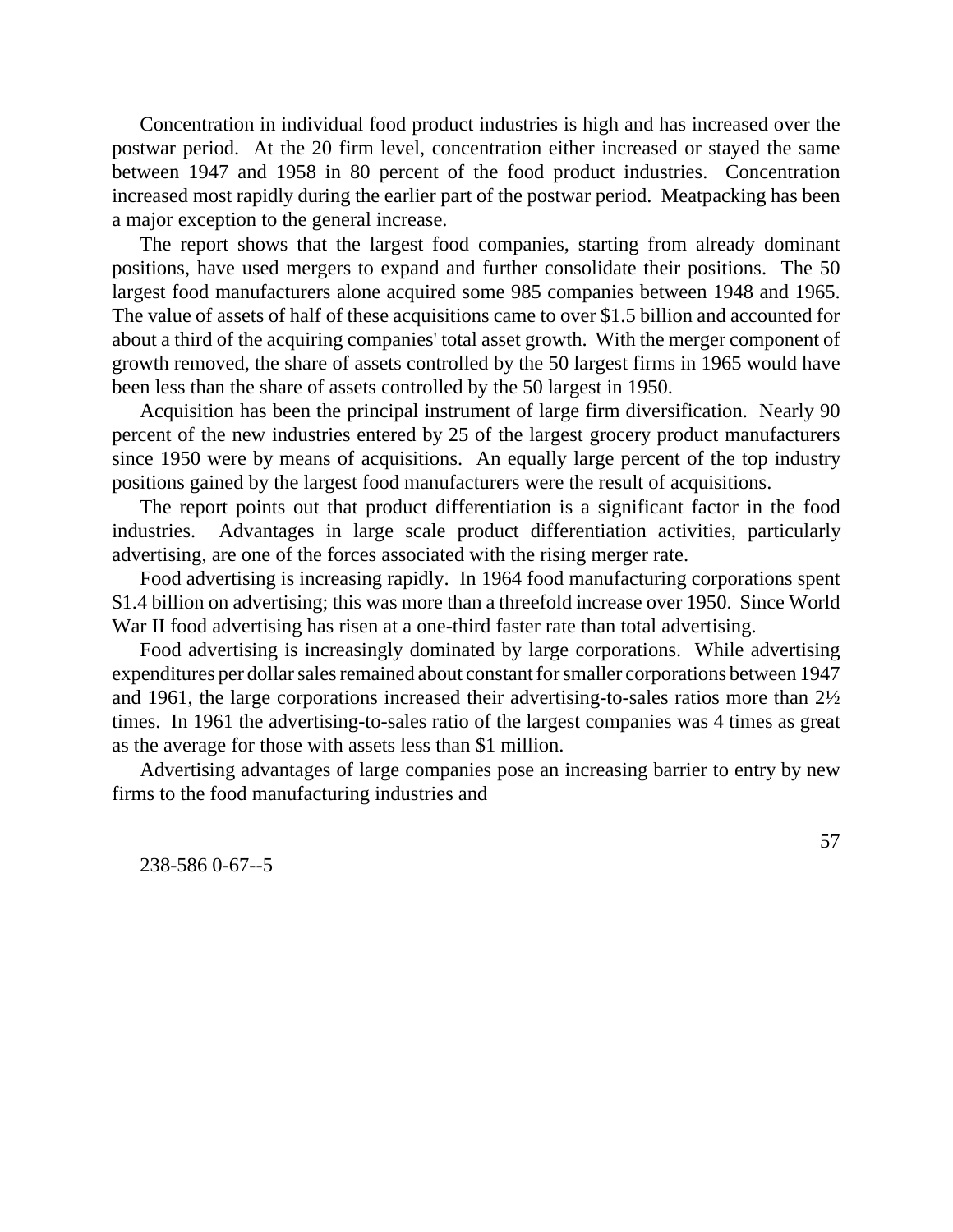to the continued competitive viability of smaller established firms. Smaller firms are forced to depend more on lower profit, undifferentiated customer-brand sales.

The report also measured the relationship between market concentration and the profitability of large food manufacturers. The study revealed that profits are substantially higher for those companies which sell in highly concentrated markets than for those selling in competitively structured markets.

1965 Merger Report.--In addition to the industry studies described above, the Bureau of Economics also released a statistical review of 1965 merger activity. This report shows that acquisitions in various industries and businesses in 1965 totaled 1,893, as compared with 1,797 in 1964. Most of the acquisitions in 1965, as in other years, occurred in manufacturing industries.

## Chart 6 MERGERS IN MANUFACTURING AND MINING 1940-1965

### GRAPHIC - SEE IMAGE

Source: Bureau of Economics, Federal Trade Commission. \*Large Firms represent companies with assets of \$10 million and over.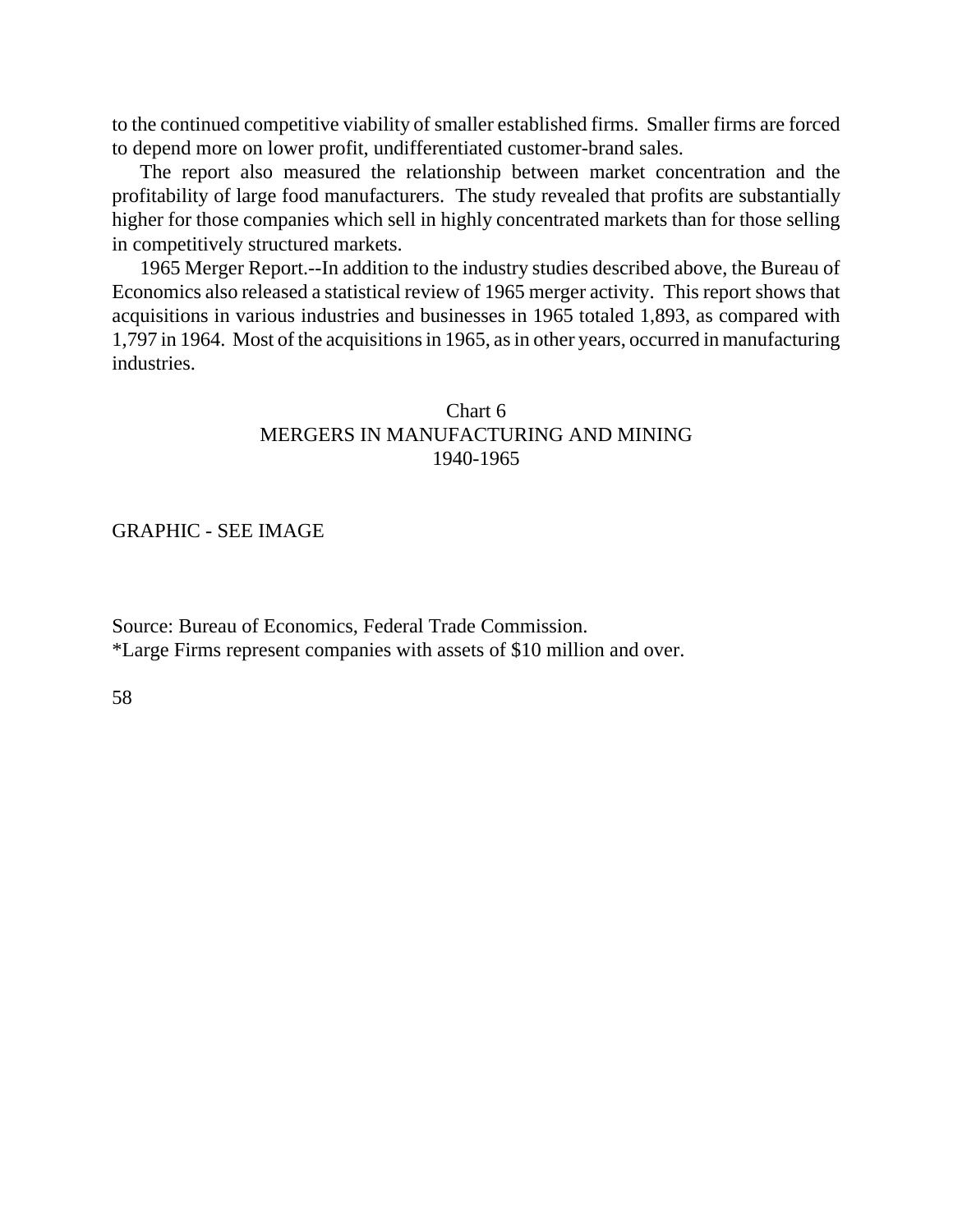The Bureau maintains an annual series of firm disappearances via merger in manufacturing and mining which covers merger trends back to 1940, based on reportsin two financial services. Last year, mergers in the manufacturing-mining sector topped the 1,000 mark. In the mid-fifties, the number of firms acquired, according to this series, stood at about 600 per year. In the early fifties the number ranged around 200 to 300 per year.

The report also noted a sharply rising trend in the rate at which large manufacturing and mining concerns are being acquired. Large firms are defined as companies with assets of \$10 million or more. There are a limited number of such large concerns in the economy but they play an important role in management decisions regarding output, investment, prices, technological innovations and other critical factors. Some 2,400 large manufacturing and mining companies in the United States control in the aggregate over 80 percent of all manufacturing and mining assets.

Over the last 5 years there has been a sharply rising trend in the frequency with which large firms are acquired. In 1965 ninety-one large mergers were recorded. The acquired assets of these companies totaled \$3.8 billion, an increase of 38 percent over 1964. Over the past 5 years, 1961-65, the number of "large" acquisitions has averaged 75 per year, with total acquired assets averaging over \$2.7 billion annually. Since 1948, a total of 811 large manufacturing and mining concerns have been acquired.

Over the past 5 years, the share of manufacturing and mining mergers accounted for by companies with assets in excess of \$100 million has increased steadily. The 1965 percentage is higher than that for any year since 1955, when this breakdown first became available. Moreover, acquisition activity by firms of this size has increased sharply since 1961. In 1965, for example, firms with assets of \$100 million or more accounted for 27 percent of the 1,008 recorded manufacturing and mining mergers, compared with only 17 percent of the 954 mergers recorded in 1961.

A substantial reduction proportionately in merger activity on the part of small firms has taken place since 1961. Firms with assets of \$10 million or less accounted for 45 percent of manufacturing and mining mergers in 1961, compared with only 30 percent in 1965.

In 1965, as in preceding years, most acquisitions (82 percent)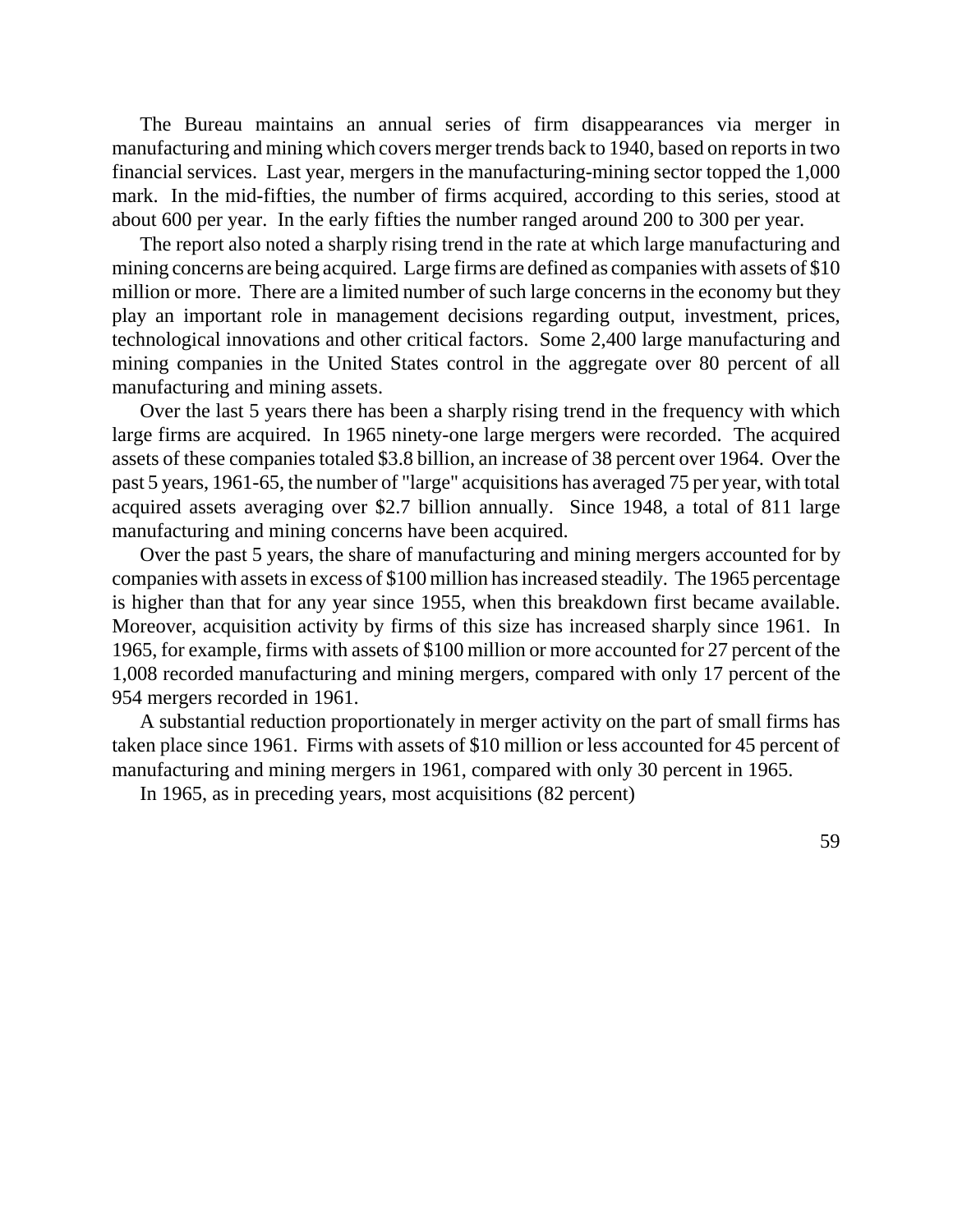were made by manufacturing companies with the remainder split between mining and other companies. Among manufacturers, companies engaged in the production of electrical machinery acquired the largest number of companies (117), followed by chemicals (89), nonelectrical machinery (87), food and kindred products (86), fabricated metal products (63), and transportation equipment (59). Firms in these 6 industry groups accounted for a total of 501 or almost 50 percent of mergers recorded during 1965.

### Economic Evidence

The Division of Economic Evidence continued to concentrate its efforts primarily on mergers. The Division reviews all mergers reported by major press and trade sources and examines in depth those that appear to present a significant threat to competition. Approximately 600 specific mergers were reviewed during the fiscal year 1966. Investigations in depth were made of more than 60 mergers, an increase of approximately 25 percent over the previous year.

During fiscal 1966 conglomerate mergers were the most common type, particularly product and market extension mergers. The Division concentrated its efforts to the fullest extent possible on those industries where significant merger activity was occurring and where it appeared that mergers threatened to bring about an adverse change in the industries' structure and competitive behavior. Among the industries in which merger activity was particularly noted and where the staff devoted considerable time and resources were grocery products, textiles, plastics, machinery, automotive parts, apparel, chemicals, paper, department stores and grocery retailing. Investigatory and other enforcement activities have already tended to reduce the number and scope of mergers in a number of these industries.

During the fiscal year, the staff of the Division actively assisted the legal divisions in conducting investigations involving price fixing and price discrimination, and at the end of the year was studying such business practices as reciprocity and TV advertising discounts. The staff assisted with 113 formal investigations, 19 compliance matters, 10 consent negotiations, and 13 litigated cases during the year. It also assisted in reviewing certain false and deceptive prac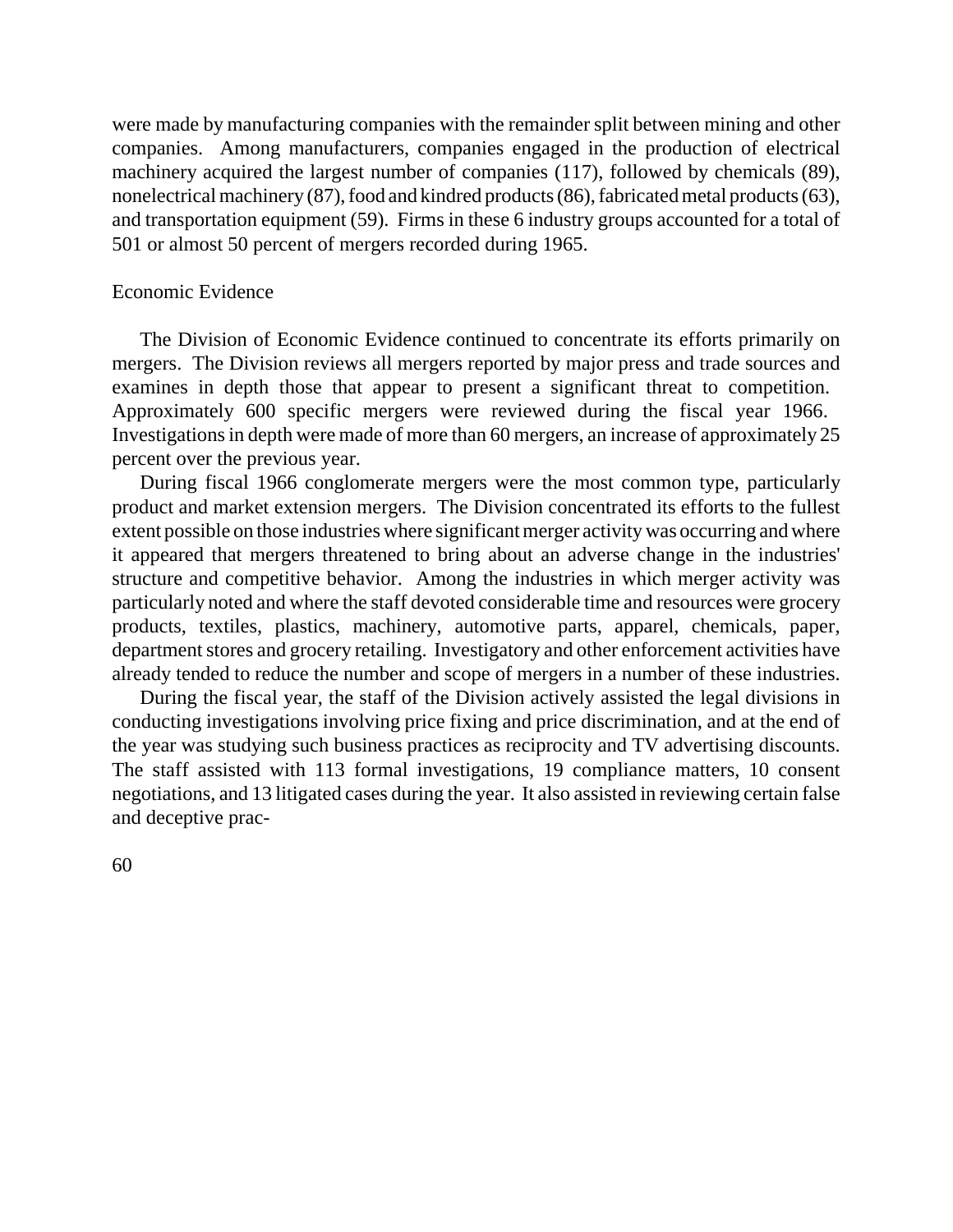tice claims and in evaluating several trade practice conference proposals.

### Financial Statistics

For the 20th consecutive year, the Division of Financial Statistics, in collaboration with the Securities and Exchange Commission, produced four issues of the Quarterly Financial Report for Manufacturing Corporations. In fiscal 1966 these reports included data for each of 34 industry groups and 10 asset sizes of corporate manufacturers. For each industry group and asset size there were published quarterly summaries containing estimates for 13 items of income and retained earnings, 14 asset items, 16 items of liabilities and stockholders' equity, and 43 financial and operating ratios. These estimates accounted for more than 97 percent of all manufacturing activity in the United States, more than half of all corporate profits, and nearly one-third of the national income. Each summary is based on uniform, confidential, quarterly financial statements collected from a probability sample of some 10,000 out of an estimated total of more than 200,000 active manufacturing corporations in the United States. The following are a few highlights of the four quarterly summaries published in fiscal year 1966.

The number of manufacturing corporations with assets of \$1 billion and over increased from 41 in 1965 to 52 in 1966. These 52 firms accounted for \$132 billion or 36 percent of the total assets of all manufacturing corporations, except newspapers, in the United States. An additional 164 firms, each with assets in excess of \$250 million, accounted for another 22 percent.

Sales of all corporate manufacturers (excluding newspapers) in 1965 totaled \$492 billion, or 11 percent above 1964. After tax profits for the year amounted to \$27.5 billion, compared with \$23.2 billion in 1964 and \$19.5 billion in 1963.

For the four quarters of calendar year 1965, the average annual rate of profit on stockholders' equity, after taxes, was 13 percent, or the highest average rate since 1950. Highest average annual rates of return on stockholders' equity, after taxes, in 1965 were recorded by the producers of drugs (20.3 percent) and motor vehicles and equipment (19.5 percent) ; lowest rates were recorded by the makers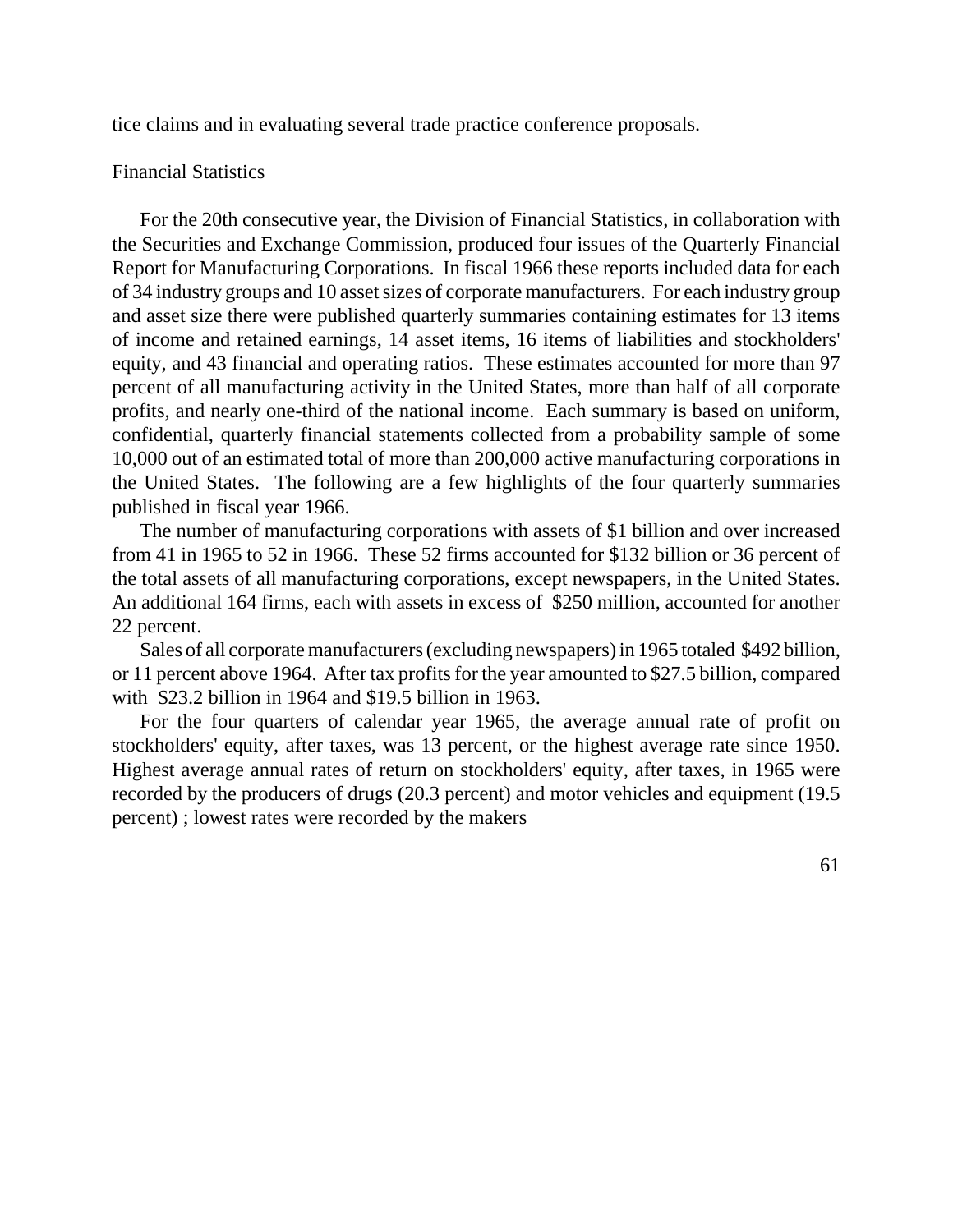of paper and allied products (9.4 percent), bakery products (9.3 percent) and alcoholic beverages (9.3 percent).

At the end of the second quarter of 1966, inventories of all corporate manufacturers (except newspapers) were \$91 billion, their net working capital \$112 billion, and their total assets more than \$381 billion. Stockholders' equity amounted to \$229 billion, of which \$147 billion was retained earnings.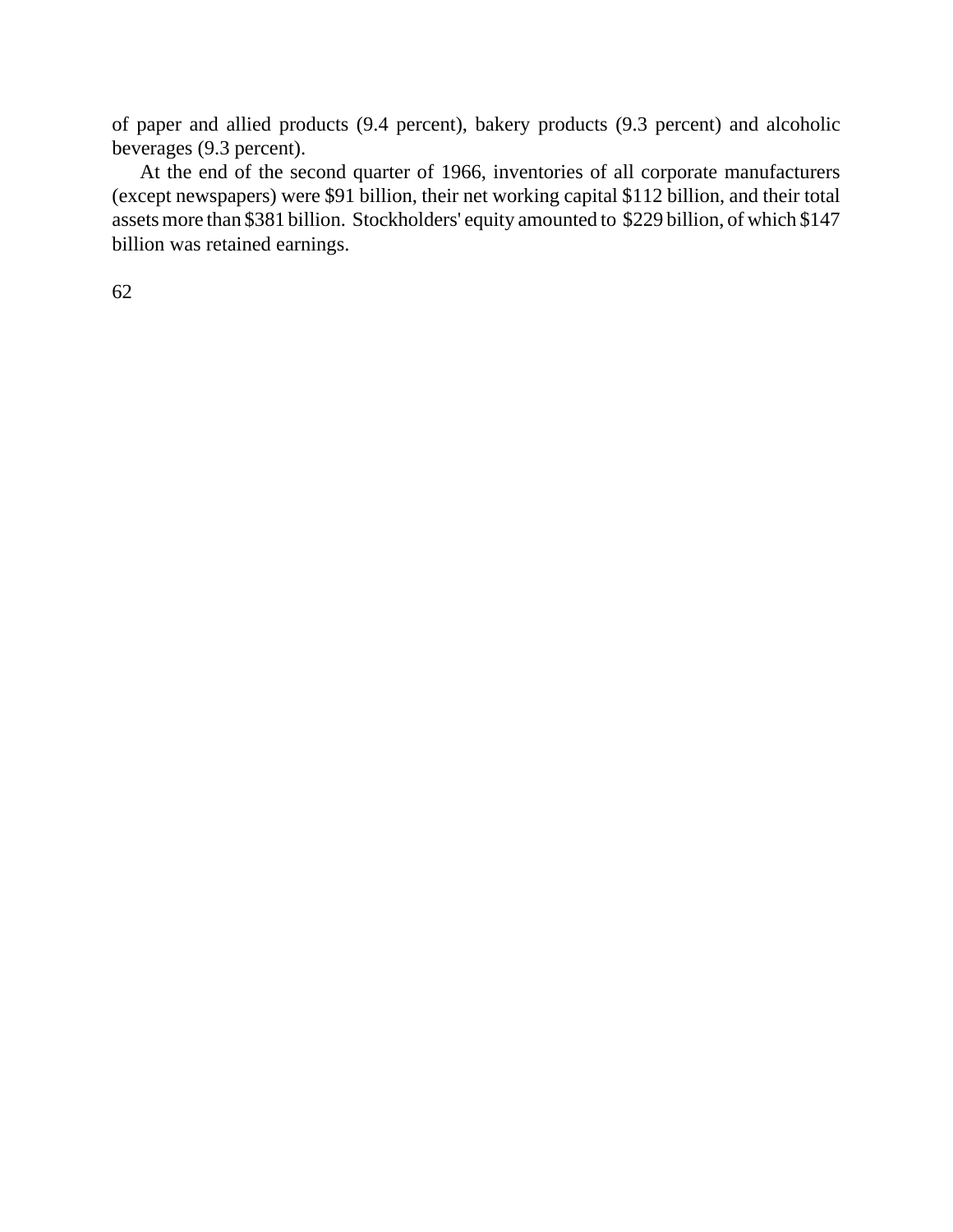# FIELD OPERATIONS

The Bureau of Field Operations, with offices in 12 major cities, is charged with the responsibility for investigating mattersinitiated and referred to it by the Commission and its enforcement Bureaus.

During the fiscal year, investigations were completed in 1,079 matters. In 311 investigations, inquiry was made respecting practices designed to restrict and restrain trade; 761 involved false and misleading advertising and other misleading and deceptive practices; 7 were aimed at deceptive practices confined primarily to textile and fur products. The total number of formal investigations completed decreased from the previous year by 17. However, the case production per man was increased slightly through a more efficient utilization of fewer attorneys. Field office attorneys disposed of 124 matters through the use of voluntary compliance procedures at the investigative stage as promptly as it had been determined that the persons, firms or corporations involved had violated the statutes. Additionally, 31 cases were settled through the initiation of consent settlement by field attorneys. Both methods of handling resulted in an early and voluntary compliance with the laws involved. By the use of these methods, the Commission's field attorneys were able to save substantial time and expense to individuals, firms, and corporations involved and money and manpower also was saved by the field staff.

At the end of fiscal 1965, the field offices had on hand 568 cases, and at the end of fiscal 1966 there were 726 cases pending or an increase of 27 percent. This increase was due primarily to a reduction in the number of attorneys on the staff and an increase in the number of referrals to the field offices. While the actual referral totalled 1,013 in fiscal 1965 there were 1,237 referrals in 1966 or an increase of 224 cases. During fiscal 1966 there was a total of  $1,805$  (568 + 1,237) cases of which 1,079 were handled.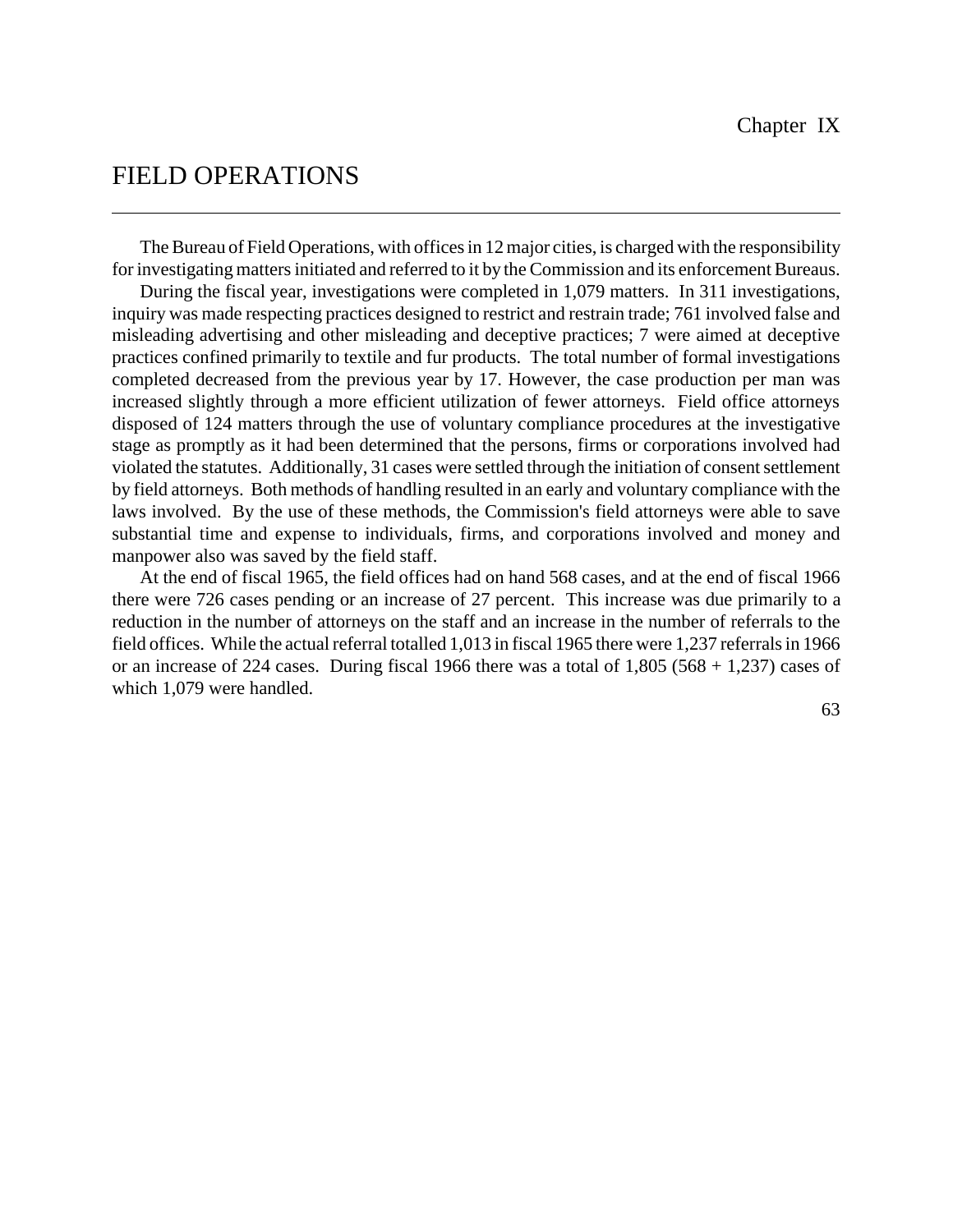In addition to its normal investigative functions, the Bureau of Field Operations conducted a number of special inquiries during the fiscal year. Among these was one involving the use of unfair and deceptive practices and acts through which the poor or poverty classes appeared to have been subjected to excessive charges and credit terms and otherwise taken advantage of. In connection with this activity field offices have consulted and cooperated with the Office of Economic Opportunity and its legal aid centers throughout the United States. Through these offices residents of poverty areas have been informed of remedies available to them through the Commission and its law enforcement activities. Furthermore, these activities have provided the Commission with a continuous and increasing understanding of the purchasing problems of the low income groups.

When it was brought to the attention of the Commission that a number of mail order insurance companies were engaging in advertising designed to reach parents of servicemen and in which the advertisers appeared to represent that they had some connection with the insurance program of the armed services, a series of investigations were initiated (1) for the purpose of determining whether any of the companies were engaged in practices violative of statutes administered by the Commission, and (2) to determine whether additional legislation was in order.

To learn how the business community is conforming its advertising to the provisions of FTC's Guides Against Deceptive Advertising, the Commission directed that a survey of pricing practices be undertaken. Attorneys in seven field offices were required to conduct this survey during the fiscal year. It encompassed all questionable pricing practices appearing in newspapers and other publications, as well as through the medium of radio and television, and covered all types of products at all distributive levels. Two hundred and four reports were received from field offices as a result of this survey. From these, 116 full-scale investigations were ordered. Another 23 such reports were added to specific pricing investigations already under consideration.

On May 3, 1966, the Commission adopted Tire Advertising Guides relating to prices. These guides provide that the advertising of reductions in price and savings claims be based on the actual selling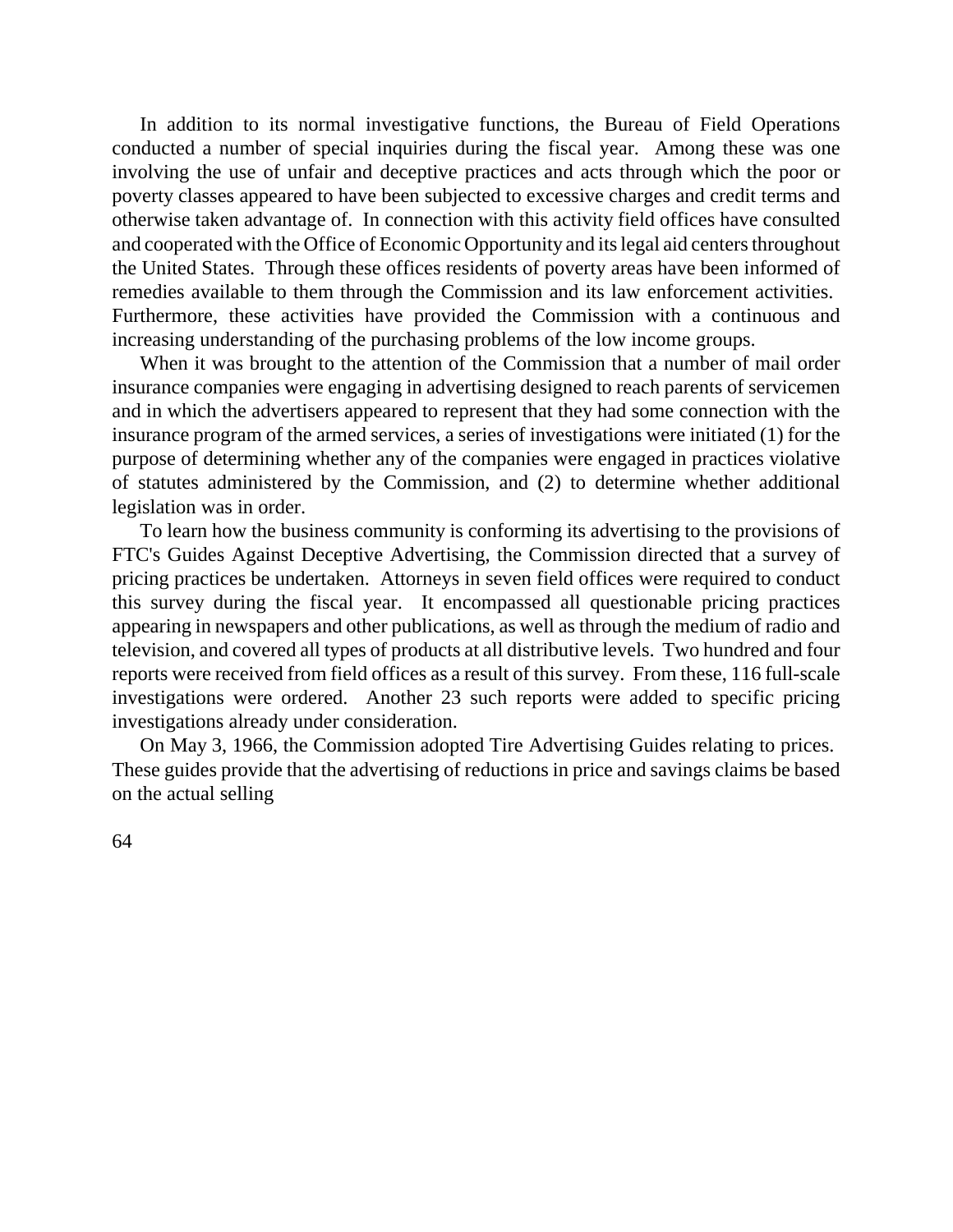price of the tires in question in the trade area where the advertising representations are made. In order to determine the nature and extent of compliance with these guides, the Commission directed a survey in 12 metropolitan areas where its field attorneys are located in an effort to determine firsthand the extent to which automobile tire dealers in those areas were complying with the provisions of the Tire Advertising Guides. This survey was conducted on a continuing basis during the last 60 days of the fiscal year, and it is expected that it will be continued into fiscal 1967.

Among other special projects performed by the field offices was a survey conducted for the purpose of determining whether the members of the automobile industrywere complying with the warranties advertised by manufacturers of new motor cars. This survey was completed and submitted to the Commission. Further inquiry has been directed. The survey was ordered primarily on the basis of hundreds of complaints which had been received by the Commission.

In addition to its normal investigative duties and the special functions described immediately above, the Bureau of Field Operations, through the approximately 155 attorneys stationed in its strategically located field offices, engaged in an accelerated program designed to educate businessmen, consumers, and the general public respecting the laws administered by the Commission, and to aid them in complying with such laws and the decisions of the Commission and the courts thereunder. In pursuing this activity, field office attorneys furnished information, guidance, and answers to questions resulting from 10,625 contacts. These included 6,410 telephone inquiries, 2,137 letters and other written communications, and 1,945 personal conferences. In furtherance of its educational program, speakers from its field offices were supplied to college classes, consumer groups, bar associations, trade associations, and other similar groups. These speakers outlined the work of the Commission, answered questions, and engaged in seminar-type discussions.

In the field of public relations and Federal-State cooperation, attorneys stationed in the field offices made periodic visits to the offices of State attorneys general and local lawenforcement officers in cities and counties throughout the country. They maintained a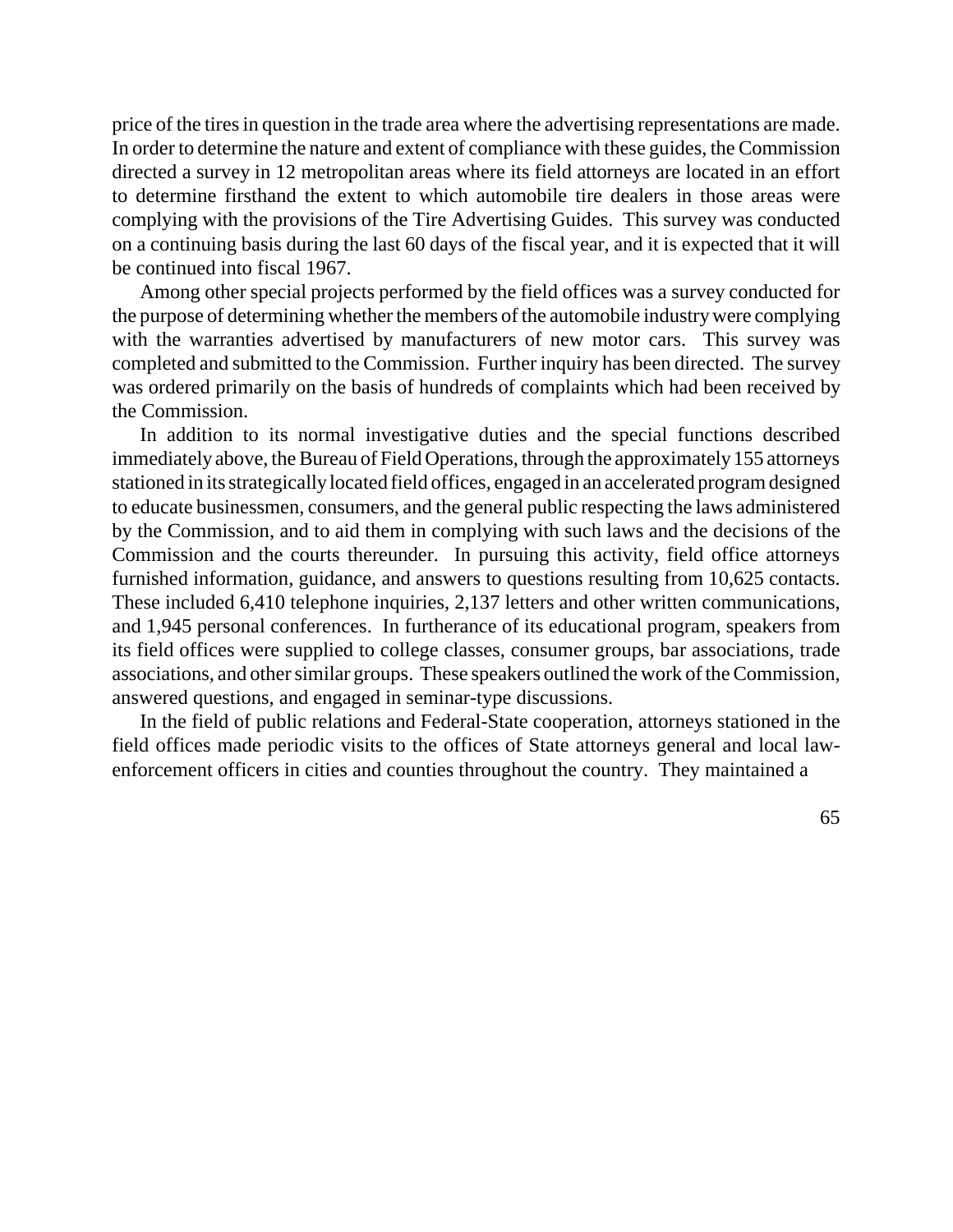### PHOTOGRAPH - INSERT IMAGE

A group the FTC works closely with in consumer protection laws are the various Better Business Bureaus throughout the United States. Here you see an FTC attorney calling on one of the Better Business offices to discuss a matter of mutual interest.

schedule of visits to Better Business Bureaus, Chambers of Commerce, and other private and public organizations and officials interested in law enforcement and in enlightening and informing the public about the Commission's duties and functions.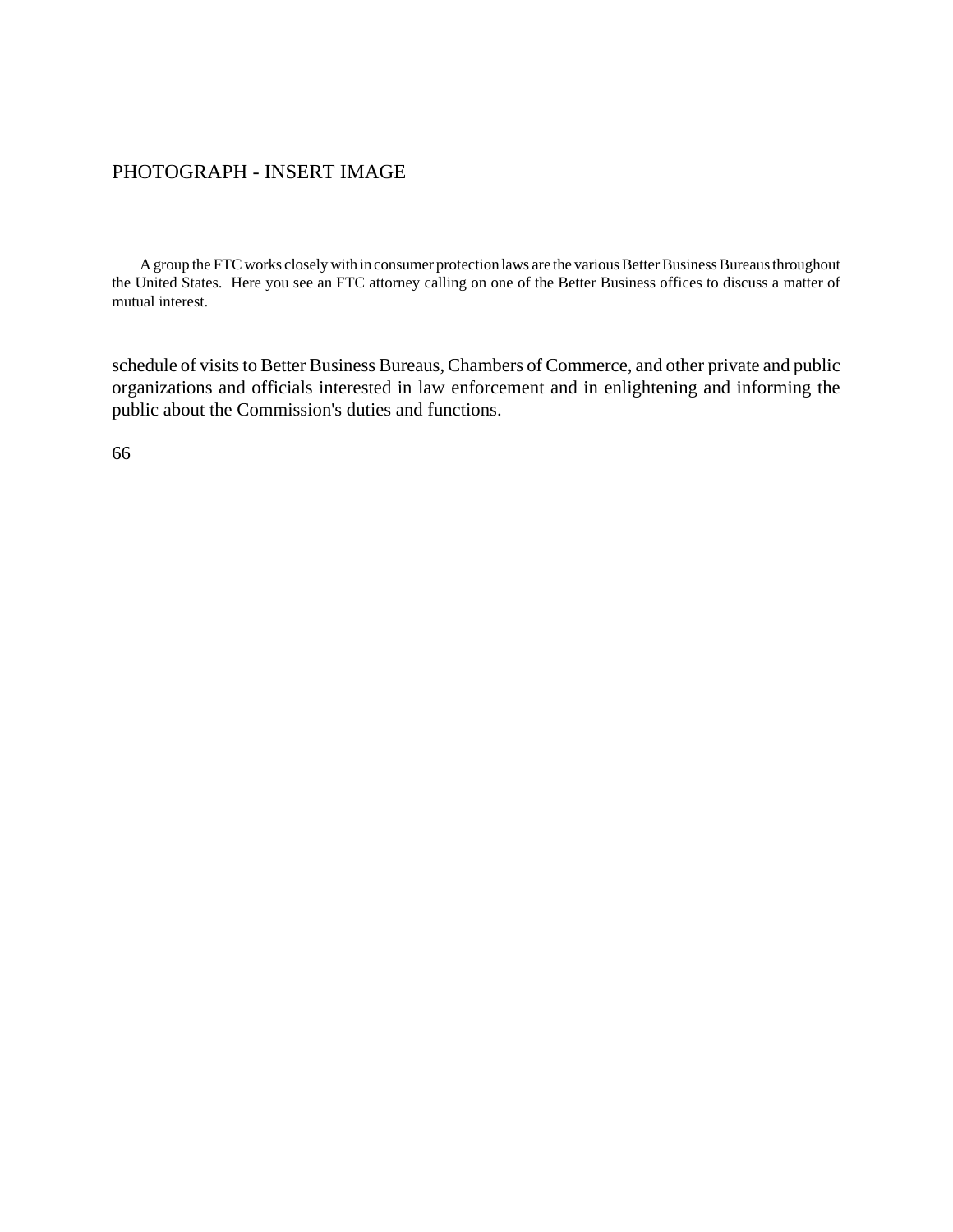## APPROPRIATIONS AND FINANCIAL OBLIGATIONS

## FUNDS AVAILABLE FOR THE COMMISSION FOR THE FISCAL YEAR 1966

Funds available to the Commission for the fiscal year 1966 amounted to \$13,862,500. Public Law 89-128 approved August 16, 1965, provided \$13,550,000 and Public Law 89-426 approved May 13, 1966, provided \$312,500.

Obligations by activities, fiscal year 1966

|    | 1. Antimonopoly:                                       |
|----|--------------------------------------------------------|
|    |                                                        |
|    |                                                        |
|    | Trade practice conferences, industry guides, and small |
|    |                                                        |
| 2. | Deceptive practices:                                   |
|    |                                                        |
|    | Trade practice conferences, industry guides, and small |
|    |                                                        |
|    |                                                        |
|    |                                                        |
|    |                                                        |
|    |                                                        |

Settlements Made Under Federal Tort Claims Act

During the fiscal year 1966 the Commission paid claimsin the total of \$174.77. No other claims are pending for the same period.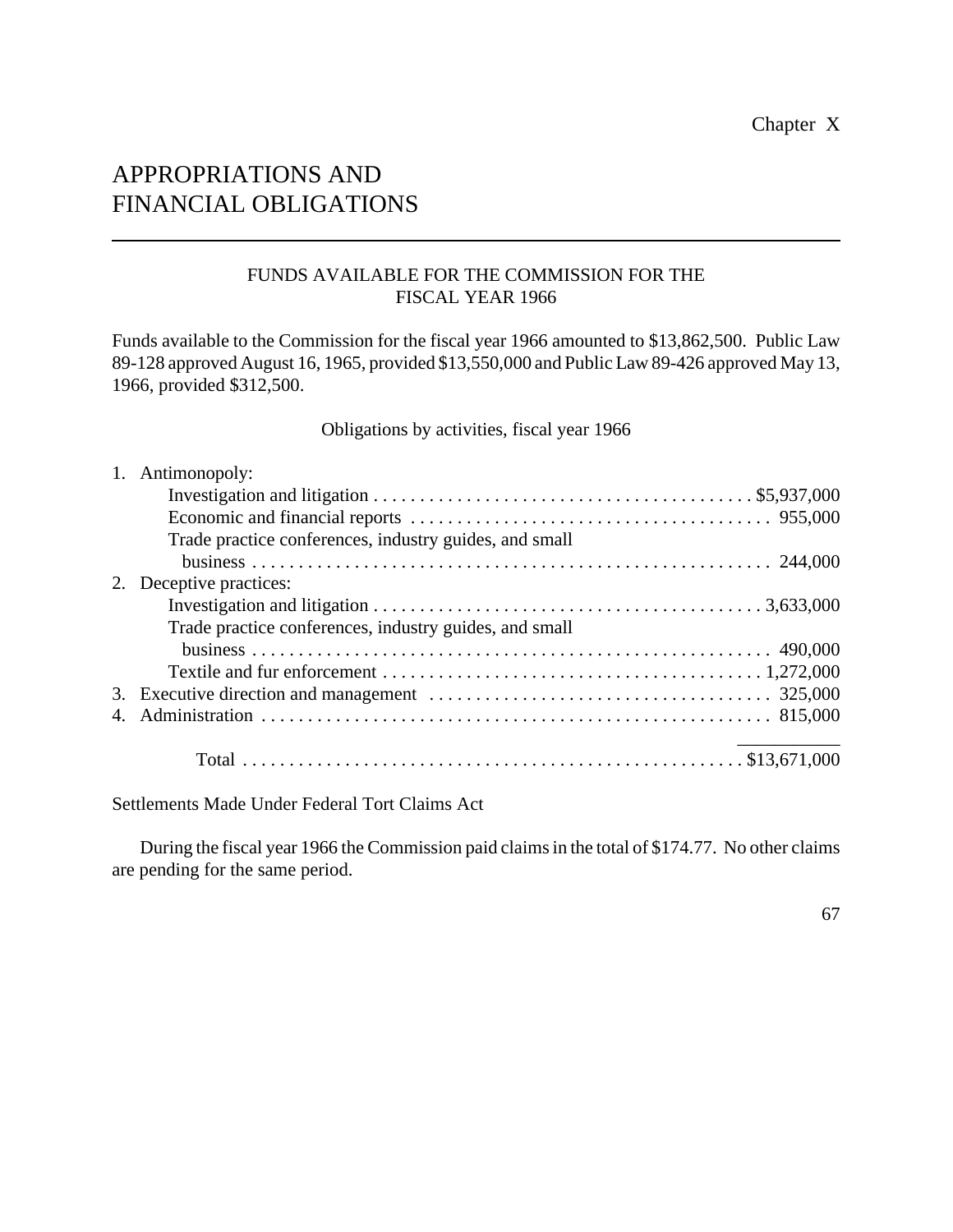# HEARING EXAMINERS

The number of cases handled by hearing examiners during fiscal 1966 reflects the Commission's emphasis on the achievement of law observance by means other than formal litigation.

There were 71 cases on the hearing examiners' docket during fiscal 1966, compared to 100 in fiscal 1965. With 37 cases on hand at the beginning of the year, 29 new cases were added; 5 others were reopened or remanded; and 29 cases were disposed of, leaving 42 cases pending as of June 30, 1966. Casework during the year involved 307 days of evidentiary hearings or prehearing conferences.

With the adjudicative caseload declining, the services of the hearing examiners were utilized in a variety of other ways. In addition to their regular work, examiners undertook special assignments for the Commission, sat as special masters in U.S. court of appeals proceedings, and handled cases for several other Government agencies.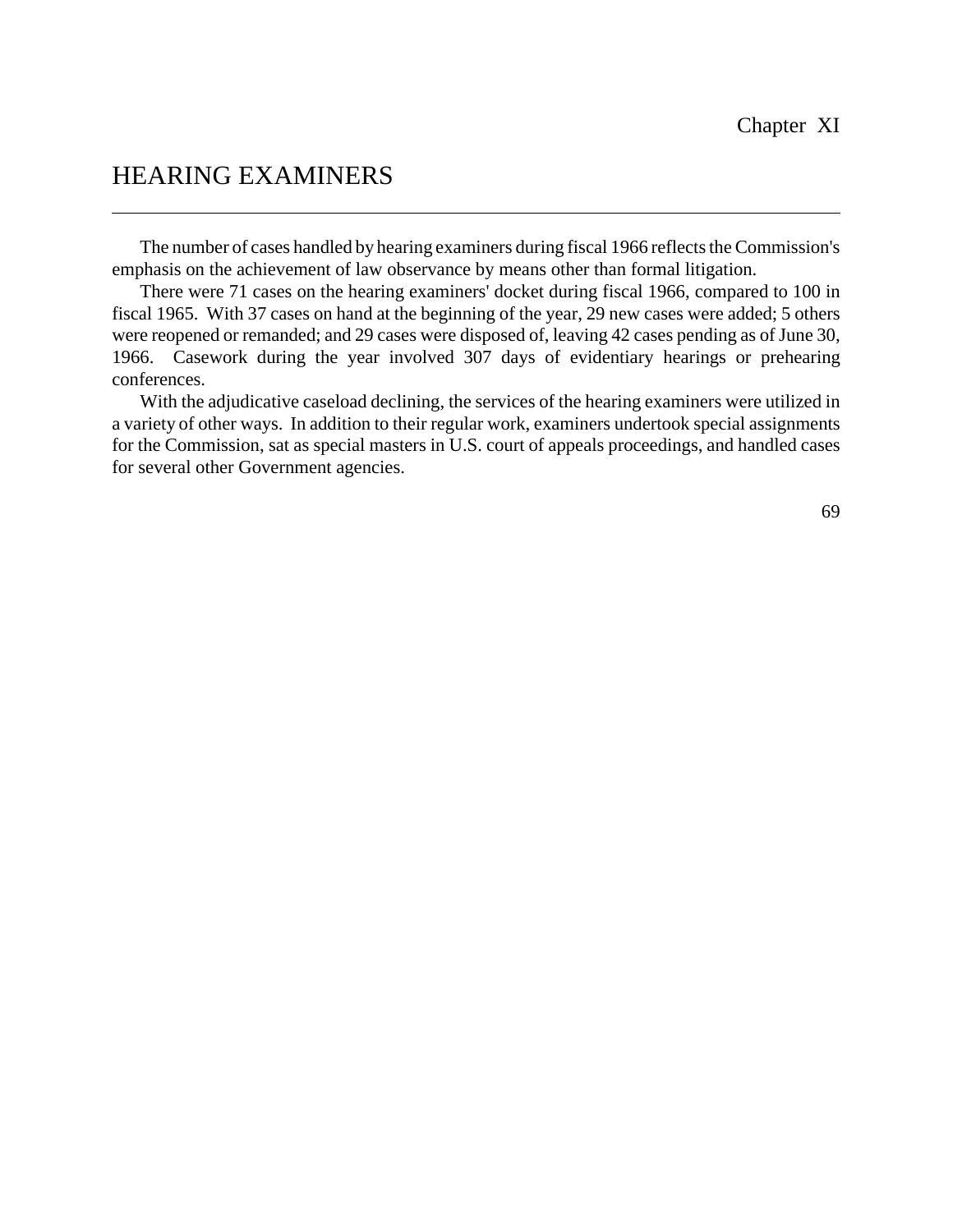## APPENDIX (A) FTC Cases in the Courts

Following is a summary of the principal FTC cases before the courts during fiscal 1966, together with a brief discussion of what is involved in each case or group of cases.

### RESTRAINT OF TRADE CASES

Probably the most significant restraint of trade decision in fiscal 1966 was that rendered by the Supreme Court in Brown Shoe Co. (D. 7606). In overturning the decision of the Eighth Circuit, the Court upheld the Commission's finding that the operation of Brown's retail store franchise program was an unfair method of competition within the meaning of section 5 of the Federal Trade Commission Act. Under this method of distribution, selected shoe dealers were required to "concentrate" their purchases upon Brown products in return for various valuable benefits and services furnished under the program. In so deciding, the Court expressly rejected the restrictive holding in Federal Trade Commission v. Gratz, and reemphasized the Commission's broad powers under section 5 to arrest trade restraints in their incipiency, prior to becoming "full blown" violations of other provisions of the antitrust laws.

In other restraint of trade cases, the Seventh Circuit affirmed the Commission's finding that Sun Oil Co. (D. 6934) had unlawfully utilized "consignment" agreements to fix the retail price of gasoline sold by its dealers. The Supreme Court denied certiorari in this case, and in a similar "consignment" case decided last year in the Commission's favor by the Sixth Circuit, Atlantic Refining Co. (D. 7471).

In Shell Oil Co.-Firestone Tire & Rubber Co. (D. 6487), the Fifth Circuit, in line with the Supreme Court's decision in Atlantic-Goodyear (D. 64,86), upheld the Commission's finding that the "sales commission" method of distributing TBA products through independent retail gasoline dealers was unlawful. A similar TBA proceeding, Texaco Inc.-B. F. Goodrich, Co. (D. 6485), is presently pending in the District of Columbia Circuit on remand from the Supreme Court.

One important restraint of trade case was decided adversely to the Commission this year. In American Cyanimid Co. (D. 7211), the Sixth Circuit set aside the Commission's finding of unlawful conspiracy in the manufacture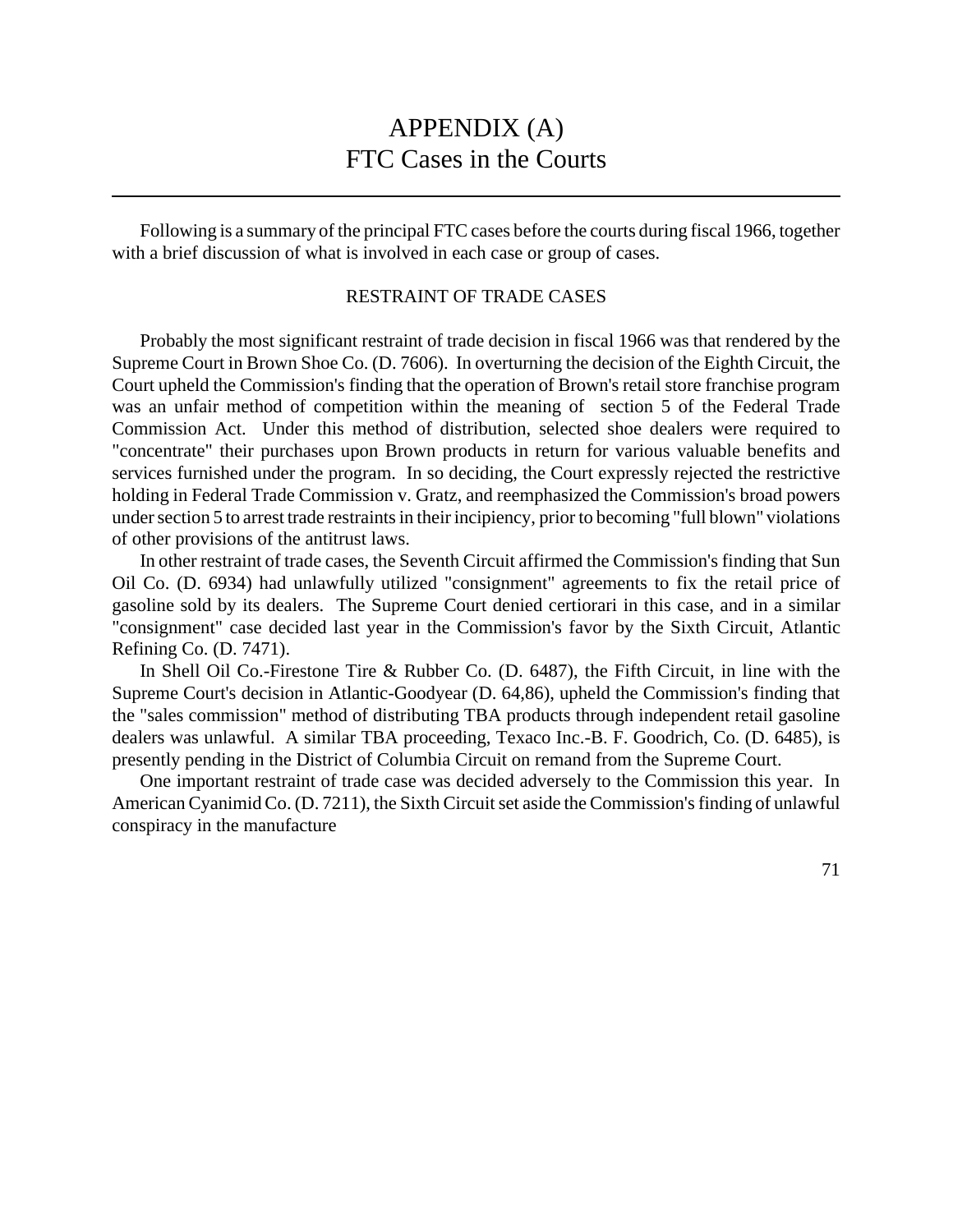and distribution of antibiotic drugs, and remanded the case to the Commission for a de novo determination without the participation of Chairman Dixon who had been interested in the matter as counsel for Senator Kefauver's antitrust committee in the U.S. Senate. The court agreed with the Commission, however, that where a patent has been obtained through misrepresentation orimproper conduct in Patent Office proceedings, the Commission has jurisdiction to hold that the subsequent use of such patent for the purpose of excluding competition is an unlawful restraint of trade, and that in fashioning a remedy the Commission may order compulsory licensing of such patent upon a reasonable royalty basis.

Restraint of trade cases pending at the close of the year included: Luria Bros. & Co. (D. 6156), in the Third Circuit; Safeway Stores, Inc. (D. 8309), in the Ninth Circuit; and Emile M. Lapeyre (Grand Caillou) (D. 7887), in the Fifth Circuit.

In the illegal merger field, the year's most significant decision occurred in Dean Foods Co. (D. 8674). In that case, the Supreme Court, in reversing the Seventh Circuit, held that Federal courts of appeals have the power under the "all writs" statute to grant a preliminary injunction to maintain the status quo between merging companies pending the outcome of a section 7 proceeding by the Commission, where this step is necessary to preserve the existence of an effective remedy should the merger be held illegal.

There were two adverse decisions in merger cases this year: In Procter & Gamble Co. (D. 6901), the Sixth Circuit overturned the Commission's finding of illegality with regard to the acquisition by Procter, the Nation's largest manufacturer of soaps, detergents, and cleansers, of Clorox Chemical Co., the Nation's dominant manufacturer of household liquid bleach. This is the first conglomerate merger case to raise the question in a court of appeals of whether a large national multiproduct firm may expand into a closely related market hitherto composed of relatively small firms by acquiring the dominant company. The Solicitor General is expected to file a petition for certiorari shortly. In the celebrated Pillsbury merger case (D. 6000), the Fifth Circuit set aside the Commission's order of divestiture and remanded the case to the Commission on the grounds that a congressional committee had improperly intruded itself into the Commission's adjudicatory process in asking certain questions and making certain statements during a 1955 congressional hearing. The Commission subsequently directed dismissal of the complaint.

Merger cases pending at the year's end included: Beatrice Foods Co. (D 6653), in the Ninth Circuit; and General Foods Corp. (D. 6600), in the Third Circuit.

There was much court activity in Robinson-Patman Act cases in fiscal 1966. In Borden Co. (D. 7129), the Supreme Court set aside the Fifth Circuit Court of Appeals' reversal of the Commission's finding of price discrimination as between the company's sales of "private label" and "Borden brand" evaporated milk. The Supreme Court held, in agreement with the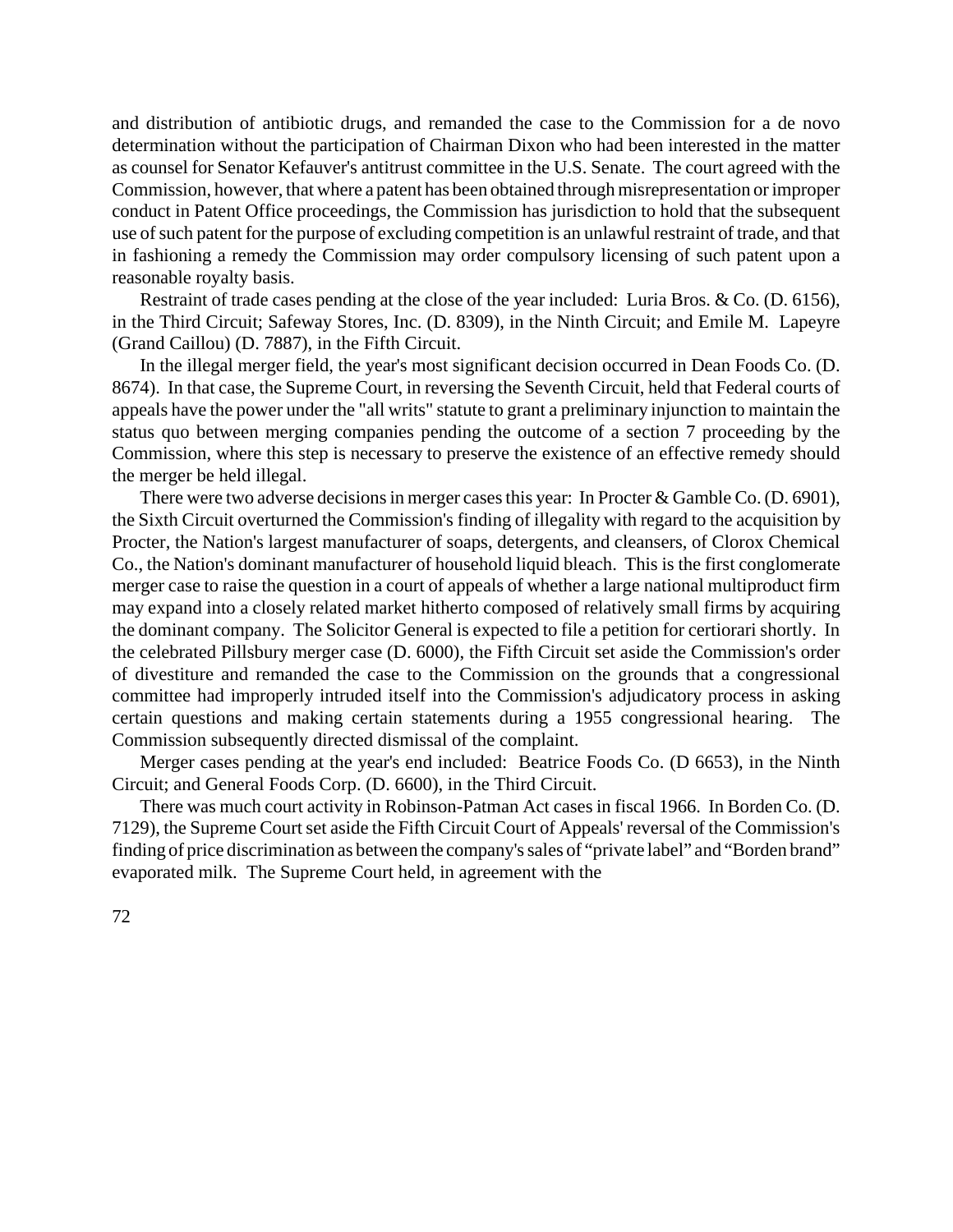Commission, that since the two brands have identical physical properties they are of "like grade and quality" within the meaning of section 2(a) of the Clayton Act. The case is currently pending on remand in the court of appeals on the questions of injury, cost justification and scope of order.

The Commission won several price discrimination cases in courts of appeals this year: The Seventh Circuit affirmed and enforced a Commission order directing Purolator Products, Inc. (D. 7850) to cease and desist from various price discriminations in the marketing of automotive replacement filters. The Solicitor General has authorized the Commission to file a brief on its own behalf in opposition to Purolator's petition for certiorari. In Forster Mfg. Co. (D. 7207), the First Circuit sustained the Commission's finding that the company's price discriminations in the sale of "woodenware" products were not made in "good faith" under section 2(b), and direct enforcement of the Commission's cease and desist order. In a previous decision in fiscal 1965, the court had upheld the Commission's finding that Forster, the dominant company in the industry, had discriminated with the deliberate intention and with the effect of injuring its smaller competitors. In another section 2(b) ruling, the District of Columbia Circuit, in Exquisite Form Brassiere, Inc. (D. 6966), similarly affirmed the Commission's finding that the company's systematic discriminations in granting disproportional advertising allowances could not be justified under the "good faith" defense.

In United Biscuit Co. (D. 7817), the Seventh Circuit upheld the Commission's finding that discriminatory discounts given to food chainstores had unlawful anticompetitive effects upon nonfavored independent grocers. And in Foremost Dairies, Inc. (D. 7475), the Fifth Circuit sustained the Commission's finding of illegality on a similar charge involving sales of fluid milk. The court also affirmed the Commission's holding that the "purchase in commerce" requirement of section 2(a) had been satisfied in that case.

In cases where the Commission's decision was modified or partially won and partially lost, the Ninth Circuit, in Fred Meyer, Inc. (D. 7492), affirmed the Commission's finding that a retail grocery chain unlawfully induced discriminatory price concessions and promotional payments from suppliers. But it held that the Commission erred in deciding that a supplier who grants promotional allowances to a direct-buying retailer has an obligation to make such payments available on proportionally equal terms to wholesalers whose retail customers compete with the favored purchaser. In Flotill Products, Inc. (D. 7226), the same court upheld the Commission's finding that the company violated section 2(d) in granting promotional allowances to favored customers. But it overturned the Commission's section 2(c) finding on the grounds that the concurrence of at least three members of a five-member agency is required for the entry of a valid order to cease and desist. Since only two members of the three-Commissioner quorum which heard the case had joined in the latter finding, the court remanded the proceeding to determine whether a majority of the Commissioners desired to enter a 2(c) order.

238-586 0-67--6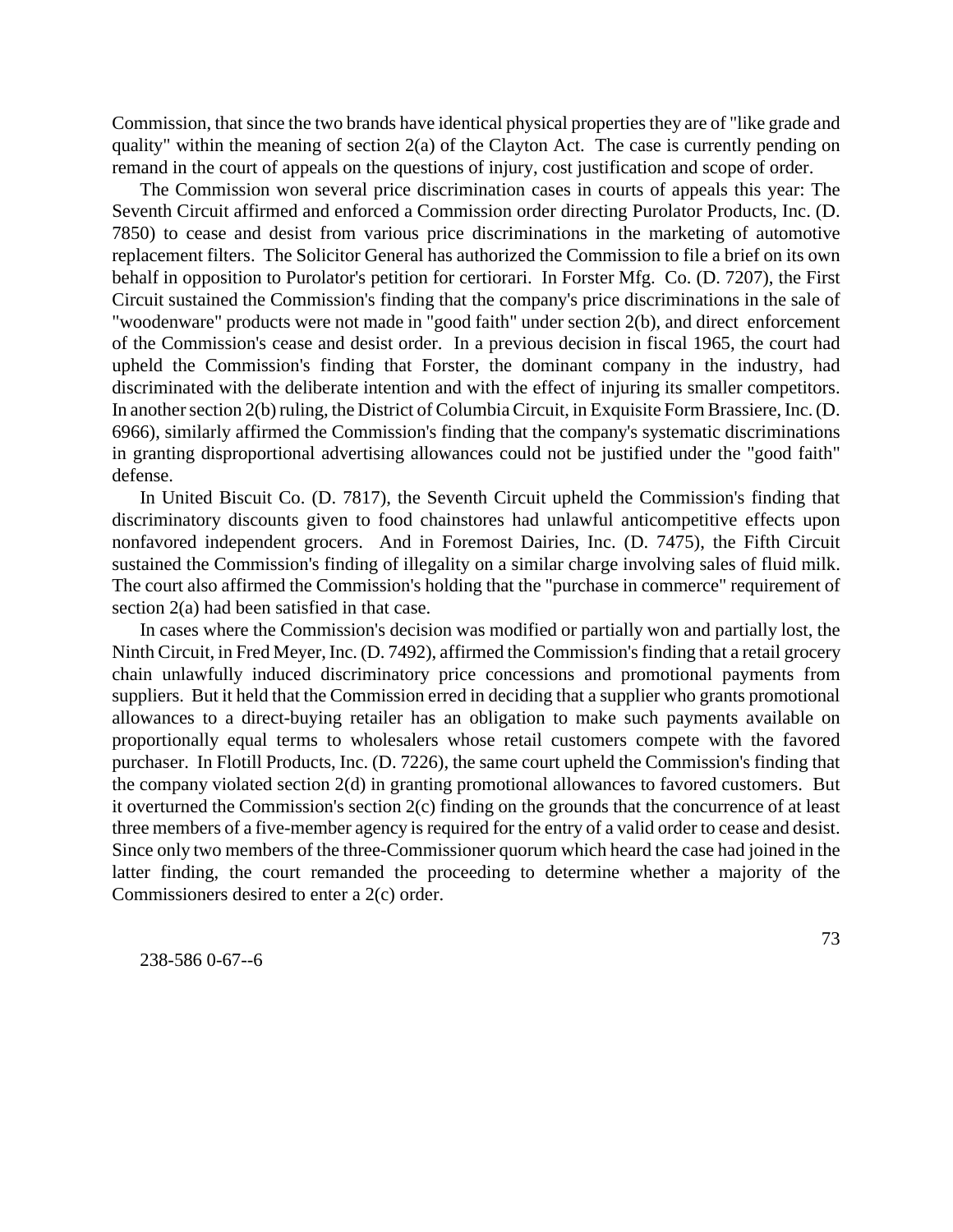The Commission also lost some Robinson-Patman cases in courts of appeals this year: In Universal-Rundle Corp. (D. 8070), the Seventh Circuit refused to affirm the Commission's section 2(a) order and remanded the matter to the Commission with directions to institute an industry-wide investigation into the discriminatory practices involved in that case. In Dayco Corp. (D. 7604), the Sixth Circuit held that the Commission had improperly utilized "official notice," in holding a manufacturer of automotive belts and hoses in violation of section 2(a) in selling at discriminatory lower prices to an automotive parts "buying group." In Callaway Mills Co. (D. 7634) and Cabin Crafts, Inc. (D. 7639), the Fifth Circuit set aside the Commission's findings that the discriminatory volume discount pricing systems of these companies were not excusable under the section 2(b) defense. And in Pacific Molasses Co. (D. 7462), the same court reversed the Commission's section 2(a) order on the grounds that the company had been denied due processin not being furnished with a complete list of Commission witnesses and evidentiary documents 15 days prior to hearings, as agreed between counsel at a prehearing conference.

Significant pending Robinson-Patman cases in the courts of appeals include: Alhambra Motor Parts (D. 6889), in the Ninth Circuit; American Motors Corp. (D. 7357), in the Sixth Circuit; and Dean Milk Co. (D. 8032) and Lloyd A. Fry Roofing Co. (D. 7908), in the Seventh Circuit.

#### DECEPTIVE PRACTICE CASES

In the most significant deceptive practice decision this year, Mary Carter Paint Co. (D. 8290), the Supreme Court reversed the decision of the Fifth Circuit and upheld the Commission's finding that the use of the word "free" in the company's price advertising of paint was misleading and deceptive. Pursuant to the Court's mandate, the court of appeals has remanded the case to the Commission for clarification of the order.

In Libby-Owens-Ford Glass Co. and General Motors Corp. (D. 7643), the Sixth Circuit affirmed the Commission's holding that these companies had utilized deceptive "mock-up" demonstrations in television advertising of "safety plate" auto glass. In Double Eagle Lubricants, Inc. (D. 8589), the Tenth Circuit sustained the Commission's finding of failure to clearly and conspicuously disclose on "re-refined" motor oil containers that the product was manufactured from previously used oil. In J. A. Guziak (D. 8614), the Eighth Circuit affirmed the Commission's finding of misrepresentation in the advertising and sale of aluminum siding materials.

As in prior years, the Commission's efforts to eradicate deceptive practices in the watch industry continued to receive court approval. The Commission was affirmed by the District of Columbia Circuit in Waltham Watch Co. (D. 8396), and by the Eighth Circuit in Benrus Watch Co. (D. 7352). In another familiar area of Commission activity, the Seventh Circuit, in Bear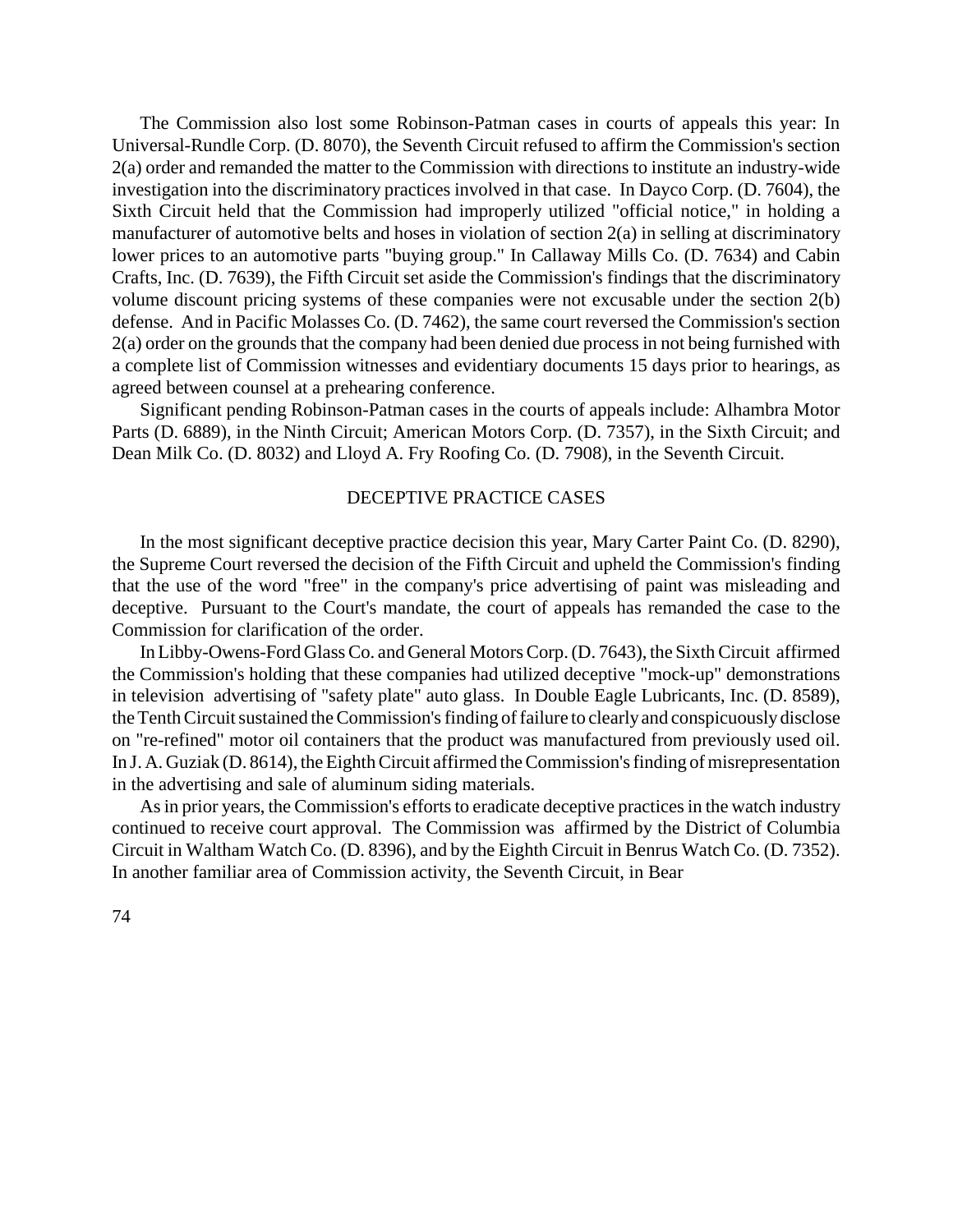Sales Co. (D. 8627), affirmed and enforced a Commission order directed against a "typical 'push card' merchandising operation."

Two important cases involving misleading medical claims were pending in the Sixth Circuit at the close of the fiscal year: J. B. Williams Co. (D. 8547), the tonic "Geritol"; and Merck Co. (D. 8635), "Sucrets" throat lozenges.

### CRIMINAL CONTEMPT PROCEEDING

In litigation arising from the Commission's Holland Furnace (D. 6203) criminal contempt proceeding in the Seventh Circuit, the Supreme Court granted a petition for certiorari filed by Holland's former president, Mr. Cheff. It rejected his contention that he was unlawfully denied the right to trial by jury and affirmed the judgment of the court of appeals sentencing him to 6 months' imprisonment for willfully violating that court's order commanding obedience to the Commission's order to cease and desist from various deceptive practices in the sale of furnaces and furnace parts.

## COLLATERAL SUITS AGAINST THE COMMISSION FOR INJUNCTIVE AND OTHER RELIEF

In American Brake Shoe Co. (D. 8622), complaint was filed in the district court in Delaware for declaratory judgment or injunctive relief challenging the Commission's failure to permit requested discovery procedures prior to the presentation of evidence in support of the Commission's case. The company's application for preliminary injunction was denied and its interlocutory appeal from this ruling was dismissed on stipulation by the Third Circuit. The case is currently pending in the district court on motion to dismiss or in the alternative for summary judgment.

In National Portland Cement Co. (D. 8654), suit was brought in the district court in the District of Columbia to enjoin the Commission's refusal to set aside a hearing examiner's ruling directing consolidation of two section 7 proceedings for partial joint hearings for the purpose of receiving evidence common to both cases. The court granted the Commission's motion to dismiss for lack of jurisdiction. The same district court also dismissed for lack of jurisdiction a complaint filed by R. H. Macy & Co. (D. 8650), challenging the Commission's refusal to issue requested subpenas in a case involving mislabeling of imported mohair sweaters.

Beatrice Foods Co. and The Kroger Co. (D. 8663) filed a complaint for declaratory judgment and injunctive relief in the District of Columbia district court challenging the Commission's right to discovery after the issuance of its administrative complaint. The court's dismissal of the action for want of equity was affirmed on appeal to the District of Columbia Circuit.

The Eighth Circuit affirmed the judgment of the federal district court for the Eastern District of Missouri dismissing for want of jurisdiction a complaint for declaratory judgment and injunctive relief filed by Anheuser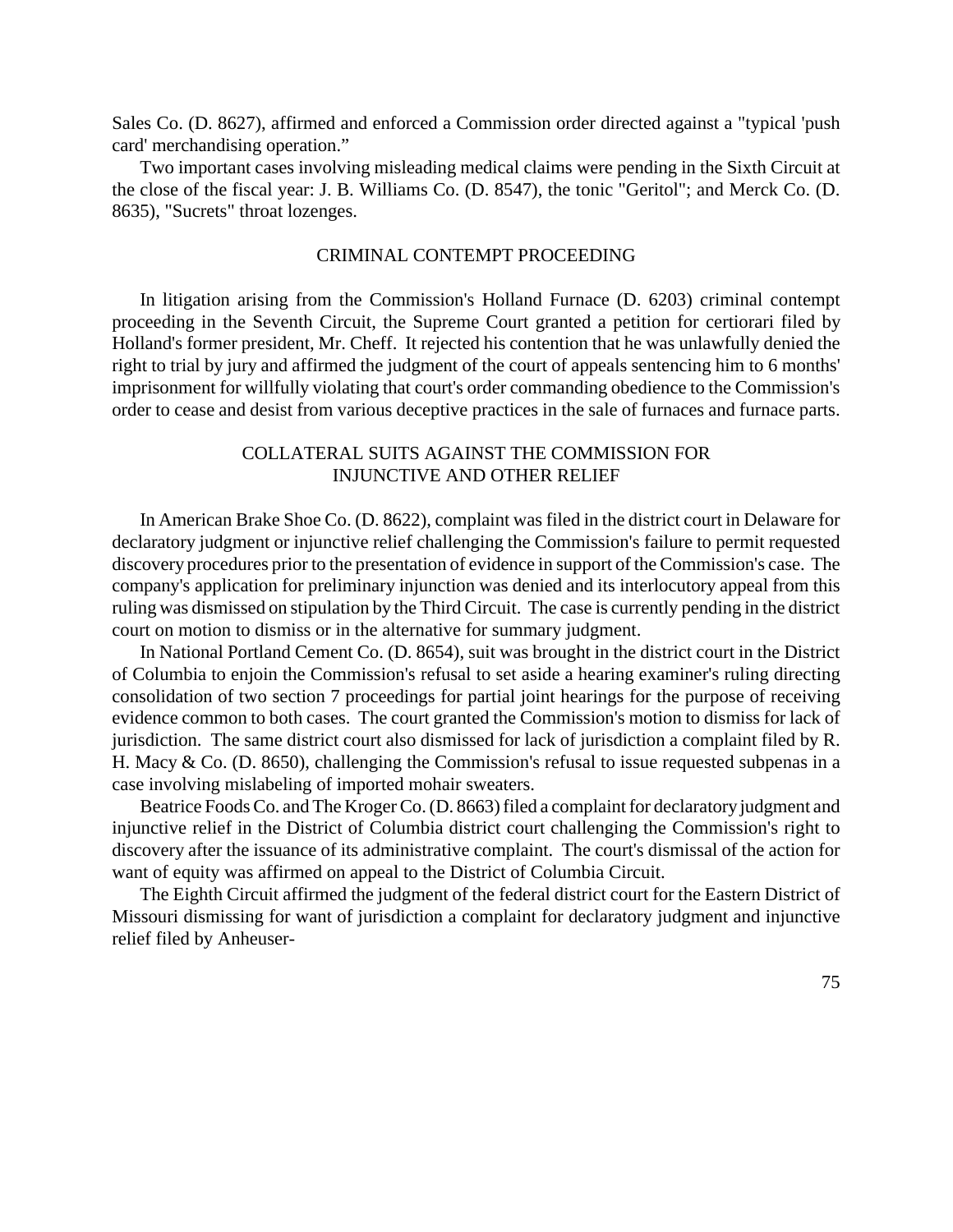Busch, Inc. (File 611 0155). The company has been unwilling to furnish certain production data called for in a subpena issued in connection with a Commission investigation of alleged discriminatory practices and other trade restraints in the distribution of yeast. (See subpena enforcement cases, infra.)

The Federal District Court for the Eastern District of Texas dismissed a complaint for lack of jurisdiction filed by Frito-Lay, Inc. (D. 8606), challenging certain interlocutory rulings of the Commission and the hearing examiner in a section 7 case. The company has appealed to the Fifth Circuit.

The U.S. District Court for the Southern District of New York denied a motion for preliminary injunction filed by Sperry & Hutchinson Co. (D. 8671), in an action brought to restrain the Commission from commencing initial hearings in a proceeding involving alleged illegalities in the use of S. & H. trading stamps. The company's complaint was subsequently dismissed by stipulation.

A complaint for declaratory judgment and injunction filed by Puritan Fashions Co. and Reliance Mfg. Co. (Files 621 0552 and 621 0517) remained pending in the Federal District Court for the District of Columbia on the Commission's motion to dismiss or in the alternative for summary judgment. This action seeks to nullify section 6(b) orders of the Commission directing the filing of special reports on the grounds that such reports were not "cleared" with the Bureau of the Budget under the Federal Reports Act.

Pending in the District Court for the Southern District of New York is a recent complaint for declaratory judgment and injunctive relief filed by Best & Co. (D. 8669). The company alleges that Commission counsel failed to complywith a prehearing order, and that it was unlawfully refused the issuance of certain subpenas and denied the opportunity to take certain depositions.

## SUITS TO COMPEL COMPLIANCE WITH COMMISSION ORDERS AND SUBPENAS

In Jantzen, Inc. (D. 7247), the Ninth Circuit rejected the Commission's application for affirmance and enforcement of its 1958 Clayton Act order for lack of jurisdiction. The court ruled that Congress, in enacting the 1959 amendment to the Clayton Act to establish more effective "finality" and order enforcement machinery, repealed the old procedures for affirming and enforcing previously issued Clayton Act orders. The Solicitor General will shortly file petition for certiorari. A similar question is involved in the Commission's application for enforcement of its order in Standard Motor Products, Inc. (D. 5721), pending in the Second Circuit.

In a subpena enforcement proceeding growing out of the Commission's yeast investigation, the District Court for the Southern District of New York ordered compliance with a Commission subpena on the part of Mr. Harry W.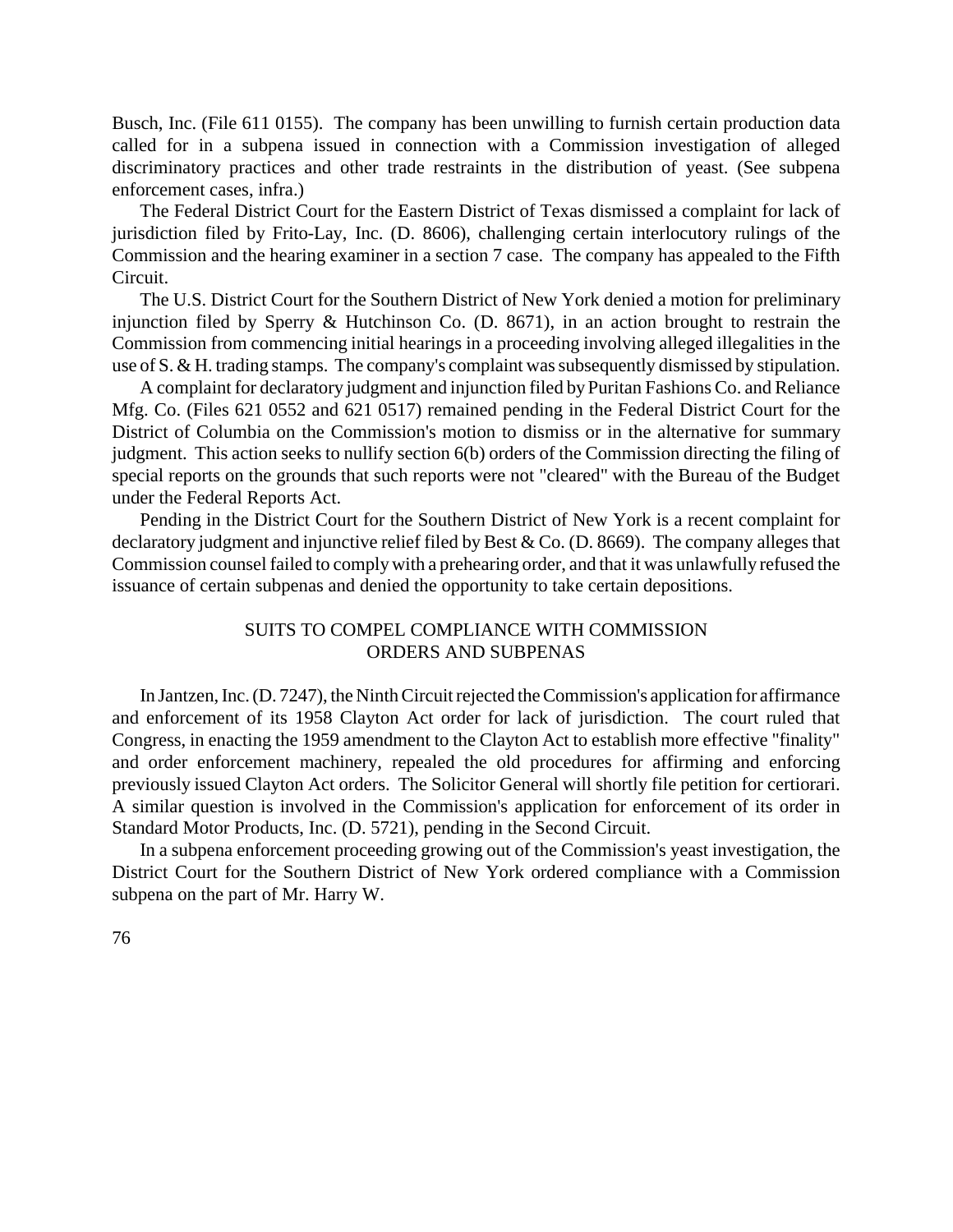Green, a vice president of Standard Brands, Inc. (File 611 0155). The court also refused to issue a protective order with regard to certain production data alleged to constitute a "trade secret." The Commission has also recently applied in the district court in St. Louis for enforcement of a subpena directed to Messrs. Paul C. Guignon and John H. Pahlman, officials of Anheuser-Busch, Inc. (File 611 0155), requesting similar yeast production data.

In Associated Merchandising Corp. (D. 8651), application was filed in the Southern District of New York to enforce an order requiring the production of documentary evidence in an adjudicatory proceeding. Although this is the first occasion that enforcement of this particular type of order has been sought, the Commission believes that the general principles which govern enforcement of subpenas and section 6(b) reports are applicable. The matter is currently pending on motion to dismiss.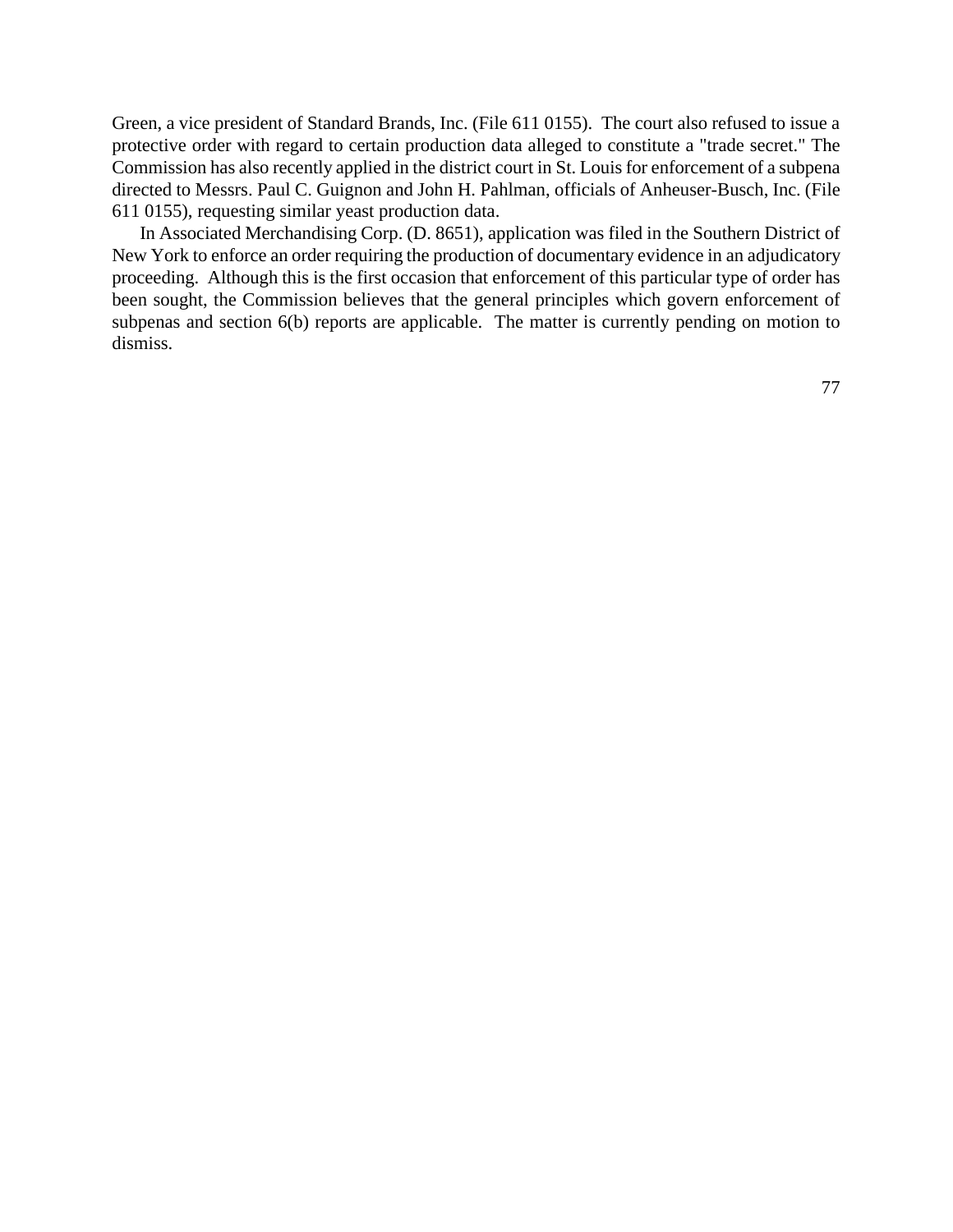## APPENDIX (B) Textile and Fur Court Cases

In the pretrial pleading in R. H. Macy  $& Co.,$  Inc., Docket 8650, counsel for the respondent requested the Hearing Examiner for subpoenas duces tecum and ad testificandum requiring Henry D. Stringer, Director, Bureau of Textiles and Furs, Charles F. Canavan, Assistant Director, and Eugene H. Strayhorn, Chief, Division of Enforcement, to testify, and a subpoena duces tecum requiring Joseph W. Shea, the Commission Secretary, to appear and produce certain Commission documents. The Hearing Examiner certified the request of the Commission for instruction and the Commission directed the Hearing Examiner not to issue the subpenas.

The counsel for the respondent then filed a complaint for a declaratory judgment and injunctive relief in the District Court for the District of Columbia, Civil Action No. 2707-65. The district court considered the matter and dismissed the case for lack of jurisdiction.

In April 1966, the Commission proceeded against Louis Leeds, an individual trading as Leeds Manufacturing and petitioned the U.S. District Court for the Southern District of New York for a temporary restraining order and injunction to prevent the sale and shipment of dangerously flammable sweaters under the Flammable Fabrics Act, No. 66 Civ. 1158. The restraining order was issued and no objection was made by the defendant to the issuance of the temporary injunction.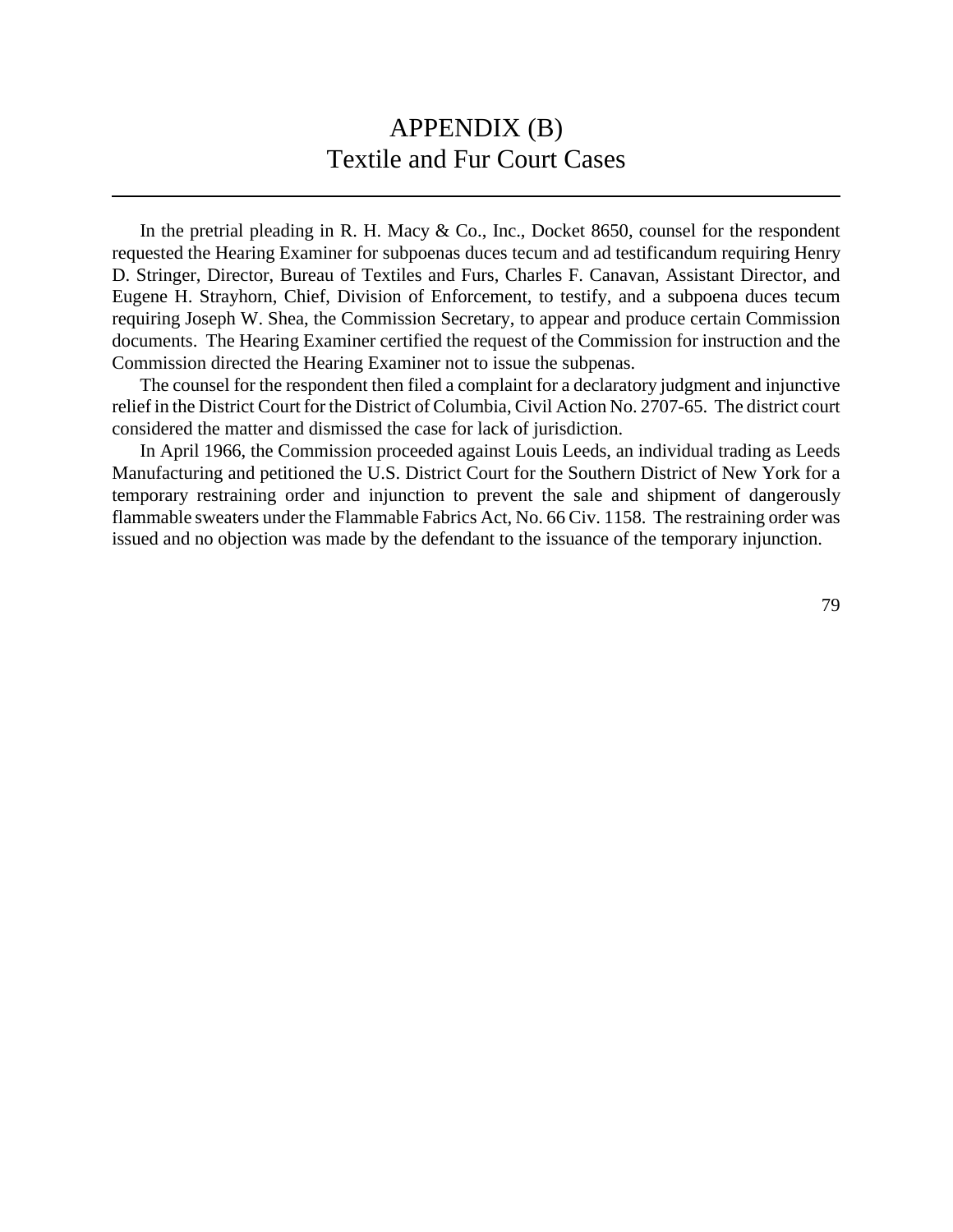# APPENDIX (C) Bureau of Textiles and Furs Civil Penalty and Criminal Cases

During fiscal 1966 judgments totaling \$36,000 were entered in three civil penalty cases, one of which included an injunction against further violation of the Commission's order. Two criminal proceedings were concluded with fines totaling \$8500.

| <b>Penalty Cases Statistics</b>  |                     |
|----------------------------------|---------------------|
|                                  | 4<br>3              |
|                                  | $\overline{7}$<br>3 |
|                                  | $\overline{4}$      |
| <b>Criminal Cases Statistics</b> | 2                   |
|                                  | $\mathbf{1}$        |
|                                  | 3<br>$\overline{2}$ |
|                                  |                     |

### Civil Penalty Cases Concluded

Einiger Mills, Inc. (Dist. Mass.). Misbranding wool products, fabrics. Judgment for \$30,000 and injunction.

H. M. Prince Textiles, Inc. (S.D.N.Y.). Misbranding wool products, fabrics. Judgment for \$1000. (Notice of Appeal filed by defendant.)

Raymond's Inc. (Dist. Mass.). False advertising and false invoicing of fur products and failure to maintain required records. Judgment for \$5000.

Civil Penalty Cases Pending

Woody Fashions, Inc. (S.D.N.Y.). Misbranding wool products, coats.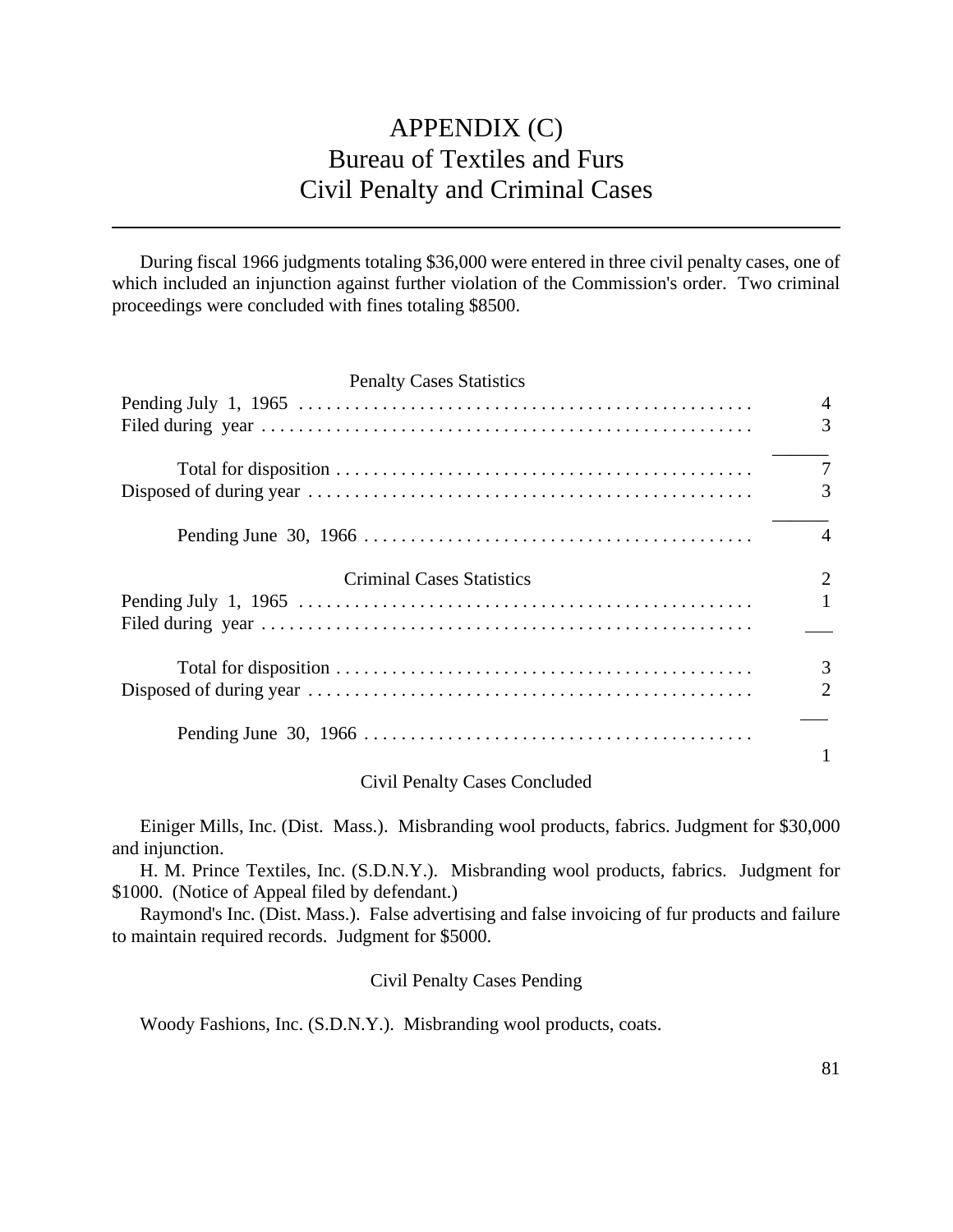AshevilleTextileCorp.(S.D.N.Y.). Misbranding and false invoicing of wool products, imported fabrics.

Stone & Stone, Inc. (S.D.N.Y.). Misbranding and false invoicing of fur products.

Waterville Woolen Mills, Inc. (D. Maine, So. Div.). Misbranding and false invoicing of wool products, fabrics.

### Criminal Cases Concluded

Radley Furs, Inc.(S.D.N.Y.). Misbranding fur products, one officer fined \$3500. Another fined \$1000, remitted.

Hargo Woolen Mills(Dist. N.H.). Misbranding wool products. Corporation fined \$4000 on one count. Placed on probation as to 17 counts, with imposition of sentence suspended.

#### Criminal Cases Pending

Stone & Stone, Inc. (S.D.N.Y.). Misbranding and false invoicing of fur products.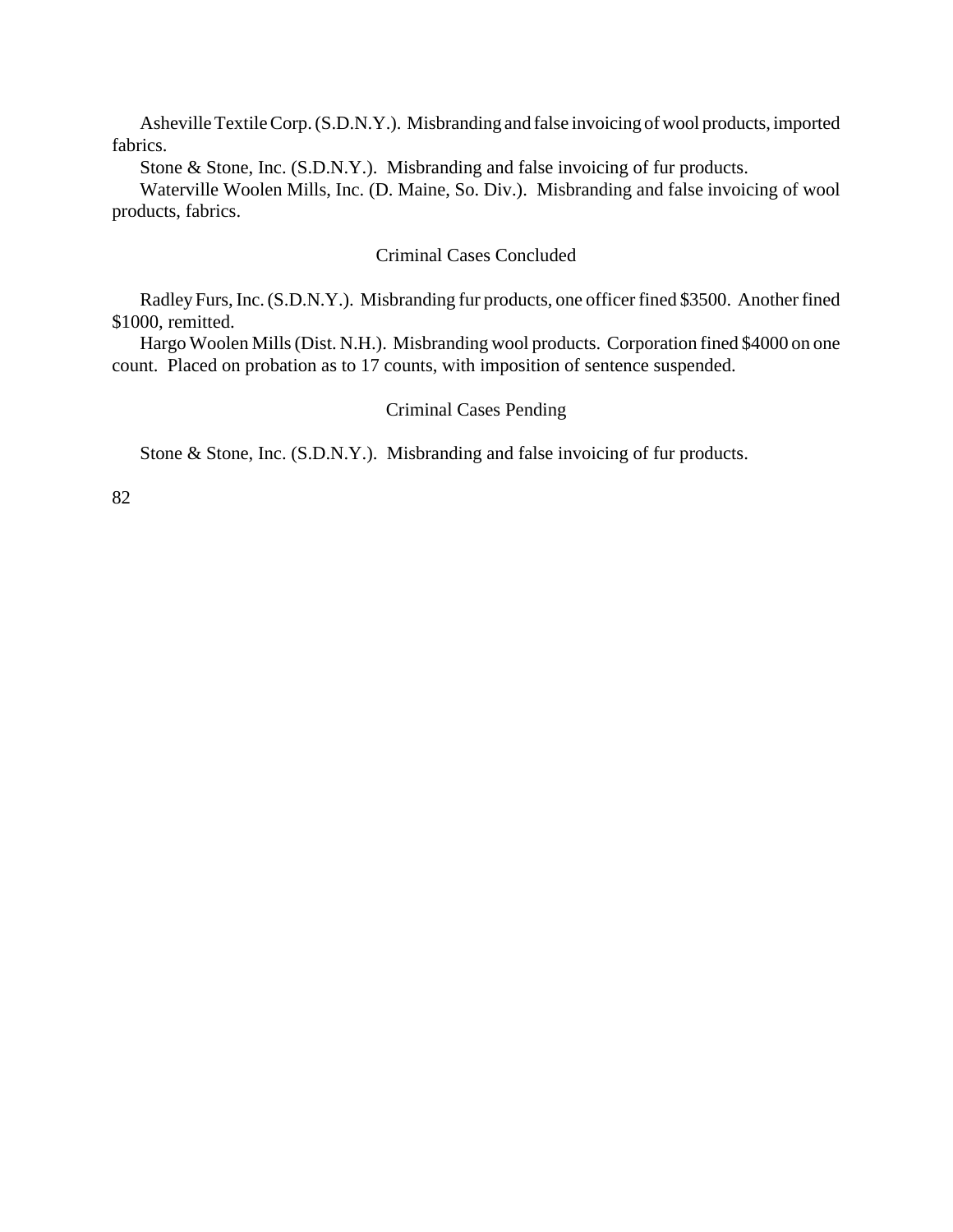## General Investigations by the Commission Since 1915

Since its establishment in 1915, the Federal Trade Commission has conducted numerous general inquiries which are alphabetically listed and briefly described in the following pages.<sup>1</sup> They were made at the request of the President, the Congress, the Attorney General, Government agencies, or on motion of the Commission pursuant to the Federal Trade Commission Act.

Reports on these inquiries in many instances have been published as Senate or House documents or as Commission publications. Printed documents, unless indicated as being out of print, $\frac{2}{3}$  may be purchased from the Superintendent of Documents, Government Printing Office, Washington, D.C. Processed publications are available without charge from the Federal Trade Commission while the supply lasts.

Agencies initiating or requesting investigations are indicated in parentheses in the headings. Investigations, the results of which have been published, are listed below. Following this listing are unpublished investigations conducted by the Commission.

Accounting Systems (F.T.C.).—Pointing the way to a general improvement in accounting practices, the Commission, published Fundamentals of a Cost System for Manufacturers (H. Doc. 1356, 64th, 31 p., o.p., 7/l/16) and A System of Accounts for Retail Merchants (19 p., o.p., 7/15/16).

Accounting Systems.—See Distribution Cost Accounting.

\_\_\_\_\_\_\_\_\_\_\_\_\_\_\_\_

Advertising and Output.—See Cigarette Advertising and Output.

Advertising as a Factor in Distribution.— See Distribution Methods and Costs.

Agricultural Implements.—See Farm Implements and Distribution Methods and Costs.

Agricultural Implements and Machinery (Congress).<sup>3</sup>—Prices of farm products reached record lows in 1932 but prices of many farm implements, machines, and repair parts maintained high levels resulting in widespread complaints in the next few years. The Commission investigated the situation (Public Res. 130, 74th, 6/24/36) and, following submission of its report, Agricultural Implement and Machinery Industry (H. Doc. 702, 75th, 1,176 p., 6/6/38, o.p.), the industry made substantial price reductions. The report criticized certain competitive practices on the part of the dominant companies which the companies later promised to remedy. It showed, among other things, that a few major companies had maintained a concentration of control which resulted in large part from their acquisition of the capital stock or assets of competitors prior to enactment of the Clayton Antitrust Act in 1914 and thereafter from their pur-

<sup>&</sup>lt;sup>1</sup> The wartime cost-finding inquiries, 1917-18 (p. 122), include approximately 370 separate investigations.

 $2$  Documents out of print (designated "o.p.") are available in depository libraries.

<sup>&</sup>lt;sup>3</sup> Inquiries desired by either House of Congress are now undertaken by the Commission as a result of concurrent resolutions of both Houses.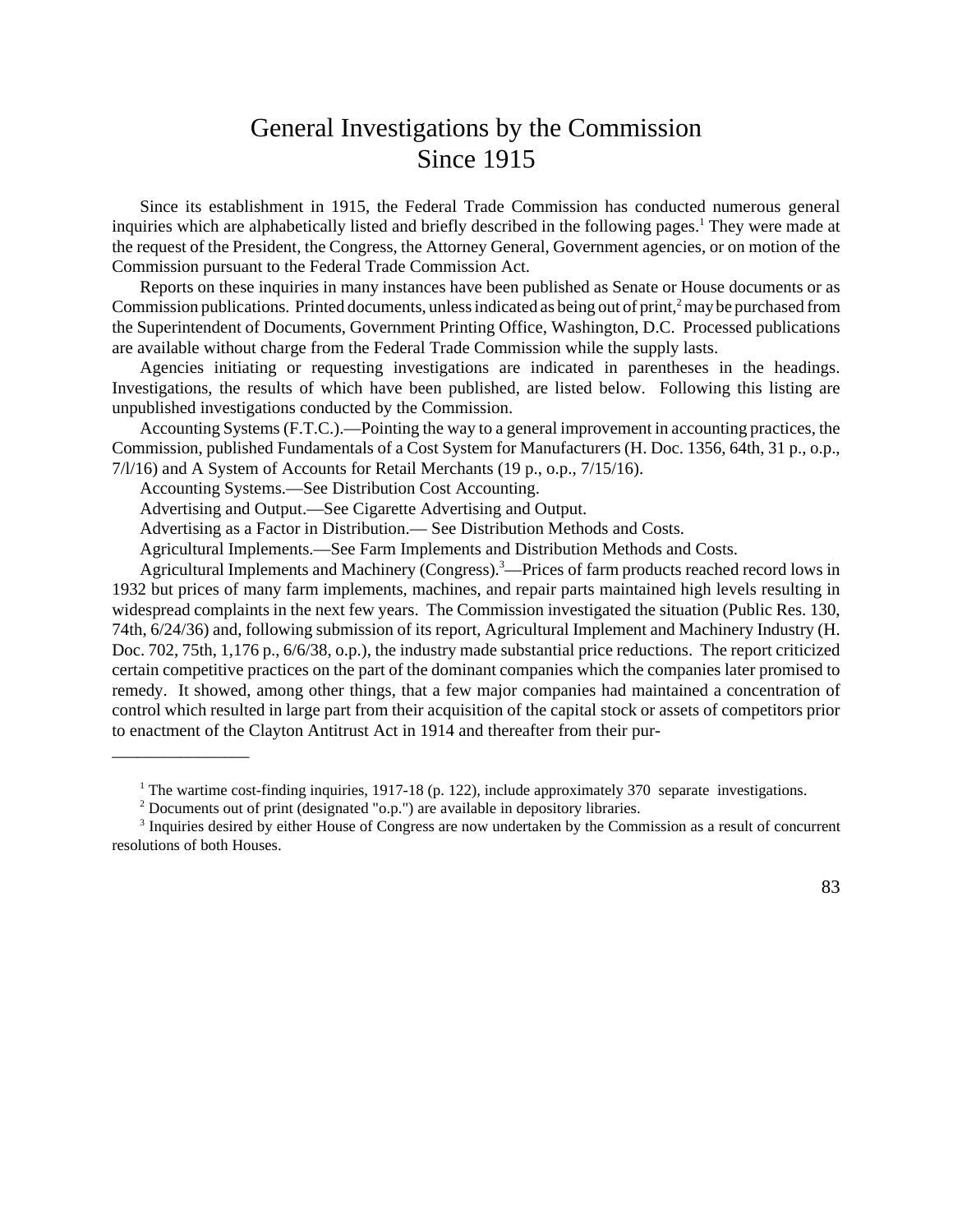chase of assets of competitors rather than capital stock.<sup>4</sup> (See also under Farm Implements and Independent Harvester Co.)

Agricultural Income (Congress).—Investigating a decline in agricultural income and increases or decreases in the income of corporations manufacturing and distributing wheat, cotton, tobacco, livestock, milk, and potato products (Public Res. 61, 74th, 8/27/35), and table and juice grapes, fresh fruits and vegetables (Public Res. 112, 74th, 6/20/36), the Commission made recommendations concerning, among other things, the marketing of commodities covered by the inquiry; corporate consolidations and mergers;<sup>5</sup> unbalanced agricultural-industrial relations; cooperative associations; production financing; transportation; and terminal markets. Its recommendations for improvement of the Perishable Agricultural Commodities Act were adopted by Congress in amending that act (Public, 328, 75th) in 1937. [Report of the F.T.C. on Agricultural Income Inquiry, Part I, Principal Farm Products, 1,134 p., o.p. 3/2/37 (summary, conclusions, and recommendations, S. Doc. 54, 75th, 40 p., o.p.); Part II, Fruits, Vegetables, and Grapes, 906 p., 6/10/37, o.p.; Part III, Supplementary Report, 154 p., 11/8/37; and interim reports of 12/26/35 (H. Doc. 380, 74th, 6 p.), and 2/l/37 (S. Doc. 17, 75th, 16 p., o.p.).]

#### Agricultural Prices.—See Price Deflation.

Antibiotics Manufacture (F.T.C.).—Because of the rising importance and the cost of antibiotic drugs, and the lack of published information on their production, a Commission resolution of July 13, 1956, authorized the study which appeared as Economic Report on Antibiotics Manufacture (361 p., 6/27/58). This volume covered the origin and history of the industry, the companies manufacturing antibiotics, production processes, marketing, prices, costs, profits, patents and trademarks, and public health aspects.

Automobiles.—See Distribution Methods and Costs, and Motor Vehicles.

Automotive Tires.—See Tires, Manufacture and Distribution of.

Bakeries and Bread.—See under Food.

Beet Sugar.—See under Food—Sugar.

Building Materials.—See Distribution Methods and Costs.

Calcium Arsenate (Senate).—High prices of calcium arsenate, a poison used to destroy the cotton boll weevil (S. Res. 417, 67th, 1/23/23), appeared to be due to sudden increased demand rather than trade restraints (Calcium Arsenate Industry, S. Doc. 345, 67th, 21 p., o.p., 3/3/23).

Canned Fruit, Juice and Vegetable Industry.—See Food Marketing, Part III.

Cartels.—See paragraphs headed Copper Industry, International Phosphate Cartels, Sulphur Industry, International Electrical Equipment Cartel, International Steel Cartels, Fertilizer (F.T.C.), International Petroleum Cartels, and International Alkali Cartels.

Cement (F.T.C.).—In its Economic Report on Mergers and Vertical Integration in the Cement Industry, the Commission reviews recent developments in the cement and ready mixed concrete industries in the United States with particular reference to the merger movement which has brought about a large degree of vertical integration between two industries. The report develops data on trends in the structure and performance of

\_\_\_\_\_\_\_\_\_\_\_\_

<sup>4</sup> Conditions With Respect to the Sale and Distribution of Milk and Dairy Products (H. Doc. 94, 75th, 1/4/37), p. 38; Report of the F.T.C. on Agricultural Income Inquiry, Part 1 (3/2/37), p. 26; Agricultural Implement and Machinery Industry (H. Doc. 702, 75th, 6/6/39), p. 1038; The Present Trend of Corporate Mergers and Acquisitions (3/7/47); The Merger Movement: A Summary Report (1948); and F.T.C. Annual Reports: 1938, pp. 19 and 29; 1939, p. 14; 1940, p. 12; 1941, p. 19; 1942, p. 9; 1943, p. 9; 1944, p. 7; 1945, p. 8; 1946, p. 12; 1947, p. 12; and 1948, p. 11.

<sup>5</sup> See footnote 4 above.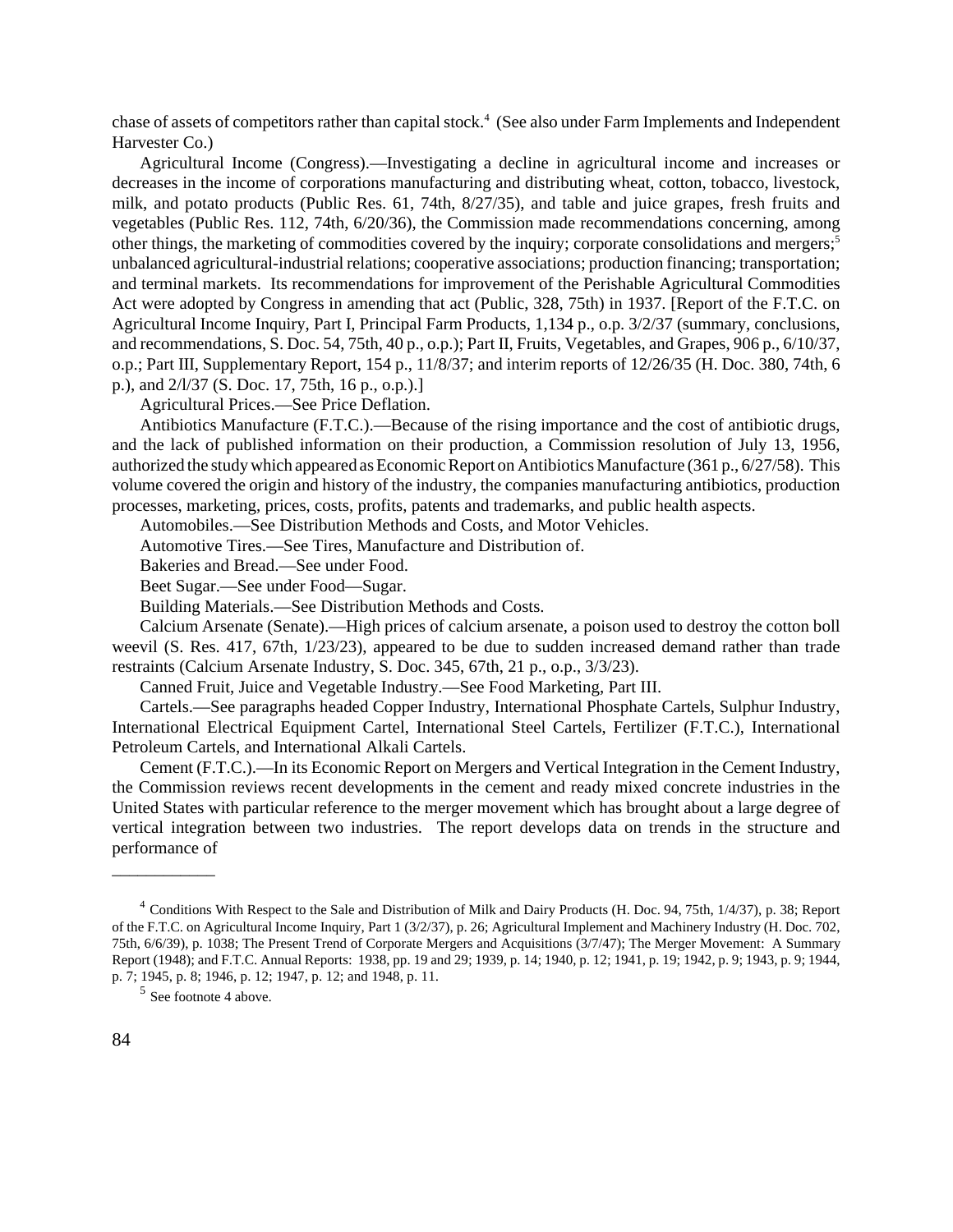cement manufacturing and processing industries. It examines the possible competitive consequences of market extension and vertical mergers. (123 p., April 1966.)

Cement (Senate).—Inquiry into the cement industry's competitive conditions and distributing processes (S. Res. 448, 71st,  $2/16/31$ ) showed that rigid application of the multiple basing-point price system $6$  tended to lessen price competition and destroy the value of sealed bids; concerted activities of manufacturers and dealers strengthened the system's price effectiveness; and dealer associations' practices were designed to restrict sales to recognized "legitimate" dealers (Cement Industry, S. Doc. 71, 73d, 160 p., o.p., 6/9/33).

Cents-Off.—See Coffee Industry.

Chain Stores(Senate).—Practically every phase of chain-store operationwas covered (S.Res. 224, 70th, 5/5/28), including cooperative chains, chain-store manufacturing and wholesale business, leaders and loss leaders, private brands, short weighing and overweighing and sales, costs, profits, wages, special discounts and allowances, and prices and margins of chain and independent grocery and drug distributors in selected cities. (For subtitles of 33 reports published under the general title, Chain Stores, 1931-33, see F.T.C. Annual Report, 1941, p. 201.)

In the Final Report on the Chain-Store Investigation (S. Doc. 4, 74th, 110 p., o.p., 12/14/34), legal remedies available to combat monopolistic tendencies in chain-store development were discussed.<sup>7</sup> The Commission's recommendations pointed the way to subsequent enactment of the Robinson-Patman Act (1936) prohibiting price and other discriminations, and the Wheeler-Lea Act (1938) which amended the Federal Trade Commission Act so as to broaden the prohibition of unfair methods of competition in section 5 to include unfair or deceptive acts or practices in interstate commerce.

Cigarette Advertising and Output (F.T.C.). —This report was prepared in conjunction with the Commission's Rule Making proceedings regarding cigarette advertising. It reviewed the content of cigarette advertising together with related data on advertising expenditures and output. Particular emphasis was given to advertising patterns and practices from 1950 through 1964. Data from public sources were used. (Report on Cigarette Advertising and Output, 56 p., January 1964.)

Cigarette Shortage (F.T.C. and Senate Interstate Commerce Committee Chairman), Wartime, 1944- 45.—In response to complaints from the public and a request from the Chairman of the Senate Interstate Commerce Committee (letter dated 12/l/44), the Commission investigated the cigarette shortage and reported, among other things that the scarcity was directly traceable to the large volume of cigarettes moving to the armed forces and the Allies; that it was not attributable to violations of laws administered by the Commission; but that certain undesirable practices such as hoarding and tie-in sales had developed. Report of the F.T.C. on the Cigarette Shortage, 33 pages, processed, o.p., 2/13/45.)

Coal (Congress and F.T.C., Wartime, 1917-18, Etc. --From1916 through the first World War period and afterward, the Commission at different times investigated anthracite and bituminous coal prices and the coal industry's financial condition. Resulting cost and price reports are believed to have substantially benefited the consumer. Among the published reports were: Anthracite Coal Prices, preliminary (S. Doc. 19, 65th, 4 p., o.p., 5/4/17); Preliminary Report by the F.T.C. on the Production and Distribution of Bituminous Coal (H. Doc. 152, 65th, 8 p., o.p., 5/19/17); Anthracite and Bituminous Coal Situation, summary (H. Doc. 193, 65th, 29 p., o.p., 6/19/17); and Anthracite and Bituminous Coal (S. Doc. 50, 65th, 420 p., o.p., 6/19/17)- pursuant to S. Res. 217, 64th 2/22/16; H. Res. 352, 64th, 8/18/16, and S. Res. 51, 65th, 5/l/17;

\_\_\_\_\_\_\_\_\_\_\_\_\_\_

<sup>6</sup> Basing-point systems are also discussed in the published reports listed herein under "Price Bases," "Steel Code," and "Steel Sheet Piling."

<sup>7</sup> See footnote 4.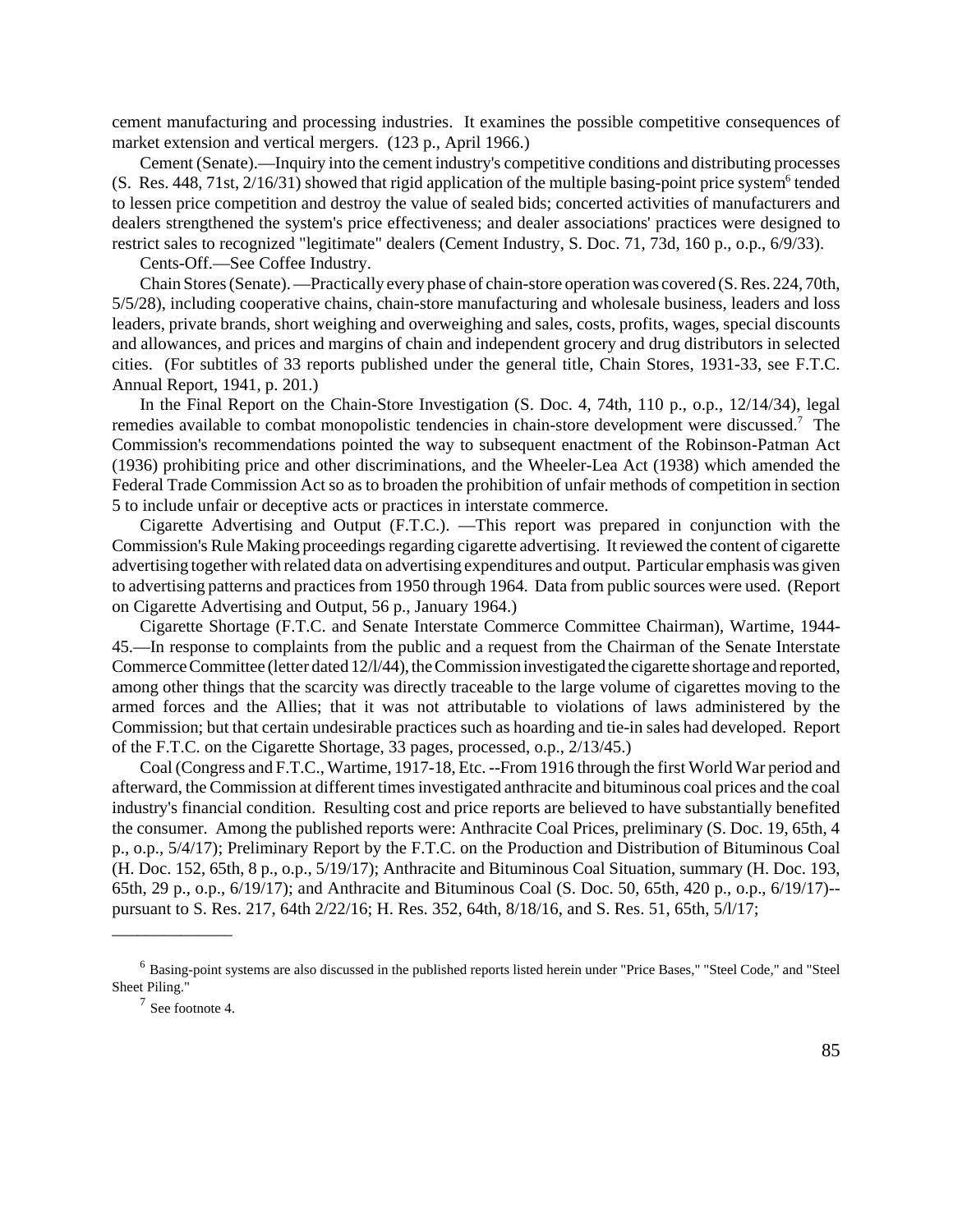Washington, D.C., Retail Coal Situation (5 p., release, processed, o.p., 8/11/17)--pursuant to F.T.C. motion; Investment and Profit in Soft-Coal Mining (two parts, 5/31/22 and 7/6/22, 218 p., o.p., S. Doc. 207, 65th)—pursuant to F.T.C. motion; and Report of the F.T.C. on Premium Prices of Anthracite (97 p., o.p., 7/6/25)—pursuant to F.T.C. motion.

Coal,Cost of Production (F.T.C.), Wartime, 1917-18.—President Wilson fixed coal prices byExecutive order under the Lever Act (1917) on the basis of information furnished by the Commission. For use of the U.S. Fuel Administration in continuing price control, the Commission compiled monthly cost production reports, collecting cost records for 1917-18 for about 99 percent of the anthracite and 95 percent of the bituminous coal production (Cost Reports of the F.T.C.—Coal, 6/30/19, summarized for principal coalproducing States or regions: (1) Pennsylvania, bituminous, 103 p., o.p.; (2) Pennsylvania, anthracite, 145 p., o.p.; (3) Illinois, bituminous, 127 p., o.p.; (4) Alabama, Tennessee, and Kentucky, bituminous, 210 p., o.p.; (5) Ohio, Indiana, and Michigan, bituminous, 288 p., o.p.; (6) Maryland, West Virginia, and Virginia, bituminous, 286 p., o.p.; and (7) trans-Mississippi States, bituminous, 459 p., o.p.).

Coal, Current Monthly Reports (F.T.C.).—The Commission (December 1919) initiated a system of current monthly returns from the soft coal industry similar to those compiled during the World War, 1917-18 (Coal-Monthly Reports on Cost of Production, 4/20/20 to 10/30/20, Nos. 1 to 6, and two quarterly reports with revised costs,  $8/25/20$  and  $12/6/20$ , processed, o.p.). An injunction to prevent the calling for the monthly reports (denied about 7 years later) led to their abandonment.

Coffee (F.T.C.).—In its 1954 Economic Report of the Investigation of Coffee Prices, the Commission reported that the coffee price spiral of 1953-54 "cannot be explained in terms of the competitive laws of supply and demand." The report lists and discusses six major factors responsible for the price spiral, and recommends Congressional action to correct some of the "market imperfections" and "irregularities" found. (523 pp., 7/30/54.)

Coffee Industry (F.T.C.).—The coffee industry is characterized by widespread advertising and promotional activity. In 1963, coffee ranked as the third most heavily advertised food product, exceeded only by cereals and soft drinks. Coffee advertising expenditures have risen sharply in recent years, increasing 26 percent from 1958 to 1963.

Trade publications indicate that cents-off promotions were first used widely in the coffee industry about 1958 or 1959 by large nationwide sellers as a means of achieving a larger share of those local markets which were dominated by local firms.

In order to gain information concerning "cents-off" promotion practices during 1964 and 1965, the Commission staff conducted a limited survey of a group of the large- and medium-size coffee companies. (Cents-Off Promotions in the Coffee Industry, 65 p., April 26, 1966.)

Combed Cotton Yarns.—See Textiles.

Commercial Bribery (F.T.C.).—Investigating the prevalence of bribery of customers' employees as a means of obtaining trade, the Commission published A Special Report on Commercial Bribery (H. Doc. 1107, 65th, 3 p., o.p., 5/15/18), recommending legislation striking at this practice; Commercial Bribery (S. Doc. unnumbered, 65th, 36 p., o.p., 8/22/18); and Commercial Bribery (S. Doc. 258, 66th, 7 p., o.p., 3/18/20).

Concentration in Manufacturing, Changes in, 1935 to 1947 and 1950 (F.T.C.).—This 153-page report shows that, on the basis of a study of the top 200 companies, concentration in American manufacturing was 2.8 percentage points higher in 1950 than in 1935. The report explores the reasons for the changes in recorded concentration in individual industries.

Concentration of Productive Facilities (F.T.C.).—In a study of the extent of concentration of economic power, the Commission reported that 46 percent of the total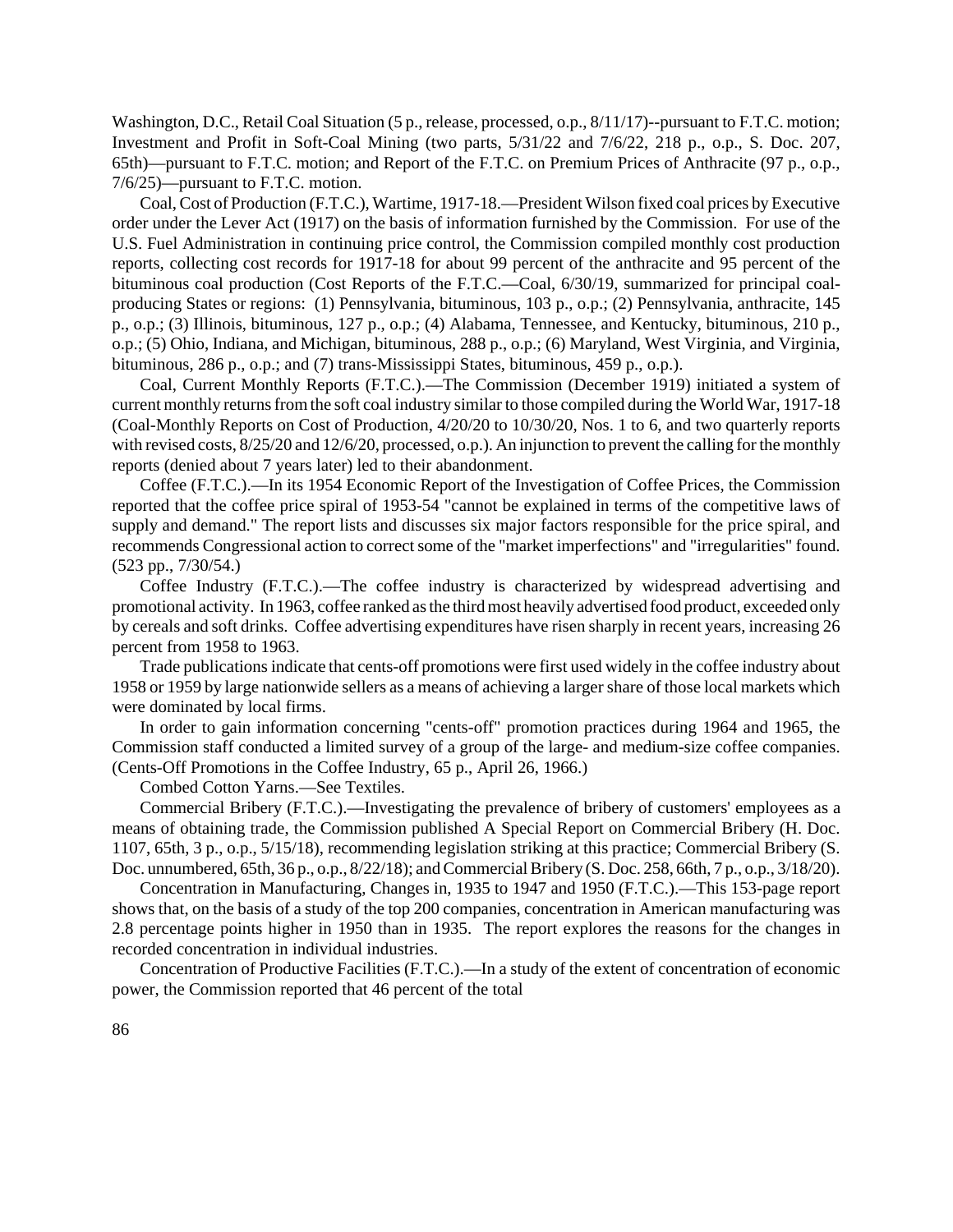net capital assets of all manufacturing corporations in the United States in 1947 was concentrated in the 113 largest manufacturers. The report is entitled The Concentration of Productive Facilities, 1947--Total Manufacturing and 26 Selected Industries (96 p.). See also Divergence between Plant and Company Concentration.

Control of Iron Ore (F.T.C.).—A study of the concentration of iron ore supplies covers the sources and consumption of iron ore in 1948, an estimate of reserves available to major companies and an analysis of effect of possible shortage on big and small companies. The Control of Iron Ore, o.p. (1952.).

Cooperation in American Export Trade.—See Foreign Trade.

Cooperation in Foreign Countries (F.T.C.).—Inquiries made by the Commission regarding the cooperative movement in 15 European countries resulted in a report, Cooperation in Foreign Countries (S. Doc. 171, 68th, 202 p., o.p., 11/29/24), recommending further development of cooperation in the United States.

Cooperative Marketing (Senate).—This inquiry (S. Res. 34, 69th 3/17/25) covered the development of the cooperative movement in the U.S. and illegal interferences with the formation and operation of cooperatives; and a comparative study of costs, prices, and marketing methods (Cooperative Marketing, S. Doc. 95, 70th, 721 p., o.p., 4/30/28).

Copper.—See Wartime Cost Finding, 1917-18.

Copper Industry (F.T.C.).—The Commission's report on The Copper Industry, transmitted to Congress (3/11/47), was in two parts: Part I-The Copper Industry of the United States and International Copper Cartels, and Part II-Concentration and Control by the Three Dominant Companies, o.p. The Commission reported that "The copper situation is particularly serious, not only because of the concentration of control of the ore reserves and of the productive capacity, but also because the domestic supply isinadequate to meet the demands of high level national production and employment. Furthermore, the production of foreign copper, on which the United States will become increasingly dependent, is likewise dominated by a few corporate groups which in the past have operated cooperatively in cartels to regulate production and prices."

Corporation Reports.—See Quarterly Financial Reports.

Corporate Mergers and Acquisitions (F.T.C.).—To determine the impact on the Nation's economy of corporate mergers and acquisitions, the Commission made a study of the merger movement for the years 1940-46, inclusive. The results of the study were transmitted to Congress in a report entitled The Present Trend of Corporate Mergers and Acquisitions (23 p., o.p., 3/7/47), which showed, among other things, that during the period covered, more than 1,800 formerly independent competitive firms in manufacturing and mining industries alone had disappeared as a result of mergers or acquisitions, and that more than one-third of the total number of acquisitions occurred in only three industries, food, nonelectrical machinery, and textiles and apparel—all predominantly "small business" fields.

In 1948 the Commission published The Merger Movement: A Summary Report (134 p., o.p., also 7 p. processed summary). In this report the legal history of the antimerger provisions of the Clayton Act is reviewed. Significant individual mergers are examined in detail. Maps, diagrams, charts and tabular statistical materials are used to illustrate the economic effects of the then in force antimerger legislation.

The Report on Corporate Mergers and Acquisitions (210 p.) was published in May 1955. This study, bringing up to date much of the statistical material in the 1947 and 1948 reports, showed, among other things, that 1,773 formerly independent competitive firms in manufacturing and mining industries alone had disappeared in the period 1947-54 as a result of mergers or acquisitions, and that more than one-third of the total number of acquisitions occurred in only 3 industries, food, nonelectrical machinery, and textiles and apparel—all predominantly small business fields.

Cost Accounting.—See Accounting Systems.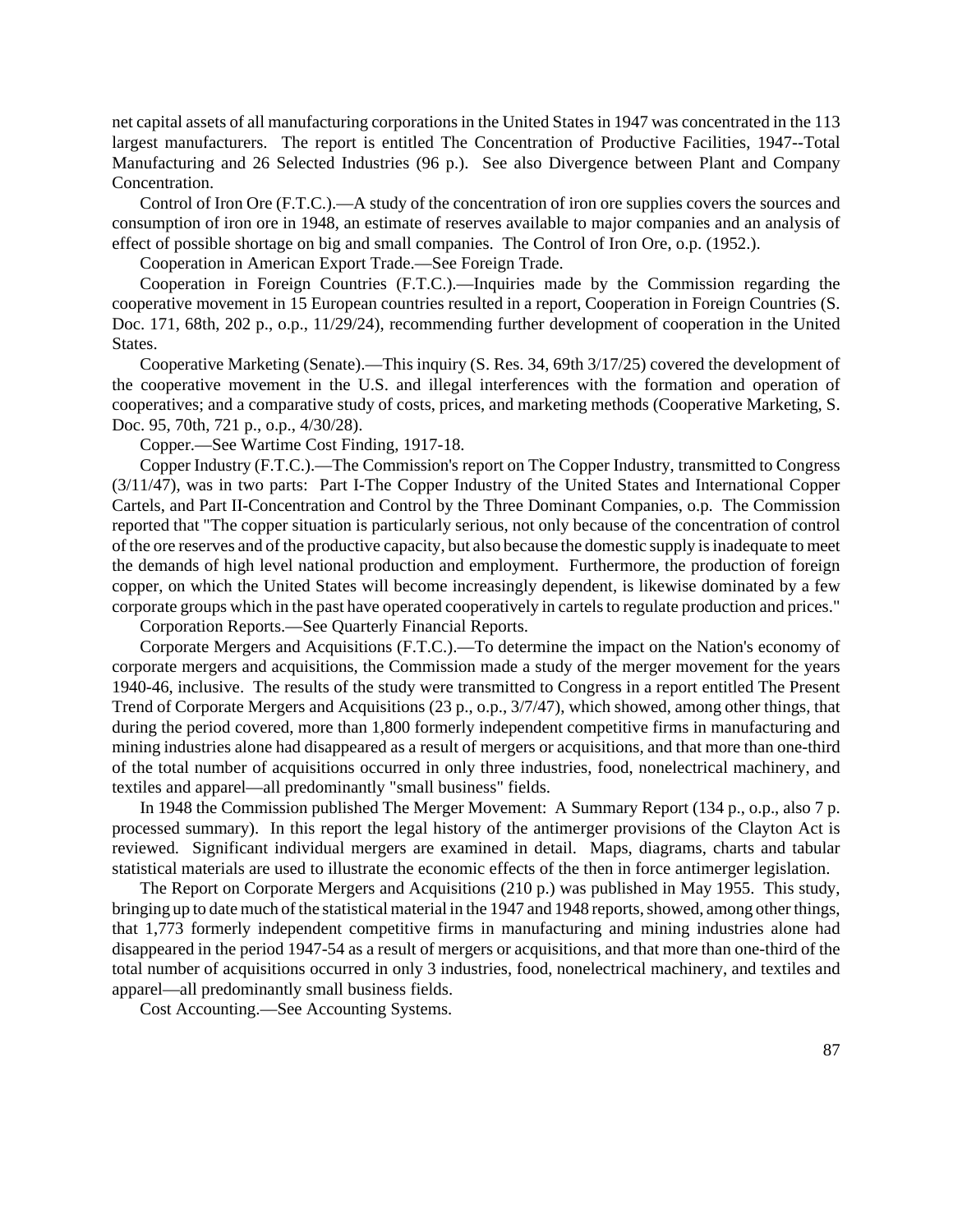Cost of Living (President), Wartime, 1917-18.—Delegates from the various States met in Washington, April 30 and May 1, 1917, at the request of the Federal Trade Commission, and considered the rapid rise of wartime prices and the plans then being made for the Commission's general investigation of foodstuffs. [See Foods(President), Wartime, 1917-18, herein.] Proceedings of the conference were published (High Cost of Living, 119 p., o.p.).

Cotton Industry.—See Textiles.

Cottonseed Industry (House).—Investigating alleged price fixing (H. Res. 439, 69th, 3/2/27), the Commission reported evidence of cooperation among State associations but no indication that cottonseed crushers or refineries had fixed prices in violation of the antitrust laws (Cottonseed Industry, H. Doc. 193, 70th, 37 p., o.p. 3/5/28).

Cottonseed Industry (Senate).—Two resolutions(S.Res. 136, 10/21/29, and S.Res. 147, 11/2/29—71st) directed the Commission to determine whether alleged unlawful combinations of cottonseed oil mill corporations sought to lower and fix prices of cottonseed and to sell cottonseed meal at a fixed price under boycott threat; and whether such corporations acquired control of cotton gins to destroy competitive markets and depress or control prices paid to seed producers (Investigation of the Cottonseed Industry, preliminary report, S. Doc. 91, 71st, 4 p., o.p., 2/28/30, and final report, 207 p., o.p., with 11 vols. testimony, S. Doc. 209, 71st, 5/19/33).

Distribution Cost Accounting (F.T.C.).—To provide a guide for current legislation and determine ways for improving accounting methods, the Commission studied distribution cost accounting in connection with selling, warehousing, handling, delivery, credit and collection (Case Studies in Distribution Cost Accounting for Manufacturing and Wholesaling, H. Doc. 287, 77th, 215 p., o.p., 6/23/41).

Distribution.- See Millinery Distribution.

Distribution of Steel Consumption.—A study to determine the distribution of steel in a time of shortage, when control over distribution rests with the producers (1949-50). The results of the study were transmitted to the Subcommittee on Monopoly of the Senate Select Committee on Small Business and published as a committee print. (20p) o.p., 3/31/52.

Distribution Methods and Costs (F.T.C.).—This inquiry into methods and costs of distributing important consumer commodities (F.T.C. Res., 6/27/40) was undertaken by the Commission pursuant to authority conferred upon it by section 6 of the F.T.C. Act. Eight parts of the F.T.C. Report on Distribution Methods and Costs were transmitted to Congress and published under the subtitles: Part I, Important Food Products (11/11/43, 223 p., o.p.); Part III, Building Materials—Lumber, Paints and Varnishes, and Portland Cement (2/19/44, 50 p., o.p.); Part IV, Petroleum Products, Automobiles, Rubber Tires and Tubes, Electrical Household Appliances, and Agricultural Implements (3/2/44, 189 p., o.p.); Part V, Advertising as a Factor in Distribution (10/30/44, 50 p., o.p.); Part VI, Milk Distribution, Prices, Spreads and Profits (6/18/45, 58 p.); Part VII, Cost of Production and Distribution of Fish in the Great Lakes Area (6/30/45, 59 p.); Part VIII, Cost of Production and Distribution of Fish in New England (6/30/45, 118 p.); and Part IX, Cost of Production and Distribution of Fish on the Pacific Coast (7/25/46, 82 p.). The inquiries relating to fish were conducted in cooperation with the Coordinator of Fisheries, Interior Department. During World War II special reports on the distribution of some 20 commodity groups were made for confidential use of the Office of Price Administration and other war agencies.

Divergence Between Plant and CompanyConcentration (F.T.C.).—In this 1950 report, the Commission measured the divergence between plant and company concentration for each of 340 manufacturing industries. The Divergence between Plant and Company Concentration, 1947 (162 p., o.p.). See also Concentration of Productive Facilities.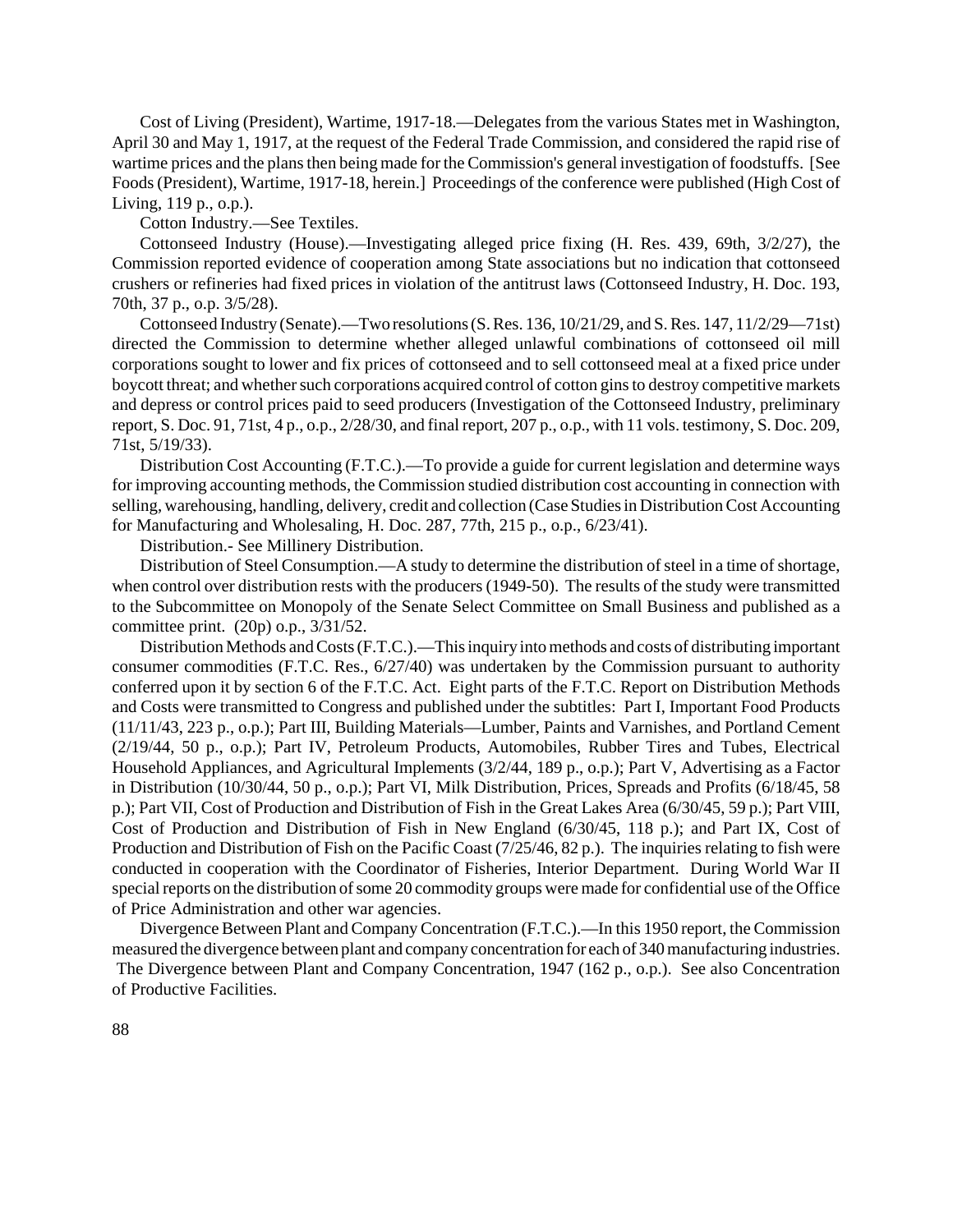Du Pont Investments (F.T.C.). —The Report of the F.T.C. on Du Pont Investments (F.T.C. motion 7/29/27; report, 46 p., o.p. processed, 2/1/29) discussed reported acquisition by E. I. du Pont de Nemours & Co. of U.S. Steel Corp. stock, together with previously reported holdings in General Motors Corp.

Electric and Gas Utilities, and Electric Power. —See Power.

Farm Implements(Senate), Wartime, 1917-18.—The Report of the F.T.C. on the Causes of High Prices of Farm Implements (inquiry under S. Res. 223; 65th, 5/13/18; report, 713 p., o.p., 5/4/20) disclosed numerous trade combinations for advancing prices and declared the consent decree for dissolution of International Harvester Co. to be inadequate. The Commission recommended revision of the decree and the Department of Justice proceeded to that end.

Farm Implements (F.T.C.).—A 1948 report on the Manufacture and Distribution of Farm Implements (160 p., also 8 p. processed summary) concerns the production and distribution policies of large manufacturers of farm machinery. The report includes information respecting important developments and trends in the industry.

Feeds, Commercial (Senate).—Seeking to determine whether purported combinations in restraint of trade existed (S. Res. 140, 66th, 7/31/19), the Commission found that although some association activities were in restraint of trade, there were no substantial antitrust violations (Report of the F.T.C. on Commercial Feeds, 206 p., o.p., 3/29/21.

Fertilizer (Senate).—Begun by the Commissioner of Corporations<sup>8</sup> (S. Res. 487, 62d, 3/l/13), this inquiry disclosed extensive use of bogus independent fertilizer companies for competitive purposes (Fertilizer Industry, S., Doc. 551, 64th, 269 p., o.p., 8/19/16). Agreements for abolition of such unfair competition were reached.

Fertilizer (Senate).—A second fertilizer inquiry (S. Res. 307, 67th, 6/17/22) developed that active competition generally prevailed in that industry in the U.S., although in some foreign countries combinations controlled certain important raw materials. The Commission recommended improved agricultural credits and more extended cooperation by farmers in buying fertilizer (Fertilizer Industry, S. Doc. 347, 67th, 87 p., o.p., 3/3/23).

Fertilizer (F.T.C.).—The Commission's 1949 report on The Fertilizer Industry (100 p.) is concerned primarily with restrictions and wastes which interfere with the supply of plant food materials in the quantities needed and at prices low enough to facilitate maintenance of soil fertility. The Nation's resources of nitrogen, phosphate, and potash are discussed, and the inter-relationships of producers and mixers are reviewed. The report also summarizes available information concerning cartel control of nitrogen, phosphates, and potash.

Fish.—See Distribution Methods and Costs.

Flags (Senate), Wartime, 1917-18.—Unprecedented increases in the prices of U.S. flags in 1917, due to wartime demand, were investigated (S. Res. 35, 65th, 4/16/17). The inquiry was reported in Prices of American Flags (S. Doc. 82, 65th, 6 p., o.p., 7/26/17).

Flour Milling.—See Food, below.

Food (President), Wartime, 1917-18. —President Wilson, as a wartime emergency measure (2/7/17), directed the Commission "to investigate and report the facts relating to the production, ownership, manufacture, storage, and distribution of foodstuffs" and "to ascertain the facts bearing on alleged violations of the antitrust acts." Two major series of reports related to meat packing and the grain trade with separate

 $8$  The Commission was created Sept. 26, 1914, upon passage of the Federal Trade Commission Act, sec. 3 of which provided that "all pending investigations and proceedings of the Bureau of Corporations (of the Department of Commerce) shall be continued by the Commission."

\_\_\_\_\_\_\_\_\_\_\_\_\_\_\_\_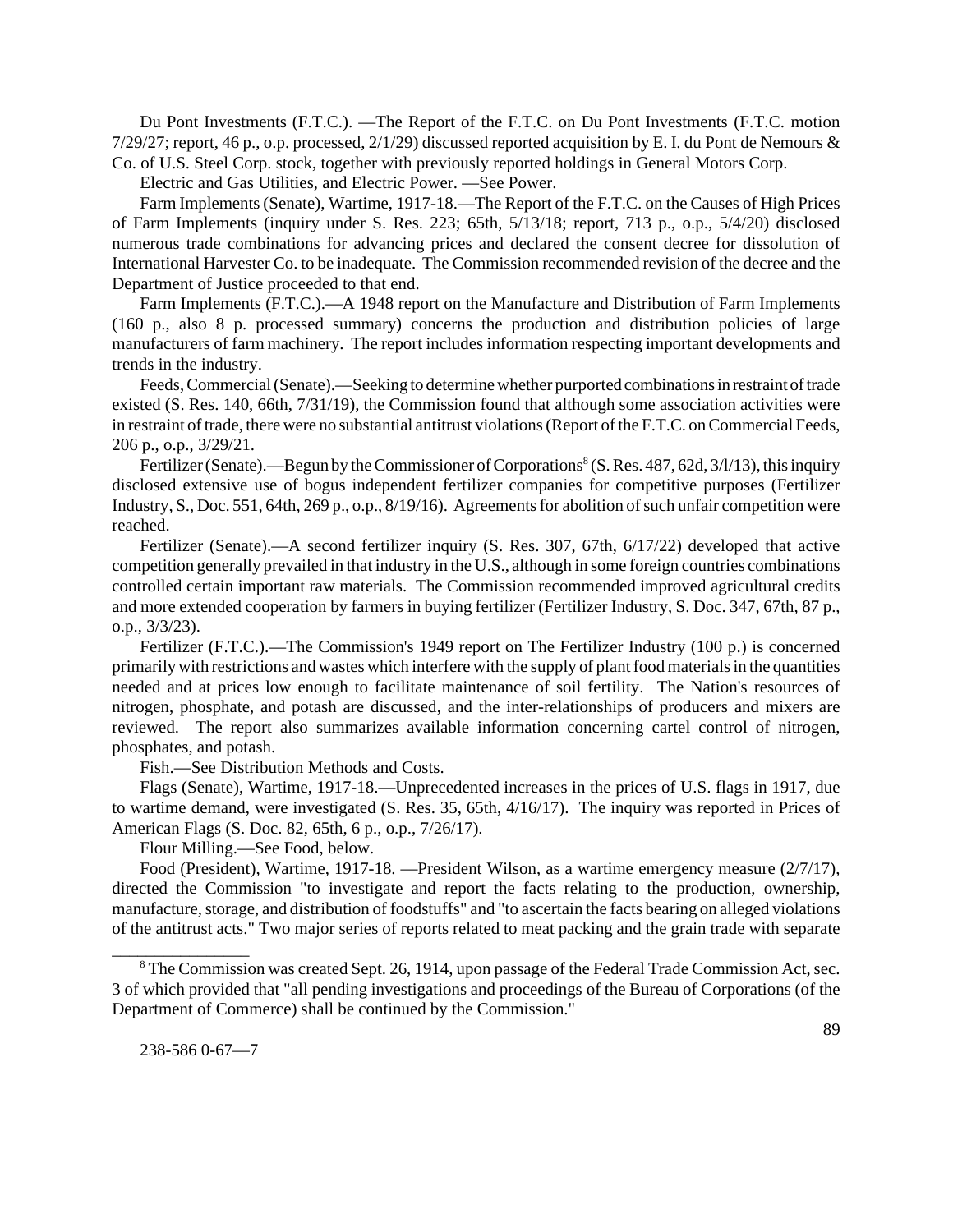inquiries into flour milling, canned vegetables and fruits, canned salmon, and related matters, as listed below.

Food (President) continued—Meat Packing.—Food Investigation-Report of the F.T.C. on the Meat-Packing Industry was published in six parts: I. Extent and Growth of Power of the Five Packers in Meat and Other Industries (6/24/19, 574, p., o.p.); II. Evidence of Combination Among Packers (11/25/18, 294, p., o.p.; III. Methods of the Five Packers in Controlling the Meat-Packing Industry (6/28/19, 325 p., o.p.) ; IV. The Five Large Packers in Produce and Grocery Foods (6/30/19, 390 p., o.p.); V. Profits of the Packers (6/28/19, 110 p., o.p.); VI. Cost of Growing Beef Animals, Cost of Fattening Cattle, and Cost of Marketing Livestock (6/30/19, 183 p., o.p.); and summary (H. Doc. 1297, 65th, 51 p., o.p., 7/3/18).

The reports first led to antitrust proceedings against the Big Five Packers, resulting in a consent decree (Supreme Court of the District of Columbia,  $2/27/20$ ),<sup>9</sup> which had substantially the effect of Federal legislation in restricting their future operations to certain lines of activity. As a further result of the investigation, Congress enacted the Packers and Stockyards Act (1921), adopting the Commission's recommendation that the packers be divorced from control of the stockyards. (The meat-packing- industry is further referred to under Meat Packing Profit Limitation, p. 150.)

Food (President) Continued—Grain Trade.—Covering the industry from country elevator to central market, the Report of the F.T.C. on the Grain Trade was published in seven parts: I. Country Grain Marketing (9/15/20, 350 p., o.p.); II. Terminal Grain Markets and Exchanges(9/15/20, 333 p., o.p.); III. Terminal Grain Marketing (12/21/21, 332 p., o.p.); IV. Middlemen's Profits and Margins (9/26/23, 215 p., o.p.); V. Future Trading Operations in Grain (9/15/20 347 p., o.p.); VI. Prices of Grain and Grain Futures (9/10/24, 374 p., o.p.); VII. Effects of Future Trading (6/25/26, 419 p., o.p.). The investigation as reported in vol. V, and testimony by members of the Commission's staff (U.S. Congress House Committee on Agriculture, Future Trading, hearings, 67th, April 25-May 2, 1921) was an important factor in enactment of the Grain Futures Act (1921). (Further reference to the grain trade is made under Grain Elevators, Grain Exporters, and Grain Wheat Prices, p. 149.)

Food (President) Continued—Bakeries and Flour Milling.—One F.T.C. report was published by the Food Administration (U.S. Food Administration, Report of the F.T.C. on Bakery Business in United States, pp. 5-13, o.p. 1133/17). Other reports were: Food Investigation, Report of the F.T.C. on Flour Milling and Jobbing (4/4/18, 27 p., o.p.) and Commercial Wheat Flour Milling (9/15/20, 118 p., o.p.).

Food (President) Continued—Canned Foods,<sup>10</sup> Private Car Lines, Wholesale Food Marketing.—Under the general title Food Investigation were published Report of the F.T.C. on Canned Foods—General Report and Canned Vegetables and Fruits (5/18/18, 83 p., o.p.); Report of the F.T.C. on Canned Foods—Canned Salmon (12/27/18, 83 p., o.p.); Report of the F.T.C. on Private Car Lines, regarding transportation of meats, fruits, and vegetables (6/27/19, 271 p., o.p.); and Report of the F.T.C. on Wholesale Marketing of Food (6/30/19, 268 p., o.p.), which recommended that a wholesale dealer in perishable food products should be required to procure a Federal license and that Federal inspection and standards should be provided. Provisions in accordance with these recommendations were incorporated in the Perishable Agricultural Commodities Act (1930).

\_\_\_\_\_\_\_\_\_\_\_\_\_\_\_

 $9$  The legal history of the consent decree and a summary of divergent economic interests involved in the question of packers participation in unrelated lines of food products were set forth by the Commission in Packer Consent Decree (S. Doc. 219, 68th, 44 p., o.p.., 2/20/25), prepared pursuant to S. Res. 278, 68th, 12/8/24.

 $10$  In connection with its wartime cost finding inquiries, 1917-18, p. 124 herein, the Commission published Report of the F.T.C. on Canned Goods 1918—Corn, Peas, String Beans, Tomatoes, and Salmon (86 p., 11/21/21).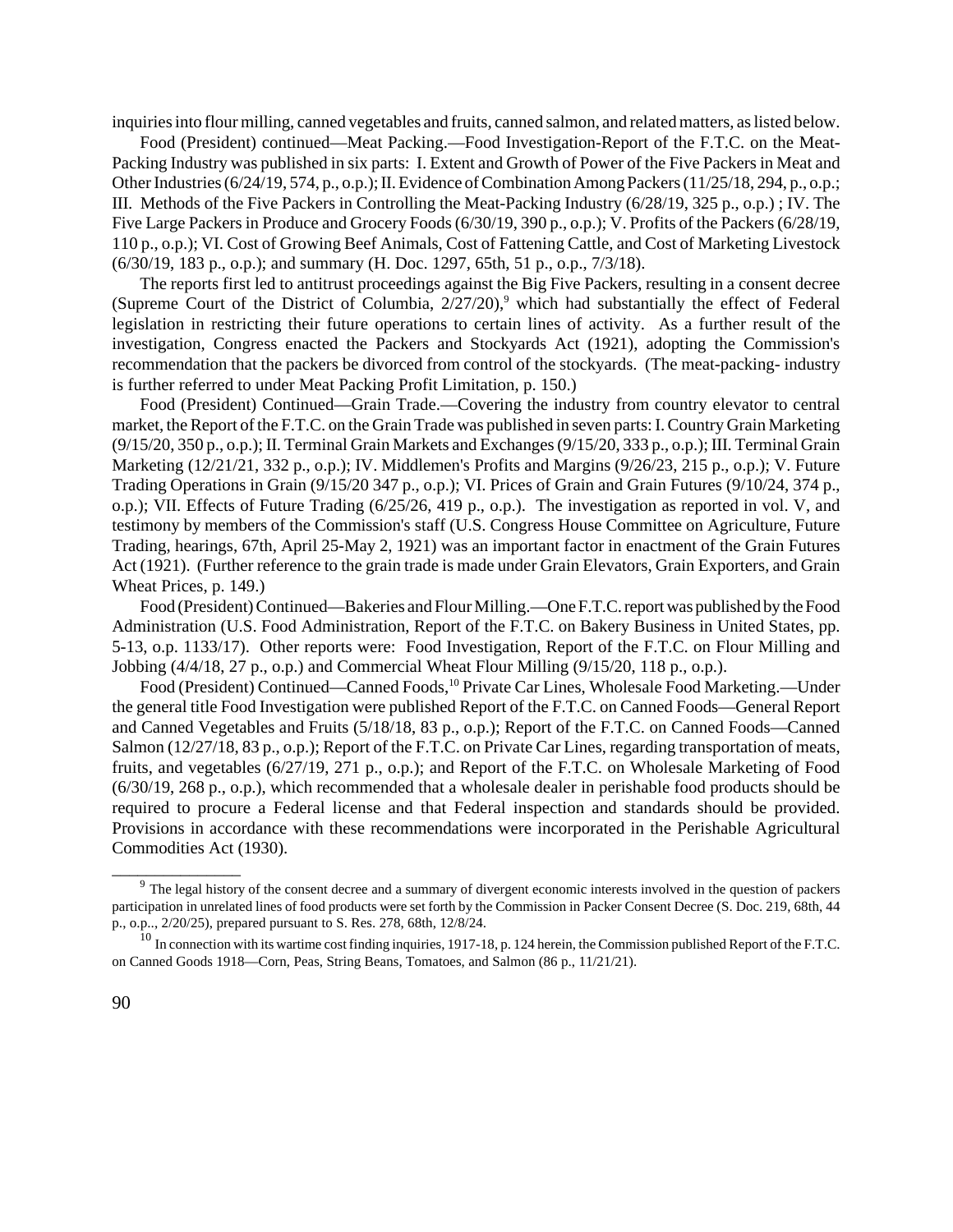Food—Bread and Flour (Senate). —Reports on this inquiry (S. Res. 163, 68th, 2/26/24) were: Competitive Conditions in Flour Milling (S. Doc. 97, 70th, 140 p., o.p., 5/3/26); Bakery Combines and Profits (S. Doc. 212, 69th, 95 p., o.p., 2/11/27); Competition and Profits in Bread and Flour (S. Doc. 98, 70th, 509 p., o.p., 1/11/28) ; and Conditions in the Flour Milling Business, supplementary (S. Doc. 96, 72d, 26 p., o.p., 5/28/32).

Food—Wholesale Baking Industry (F.T.C.).—This inquiry (F.T.C. Res., 8/31/45) resulted in two reports to Congress: Wholesale Baking Industry, Part I—Waste in the Distribution of Bread (4/22/46, processed, 29 p., o.p. and Wholesale Baking Industry, Part II—Costs, Prices and Profits (8/7/46, 137 p., o.p.). Part I developed facts concerning wasteful and uneconomic practices in the distribution of bread, including consignment selling which involves the taking back of unsold bread; furnishing, by gift or loan, bread racks, stands, fixtures, etc., to induce distributors to handle a given company's products. It was found that, although War Food Order No. 1 which prohibited these practices was only partially observed, in 1945 as compared with 1942, the quantity of bread saved was sufficient to supply the population of England, Scotland, and Wales with a daily ration of one-third of a loaf for 30 days, the population of France for 36 days, or the population of Finland for nearly 1 year. The Commission suggested that "a careful examination of present laws be made by the legislative and executive branches of the Government to determine what legislation, if any, is needed to permanently eliminate wasteful trade practices and predatory competition which threaten the existence of many small bakers, foredoom new ventures to failure and promote regional monopolistic control of the wholesale breadbaking industry."

Part II presents information concerning, prices and pricing practices in the industry, profits earned, and unit costs of production and distribution. It compares the details of production and distribution costs for bread and rolls, other bakery products, and for all bakery products for two operating periods in 1945, March and September. Comparisons of costs are also made for these two periods for plants arranged by geographical areas. Comparisons of the costs of production and distribution are made by size groups of wholesale bakeries.

Food—Fish.—See Distribution Methods and Costs.

Food—Flour Milling (Senate).—This study of costs, profits, and other factors (S. Res. 212, 67th, 1/18/22) was reported in Wheat Flour Milling Industry (S. Doc. 130, 68th, 130 p., o.p., 5/16/24).

Food—Flour-Milling Industry, Growth. and Concentration in (F.T.C.).—The Commission's study showed that there has been a progressive increase in the size of flour-mill operations and a progressive decrease in the number of flour-milling establishments. Nevertheless, the Commission reported, there is a lesser degree of concentration in the flour-milling industry than in many other important industries. The results of the study were presented to Congress in a report on the Growth and Concentration in the Flour-Milling Industry (6/2/47, 36 p.).

Food—Grain Elevators (F.T.C.), Wartime, 1917-18.—In view of certain bills pending before Congress with reference to regulation of the grain trade, the Commission, in a preliminary report, Profits of Country and Terminal Grain Elevators (S. Doc. 40, 67th, 12 p., o.p., 6/13/21) presented certain data collected during its inquiry into the grain trade ordered by the President.

Food—Grain Exporters (Senate).—The low prices of export wheat in 1921 gave rise to this inquiry (S. Res. 133, 67th, 12/22/21) concerning harmful speculative price manipulations on the grain exchanges and alleged conspiracies among country grain buyers to agree on maximum purchasing prices. The Commission recommended stricter supervision of exchanges and additional storage facilities for grain not controlled by grain dealers (Report of the F.T.C. on Methods and Operations of Grain Exporters, 2 vols., 387 p., o.p., 5/16/22 and 6/18/23).

Food—Grain, Wheat Prices (President).—An extraordinary decline of wheat prices was investigated (President Wilson's directive 10/12/20) and found to be due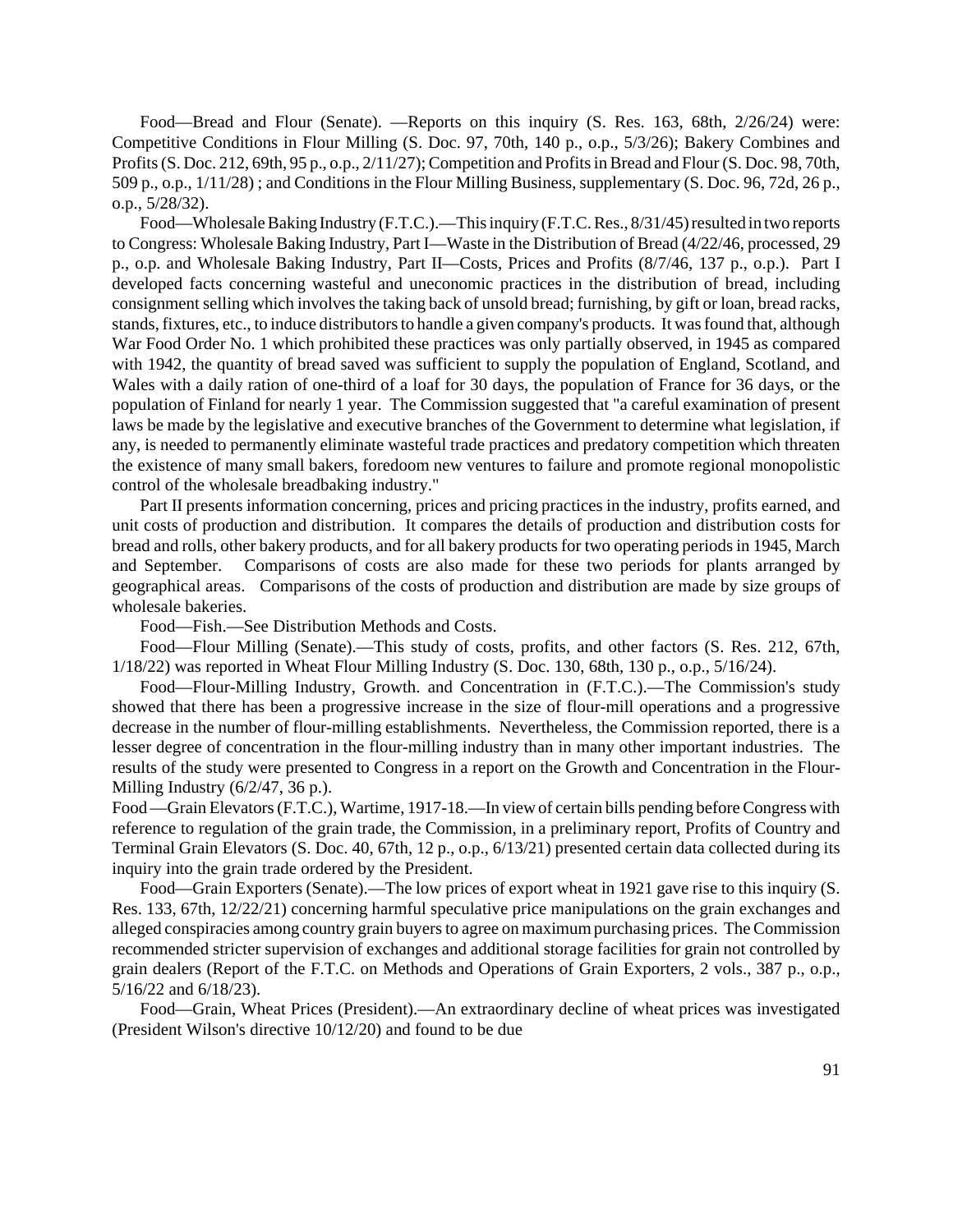chiefly to abnormal market conditions (Report of the F.T.C. on Wheat Prices for the 1920 Crop, 91 p., o.p., 12/13/20).

Food—Important Food Products.—See Distribution Methods and Costs.

Food—Marketing (F.T.C.).—On October 9, 1958, the Commission launched a study of significant economic trends in food marketing. In the first phase of this investigation facts were developed concerning the growth of corporate chains and voluntary and cooperative wholesalers. On June 30, 1959, the Commission published a statistical report entitled Economic Inquiry into Food Marketing—Interim Report (6 p., 22 tables, o.p.). This was followed by publication of Economic Inquiry into Food Marketing, Part I, Concentration and Integration in Retailing (January 1960, 338 p.).

Food—Marketing (F.T.C.).—The second phase of the F.T.C. study of the food industry was begun on August 25, 1960. Through surveys and other data the Bureau of Economics undertook to identify and analyze major structural and behavioral aspects of the group of firms producing and marketing frozen fruit, juices and vegetables. Included in the study are chapters reviewing: production and consumption patterns; concentration, diversification and integration; marketing patterns; production, promotion and profits; and patterns of merger activity. (Economic Inquiry into Food Marketing, Part II, The Frozen Fruit, Juice and Vegetable Industry, 145 p., December 1962.)

Food—Marketing (F.T.C.).—This is the third in a series of staff reports concerning various segments of the food industry undertaken pursuant to a Federal Trade Commission resolution adopted October 9, 1958. Part III represents an extensive inquiry into the industrial organization of the canned fruit, juices, and vegetable industry. Various aspects of market structure including patterns of concentration, integration and diversification are examined in detail. Data on marketing patterns, costs, product promotion and profits are also presented. The impact of merger activity on industry structure and performance is considered along with a discussion of competitive trends. (Economic Inquiry into Food Marketing, Part III, The Canned Fruit, Juice and Vegetable Industry, 207 p., June 1965.)

Food—Meat Packing Profit Limitation (Senate), Wartime, 1917-18.—Following an inquiry (S. Res. 177, 66th, 9/3/19) involving wartime control of this business as established by the U.S. Food Administration in 1917-18, the Commission recommended greater control and lower maximum profits (Maximum Profit Limitation on Meat Packing Industry, S. Doc. 110, 66th, 179 p., o.p. 9/25/19).

Food—Milk.—See Distribution Methods and Costs.

Food—Milk and Milk Products (Senate), Wartime, 1917-18.—Covering an inquiry (S. Res. 431, 65th, 3/3/19) into fairness of milk prices to producers and of canned milk prices to consumers, the Report of the F.T.C. on Milk and Milk Products 1914-18 (6/6/21, 234 p., o.p.) showed a marked concentration of control and questionable practices many of which later were recognized by the industry as being unfair.

Food—Milk and Dairy Products (House).—Competitive conditions in different milk-producing areas were investigated (H. Con. Res. 32, 73d, 6/15/34). Results of the inquiry were published in seven volumes: Report of the F.T.C. on the Sale and Distribution of Milk Products, Connecticut and Philadelphia Milksheds (H. Doc. 152, 74th, 901 p., o.p., 4/5/35); Report of the F.T.C. on the Sale and Distribution of Milk and Milk Products(Connecticut and Philadelphia milksheds, interimreport, H. Doc. 387, 74th, 125 p., o.p., 12/31/35); Chicago Sales Area (H. Doc. 451, 74th, 103 p., o.p., 4/15/36); Boston, Baltimore, Cincinnati, St. Louis (H. Doc. 501, 74th, 243 p., o.p., 6/4/36); Twin City Sales Area (H. Doc. 506, 74th, 71 p., o.p., 6/13/36); and New York Milk Sales Area (H. Doc. 95, 75th, 138 p., o.p., 9/30/36). The Commission reported that many of the industry's problems could be dealt with only by the States and recommended certain legislation and procedure, both State and Federal (Summary Report on Conditions With Respect to the Sale and Distribution of Milk and Dairy Products, H. Doc. 94, 75th, 39 p., o.p., 1/4/37). Legislation has been en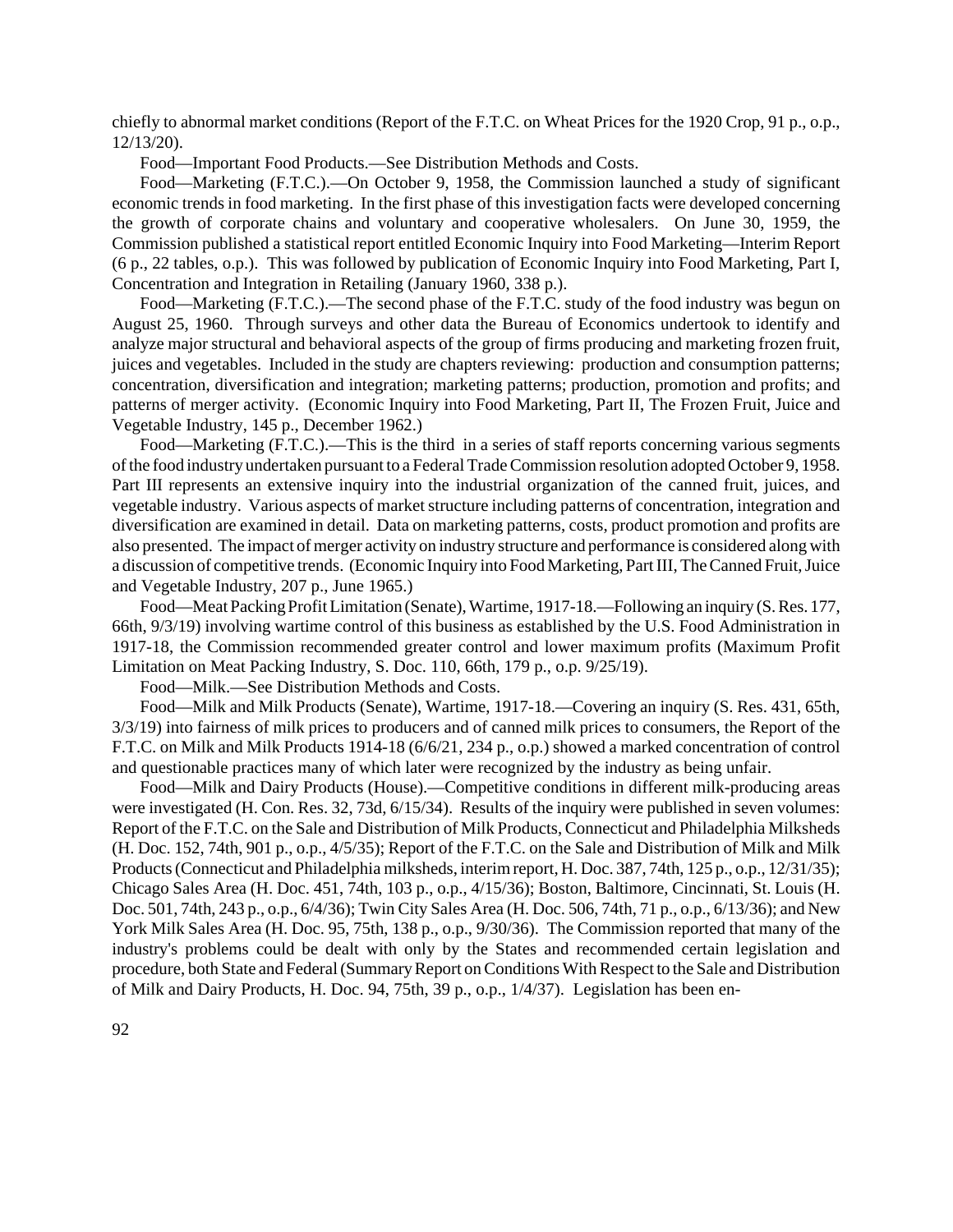acted in a number of States carrying into effect all or a portion of the Commission's recommendations.

Food—Peanut Prices (Senate).—An alleged price-fixing combination of peanut crushers and mills was investigated (S. Res. 139, 71st, 10/22/29). The Commission found that an industry-wide decline in prices offarmers'stock peanuts during the business depression was not due to such a combination, although pricing practices of certain mills tended to impede advancing and to accelerate declining prices (Prices and Competition Among Peanut Mills, S. Doc. 132, 72d, 78 p., o.p., 6/30/32).

Food—Raisin Combination (Attorney General).—Investigating allegations of a combination among California raisin growers (referred to F.T.C. 9/30/19), the Commission found the enterprise not only organized in restraint of trade but conducted in a manner threatening financial disaster to the growers. The Commission recommended changes which the growers adopted (California Associated Raisin Co., 26 p., processed, o.p., 6/8/20).

Food—Southern Livestock Prices (Senate).—Although the low prices of southern livestock in 1919 gave rise to a belief that discrimination was being practiced, a Commission investigation (S. Res. 133, 66th, 7/25/19) revealed the alleged discrimination did not appear to exist (Southern Livestock Prices, S. Doc. 209, 66th, 11 p., o.p., 2/2/20).

Food—Sugar (House).—An extraordinary advance in the price of sugar in 1919 (H. Res. 150, 66th, 10/l/19) wasfound to be due chiefly to speculation and hoarding. The Commission made recommendations for correcting these abuses (Report of the F.T.C. on Sugar Supply and Prices, 205 p., o.p., 11/15/20).

Food—Sugar, Beet (F.T.C.).—Initiated by the Commissioner of Corporations,<sup>11</sup> but completed by the F.T.C., this inquiry dealt with the cost of growing beets and the cost of beet-sugar manufacture (Report on the Beet Sugar Industry in the U.S., H. Doc. 158, 65th, 164 p., o.p., 5/24/27).

Foreign Trade—Antidumping Legislation (F.T.C.).—To develop information for use of Congress in its consideration of amendments to the antidumping laws, the Commission studied recognized types of dumping and provisions for preventing the dumping of goods from foreign countries (Antidumping Legislation and Other Import Regulationsin the United States and Foreign Countries, S. Doc. 112, 73d, 100 p., o.p., 1/11/34; supplemental report, 111 p., o.p., processed,  $6/27/38$ ).

Foreign Trade—Cooperation in American Export Trade (F.T.C.).—This inquiry related to competitive conditions affecting Americans in international trade. The Export Trade Act, also known as the Webb-Pomerene law, authorizing the association of U.S. manufacturers for export trade, was enacted as a result ofCommission recommendations(Cooperation in American Export Trade, 2 vols., 984 p., o.p., 6/30/16; also summary, S. Doc. 426, 64th, 7 p., o.p., 5/2/16; and conclusions 1916. 14 p., o.p.).

Foreign Trade—Cotton Growing Corporation (Senate).—The report of an inquiry (S. Res. 317, 68th, 1/27/25) concerning the development of this British company, Empire Cotton Growing Corporation (S. Doc. 226, 68th, 30 p., o.p., 2/28/25), showed there was then little danger of serious competition with the American grower or of a possibility that the United States would lose its position as the largest producer of raw cotton. Frozen Fruit, Juice and Vegetable Industry.—See Food Marketing, Part II.

Gasoline.—See Petroleum.

Grain.—See Food.

GrainExchange Actions(F.T.C. andChairman of SenateCommittee on Agriculture and Forestry).—The Commission's report on Economic Effects of Grain Exchange Actions Affecting Futures Trading During the First Six Months of 1946

 $11$  See footnote 8.

\_\_\_\_\_\_\_\_\_\_\_\_\_\_\_\_\_\_\_\_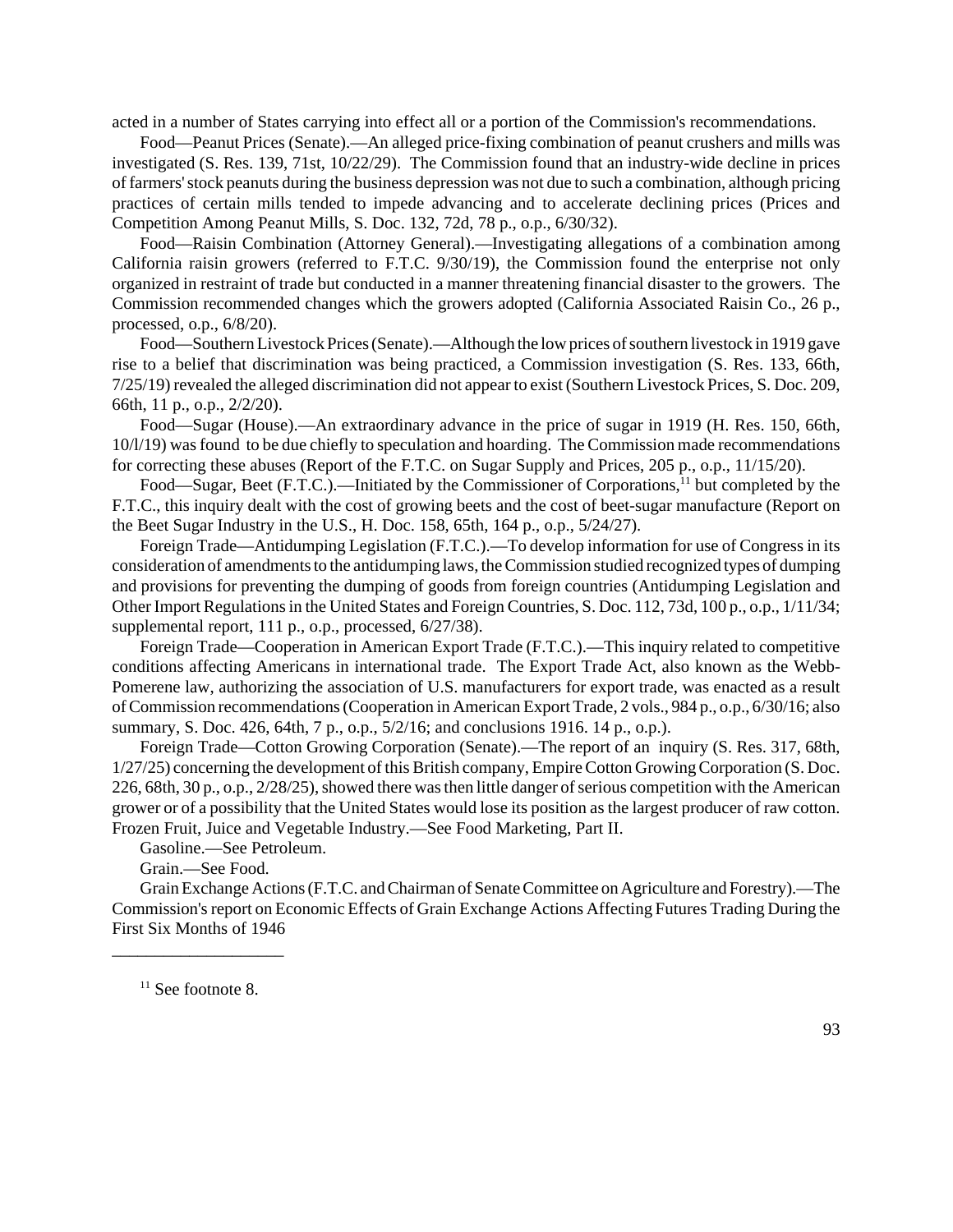(85 p., o.p., 2/4/47) presents results of a special study made at the request of the then Chairman of the Senate Committee on Agriculture and Forestry. The report reviews the factors which made it impossible, during the first half of 1946, for futures trading to be conducted in the usual manner on the Chicago, Kansas City and Minneapolis grain exchanges under existing conditions of Government price control and severe restrictions on the movement of short supplies of free grain in the cash market. The report also discusses the economic effects of emergency actions taken by the exchanges on the interests trading in futures, and suggests, among other things, that both the Commodity Exchange Act and the U.S. Warehouse Act "should be so amplified and coordinated, or even combined, as to make effective the type and scope of regulation over futures trading contemplated by the Congress in enacting the Commodity Exchange Act."

Guarantee Against Price Decline (F.T.C.).—Answers to a circular letter (12/26/19) calling for information and opinions on this subject were published in Digest of Replies in Response to an Inquiry of the F.T.C. Relative to the Practice of Giving Guarantee Against Price Decline (68 p., o.p., 5/27/20).

Housefurnishings (Senate).—This inquiry (S. Res. 127, 67th, 1/4/22) resulted in three volumes showing concerted efforts to effect uniformity of prices in some lines (Report of the F.T.C. on Housefurnishing Industries, 1018 p., o.p., 1/17/23, 10/l/23, and 10/6/24.).

IndependentHarvesterCo.(Senate),Wartime, 1917-18.—After investigation (S. Res. 212, 65th, 3/11/18) of the organization and methods of operation of the company which had been formed several years before to compete with the "harvester trust," but which had passed into receivership, the F.T.C. Report to the Senate on the Independent Harvester Co. (5 p., release, processed, o.p., 5/15/18) showed the company's failure was due to mismanagement and insufficient capital.

Industrial Concentration and Product Diversification in the 1,000 Largest Manufacturing Companies: 1950 (F.T.C.).—This purely statistical report published in January 1957 has 127 pages of text which state the findings in 52 text tables and 22 charts covering all manufacturing, food, electrical apparatus, and transportation equipment, and 529 pages of appendix tables covering these and other manufacturing industries. The 4 leading shippers of each product are identified, but shipments by individual companies are not disclosed.

Interlocking Directorates (F.T.C.).—This 1950 report on Interlocking Directorates summarizes the interlocking relationships among directors of the 1,000 largest manufacturing corporations. It also covers the interlocking directorates between these corporations and a selected list of banks, investment trusts, insurance companies, railroads, public utilities, and distributive enterprises.

International Alkali Cartels (F.T.C.).—In a report (1950) on International Cartels in the Alkali Industry, o.p., the Commission discussed the nature, extent, and effect of international agreements concerning baking soda, soda ash, and caustic soda to which organized groups of American and European alkali producers were parties from 1924 until 1946.

International Electrical Equipment Cartel (F.T.C.).—In its 1948 report on this subject (107 p., also 10 p. processed summary) the Commission points out the high degree of economic concentration in the electrical equipment industry which exists in each of the important industrial nations.

International Petroleum Cartel.—A staff study of the activities of the seven major oil companies in relation to control over the international oil industry. Staff Report to the Federal Trade Commission submitted to the Subcommittee on Monopoly of the Select Committee on Small Business, U.S. Senate Committee print No. 6, 82d Cong.—2d sess. 378 p., 1952.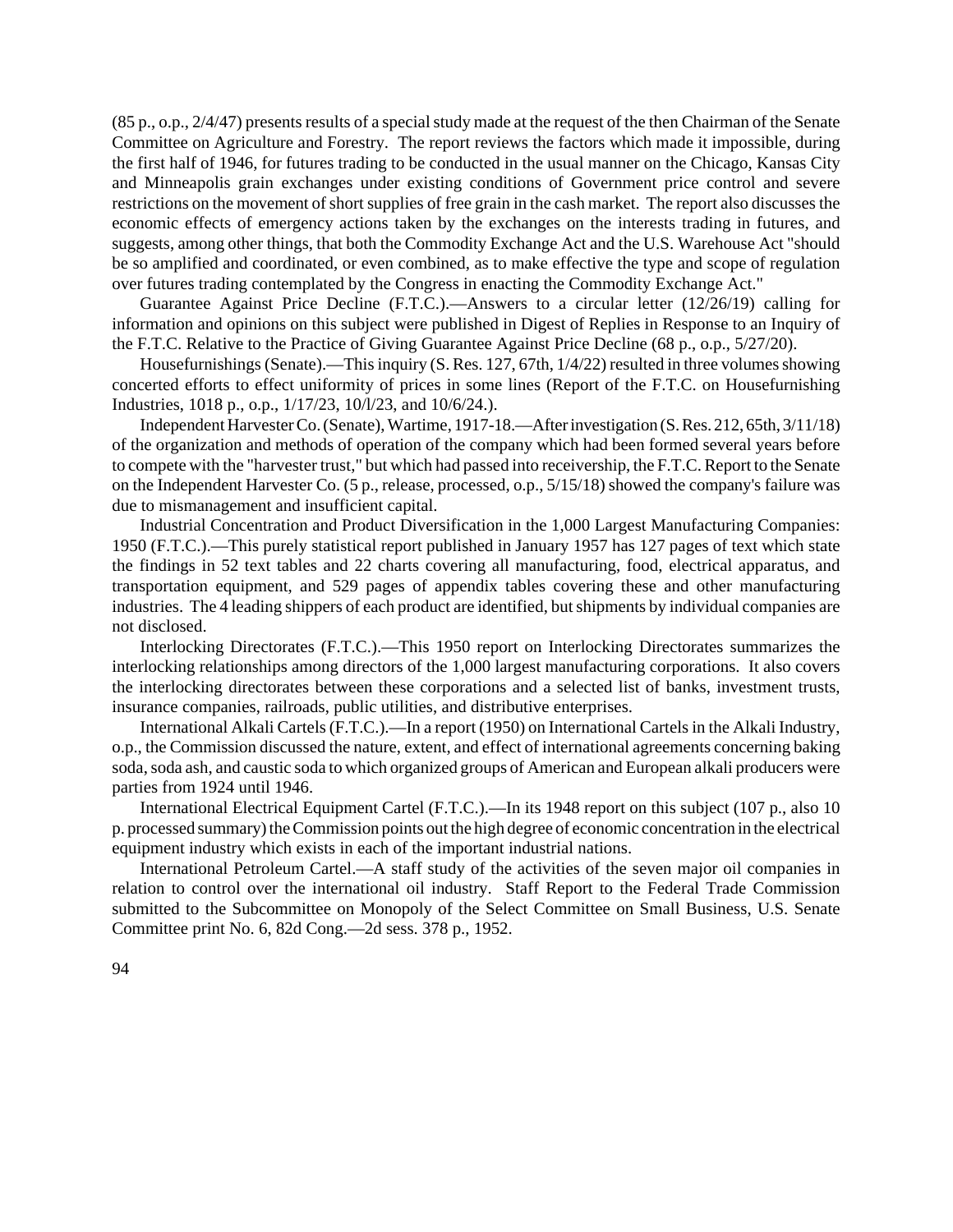International Phosphate Cartels (F.T.C.).—The F.T.C. Report on International Phosphate Cartels (F.T.C. Res. 9/19/44) developed facts with respect to the practices, arrangements and agreements between domestic phosphate companies and foreign competitors through international cartels, through which minimum export prices were fixed. These prices varied from market to market, depending upon competition, ocean freight rates, and other factors. The agreements established fixed quotas in each grade, and sales were allocated among members of the Phosphate Export Association according to their quotas and the grade involved. The report (processed, 60 p.) was transmitted to Congress 5/l/46.

International Steel Cartels (F.T.C.).—A report to Congress concerning numerous cartel agreements relating to steel which were adopted between World War I and World War II. Certain American companies participated in these agreements, which were both national and international in scope. The international agreements allotted quotas to the different national groups, fixed prices in the export trade, and established reserved and unreserved areas. (International Steel Cartels (1948), 115 p., o.p.)

Iron Ore.—See Control of Iron Ore.

Large Manufacturing Companies (F.T.C.).—This 1951 report, entitled A List of 1,000 Large Manufacturing Companies, Their Subsidiaries and Affiliates, 1948, shows for each of the 1,000 largest manufacturing corporations which publish financial statements the percentage of stock interest held by the corporation in each of its subsidiaries and affiliates. The parent corporations are grouped in 21 major industries and ranked as to size on the basis of their total assets in 1948, 223 p., o.p., 6/l/51.

Leather and Shoes (F.T.C. and House), Wartime, 1917-18.—General complaint regarding high prices of shoes led to this inquiry, which is reported in Hide and Leather Situation, preliminary report (H. Doc. 857, 65th, 5 p., o.p., 1/23/18), and Report on Leather and Shoe Industries (180 p., o.p., 8/21/19). A further study (H. Res. 217, 66th, 8/19/19) resulted in the Report of the F.T.C. on Shoe and Leather Costs and Prices (212 p., o.p., 6/10/21).

Lumber—Costs.—See Wartime Cost Finding, 1917-18.

Lumber Trade Associations (Attorney General).—The Commission's extensive survey of lumber manufacturers' associations (referred to F.T.C., 9/4/19) resulted in Department of Justice proceedings against certain associations for alleged antitrust law violations. Documents published were: Report of the F.T.C. on Lumber Manufacturers' Trade Associations, incorporating regional reports of 1/10/21, 2/18/21, 6/9/21, and 2/15/22 (150 p., o.p.); Report of the F.T.C. on Western Red Cedar Association, Lifetime Post Association, and Western Red Cedarmen's Information Bureau (22 p., o.p., 1/24/23), also known as Activities of Trade Associations and Manufacturers of Posts and Poles in the Rocky Mountain and Mississippi Valley Territory (S. Doc. 293, 67th, o.p.); and Report of the F.T.C. on Northern Hemlock and Hardwood Manufacturers Association (52 p., o.p., 5/7/23).

Lumber Trade Association (F.T.C.).—Activities of five large associations were investigated in connection with the Open-Price Associations inquiry to bring down to the 1919 lumber association inquiry (Chap. VIII of Open-Price Trade Associations, S. Doc. 226, 70th, 516 p., o.p., 2/13/29).

Meat-Packing Profit Limitations.—See Food.

Mergers (F.T.C.).—(See Corporate Mergers.)

Merger Summary (F.T.C.).—The Commission maintains an annual series on firm disappearances via merger for manufacturing and mining, which covers merger trends back to 1940. Data for the last 5 years indicate a sharply rising trend in the frequency with which large firms are acquired. In 1965, as in preceding years, most acquisitions (82 percent) were made by manufacturing companies with the remainder split bctween mining and other companies. Firms in 6 industry groups accounted for a total of 501 or almost 50 percent of mergers recorded during 1965.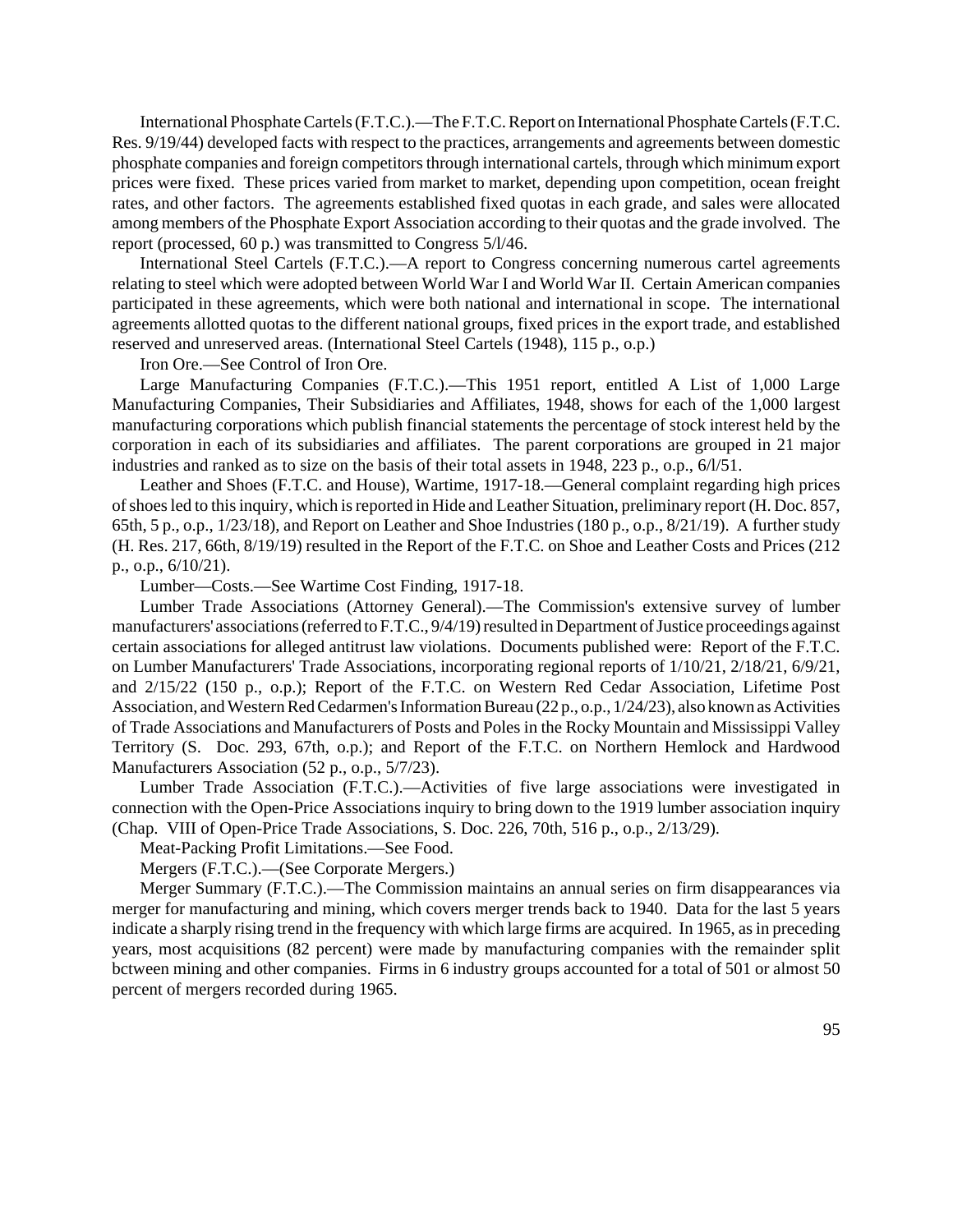Mergers and Vertical Integration.—See Cement. Milk.—See Food.

Millinery Distribution (President).—This inquiry, requested by President Roosevelt, embraced growth and development of syndicates operating units for retail millinery distribution, the units consisting of leased departments in department or specialty stores (Report to the President of the United States on Distribution Methods in the Millinery Industry, 65 p., processed, 11/21/39, o.p.).

Monopolistic Practices and Small Business.—A study by the staff of the Commission on the effect of certain monopolistic practices on small business, requested by the Subcommittee on Monopoly of the Senate Select Committee on Small Business. The results were transmitted to the Subcommittee and published as a committee print by Selected Committee on Small Business, U.S. Senate, 82d Cong. (88 p. 3/31/52).

Motor Vehicles (Congress).—Investigation (Public Res. 87, 75th, 4/13/38) distribution and retail sales policies of motor vehicle manufacturers and dealers, the Commission found, among other things, a high degree of concentration and strong competition; that many local dealers' associations fixed prices and operated used-car valuation or appraisal bureaus essentially as combinations to restrict competition; that inequities existed in dealer agreements and in certain manufacturers' treatment of some dealers; and that some companies' car finance plans developed serious abuses (Motor Vehicle Industry, H. Doc. 468, 76th, 1077 p., o.p., 6/5/39). The leading companies voluntarily adopted a number of the Commission's recommendations as company policies.

National Wealth and Income (Senate).—In 1922 the national wealth was estimated (inquiry pursuant to S. Res. 451, 67th, 2/28/23) at \$353,000,000,000 and the national income in 1923 at \$70,000,000,000 [NationalWealth and Income (S. Doc. 126, 69th, 381 p., o.p., 5/25/26) andTaxation andTax-ExemptIncome (S. Doc. 148, 68th, 144 p., o.p., 6/6/24)].

Open-Price Associations (Senate).—An investigation  $(S. Res. 28, 69th, 3/17/25)$  to ascertain the number and names of so-called open-price associations, their importance in industry and the extent to which members maintained uniform prices, was reported in Open-Price Trade Associations (S. Doc. 226, 70th, 516 p., o.p., 2/13/29).

Packer Consent Decree.—See Food (President) Continued—Meat Packing.

Paper—Book (Senate), Wartime, 1917-18.—This inquiry (S. Res. 269, 64th, 9/7/16) resulted in proceedings by the Commission against certain manufacturers to prevent price enhancement and the Commission recommended legislation to repress trade restraints [Book Paper Industry—,A Preliminary Report (S. Doc. 45, 65th, 11 p., o.p., 6/13/17), and Book Paper Industry—Final Report (S. Doc. 79, 65th, 125 p., o.p., 8/21/17) ].

Paper—Newsprint (Senate), Wartime, 1917-18.—High prices of newsprint (S. Res. 177, 64th, 4/24/16) were shown to have been partly a result of certain newsprint association activities in restraint of trade. Department of Justice proceedings resulted in abolishment of the association and indictment of certain manufacturers. The Commission for several years conducted monthly reporting of production and sales statistics, and helped provide some substantial relief for smaller publishers in various parts of the country. [Newsprint Paper Industry, preliminary (S. Doc. 3, 65th, 12 p., o.p., 3/3/17; Report of the F.T.C. on the Newsprint Paper Industry (S. Doc. 49, 65th) 162 p., o.p., 6/13/17); and Newsprint Paper Investigation (in response to S. Res. 95, 65th, 6/27/17; S. Doc. 61, 65th, 8 p., o.p., 7/10/17)].

Paper—Newsprint (Senate).—The question investigated (S. Res. 337, 70th, 2/27/29) was whether a monopoly existed among newsprint manufacturers and distributors in supplying paper to publishers of small dailies and weeklies (Newsprint Paper Industry, S. Doc. 214, 71st, 116 p., o.p., 6/30/30).

Petroleum.—See International Petroleum Cartel.

Petroleum Products.—See Distribution Methods and Costs.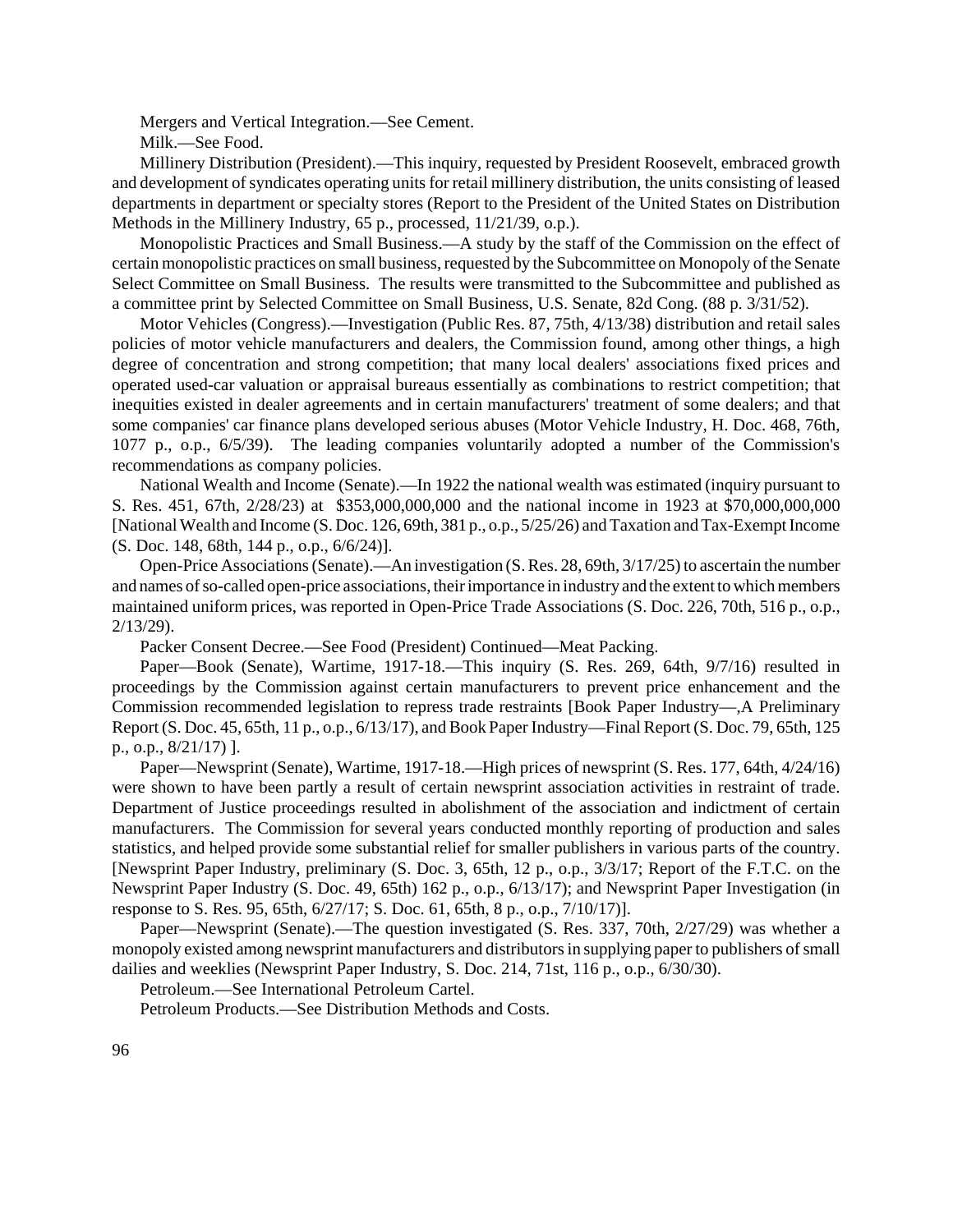Petroleum and Petroleum Products, Prices (President and Congress).—At different times the Commission has studied prices of petroleum and petroleum products and issued reports thereon as follows: Investigation of the Price of Gasoline, preliminary (S. Doc. 403, 64th, 15 p., o.p., 4/10/16) and Report on the Price of Gasoline in 1915 (H. Doc. 74, 65th, 224 p., o.p., 4/11/17—both pursuant to S. Res. 109, 63d, 6/18/13<sup>12</sup> and S. Res. 457, 63d, 9/28/14, which reports discussed high prices and the Standard Oil Companies' division of marketing territory among themselves, the Commission suggesting several plans for restoring effective competition; Advance in the Prices of Petroleum Products(H. Doc. 801, 66th, 57 p., o.p., 6/l/20).—pursuant to H. Res. 501, 66th, 4/5/20, in which report the Commission made constructive proposals to conserve the oil supply; Letter of Submittal and Summary of Report on Gasoline Prices in 1924 (Cong. Rec., 2/28/25, p. 4941)—pursuant to request of President Coolidge, 2/7/24; Petroleum Industry—Prices, Profits and Competition (S. Doc. 61, 70th, 360 p., o.p., 12/12/27) pursuant to S. Res. 31, 69th, 6/3/36; Importation of Foreign Gasoline at Detroit, Mich., (S. Doc. 206, 72d, 3 p., o.p., 2/27/33)—pursuant to S. Res. 274, 72d, 7/16/32; and Gasoline Prices (S. Doc. 178, 73d, 22 p., o.p., 5/10/34)—pursuant to S. Res. 166, 73d, 2/2/34.

Petroleum—Foreign Ownership (Senate).—Inquiry was made (S. Res. 311, 67th, 6/29/22) into acquisition of extension oil interests in the U.S. by the Dutch-Shell organization, and into discrimination allegedly practiced in foreign countries against American interests (Report of the F.T.C. on Foreign Ownership in the Petroleum Industry, 152 p., o.p., 2/12/23).

Petroleum Pipe Lines (Senate).—Begun by the Bureau of Corporations,<sup>13</sup> this inquiry (S. Res. 109, 63d, 6/18/13) showed the dominating importance of the pipe lines of the great midcontinent oil fields and reported practices of the pipeline companies which were unfair to small producers (Report on Pipe-Line Transportation of Petroleum, 467 p., o.p., 2/28/16), some of which practices were later remedied by the Interstate Commerce Commission.

Petroleum—Regional Studies (Senate and F.T.C.)—Reports published were: Pacific Coast Petroleum Industry (two parts 4/7/21 and 11/28/21, 538 p., o.p.)—pursuant to S. Res. 138, 66th, 7/31/19; Reports of the F.T.C. on the Petroleum Industry of Wyoming (54 p., o.p., 1/3/21)—pursuant to F.T.C. motion; Petroleum Trade in Wyoming and Montana (S. Doc. 233, 67th, 4 p., o.p., 7/13/22)—pursuant to F.T.C. motion, in which report legislation to remedy existing conditions was recommended; and Report of the F.T.C. on Panhandle Crude Petroleum (Texas) (19 p., o.p., 2/3/28)—pursuant to F.T.C. motion, 10/6/26 (in response to requests of producers of crude petroleum).

Potomac Electric Power Co. (Procurement Director, United States Treasury).—A study (2/29/44) of the financial history and operations of this corporation for the years 1896-1943 was made at the request of the Director of Procurement, United States Treasury, and the report thereon was introduced into the record in the corporation's electric rate case before the District of Columbia Public Utilities Commission.

Power—Electric (Senate).—This inquiry (S. Res. 329, 68th, 2/9/25) resulted in two reports, the first of which, Electric Power Industry—Control of Power Companies (S. Doc. 213, 69th, 272 p., o.p., 2/21/27) dealt with the organization, control, and ownership of commercial electric-power companies. It called attention to the dangerous degree to which pyramiding had been practiced in superimposing a series of holding

\_\_\_\_\_\_\_\_\_\_\_\_\_\_\_\_

<sup>&</sup>lt;sup>12</sup> See footnote 8.

<sup>&</sup>lt;sup>13</sup> See footnote 8. Conditions in one of the midcontinent fields were discussed by the Bureau of Corporations in Conditions in the Healdton Oil Field (OkIahoma) (116 p., 8/15/15).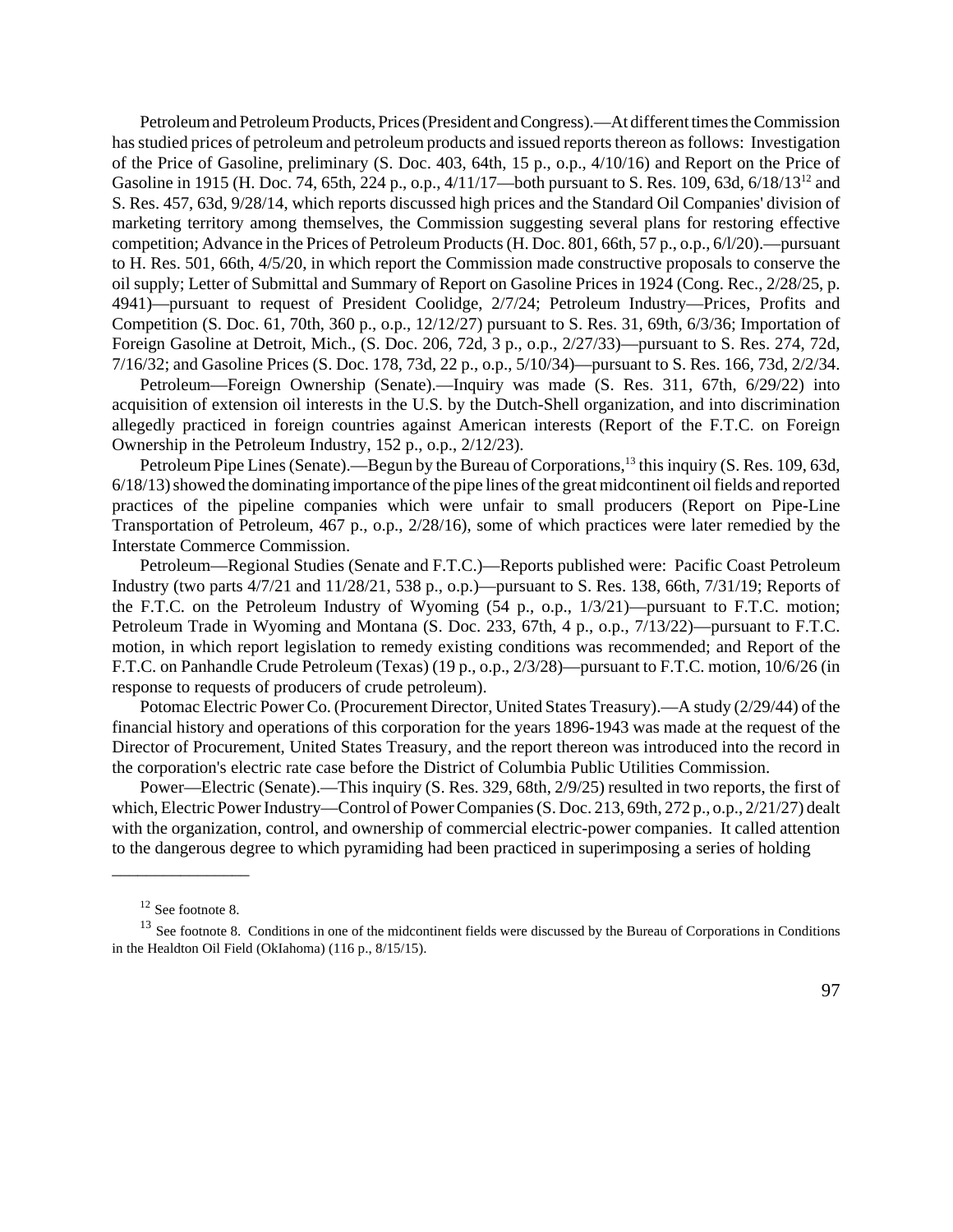companies over the underlying operating companies, and was influential in bringing about the more comprehensive inquiry described under Power—Utility Corps., below. Supply of Electrical Equipment and Competitive Conditions (S. Doc. 46, 70th, 282 p., o.p., 1/12/28) showed, among other things, the dominating position of General Electric Co. in the equipment field.

Power—Interstate Transmission (Senate).—Investigation (S. Res. 151, 71st, 11/8/29) was made of the quantity of electric energy transmitted across State lines and used for development of power or light, or both (Interstate Movement of Electric Energy, S. Doc. 238, 71st, 134 p., o.p., 12/20/30).

Power—Utility Corporations(Electric and Gas Utilities) (Senate).—This extensive inquiry (S. Res. 83, 70th, 2/15/28; Public Res. 46, 73d, 6/l/34; and F.T.C. Act, Sec. 6) embraced the financial set-up of electric and gas utility companies operating in interstate commerce and of their holding companies and other companies controlled by the holding companies. The inquiry also dealt with the utilities' efforts to influence public opinion with respect to municipal ownership of electric utilities. The Commission's reports and recommendations, focusing congressional attention upon certain unfair financial practices in connection with the organization of holding companies and the sale of securities, were among the influences which brought about enactment of such remedial legislation as the Securities Act (1933), the Public Utility Holding Company Act (1935), the Federal Power Act (1935), and the Natural Gas Act (1938).

Public hearings were held on all phases of the inquiry and monthly interim reports presented hundreds of detailed studies by the Commission's economists, attorneys, accountants, and other experts, based on examination of 29 holding companies having \$6,108,128,713 total assets; 70 subholding companies with \$5,685,463,201 total assets; and 278 operating companies with \$7,245,106,464 total assets. The testimony, exhibits, and final reports (Utility Corporations, S. Doc. 92, 70th, o.p.) comprised 95 volumes.<sup>14</sup>

Price Bases (F.T.C.).—More than 3,500 manufacturers representing practically every industrial segment furnished data for this study (F.T.C. motion, 7/27/27) of methods used for computing delivered prices on industrial products and of the actual and potential influence of such methods on competitive markets and price levels. In the cement industry the basing-point method<sup>15</sup> was found to have a tendency to establish unhealthy uniformity of delivered prices and cross-hauling or cross-freighting to be an economic evil(Report of the F.T.C. on Price Bases Inquiry, Basing-Point Formula, and Cement Prices, 218 p., o.p., 3/26/32). Illustrating the use in a heavy commodity industry of both a modified zone-price system and a uniform delivered-price system, the Commission examined price schedules of the more important manufacturers of range boilers, 1932-36, disclosing that the industry operated under a zone-price formula, both before and after adoption of its N.R.A. code (Study of Zone-Price Formula in Range Boiler Industry, 5 p., processed, 3/30/36, a summary based on the complete report which was submitted to Congress but not printed).

Price Deflation (President).—To an inquiry (3/21/21) of President Harding, the Commission made prompt reply (undated) presenting its views of the causes of a disproportional decline of agricultural prices compared with consumers' prices (Letter of the F.T.C. to the President of the U.S., 8 p., o.p.).

Profit Rates (F.T.C.).—A special report was published in 1963 showing profits per dollar sales and rates of profit on equity for 63 industry and size groups of manu-

\_\_\_\_\_\_\_\_\_\_\_\_\_\_\_\_

 $14$  Final reports were published in 1935; a general index in 1937. Some of the volumes arc out of print. For report titles, see F.T.C. Annual Report, 1941, p. 221; and for lists of companies investigated, see F.T.C. Annual Reports, 1935 p. 21, and 1936 p. 36.

<sup>&</sup>lt;sup>15</sup> Basing-point systems are also discussed in the published reports listed under "Cement," " Steel Code," and "Steel Sheet Piling" herein.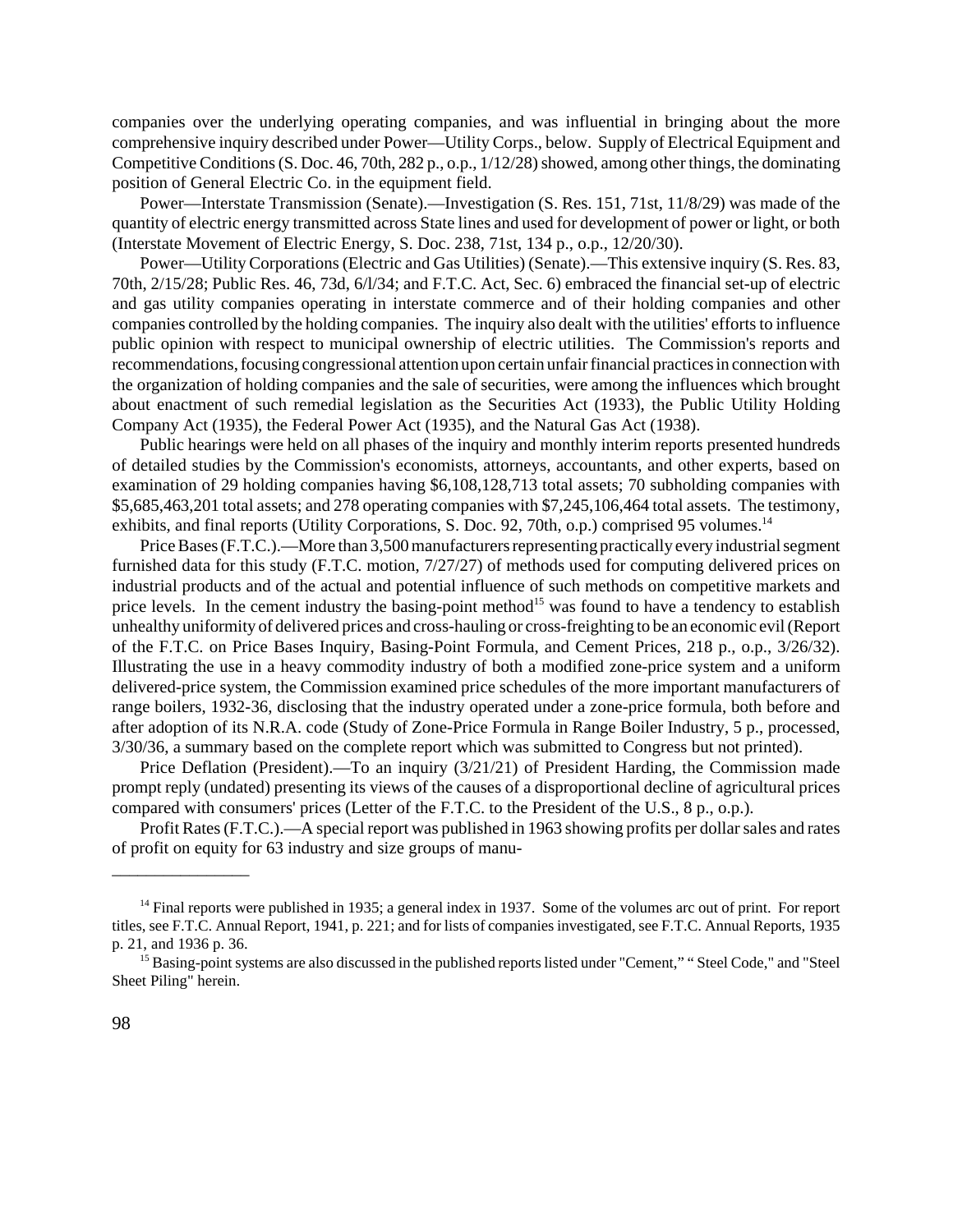facturing corporations in each calendar quarter 1947-62. (Report on Profit Rates of Manufacturing Corporations 1947-1962, 70 p., 1963.)

Profiteering (Senate), Wartime, 1917-18.—Current conditions of profiteering (S. Res. 255, 65th, 6/10/18) as disclosed by various Commission investigations were reported in Profiteering (S. Doc. 248, 65th, 20 p., o.p., 6/29/18).

Quarterly Financial Report for Manufacturing Corporations.—Since 1947, the Federal Trade Commission has summarized for each calendar quarter uniform, confidential financial statements collected from a probability sample of all enterprises classified as manufacturers, except newspapers, which are required to file U.S. Corporation Income Tax Form 1120. The quarterly summaries, entitled Quarterly Financial Report for Manufacturing Corporations, are published by the Government Printing Office and sold by the Superintendent of Documents. In the published summaries, profits per dollar of sales and rates of profit on stockholders' equity are shown each quarter for each of 60 industry and size groups of manufacturing corporations. Also shown each quarter are 45 income statement and balance sheet items, and as many financial and operating ratios, for each of 45 industry and size groups of corporate manufacturers. (Similar reports for retail trade and wholesale trade corporations were published for the year 1950 and for each quarter of 1951 and 1952.)

Radio (House).—A comprehensive investigation of the radio industry (H. Res. 548, 67th, 3/4/23); Report of the F.T.C. on the Radio Industry, 347 p., o.p., 12/l/23) contributed materially to enactment of the Radio Act of 1927 and the succeeding Federal Communications Act of 1934. The investigation was followed by Commission and Department of Justice proceedings on monopoly charges which culminated in a consent decree (11/2/32; amended, 11/2/35).

Rags, Woolen.—See Textiles.

Raisin Combination.—See Food.

Range Boilers.—See Price Bases.

Rates of Return for Identical Companies in Selected Manufacturing Industries (F.T.C.).—This report is a continuation of a series of reports, begun in 1948, comparing rates of return for identical companies in 25 selectedmanufacturing industries. The 1961 report compares 1940 with 1947 through 1961. Previous yearly reports compared rates of return in 1940 with rates of return in each of the years 1947-60 on an accumulative basis.

Beginning with the 1962 report the comparison with 1940 as a base year was eliminated and the comparison limited to a 10-year period. For example, the 1964 report includes rates of return data for each of 23 selected industries for the period, 1955-64. This series is now reported as Part A of the report.

The Commission expanded coverage of the report in 1955 in order to provide data for more specific industries and, in 1957, published for the first time as Part B of the report comparative rates of return for the 12 largest companies in 39 selected industries for the years 1954 and 1955. Where possible, comparisons are presented for the 4 largest, the second 4, and the third 4 largest companies in each of the 39 industries. Part B of the report continues this series by comparing rates of return in the current year with that of the previous year. (Processed publications are available without charge from F.T.C. while the supply lasts. Copies prior to 1963 are o.p.)

Resale Price Maintenance (F.T.C.).—The question whether a manufacturer of standard articles, identified by trade-mark or trade practice, should be permitted to fix by contract the price at which purchasers should resell them, led to the first inquiry, resulting in a report, Resale Price Maintenance (H. Doc. 1480, 65th, 3 p., o.p., 12/2/18). Other reports were: A Report on Resale Price Maintenance (H. Doc. 145, 66th, 3 p., o.p., 6/30/19) and Resale Price Maintenance (F.T.C. motion, 7/25/27; reports, Part I, H. Doc. 546, 70th, 141 p., o.p., 1/30/29, and Part II, 215 p., o.p., 6/22/31). The Report of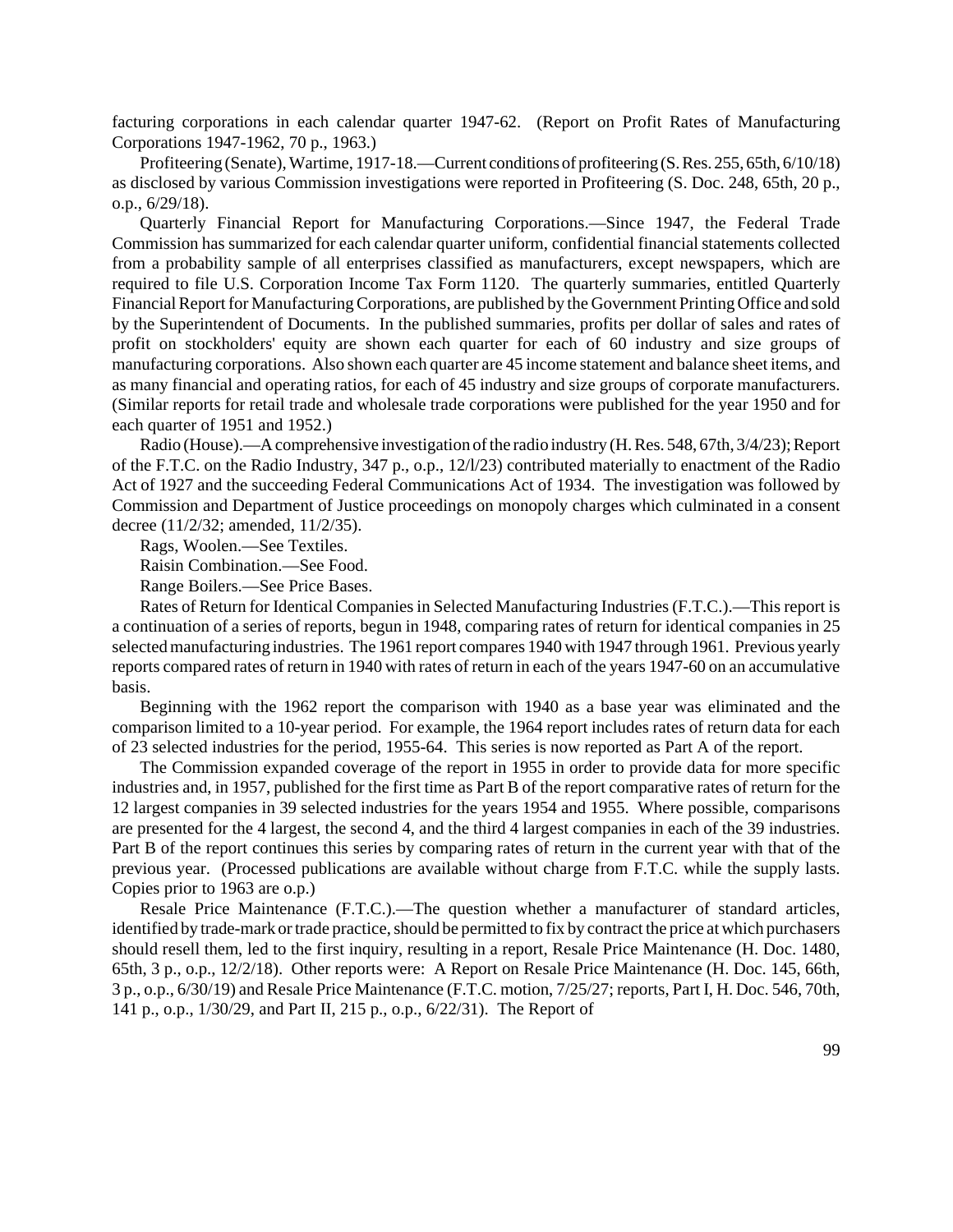the F.T.C. on Resale Price Maintenance, o.p., (F.T.C. Res., 4/25/39) was submitted to Congress 12/13/45. The inquiry developed facts concerning the programs of trade organizations interested in the extension and enforcement of minimum resale price maintenance contracts, and the effects of the operation of such contracts upon consumer prices and upon sales volumes of commodities in both the price-maintained and non-price-maintained categories.

Rubber Tires.—See Tires.

Rubber Tires and Tubes.—See Distribution Methods and Costs.

Salaries (Senate).—The Commission investigated (S. Res. 75, 73d, 5/29/33) salaries of executives and directors of corporations (other than public utilities) engaged in interstate commerce, such corporations having more than \$1,000,000 capital and assets and having their securities listed on the New York stock or curb exchanges. The Report of the F.T.C. on Compensation of Officers and Directors of Certain Corporations (15 p., processed,  $2/26/34$ , o.p.) explained the results of the inquiry.<sup>16</sup> The facts developed focused the attention of Congress on the necessity of requiring listed corporations to report their salaries.

Southern Livestock Prices.—See Food.

SteelCode and SteelCode as Amended (Senate and President).—TheCommission investigated (S. Res. 166, 73d, 2/2/34) price fixing, price increases, and other matters (Practices of the Steel Industry Under the Code, S. Doc. 159, 73d, 79 p., o.p., 3/19/34) and the Commission and N.R.A. studied the effect of the multiple basing-point system under the amended code (Report of the F.T.C. to the President in Response to Executive Order of May 30, 1934, With Respect to the Basing-point System in the Steel Industry, 125 p., o.p., 11/30/34).<sup>17</sup> The Commission recommended important code revisions.

Steel Companies, Proposed Merger (Senate).—An inquiry (S. Res. 286, 67th 5/12/22) into a proposed merger of Bethlehem Steel Corp. and Lackawanna Steel Co., and of Midvale Steel & Ordnance Co., Republic Iron & Steel Co., and Inland Steel Co., resulted in a two-volume report. Merger of Steel and Iron Companies (S. Doc. 208, 67th, 11 p., o.p., 6522 and 9/7/22).

Steel Costs and Profits.—See Wartime Cost Findings, 1917—18.

Steel Sheet Piling—Collusive Bidding (President).—Steel sheet piling prices on certain Government contracts in New York, North Carolina, and Florida were investigated (inquiry referred to F.T.C. 11/20/35). The F.T.C. Report to the President on Steel Sheet Piling (42 p., processed, 6/10/36 o.p.) demonstrated the existence of collusive bidding because of a continued adherence to the basing-point system<sup>18</sup> and provisions of the steel industry's code.

Stock Dividends (Senate).—The Senate requested (S. Res. 304, 69th, 12/22/26) the names and capitalizations of corporations which had issued stock dividends, and the amounts thereof, since the Supreme Court decision (3/8/20) holding that such dividends were not taxable. The same information for an equal period prior to the decision was also requested. The Commission submitted a list of 10,245 corporations, pointing out that declaration of stock dividends at the rate prevailing did not appear to be a result of controlling necessity and seemed questionable as a business policy (Stock Dividends, S. Doc. 26, 70th, 273 p., o.p., 12/5/27).

Sugar.—See Food.

\_\_\_\_\_\_\_\_\_\_\_\_

<sup>&</sup>lt;sup>16</sup> The salary lists do not appear in the report but are available for inspection.

<sup>&</sup>lt;sup>17</sup> As of the same date, the N.R.A. published its Report of the National Recovery Administration on the Operation ofthe Basing-Point Systemin the Iron and Steel Industry. The basing-point system is also discussed in published reports listed under "Cement" and "Price Bases" herein.

<sup>&</sup>lt;sup>18</sup> See footnote 15.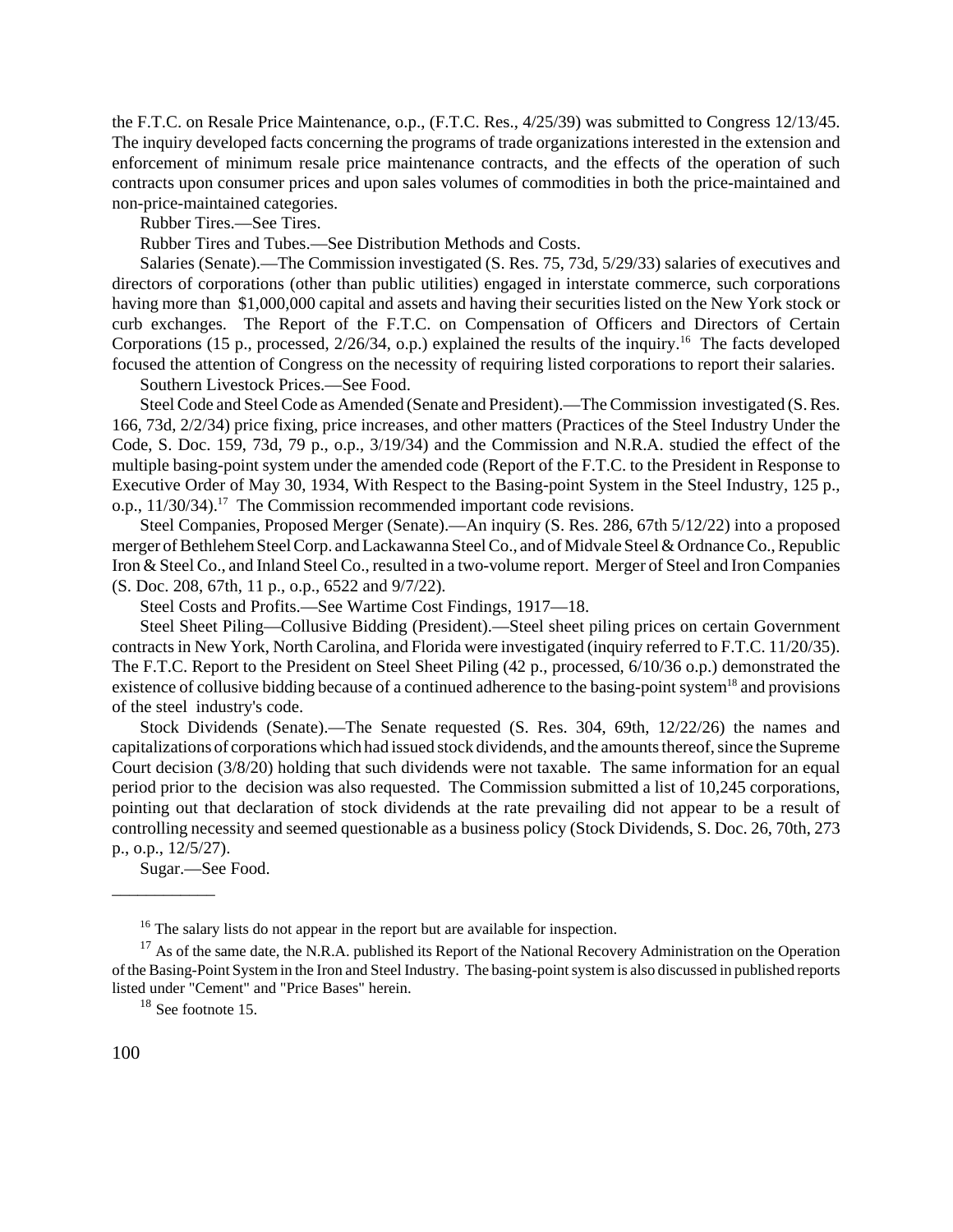Sulphur Industry (F.T.C.).—In its report to Congress on The Sulphur Industry and International Cartels (6/16/47), o.p., the Commission stated that the operations of all four producers constituting the American sulphur industry generally have been highly profitable, and that the indications are that foreign cartel agreements entered into by Sulphur Export Corp., an export association organized under the Webb-Pomerene Law, have added to the profitability of the U.S. industry. On 2/7/4,7, after hearings, the Commission recommended that Sulphur Export Corp. readjust its business to conform to law.

Taxation and Tax-Exempt Income.—See National Wealth and Income.

Temporary National Economic Committee, Studies of the F.T.C.—See F.T.C. Annual Report, 1941, p. 218, for titles.

Textiles (President).—President Roosevelt (Executive Order of 9/26/34) directed an inquiry into the textile industry's labor costs, profits, and investment structure to determine whether increased wages and reduced working hours could be sustained under prevailing economic conditions. Reports covering the cotton, woolen and worsted, silk and rayon, and thread, cordage and twine industries were: Report of the F.T.C. on Textile Industries, Parts I to VI, 12/31/34 to 6/20/35, 174 p., o.p. (Part VI financial tabulations processed 42 p., o.p.); Report of the F.T.C. on the Textile Industries in 1933 and 1934), Parts I to IV, 8/1/35 to 12/5/35, 129 p., o.p.; Parts II and III, o.p. (Part IV, processed, 21 p., o.p.; accompanying tables, processed, 72 p., o.p.); Cotton Spinning Companies Grouped by Types of Yarn Manufactured During 1933 and 1934, 1/31/36, 20 p., processed, o.p.; Cotton Weaving Companies Grouped by Types of Woven Goods Manufactured During 1933 and 1934, 3/24/36, 48 p., processed, o.p.; Textile Industries in the First Half of 1935, Parts I to III, 5/22/36 to 8/22/36, 119 p., processed, o.p.; Textile Industries in the Last Half of 1935, Parts I to III, 11/20/36 to 1/6/37, 155 p., processed, o.p.; and Textile Industries in the First Half of 1936, Parts I to III, 1/21/37 to 2/11/37, 163 p., processed, o.p.

Textiles—Combed Cotton Yarns.—High prices of combed cotton yarnsled to thisinquiry (H. Res. 451, 66th, 4/5/20) which disclosed that while for several years profits and prices had advanced, they declined sharply late in 1920 (Report of the F.T.C. on Combed Yarns, 94 p., o.p., 4/14/21).

Textiles—Cotton Growing Corporation.—See Foreign Trade.

Textiles—Cotton Merchandising (Senate).—Investigating abusesin handling consigned cotton (S. Res. 252, 68th, 6/7/24), the Commission made recommendations designed to correct or alleviate existing conditions (Cotton Merchandising Practices, S. Doc. 194, 68th, 38 p., o.p., 1/20/25).

Textiles—Cotton Trade (Senate).—Investigation (S. Res. 262, 67th, 3/29/22) involved a decline in cotton prices, 1920-22, as reported in Preliminary Report of the F.T.C. on the Cotton Trade (S. Doc. 311, 67th, 28 p., o.p., 2/26/23). After a second inquiry (S. Res. 429, 67th, 1/31/23), the Commission recommended certain reforms in trading practices and particularly in permitting Southern delivery of cotton on New York futures contracts(The Cotton Trade, incl. testimony, S. Doc. 100, 68th, 2 vols., 510 p., o.p., 4/28/24). A subsequent Senate bill (S. 4411, 70th, 5/18/28) provided for Southern warehouse delivery, but, before any law was enacted, the New York Cotton Exchange adopted Southern delivery on New York futures contracts (11/16/28 and 2/26/30) in accordance with the Commission' s recommendations.

Textiles-Woolen Rag Trade (F.T.C.), Wartime, 1917-18.—The Report on the Woolen Rag Trade (90 p., o.p., 6/30/19) contains information gathered during the World War, 1917-18, at the request of the War Industries Board, for its use in regulating the prices of woolen rags employed in the manufacture of clothing.

Tires (F.T.C.).—This report analyzes structural and behavioral aspects of the automotive tire industry, with emphasis on recent mergers and acquisitions. Since 1961, a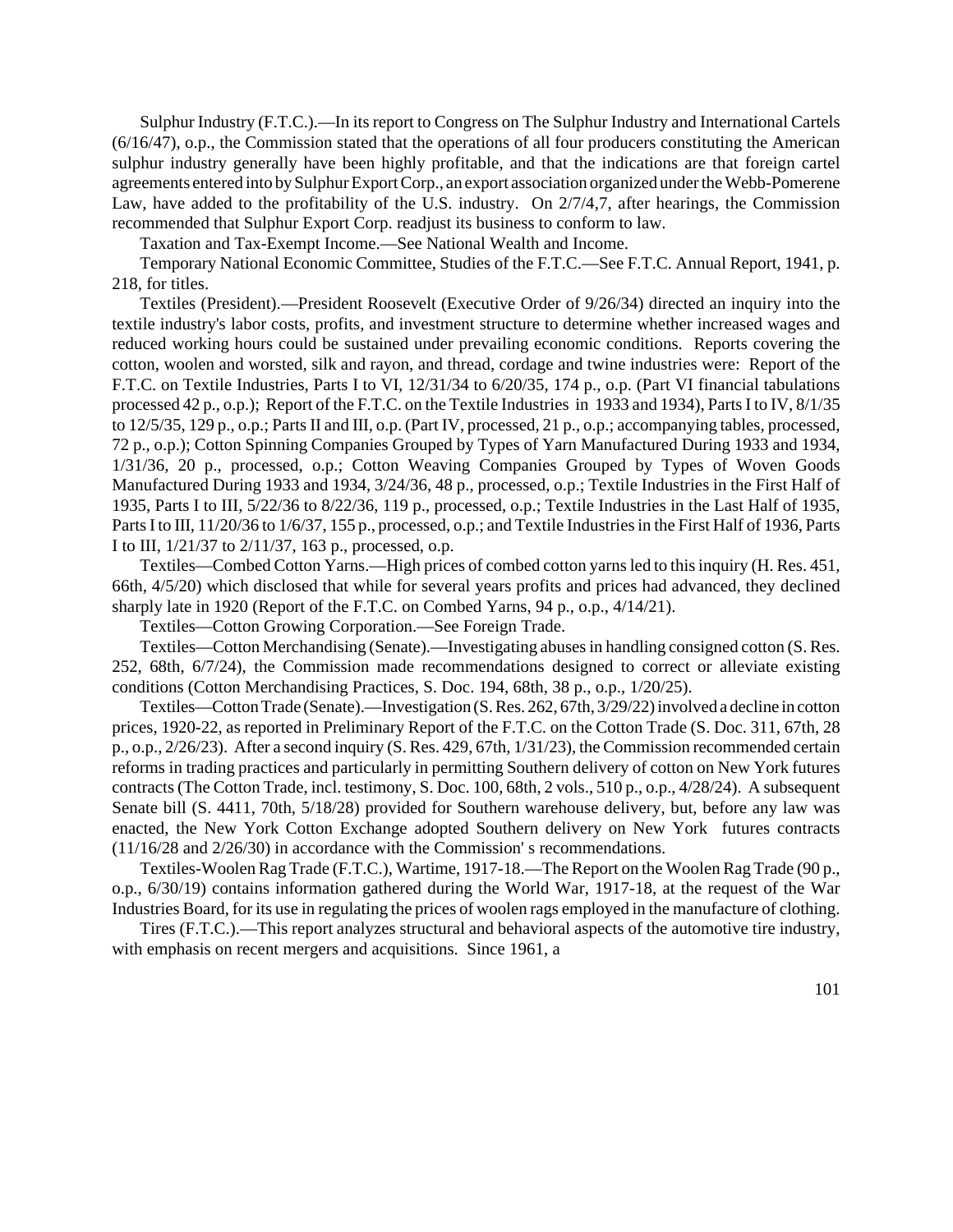series of acquisitions of retail and wholesale tire distributors by leading tire manufacturers has taken place. In addition, three medium-sized tire producers have themselves been acquired in recent years by their larger competitors. The report examines these mergers and their possible effects on future competition in the industry. It also reviews trends in overall concentration and patterns of distribution, pricing and profit behavior, and conditions of entry. (Economic Report on the Manufacture and Distribution of Automotive Tires, 117 p., March 1966.)

Tobacco (Senate).—Inquiry (S. Res. 329, 2/9/25) into activities of two well-known companies disclosed that alleged illegal agreements or conspiracies did not appear to exist. (The American Tobacco Co. and the Imperial Tobacco Co., S. Doc. 34., 69th, 129 p., o.p., 12/25/25).

Tobacco Marketing—Leaf (F.T.C.)—Although representative tobacco farmers in 1929 alleged existence of territorial and price agreements among larger manufacturers to control cured leaf tobacco prices, the Commission found no evidence of price agreements and recommended production curtailment and improvement of marketing processes and cooperative relations(Report on Marketing of Leaf Tobacco in the Flue-Cured Districts of the States of North Carolina and Georgia, 54 p., o.p., processed, 5/23/31).

Tobacco Prices (Congress).—Inquiries with respect to a decline of loose-leaf tobacco prices following the 1919 harvest (H. Res. 533, 66th, 6/3/20) and low tobacco prices as compared with high prices of manufactured tobacco products (S. Res. 129, 67th, 8/9/21) resulted in the Commission recommending modification of the 1911 decree (dissolving the old tobacco trust) to prohibit permanently the use of common purchasing agencies by certain companies and to bartheir purchasing tobacco under any but their own names (Report of the F.T.C. on the Tobacco Industry, 162 p., o.p., 12/11/20, and Prices of Tobacco Products, S. Doc. 121, 67th, 109 p., o.p., 1/17/22).

Trade and Tariffs in South America (President).—Growing out of the First Pan-American Financial Conference held in Washington, May 24-29, 1915, this inquiry (referred to F.T.C., 7/22/15) was for the purpose of furnishing necessary information to the American branch of the International High Commission appointed as a result of the conference. Customs administration and tariff policy were among subjects discussed in the Report on Trade and Tariffs in Brazil, Uruguay, Argentina, China, Bolivia, and Peru (246 p., o.p., 6/30/16).

Twine.—See Sisal Hemp and Textiles.

Utilities.—See Power.

Wartime Cost Finding (President), 1917-18.—President Wilson directed the Commission (7/25/17) to find the costs of production of numerous raw materials and manufactured products. The inquiry resulted in approximately 370 wartime cost investigations. At later dates reports on a few of them were published,<sup>19</sup> including: Cost Reports of the F.T.C.—Copper (26 p., o.p., 6/30/19); Report of the F.T.C. on Wartime Costs and Profits of Southern Pine Lumber Companies (94 p., o.p., 5/1/22); and Report of the F.T.C. on Wartime Profits and Costs of the Steel Industry (138 p., o.p., 2/18/25). The unpublished reports  $^{20}$  cover a wide variety of subjects. On the basis of the costs as found, prices were fixed, or controlled in various degrees, by Government agencies such as the War and Navy Departments, War Industries Board, Price Fixing Committee, Fuel and Administration, Food Administration, and Department of Agriculture. The Commission also conducted cost inquiries for the Interior Department, Tariff Commission, Post Office Department, Railroad Administration, and other Government departments or agencies. It is estimated that the inquiries helped to save the country many billions of dollars by checking unjustifiable price advances.

\_\_\_\_\_\_\_\_\_\_\_\_\_\_\_

 $19$  See footnote 10.

<sup>&</sup>lt;sup>20</sup> Approximately 260 of the wartime cost inquiries are listed in the F.T.C. Annual Reports, 1918, pp. 29-30, and 1919, pp. 38-42, and in World War Activities of the F.T.C., 1917-18.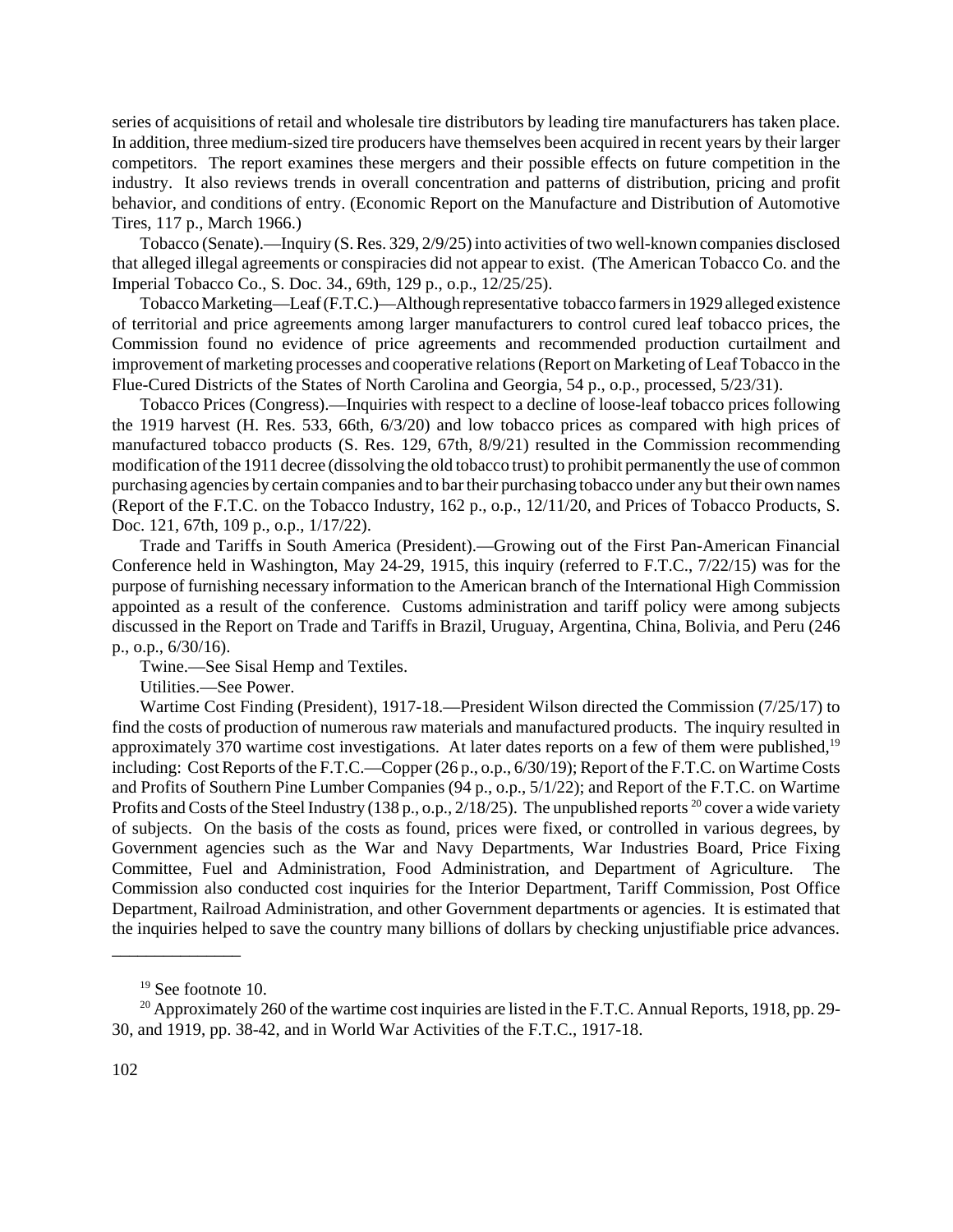Wartime Costs and Profits (F.T.C.).—Cost and profit information for 4,107 identical companies for the period 1941-45 is contained in a Commission report on Wartime Costs and Profits for Manufacturing Corporations, 1941 to 1945. Compilation of the information contained in the report was begun by the Office of Price Administration prior to the transfer of the financial reporting function of that agency to the Federal Trade Commission in December 1946.

Wartime Inquiries, 1917-18, Continued.—Further wartime inquiries of this period are described herein under the headings: Coal, Coal Reports—Cost of Production, Cost of Living, Flags, Food, Farm Implements, Independent Harvester Co., Leather and Shoes, Paper—Book, Paper—Newsprint, Profiteering, and Textiles—Woolen Rag Trade, o.p.

The following are unpublished investigations by the Commission for the use of other Government agencies:

Aluminum Foundries (W.P.B.), Wartime, 1942-43.—Details were obtained for the War Production Board, at its request, from aluminum foundries throughout the United States covering their operations for May 1942 and their compliance with W.P.B. Supplementary Orders m-1-d, M-1c, and M-1-f.

Antifreeze Solutions, Manufacturers of (W.P.B.), Wartime, 1943-44.—War Production Board OrderL-258 of 1/20/43 prohibited production of salt and petroleum-base antifreeze solutions. While production of these products had ceased, great quantities were reported to be still in the hands of producers and distributors. To enable W.P.B. to determine what further action should be taken to protect essential automotive equipment from these solutions, it requested the Commission to locate producers' inventories as of 1/20/43, and to identify all deliveries made from such inventories to distributors subsequent to that date.

Capital Equipment (W.P.B.), Wartime, 1942-43.—For the War Production Board, a survey was made in connection with Priorities Regulation No. 12, as amended 10/3/42, of concerns named by it to determine whether orders had been improperly related to secure capital equipment or whether orders that had been rerated had been extended for the purpose of obtaining capital equipment in violation of priorities regulations.

Chromium Processors (W.P.B.), Wartime, 1942-43.—For the War Production Board, the Commission investigated the transactions of the major chromium processorsto determine the extent to which they were complying with Amendment No. 2 to W.P.B. General Preference Order No. m-18a, issued 2/4/42. The investigation was conducted concurrently with a survey of nickel processors.

Commercial Cooking and Food and Plate Warming Equipment, Manufacturers of (W.P.B.), Wartime, 1942-43.—The Commission conducted an investigation for the War Production Board to determine whether manufacturers of commercial cooking and plate warming equipment were complying with W.P.B. Limitation Orders L-182 and L-182 as amended 3/2/43; Conservation Orders M-126 and M-9-c, as amended; and Priorities Regulation No. 1.

Contractors, Prime, Forward Buying Practices of (W.P.B.), Wartime, 1942-43.—The matter of procurement, use, and inventory of stocks of critical materials involved in the operation of major plants devoting their efforts to war production was inquired into for the information of the War Production Board. Items such as accounting, inventory, control, purchase, practices, etc., formed a part of the inquiry.

CopperBase Alloy Ingot Makers (W.P.B.), Wartime, 1942-43.—This investigation was designed to ascertain the operations, shipments, and inventories of copper, copper alloys, copper scrap, and copper base alloy ingot makers and was conducted for the purpose of determining the extent to which they were complying with governing W.P.B. Preference and Conservation Orders M-9-a and b, and M-9-c.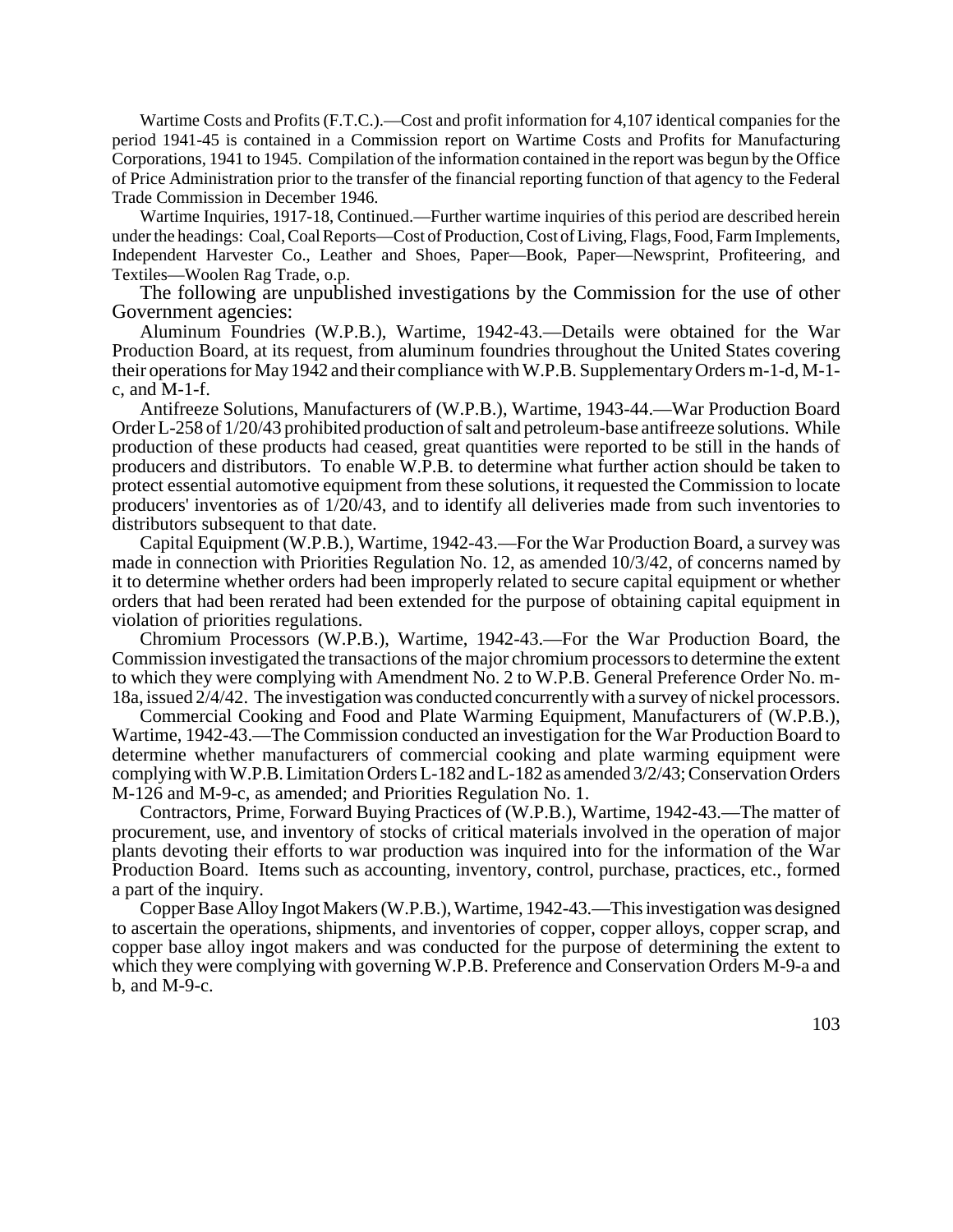Copper, Primary Fabricators of (W.P.B.), Wartime, 1941-42.—A survey and inspection of a specified list of companies which used a large percentage of all refinery copper allocated, and at the same time represented a fair cross-section of the industry, were made to ascertain the degree of compliance accorded to preference, supplementary, and conservation orders and regulations of the Director of Priorities, Office of Production Management (later the War Production Board).

Cost of Living (President).—President Roosevelt, in a published letter 11/16/37), requested the Commission to investigate living costs. The Commission (11/20/37) adopted a resolution undertaking the inquiry and a few months thereafter submitted a report to the President.

Costume Jewelry, Manufacturers of (W.P.B.), Wartime, 1943-44.—Because it appeared that vast quantities of critical metals were being diverted illegally from war use to the manufacturer of costume jewelry and similar items, the War Production Board requested the Commission to investigate 45 manufacturers to ascertain the facts concerning their compliance with W.P.B. Orders M-9-a, M-9-b, M-9-c, M-9-c-2, M-43, M-38, M-11, M-11-b, M-126, L-81, L-131, and L-131-a, all as amended.

Electric Lamp Manufacturers (W.P.B.), Wartime, 1942-43.—At the direction of the War Production Board, an investigation was made of the activities of manufacturers of portable electric lamps whose operations were subject to the restrictionsimposed by W.P.B. Limitation and Conservation Orders L-33 and M-9-c.

Fertilizer and Related Products(O.P.A.), Wartime, 1942-43.—At the request of O.P.A. (June 1942), the Commission investigated costs, prices, and profits in the fertilizer and related products industries. The inquiries developed information with reference to the operations of 12 phosphate rock mines of 11 companies, and 40 plants of 24 companies producing sulphuric acid, superphosphate, and mixed fertilizer. One of the principal requirements of the inquiry was to obtain information concerning costs, prices, and profits for 103 separate formulas of popular-selling fertilizers during 1941 and 1942.

Food—Biscuits and Crackers (O.P.A.), Wartime, 1942-43.—As requested by the Office of Price Administration, the Commission investigated costs and profits in the biscuit and cracker manufacturing industry and submitted its report to that agency 3/25/43. The survey of 43 plants operated by 25 companies showed, among other things, that costs were lower and profits higher for the larger companies than for the smaller ones.

Food—Bread Baking (O.E.S.), Wartime, 1942-43.—This investigation was requested (10/23/42) by the Director of the Office of Economic Stabilization and was conducted to determine what economies could be made in the bread-baking industry so as to remove the need for a subsidy for wheat, to prevent an increase in bread prices, or to lower the price of bread to consumers. Essential information on more than 600 representative bakeries' practices, costs, prices, and profits was developed and reported to O.E.S.(12/29/42). The report also was furnished to the Secretary of Agriculture and special data gathered in the inquiry were tabulated for O.P.A.

Food—Bread Baking (O.P.A.), Wartime, 1941-42.—In the interest of the low-income consumer, for whom it was deemed necessary the price of bread should be held at a minimum, the Commission investigated costs, prices, and profits of 60 representative bread-baking companies, conveying its findings to O.P.A. (Jan. 1942) in an unpublished report.

Food—Flour Milling (O.E.S.), Wartime, 1942-43.—Requested by the Director of the Office of Economic Stabilization, this inquiry covered practices, costs, prices, and profits in the wheat flour-milling industry, its purpose being to provide the Director with facts to determine what economies could be effected in the industry so as to eliminate the need for a wheat subsidy, without reducing farmers' returns, or to reduce bread prices. The report was made to O.E.S. and a more detailed report was prepared for O.P.A.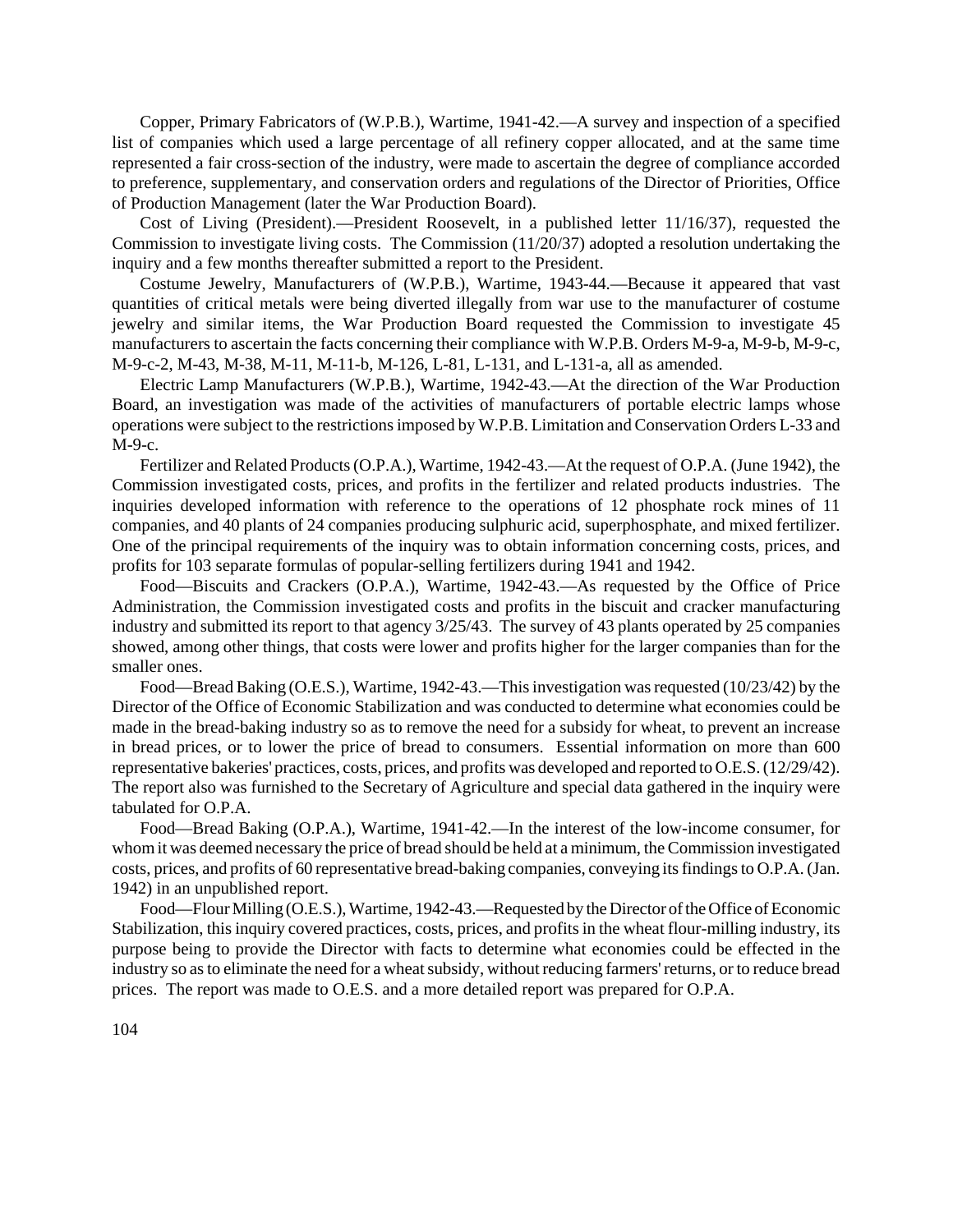Food—Retailing (National Commission on Food Marketing).—The report is based on information contained in the Commission's files, in public sources, and in special tabulations prepared by the Bureau of the Census.

Chapters II, III, IV, and V deal primarily with various aspects of industry structure: concentration, vertical integration and conglomeration. These chapters also provide information on various factors affecting the condition of new entry in retailing. Chapters VI, VII, VIII, and IX deal with various aspects of market conduct; competitive tactics of conglomerate firms, merger activity, discriminatory pricing, and the use of trading stamps in food retailing. Chapter X deals with industrial performance as measured by economic efficiency, marketing costs and margins, and profits. Chapter XI discusses the future structure of food retailing, particularly asinfluenced by factors affecting the survival of existing firms and the ease with which new retailers may enter food retailing. (Report on Food Retailing: Market Structure and Competitive Behavior, 516 p., 1966; for the National Commission on Food Marketing.)

Frozen Concentrated Orange Juice Processing (Special Assistant to President on Consumer Affairs).—This report evaluates the post-freeze industry pricing in light of the structure setting and performance history of the industry as well as against an analysis of the demand and supply conditionsfaced by the industry. It is divided into four parts: (1) The origin, development and organization of the Florida citrus industry; (2) the competitive structure of the frozen concentrated orange juice processing industry; (3) the price and profit behavior of the processing industry; and (4) the pattern of retail margins. (The Competitive Structure and Behavior of the Frozen Concentrated Orange Juice Processing Industry with Special Reference to Price Increases Following Major Freezes in 1957 and 1962, 67 p., August 1964, prepared at request of Esther Peterson, Special Assistant to President on Consumer Affairs.)

Fruit Growers and Shippers (W.P.B.), Wartime, 1943-44.—This investigation was requested by the War Production Board to determine whether 7 grape growers and 12 grape shippers, all located in California, were in violation of W.P.B. Order L-232 with respect to quotas affecting the use of lugs (wooden shipping containers).

Furnaces, Hot Air, Household (W.P.B.), Wartime, 1943-44.—The Commission made a Nation-wide survey for the War Production Board of the operations of one of the largest manufacturers in the United States of household hot air furnaces, to determine whether its practices in selling and servicing domestic heating plants were in violation of Orders L-79 and P-84, and other applicable regulations and orders of W.P.B.

Fuse Manufacturers (W.P.B.), Wartime, 1942-43.—For the War Production Board the Commission investigated and reported on the activities of representative fuse manufacturers whose operations were subject to W.P.B. Limitation Orders L-158 and L-161, as amended.

Glycerin, Users of (W.P.B.) Wartime, 1942-43.—At the request of the War Production Board, paint and resin manufacturers, tobacco companies, and other large users of glycerin were investigated to determine whether they had improperly extended preference ratings to obtain formaldehyde, paraformaldehyde, or hexamethylenetetramine, to which they were not otherwise entitled.

Household Furniture (O.P.A.), Wartime, 1941-42.—Costs, prices, and profits of 67 representative furniture companies were studied to determine whether, and to what extent, price increases were justified. A study was also made to determine whether price-fixing agreements existed and whether wholesale price increases resulted from understandings in restraint of trade. Confidential reports were transmitted to O.P.A. in Sept. 1941.

Insignia Manufacturers (W.P.B.), Wartime, 1944-45.—Preliminary studies made by the War Production Board disclosed the probability that certain insignia manufacturers had acquired larger quantities of foreign silver than necessary to fill legitimate orders and diverted the balance to unauthorized uses. In response to W.P.B.'s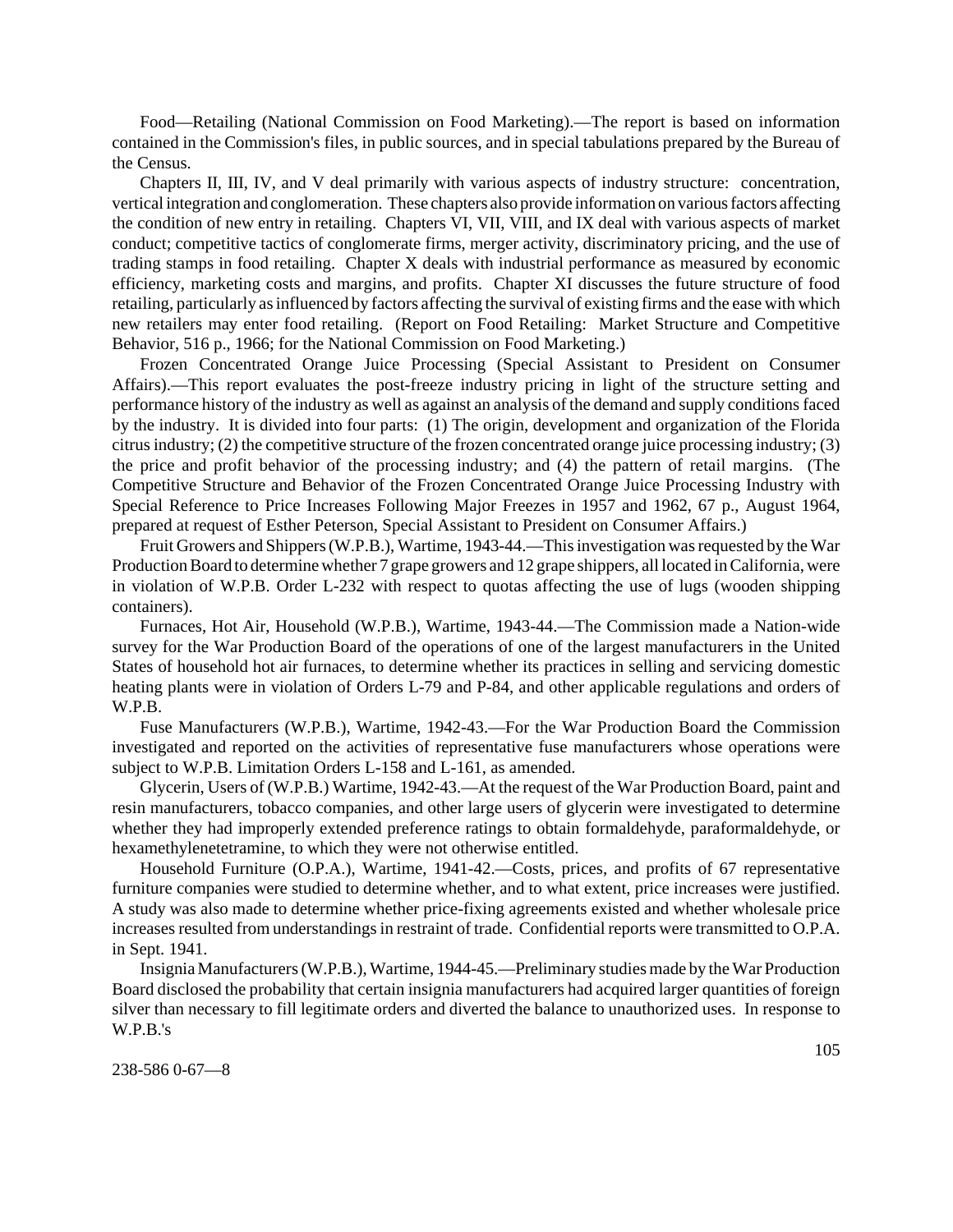request the Commission surveyed the acquisition and use of foreign silver by such manufacturers to determine the degree of their compliance with Order M-199 and checked the receipt and use of both domestic and treasury silver, as well as the manufacture of insignia, as controlled by Orders L-131 and M-9-c.

Jewel Bearings, Consumers of (W.P.B.), Wartime, 1942-43.—For the War Production Board, users of jewel bearings were investigated to determine the extent to which they were complying with W.P.B. Conservation Order M-50, which had been issued to conserve the supply and direct the distribution of jewel bearings and jewel-bearing material.

Metal-Working Machines, Invoicing and Distribution of (W.P.B.), Wartime, 1942-43.—For the War Production Board an inquiry was made to obtain complete data fromthe builders of metal-working machines (including those manufactured by their subcontractors) such as all nonportable power-driven machines that shape metal by progressively removing chips or by grinding, boning, or lopping; all nonportable powerdriven shears, presses, hammers, bending machines, and other machines for cutting, trimming, bending, forging, pressing, and forming metal; and all power-driven measuring and testing machines. Each type and kind of machine was reported on separately.

Nickel Processors (W.P.B.), Wartime, 1942-43.—The Commission was designated by the War Production Board to investigate the transactions of some 600 nickel processors for the purpose of determining the extent to which they were complying with W.P.B. Preference Order No. M-6-a, issued 9/30/41, and Conservation Order M-6-b, issued 1/20/42. The investigation was conducted concurrently with a survey of chromium processors.

Optical Decree (Attorney General).—The Commission investigated (inquiry referred to F.T.C. 8/12/52) the mannerin which an antitrust consent decree entered (Sept. 1948) against the American OpticalCompany and others, restraining them from discriminatory and monopolistic practices, was being observed, and report (2/10/54) to the Attorney General.

Paint, Varnish, and Lacquer Manufacturers (W.P.B.), Wartime, 1943-44.—The purpose of this survey was to determine whether the manufacturers covered were in violation of War Production Board Orders M-139, M-150, M-159, M-246, and M-327 in their acquisition and use of certain chemicals, all subject to W.P.B. allocations, used in the manufacture of paint, varnish, and lacquer. Sales of such products to determine their end uses also were investigated.

Paperboard (O.P.A.), Wartime, 1941-42.—Costs, profits, and other financial data regarding operations of 68 paperboard mills (O.P.A. request, 11/12/41) for use in connection with price stabilization work, were transmitted to O.P.A. in a confidential report (May 1942).

Paper—Newsprint (Attorney General).—The Commission investigated (inquiry referred to F.T.C. 1/24/38) the manner in which certain newsprint manufacturers complied with a consent decree entered against them (11/26/17) by the U.S. District Court, Southern District of New York.

Petroleum Decree (Attorney General).—The Commission investigated (inquiry referred to F.T.C. 4/16/36) the manner in which a consent decree entered (9/15/30) against Standard Oil Co. of California, Inc., and others, restraining them from monopolistic practices, was being observed, and reported (4/2/37) to the Attorney General.

Priorities(W.P.B.),Wartime, 1941-45.—Pursuant to Executive orders (January 1942), W.P.B. designated the Federal Trade Commission as an agency to conduct investigations of basic industries to determine the extent and degree to which they were complying with W.P.B. orders relative to the allocation of supply and priority of delivery of war materials. F.T.C. priorities investigations are listed herein under the headings: Aluminum, Foundries Using; Antifreeze Solutions, Manufacturers of; Capital Equip-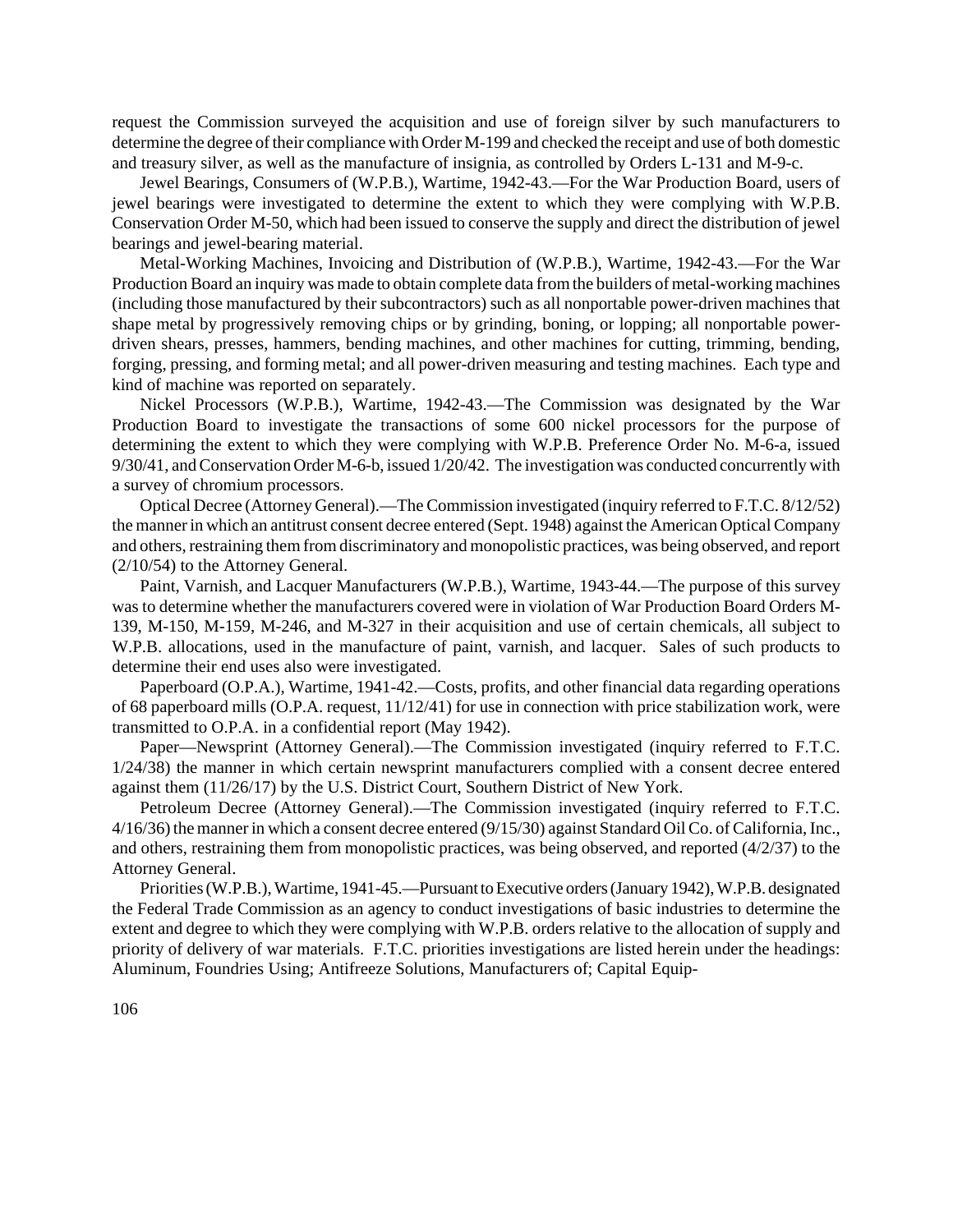ment, Chromium, Processors of; Commercial Cooking and Food and Plate Warming Equipment, Manufacturers of; Contractors, Prime, Forward Buying Practices of; Copper Base Alloy Ingot Makers; Copper, PrimaryFabricators of; Costume Jewelry, Manufacturers of; Electric Lamps, Manufacturers of; Fruit Growers and Shippers; Furnaces, Hot Air, Household; Fuse Manufacturers; Glycerin, Users of; Insignia Manufacturers; Jewel Bearings, Consumers of; Metal-working Machines, Invoicing and Distribution of; Nickel, Processors of; Paint, Varnish, and Lacquer, Manufacturers of; Quinine, Manufacturers and Wholesalers of; Silverware, Manufacturers of; Silverware Manufacturers and Silver Suppliers; Steel Industry; Textile Mills,Cotton; and Tin,Consumers of. The report on each of these investigations was made directly to W.P.B.

Quinine, Manufacturers and Wholesalers of (W.P.B.), Wartime, 1942-43.—At the instance of the War Production Board, investigation was made to determine whether requirements of its Conservation Order No. M-131-a, relating to quinine and other drugs extracted from cinchona bark, were being complied with.

Silverware Manufacturers (W.P.B.), Wartime, 1942-43.—Silverware manufacturers were investigated at the request of the War Production Board to determine the extent to which they had complied with the copper orders, that is, W.P.B. General Preference Order No. M-9-a, Supplemental Order No. M-9-b, and Conservation Order m-9-c, as amended.

Silverware Manufacturers and Silver Suppliers (W.P.B.), Wartime, 1942-43.—The activities of silverware manufacturers and silver suppliers under W.P.B. Conservation and Limitation Orders m-9-a, b, and c, m-100 and L-140 were investigated and reported on at the request of the War Production Board.

Sisal Hemp (Senate).—The Commission assisted the Senate Committee on Agriculture and Forestry in an inquiry (S. Res. 170, 64th, 4/17/16) and advised how certain quantities of hemp promised by the Mexican sisal trust, might be fairly distributed among American distributors of binder twine (Mexican Sisal Hemp, S. Doc. 440, 64th, 8 p., o.p., 5/9/16). The Commission's distribution plan was adopted.

Steel Costs and Profits (O.P.A.), Wartime, 1942-43.—A report on the Commission's survey of costs, prices and profitsin the steel industry, begun in April 1942 at the request of O.P.A., was made to that agency. The inquiry covered 29 important steel-producing companies.

Steel Industry (O.P.M.), Wartime, 1941-42.—This investigation covered practically every steel mill in the country and was conducted for the purpose of determining the manner in which the priorities and orders promulgated by the Office of Production Management were being observed, i.e., the technique used in the steel industry in meeting the requirements of O.P.M. (later the War Production Board) orders and forms controlling the distribution of pig iron, iron and steel, iron and steel alloys, and iron and steel scrap.

Textile Mills, Cotton (W.P.B.), Wartime, 1943-44.—For the War Production Board the Commission conducted a compliance investigation of manufacturers of cotton yarns, cordage, and twine to ascertain whether they were in violation of Priorities Regulation 1, as amended, by their failure to fill higher rated orders at the time they filled lower rated orders.

Tin Consumers (W.P.B.), Wartime, 1942-43.—The principal consumers of tin were investigated at the instance of the War Production Board to determine the degree of their compliance with Conservation Order m-43-a, as amended, and other orders and regulations issued by the Director of the Division of Industry Operation, controlling the inventories, distribution, and use of the tin supply in the United States.

War Materials Contracts (House), Wartime, 1941-42.—At the request of the House Committee on Naval Affairs, the Commission assigned economic and legal examiners to assist in the Committee's inquiry into progress of the national defense program (H. Res. 162, 77th 4/2/41). The Commission's examiners were active in field investiga